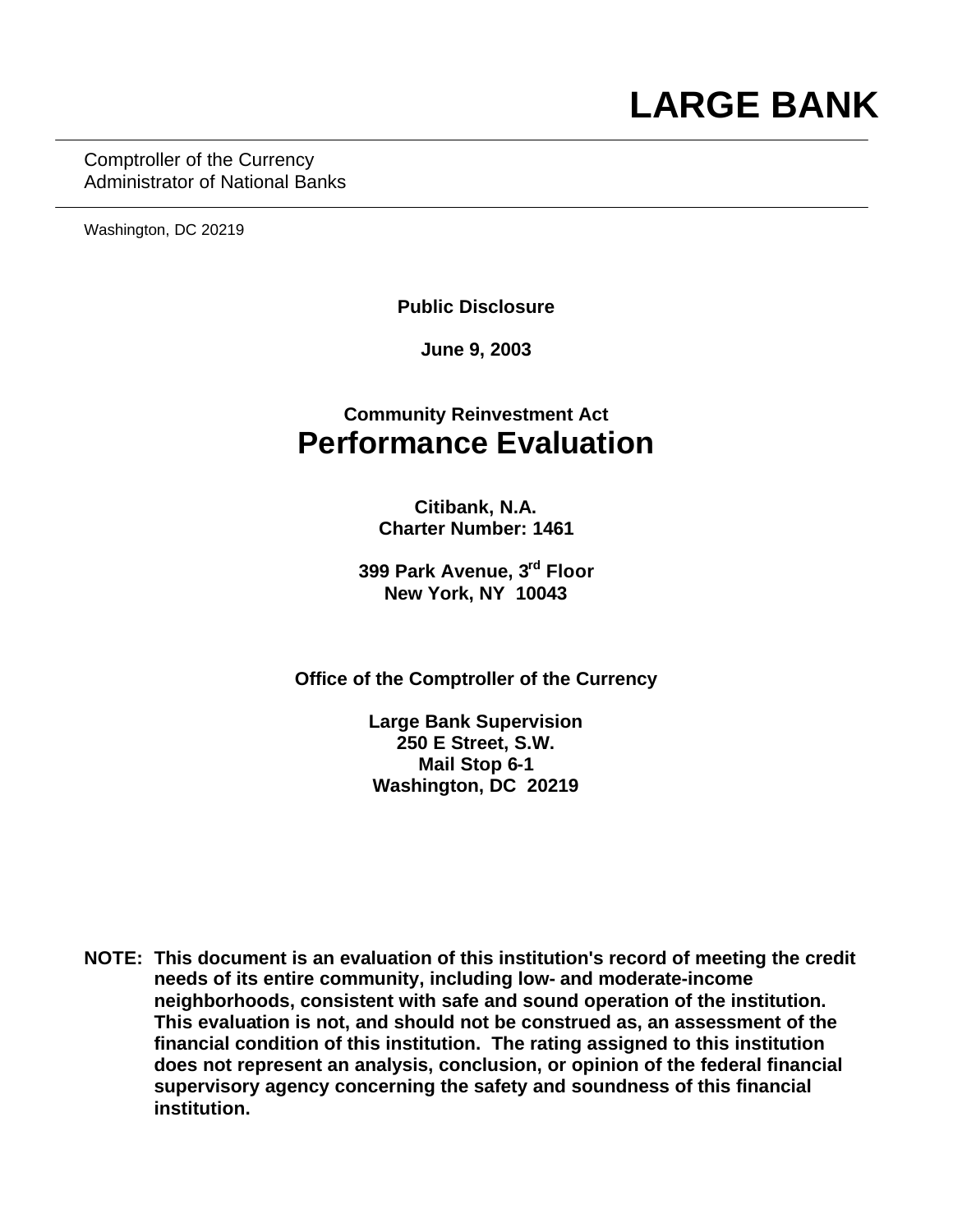## **Table of Contents**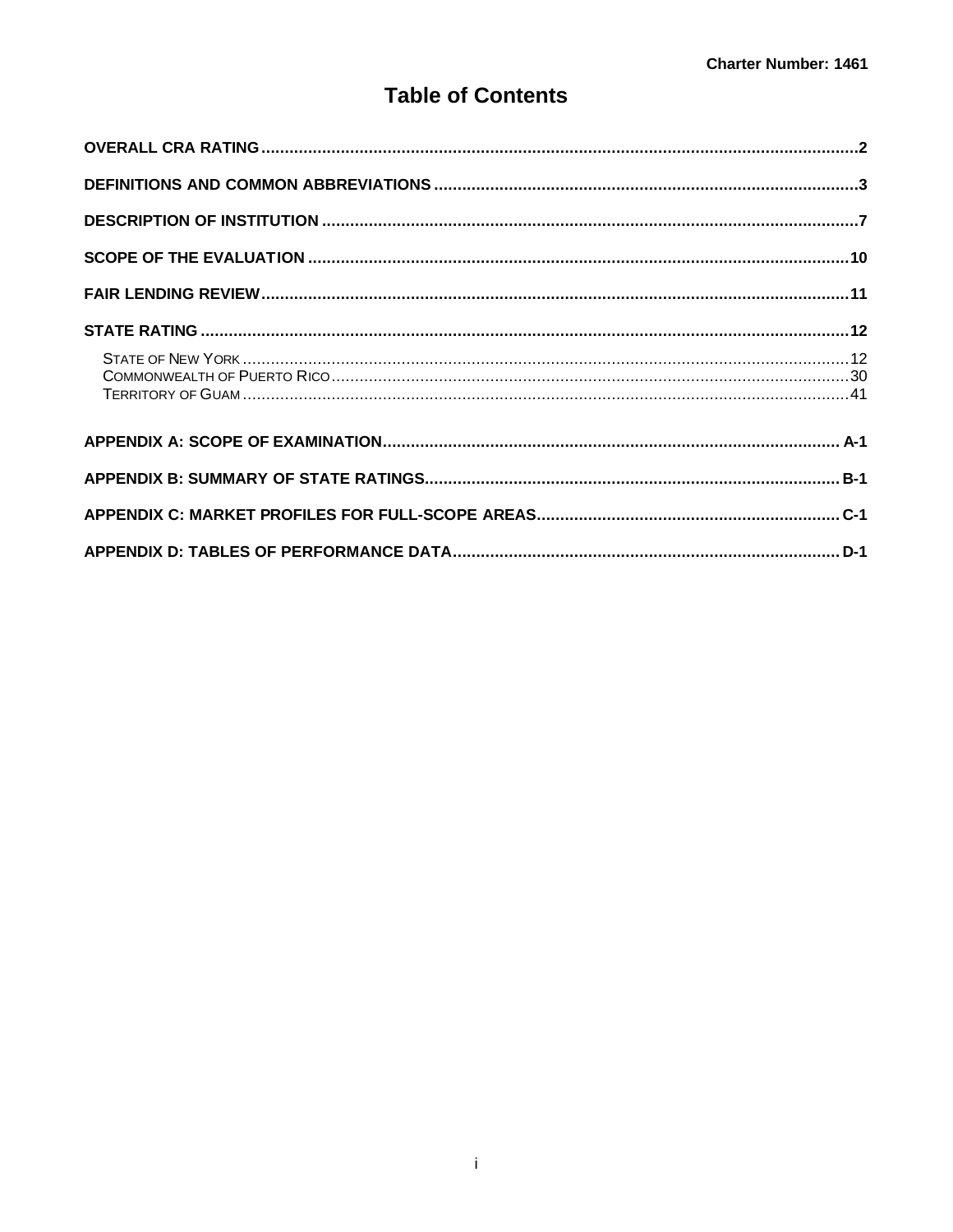# **Overall CRA Rating**

**Institution's CRA Rating:** This institution is rated **"Outstanding."**

The following table indicates the performance level of **Citibank, N.A.** with respect to the lending, investment, and service tests:

|                           | Citibank, N.A.<br><b>Performance Tests</b> |                        |                     |
|---------------------------|--------------------------------------------|------------------------|---------------------|
| <b>Performance Levels</b> | Lending Test*                              | <b>Investment Test</b> | <b>Service Test</b> |
| Outstanding               | Х                                          | х                      | Х                   |
| <b>High Satisfactory</b>  |                                            |                        |                     |
| Low Satisfactory          |                                            |                        |                     |
| Needs to Improve          |                                            |                        |                     |
| Substantial Noncompliance |                                            |                        |                     |

The lending test is weighted more heavily than the investment and service tests when arriving at an overall rating.

The major factors that support this rating include:

- Good lending activity in the bank's primary assessment areas (AAs).
- Good geographic distribution of loans.
- Excellent distribution of loans by borrower income.
- Community development lending had a positive impact on the Lending Test.
- Product innovation and flexibility had a positive impact on the Lending Test.
- An excellent level of community development investments.
- The bank's branches are readily accessible to geographies and individuals of different income levels.
- Citibank is a leader in providing community development services that are responsive to the needs of the bank's AAs.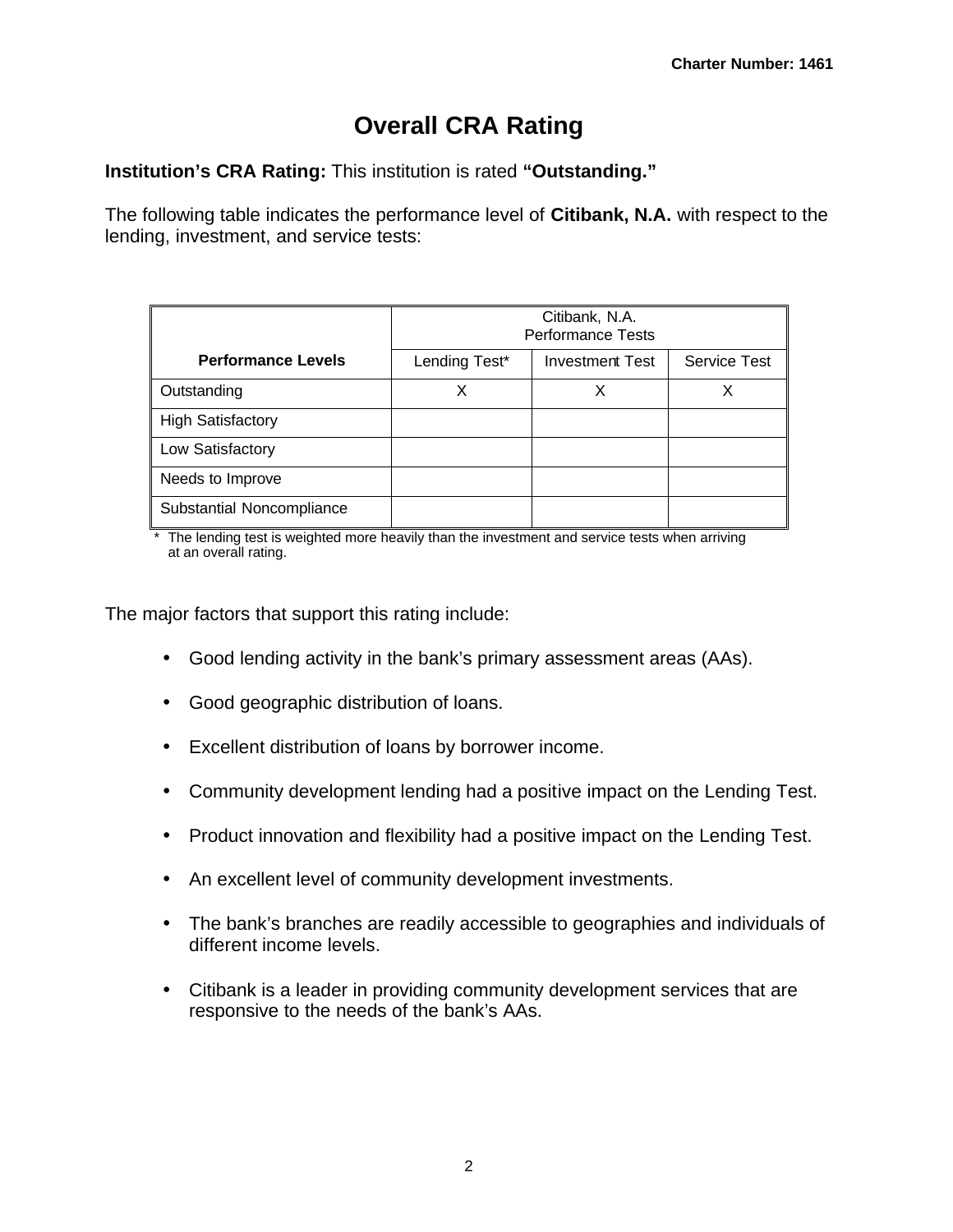#### **Definitions and Common Abbreviations**

The following terms and abbreviations are used throughout this performance evaluation, including the CRA tables. The definitions are intended to provide the reader with a general understanding of the terms, not a strict legal definition.

**Affiliate:** Any company that controls, is controlled by, or is under common control with another company. A company is under common control with another company if the same company directly or indirectly controls both companies. A bank subsidiary is controlled by the bank and is, therefore, an affiliate.

**Aggregate Lending:** The number of loans originated and purchased by all reporting lenders in specified income categories as a percentage of the aggregate number of loans originated and purchased by all reporting lenders in the MA/assessment area (AA).

**Block Numbering Area (BNA):** A statistical subdivision of a county for grouping and numbering blocks in non-metropolitan counties where local census statistical area committees have not established census tracts. A BNA does not cross county lines.

**Census Tract (CT):** A small subdivision of metropolitan and other densely populated counties. Census tract boundaries do not cross county lines; however, they may cross the boundaries of metropolitan statistical areas. Census tracts usually have between 2,500 and 8,000 persons, and their physical size varies widely depending upon population density. Census tracts are designed to be homogeneous with respect to population characteristics, economic status, and living conditions to allow for statistical comparisons.

**Community Development:** Affordable housing (including multifamily rental housing) for low- or moderate-income individuals; community services targeted to low- or moderateincome individuals; activities that promote economic development by financing businesses or farms that meet the size eligibility standards of the Small Business Administration's Development Company or Small Business Investment Company programs (13 CFR 121.301) or have gross annual revenues of \$1 million or less; or, activities that revitalize or stabilize low- or moderate-income geographies.

**Community Reinvestment Act (CRA):** The statute that requires the OCC to evaluate a bank's record of meeting the credit needs of its local community, consistent with the safe and sound operation of the bank, and to take this record into account when evaluating certain corporate applications filed by the bank.

**Consumer Loan(s):** A loan(s) to one or more individuals for household, family, or other personal expenditures. A consumer loan does not include a home mortgage, small business, or small farm loan. This definition includes the following categories: motor vehicle loans, credit card loans, home equity loans, other secured consumer loans, and other unsecured consumer loans.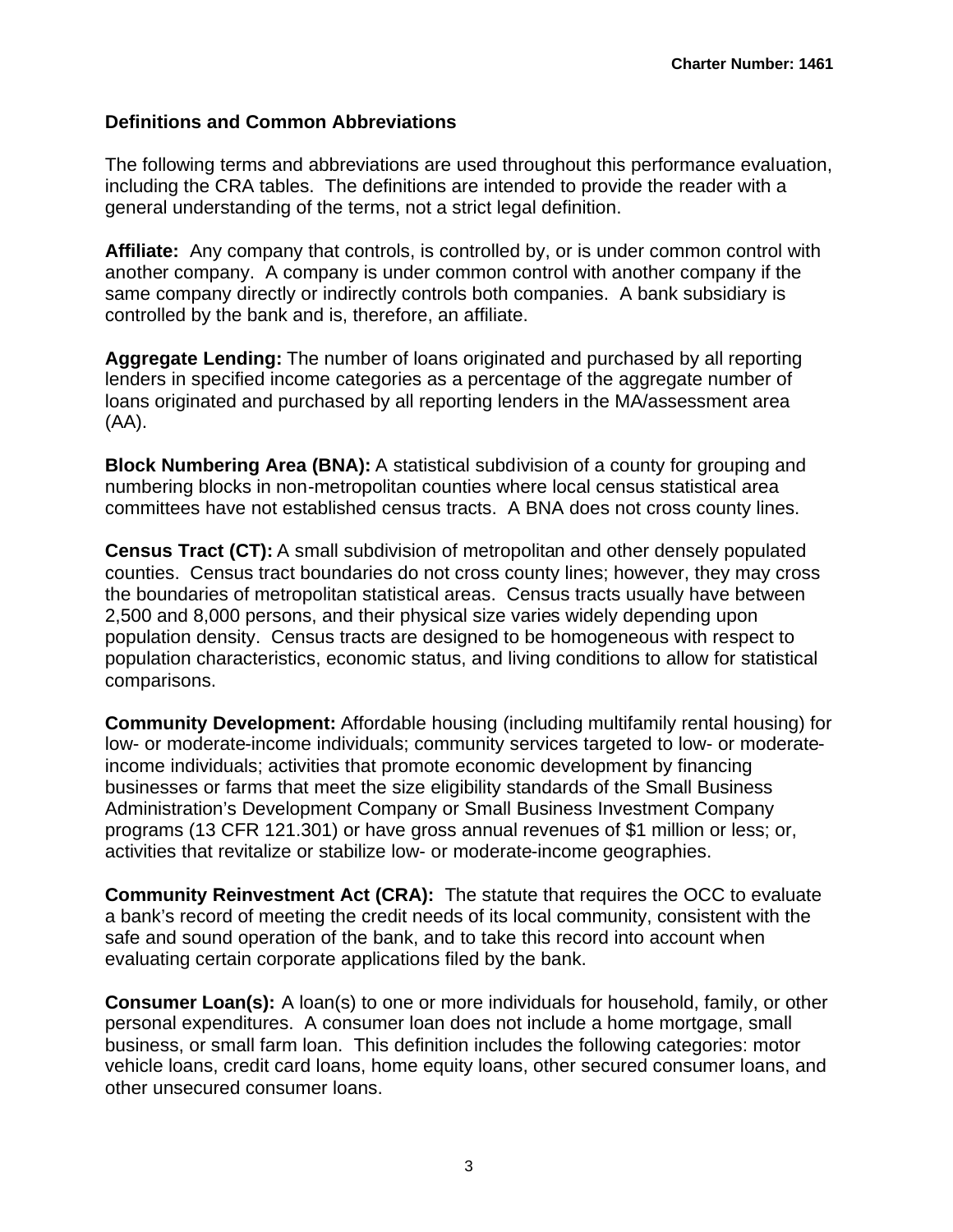**Family:** Includes a householder and one or more other persons living in the same household who are related to the householder by birth, marriage, or adoption. The number of family households always equals the number of families; however, a family household may also include non-relatives living with the family. Families are classified by type as either a married-couple family or other family, which is further classified into 'male householder' (a family with a male household and no wife present) or 'female householder' (a family with a female householder and no husband present).

**Full Review:** Performance under the Lending, Investment, and Service Tests is analyzed considering performance context, quantitative factors (e.g., geographic distribution, borrower distribution, and total number and dollar amount of investments), and qualitative factors (e.g., innovativeness, complexity, and responsiveness).

**Geography:** A census tract or a block numbering area delineated by the United States Bureau of the Census in the most recent decennial census.

**Home Mortgage Disclosure Act (HMDA):** The statute that requires certain mortgage lenders that do business or have banking offices in a metropolitan statistical area to file annual summary reports of their mortgage lending activity. The reports include such data as the race, gender, and the income of applications, the amount of loan requested, and the disposition of the application (e.g., approved, denied, and withdrawn).

**Home Mortgage Loans:** Such loans include home purchase and home improvement loans, as defined in the HMDA regulation. This definition also includes loans for multifamily (five or more families) dwellings, loans for the purchase of manufactured homes and refinancing of home improvement and home purchase loans.

**Household:** Includes all persons occupying a housing unit. Persons not living in households are classified as living in group quarters. In 100% tabulations, the count of households always equals the count of occupied housing units.

**Limited Review:** Performance under the Lending, Investment, and Service Tests is analyzed using only quantitative factors (e.g., geographic distribution, borrower distribution, total number and dollar amount of investments, and branch distribution).

**Low-Income:** Individual income that is less than 50% of the area median income, or a median family income that is less than 50%, in the case of a geography.

**Market Share:** The number of loans originated and purchased by the institution as a percentage of the aggregate number of loans originated and purchased by all reporting lenders in the MA/AA.

**Median Family Income (MFI):** The median income determined by the U.S. Census Bureau every ten years and used to determine the income level category of geographies. Also, the median income determined by the Department of Housing and Urban Development annually that is used to determine the income level category of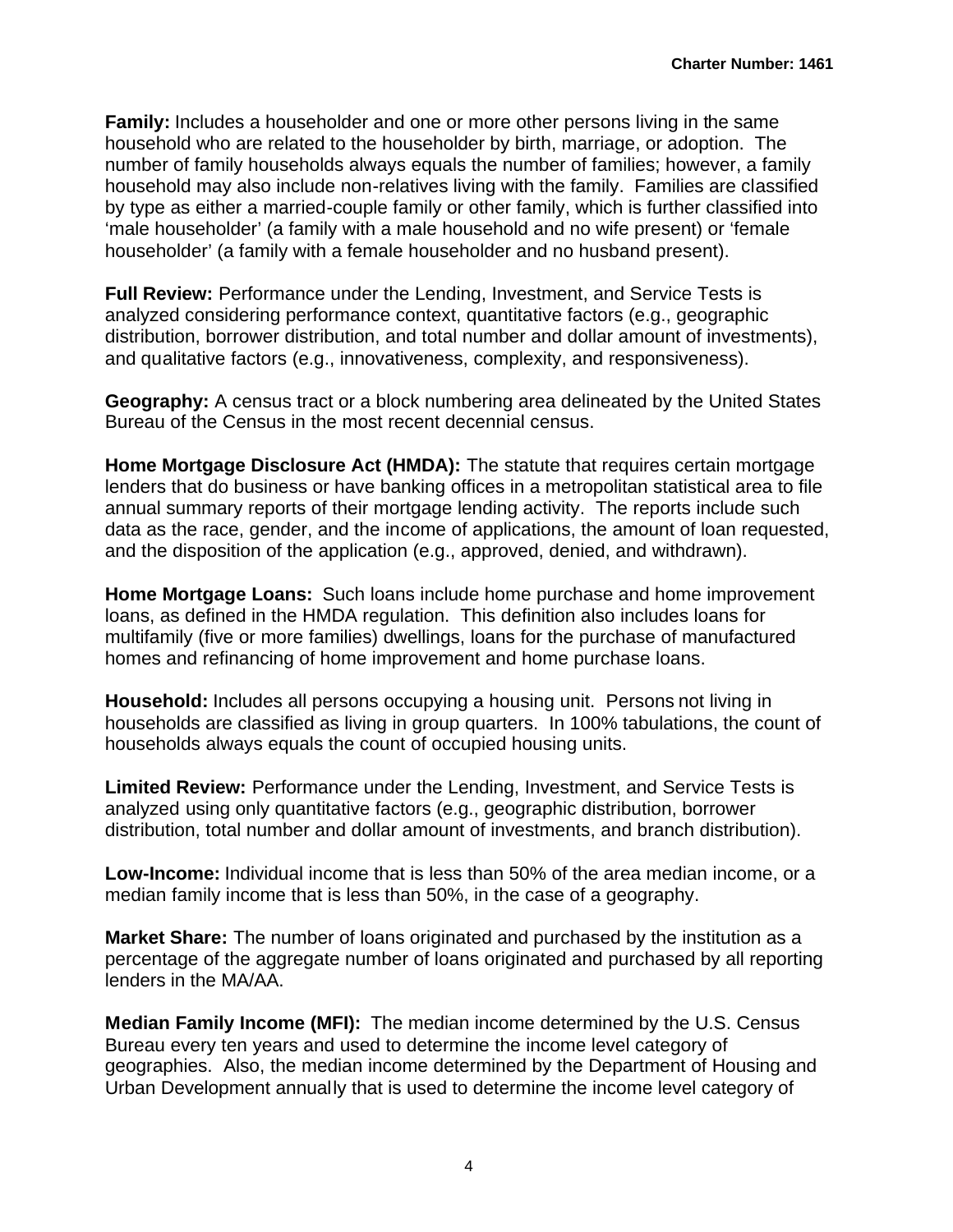individuals. For any given area, the median is the point at which half of the families have income above it and half below it.

**Metropolitan Area (MA):** Any primary metropolitan statistical area (PMSA), metropolitan statistical area (MSA), or consolidated metropolitan area (CMSA), as defined by the Office of Management and Budget, with a population of 250,000 or more, and any other area designated as such by the appropriate federal financial supervisory agency.

**Middle-Income:** Individual income that is at least 80% and less than 120% of the area median income, or a median family income that is at least 80% and less than 120%, in the case of a geography

**Moderate-Income:** Individual income that is at least 50% and less than 80% of the area median income, or a median family income that is at least 50% and less than 80%, in the case of a geography.

**Multifamily:** Refers to a residential structure that contains five or more units**.**

**Other Products:** Includes any unreported optional category of loans for which the institution collects and maintains data for consideration during a CRA examination. Examples of such activity include consumer loans and other loan data an institution may provide concerning its lending performance.

**Owner-Occupied Units:** Includes units occupied by the owner or co-owner, even if the unit has not been fully paid for or is mortgaged.

**Qualified Investment:** A qualified investment is defined as any lawful investment, deposit, membership share, or grant that has as its primary purpose community development.

**Rated Area:** A rated area is a state or multi-state metropolitan area. For an institution with domestic branches in only one state, the institution's CRA rating would be the state rating. If an institution maintains domestic branches in more than one state, the institution will receive a rating for each state in which those branches are located. If an institution maintains domestic branches in two or more states within a multi-state metropolitan area, the institution will receive a rating for the multi-state metropolitan area.

**Small Loan(s) to Business(es):** A loan included in 'loans to small businesses' as defined in the Consolidated Report of Condition and Income (Call Report) and the Thrift Financial Reporting (TFR) instructions. These loans have original amounts of \$1 million or less and typically are either secured by nonfarm or nonresidential real estate or are classified as commercial and industrial loans. However, thrift institutions may also exercise the option to report loans secured by nonfarm residential real estate as "small business loans" if the loans are reported on the TFR as nonmortgage, commercial loans.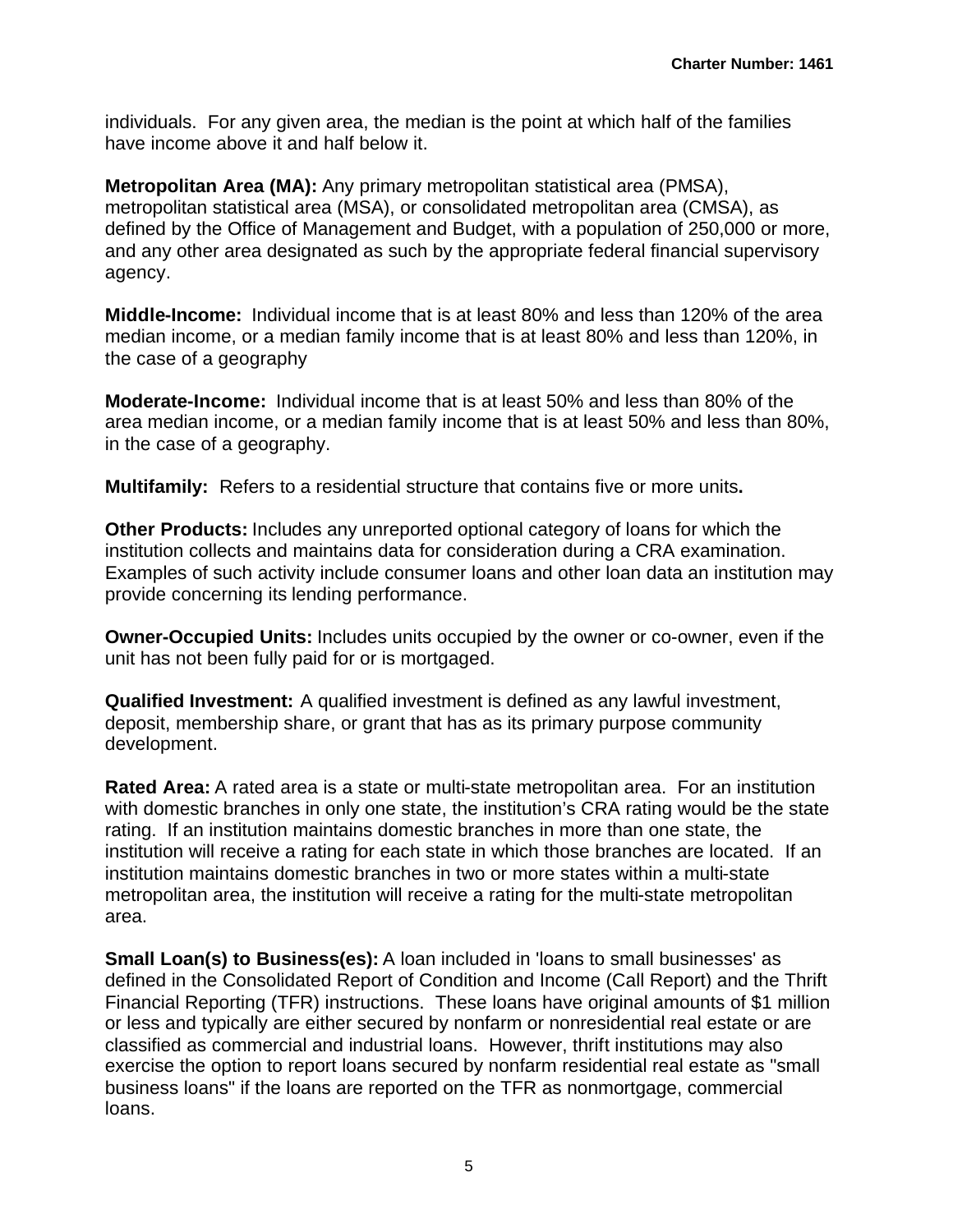**Small Loan(s) to Farm(s):** A loan included in 'loans to small farms' as defined in the instructions for preparation of the Consolidated Report of Condition and Income (Call Report). These loans have original amounts of \$500,000 or less and are either secured by farmland, or are classified as loans to finance agricultural production and other loans to farmers.

**Tier One Capital:** The total of common shareholders' equity, perpetual preferred shareholders' equity with non-cumulative dividends, retained earnings and minority interests in the equity accounts of consolidated subsidiaries.

**Upper-Income:** Individual income that is more than 120% of the area median income, or a median family income that is more than 120%, in the case of a geography.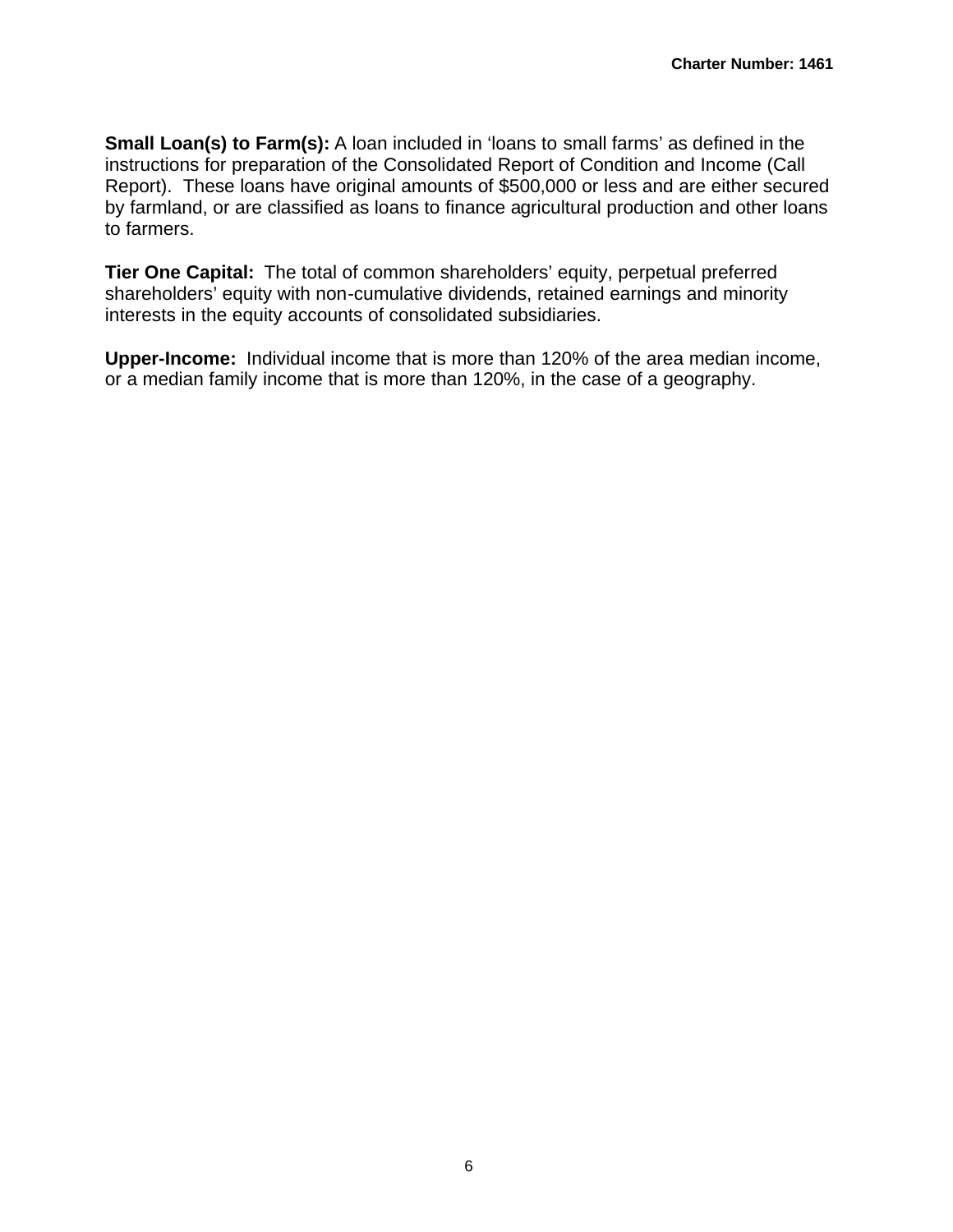# **Description of Institution**

Citibank, N.A. (Citibank) is a full-service commercial bank, providing consumer and commercial banking services globally. As of December 31, 2002, Citibank had total assets of \$499 billion. Net loans represent 61% of total assets. Foreign loans and financial institution loans represent 62% of total loans. The breakdown of domestic loans includes residential real estate loans (28%), commercial loans (28%), consumer loans (1%) and credit cards (43%).

Citibank is a subsidiary of Citicorp, which is headquartered in New York City. As of December 31, 2002, Citicorp's total assets were \$727 billion. Customers have access to a full range of product offerings, including student loans, credit cards, and global cash management services some of which are provided by bank affiliates. Despite the fact that the affiliates are nationwide lenders, CRA consideration was only given for those loans made in the bank's AAs. See Appendix A for detailed information. Although activities from several affiliates were considered in our evaluation of Citibank's CRA performance, the level of activity and therefore the contribution to the bank's overall CRA performance differed dramatically by affiliate. As an example, 90.7% of the dollars and 93.7% of the number of HMDA lending were provided by the bank and the affiliate, Citicorp Mortgage. Since mortgage lending from one affiliate was considered, mortgage lending from all affiliates that perform such lending in the bank's AA was required to be considered regardless of its volume.

One such situation involved mortgage-lending activity from two of the bank's affiliates, CitiFinancial Mortgage Corporation (CFMC) and CitiFinancial Inc. (CFI). Despite their nominal value to the overall assessment and performance of the bank, mortgagelending activity from these affiliates was required to be considered. Combined, the two affiliates provided only 7.5% of the dollars and 4.1% of the number of mortgage loans considered. The impact to low- and moderate-income geographies and borrowers was even less significant. We performed an analysis of the impact of including CFMC and CFI HMDA loans to low- and moderate-income geographies. There was no difference at all in the bank's geographic distribution of home purchase and home improvement loans in low- and moderate-income geographies factoring CFMC and CFI loans. In each case, the percentage of bank lending in LMI geographies essentially remained unchanged. A similar analysis was performed for borrower distribution. The change to the low- and moderate-income borrower distribution was negligible when factoring CFMC and CFI loans. Refer to the Fair Lending Review section for additional comments.

The Virgin Islands was an AA for a part of the evaluation period until the branch was sold. However, the area was not considered during the current evaluation period due to its minimal impact to the overall bank evaluation.

In July 2001, Citigroup acquired European American Bank (EAB), headquartered in Uniondale, New York. As a result of the EAB acquisition, Citibank has been able to significantly expand its presence on Long Island, making it the second largest financial institution in that geography, in terms of deposits.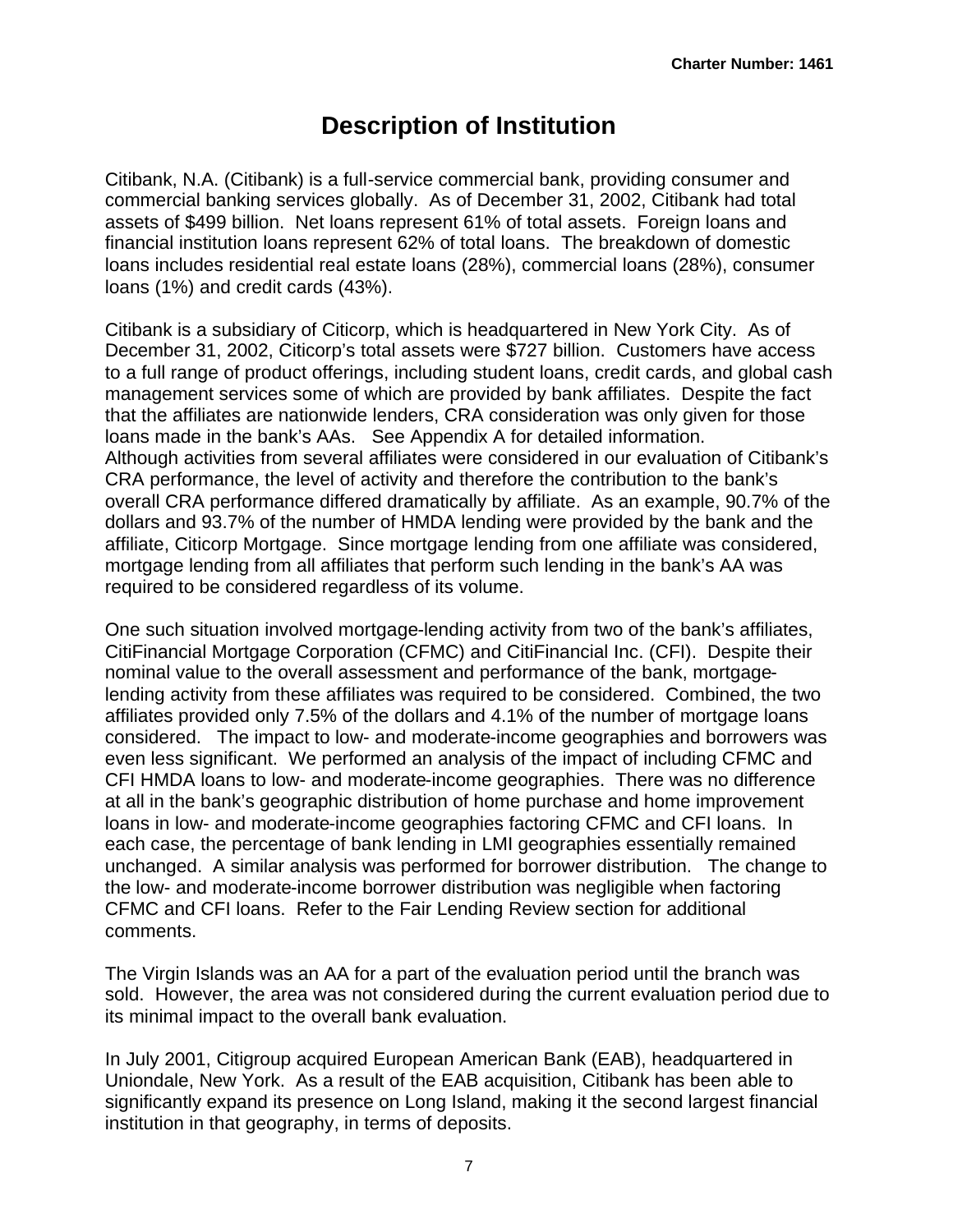While Citibank assets grew 35% since the last evaluation period, only approximately \$10 billion of the \$129 billion in growth was attributable from internal operations as opposed to acquisitions. Loan and lease financings grew by \$55 billion over the time period. Approximately \$37 billion of this growth was due to the reorganization of Associates' overseas business and the CitiCapital business, and the acquisition of EAB. In January 2002, as part of a reorganization of Citibank's credit card business, ownership of Citibank (South Dakota), N.A. was transferred from Citicorp to Citibank, N.A. As a result, \$24 billion in credit card receivables were added to the Citibank, N.A. balance sheet and \$18 billion in loans from Citibank, N.A. to Citibank (South Dakota), N.A. were repaid, resulting in a net increase of \$6 billion. Assets also rose by \$2 billion as a result of the transfer of Universal Card Services to the Citibank, N.A. legal vehicle. Together, these changes account for \$45 billion. Treasury, municipal, foreign government, and other securities held in the available for sale portfolio increased by approximately \$37 billion. This was funded in part through increased deposits. Trading account assets grew by \$10 billion. They consist of gains on derivative contracts (including foreign exchange and interest rate contracts). Other assets include intercompany receivables (e.g., a Citibank, N.A. receivable from Smith Barney) that must be presented as third party assets on the legal vehicle balance sheet. These assets would not appear on the Citigroup consolidated balance sheet.

Based on the information above, Citibank was evaluated for CRA purposes as if it had total assets of \$306 billion and \$106 billion in deposits. As noted above, a substantial majority of the bank's loans and deposits are offshore; therefore, the bank's overall capacity to help meet local community credit needs did not significantly increase. Also, deposits include \$34 billion in Salomon Smith Barney (SSB) money market sweep accounts. The vast majority of the individual SSB customers do not reside in the bank's AAs. Individual account maintenance is performed by SSB under a contract with Citibank. There are no individual accounts at Citibank, nor does Citibank issue 1099 interest statements at year-end. Therefore, although these deposits are part of the \$106 billion, a case can be made that only \$72 billion in deposits can be used to help determine the bank's capacity.

Domestically the bank has interstate retail operations with 242 branches in New York, Puerto Rico, and Guam. The major markets are the New York City and Nassau/Suffolk metropolitan areas (within New York) and San Juan, Puerto Rico. The bank offers conventional home mortgage loans and a full range of business and consumer loans.

Citibank was rated "Satisfactory" at its last CRA evaluation dated October 16, 2000.

Citicorp is a subsidiary of Citigroup. Citibank represents a significant portion of Citigroup's business. Citigroup is the largest financial services company in the U.S. with assets of \$1.1 trillion. It has three major lines of business: consumer financial services, including insurance; corporate and investment banking services; and, investment management and private banking services. Citigroup's primary business focus is providing global financial services to businesses, individuals, and governments. The holding company's Global Consumer Bank Division provides retail-banking services in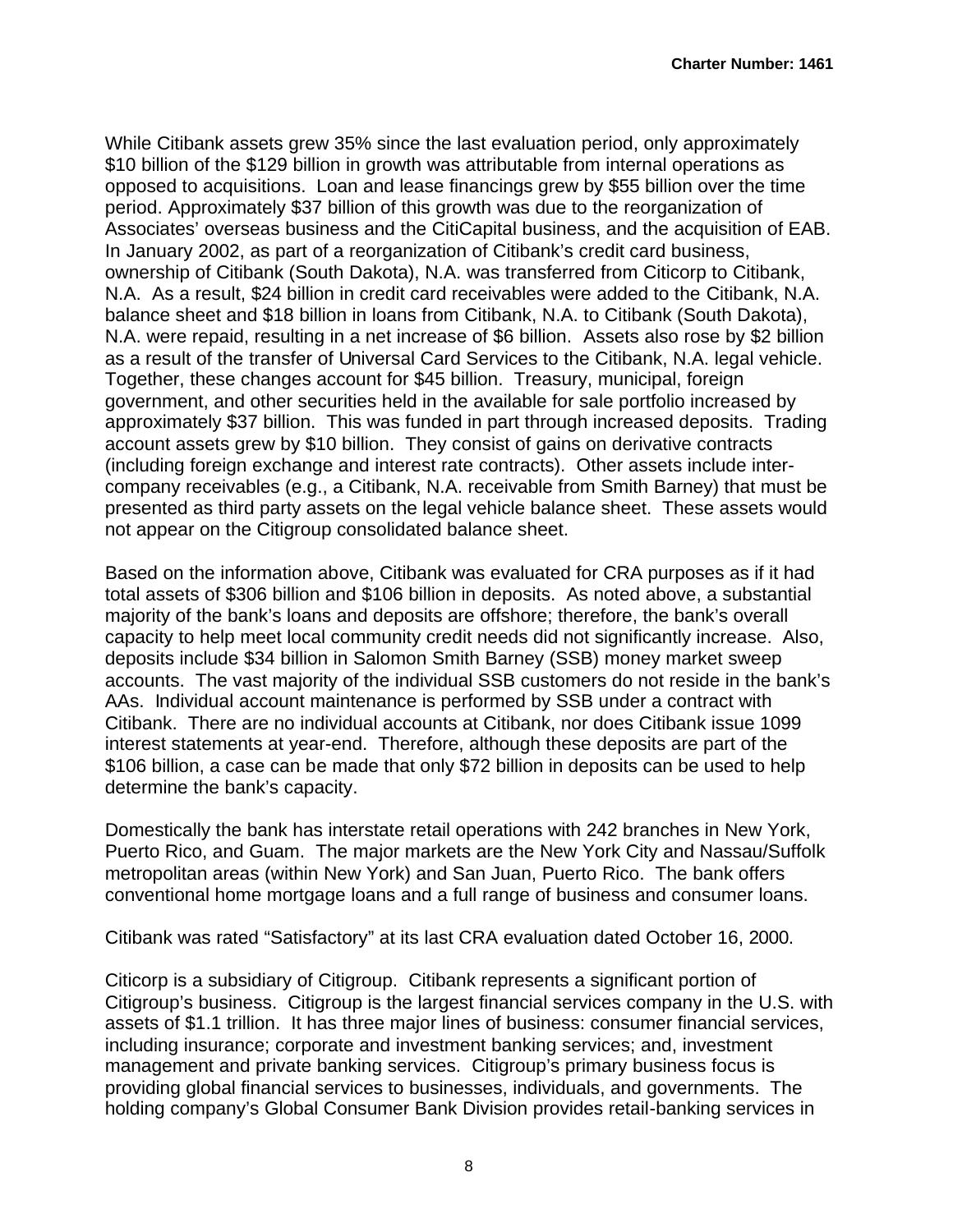many parts of the world. Various Citigroup subsidiaries and affiliates, as indicated in Appendix A, provide loans and other products for Citigroup's banking customers.

As of June 30, 2002, Citibank reported Tier 1 capital of \$33 billion. We have allocated capital to the domestic operations of the bank based on domestic deposits as a proportion of foreign deposits. Domestic deposits of \$106 billion are approximately 30% of total deposits; thus, the resulting allocated Tier 1 capital is \$10 billion.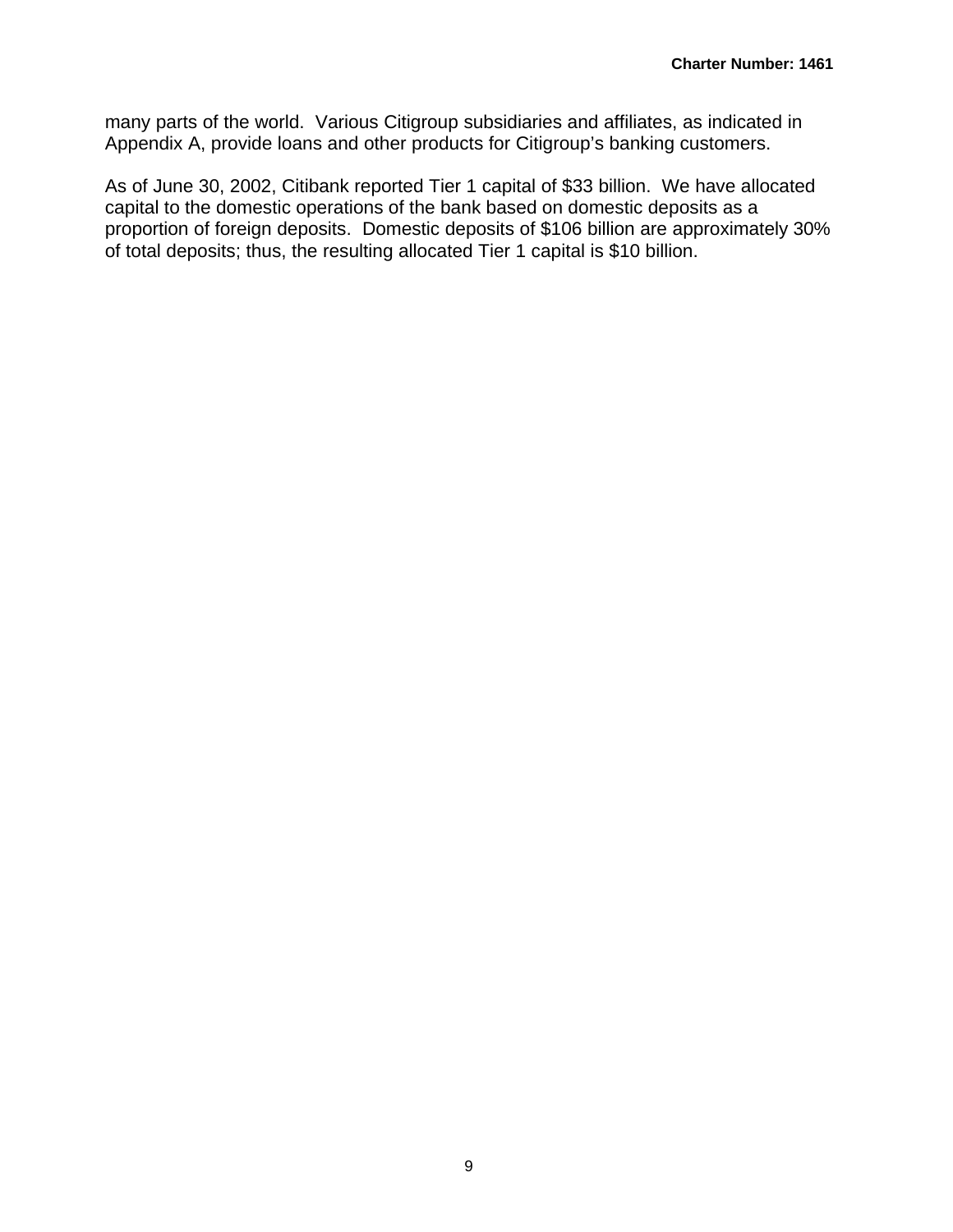# **Scope of the Evaluation**

#### **Evaluation Period/Products Evaluated**

Citibank's HMDA-mortgage lending and small loans to business lending were evaluated for the calendar years 2001 and 2002. Community development lending, community development investments, and retail and community development services were evaluated for the period October 18, 2000 through June 9, 2003. Citibank did not originate a substantial number of multifamily or small farm loans in any of its AAs and therefore these loans were not analyzed. Small farm lending and multifamily home lending are not primary business lines of the bank.

#### **Data Integrity**

We conducted a data integrity review in January 2003. During this review, we analyzed a sample of small business and home mortgage loans to ensure that the data we relied on for our evaluation of the bank's performance under the CRA was accurate. We compared information in publicly filed data to information in the bank's loan files to determine accuracy. We also evaluated the processes the bank employs to ensure the accuracy of this data. Our review revealed that the publicly available information was accurate and reliable. A sample of community development loans, investments, and services were reviewed. Only those activities that qualified are presented and considered in this evaluation.

#### **Selection of Areas for Full-Scope Review**

In each state (includes commonwealth and territory) where the bank has an office, a sample of AAs within that state was selected for full-scope reviews. We determined which AAs should have full-scope reviews based on the volume of deposits in each AA, the volume of home mortgage and small business lending, the branching presence, and community factors. For each state subject to review, we selected at least one AA for full-scope review. Refer to the "Scope" section under each state rating for details regarding how the areas were selected and why they are representative.

### **Ratings**

The bank's overall rating is a blend of the state ratings. Performance in New York was weighted considerably more than any of the other areas. Overall, between 93% to 96% of the bank's lending activity, deposits, and branches are located in New York.

The state ratings are based primarily on those areas that received full-scope reviews. Refer to the "Scope" section under each state rating for details regarding how the areas were weighted in arriving at the overall state rating.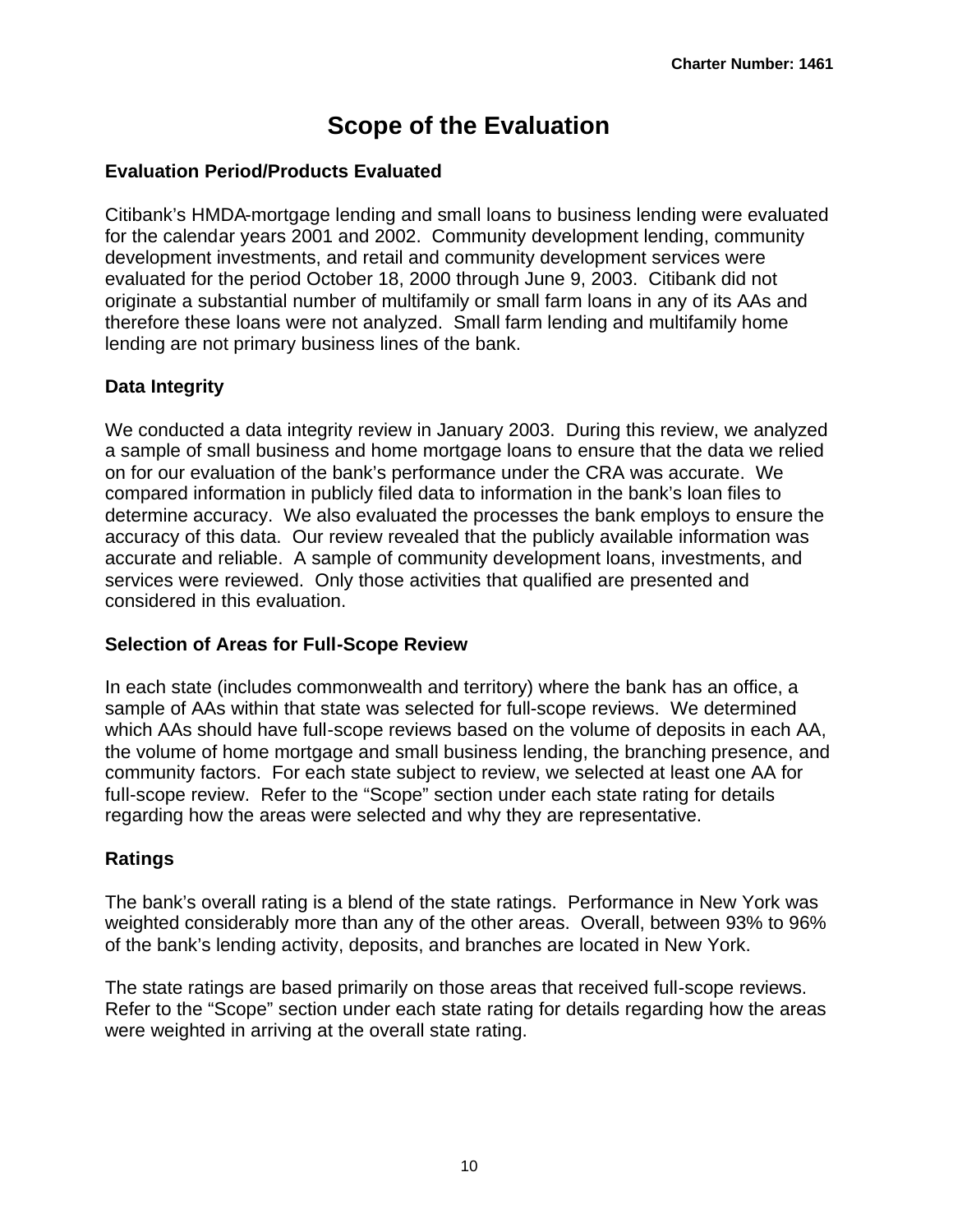# **Fair Lending Review**

We found no evidence of illegal discrimination or other illegal credit practices. However, given the previous adverse publicity involving the bank's affiliates, including Citigroup's settlement with the FTC, the following comments are presented.

With the acquisition of Associates First Capital Corporation in September 2000 and subsequent consolidation with Citifinancial, Citigroup has committed to resolve concerns that had been raised against the former Associates involving alleged deceptive and abusive lending practices.

In considering any potential impact to our CRA assessment of Citibank, we acknowledge Citigroup's efforts to address individual customer concerns and the minimal impact that lending by the affiliate had to the overall lending in the bank's AAs. Therefore, although the concerns were considered, they did not significantly impact our CRA assessment of Citibank.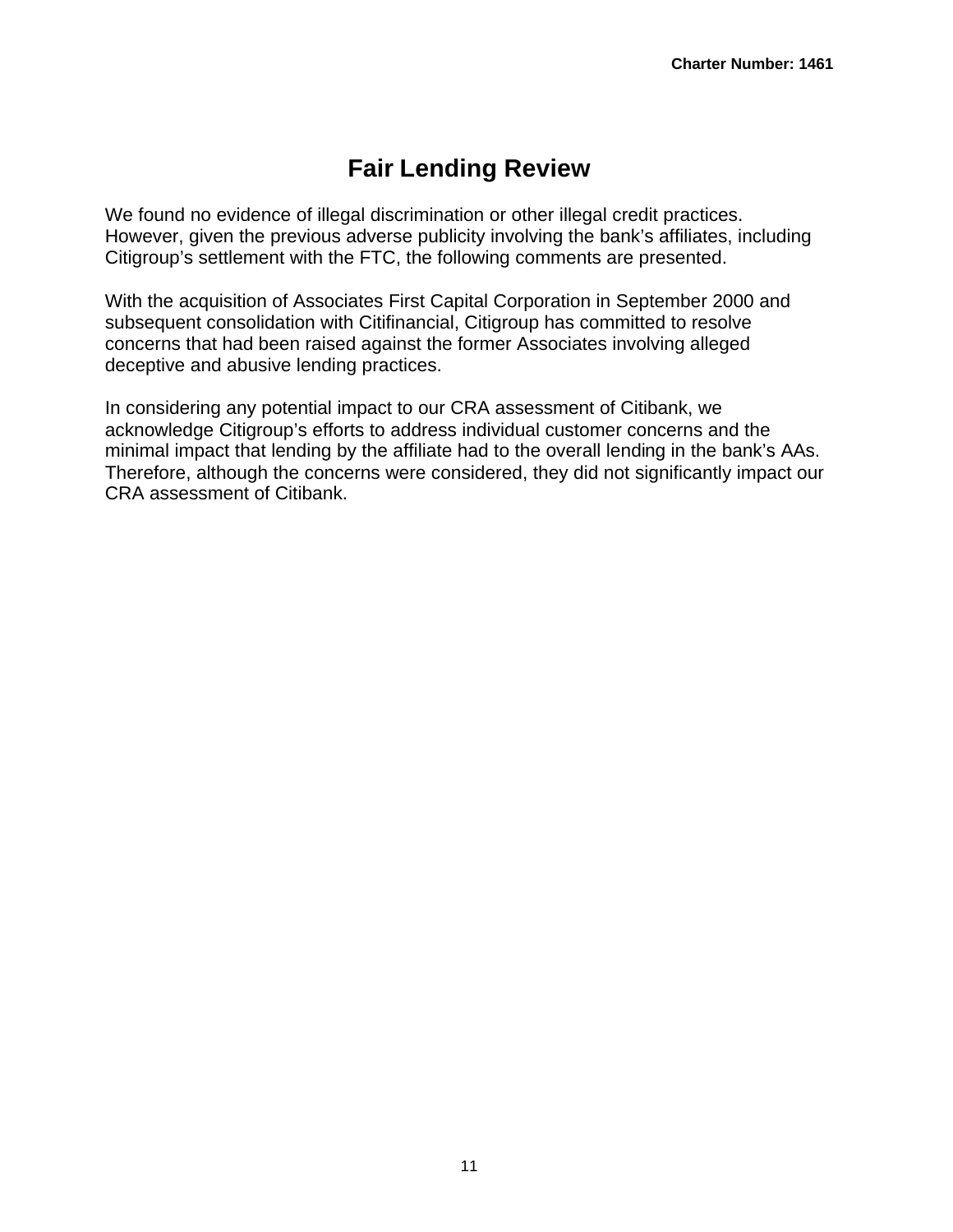# **State Rating**

## **State of New York**

**CRA Rating for New York: Outstanding The Lending Test is rated: Outstanding The Investment Test is rated: Outstanding The Service Test is rated: Outstanding**

The major factors that support this rating include:

- Good lending activity in the bank's AAs.
- The overall geographic distribution of loans is good.
- The overall distribution of loans by borrower income is excellent.
- Community Development (CD) lending had a positive impact on the Lending Test.
- Product innovation and flexibility had a positive impact on the lending test.
- Citibank has an excellent level of investments.
- The bank's branches are readily accessible to geographies and individuals of different income levels.
- Citibank is a leader in providing community development services that are responsive to the needs of the bank's AAs.

## **Description of Institution's Operations in New York**

Citibank is the second largest deposit-taking financial institution in New York, with 20% of the state's total deposit base (FDIC Summary of Deposits, June 2002). JPMorgan Chase Bank ranks first with 24%. Other large banks ranking behind Citibank, which are major competitors, include HSBC Bank USA (7%), Bank of New York (5%) and Fleet National Bank (3%). Citibank operates 225 branches in two AAs within the state with the substantial majority being in the New York AA. Approximately 97% of deposits and 95% of reportable loans are in the State of New York, thus driving the overall rating.

Refer to the Market Profiles for the State of New York in Appendix C for detailed demographics and other performance context information for AAs that received fullscope reviews.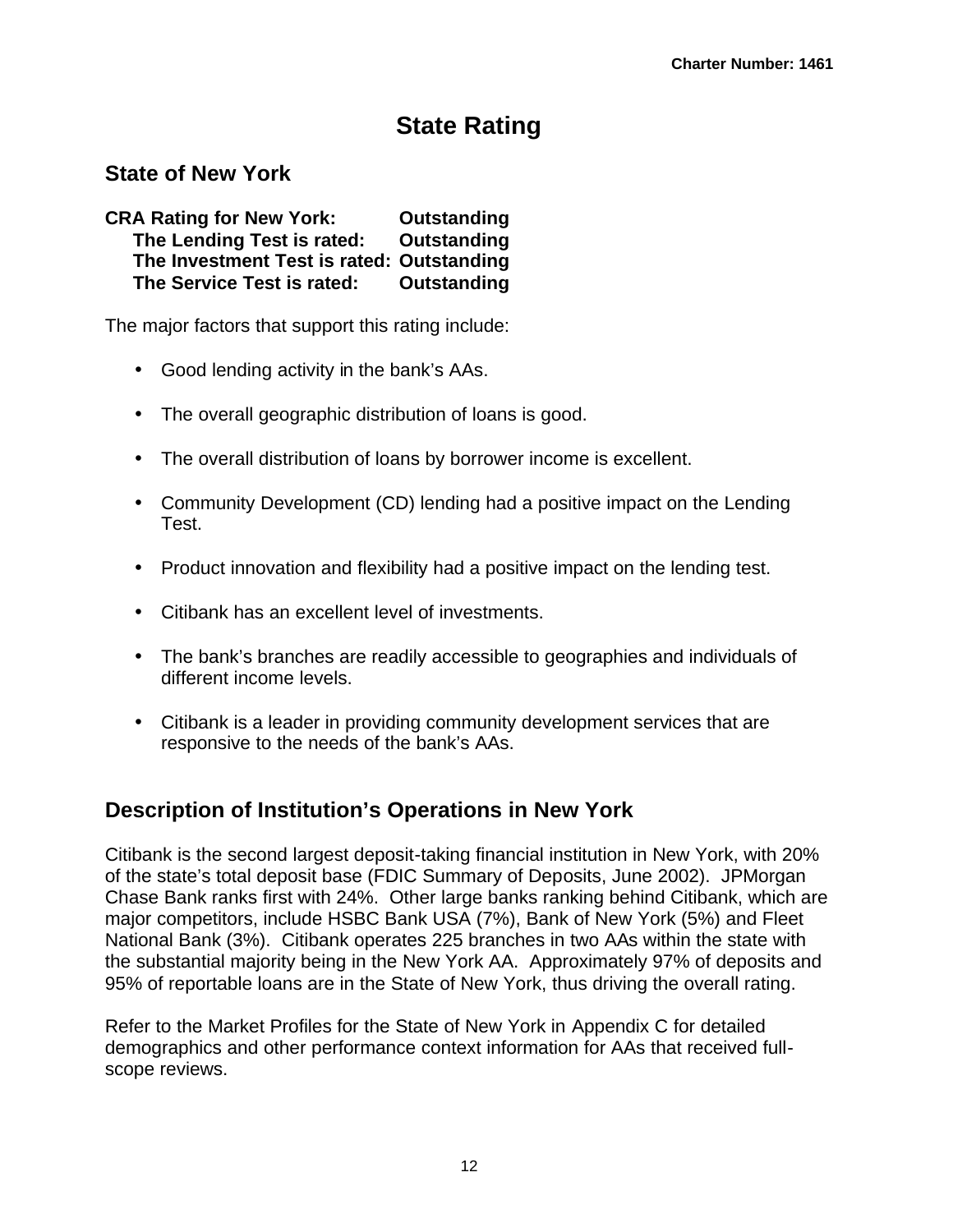## **Scope of Evaluation in New York**

We performed full-scope reviews of the bank's two AAs located in New York. They include the New York AA and the Nassau/Suffolk AA. The New York AA was weighted more heavily based on the percentage of reportable lending, deposits, and branches located in this area. In evaluating the bank's lending performance, most of the weight was placed on small loans to businesses compared to home mortgage lending. This is based on the relative number of small loans to businesses (72%) as a percentage of the total reportable loans. Within home mortgage lending, more weight was placed on home purchase as this represented 49% of all home mortgage lending. Both small loans to businesses and home purchase lending are identified credit needs of the areas.

Please refer to the Market Profiles in Appendix C for a discussion of community contacts made in these AAs.

## **LENDING TEST**

## **Conclusions for Areas Receiving Full-Scope Reviews**

The bank's performance under the lending test in New York is rated "Outstanding." Based on full-scope reviews, the bank's performance in the New York AA and Nassau/Suffolk AA is excellent.

## **Lending Activity**

Refer to Table 1 Lending Volume in the State of New York section of Appendix D for the facts and data used to evaluate the bank's lending activity.

The bank's overall lending activity is good.

Citibank's total lending volume (both number and dollars) in the combined AAs in New York more than doubled compared to the prior evaluation period. In the New York AA, Citibank originated and purchased 101,558 loans totaling \$7.8 billion during the evaluation period. By number of originations, 26% were HMDA reportable home loans and 74% were small loans to businesses. Less than 1% of originations were community development loans. Home purchase loans comprise 49%, home improvement loans 3%, and home refinance loans 48% of HMDA reportable loans. In the Nassau/Suffolk AA, Citibank originated and purchased 37,562 loans totaling \$2.6 billion. By number of originations, 32% were HMDA reportable home loans and 68% were small loans to businesses. Again, community development lending accounted for less than 1% of total loans. Home purchase loans comprise 37%, home improvement loans 4%, and home refinance loans 59% of HMDA reportable loans. The sharp decline in the volume of home improvement lending in both AAs from the prior evaluation period reflects a change in the bank's strategy. After reestablishing itself as a mortgage lender with success in its home improvement product, the bank refocused efforts towards home purchase lending during this evaluation period.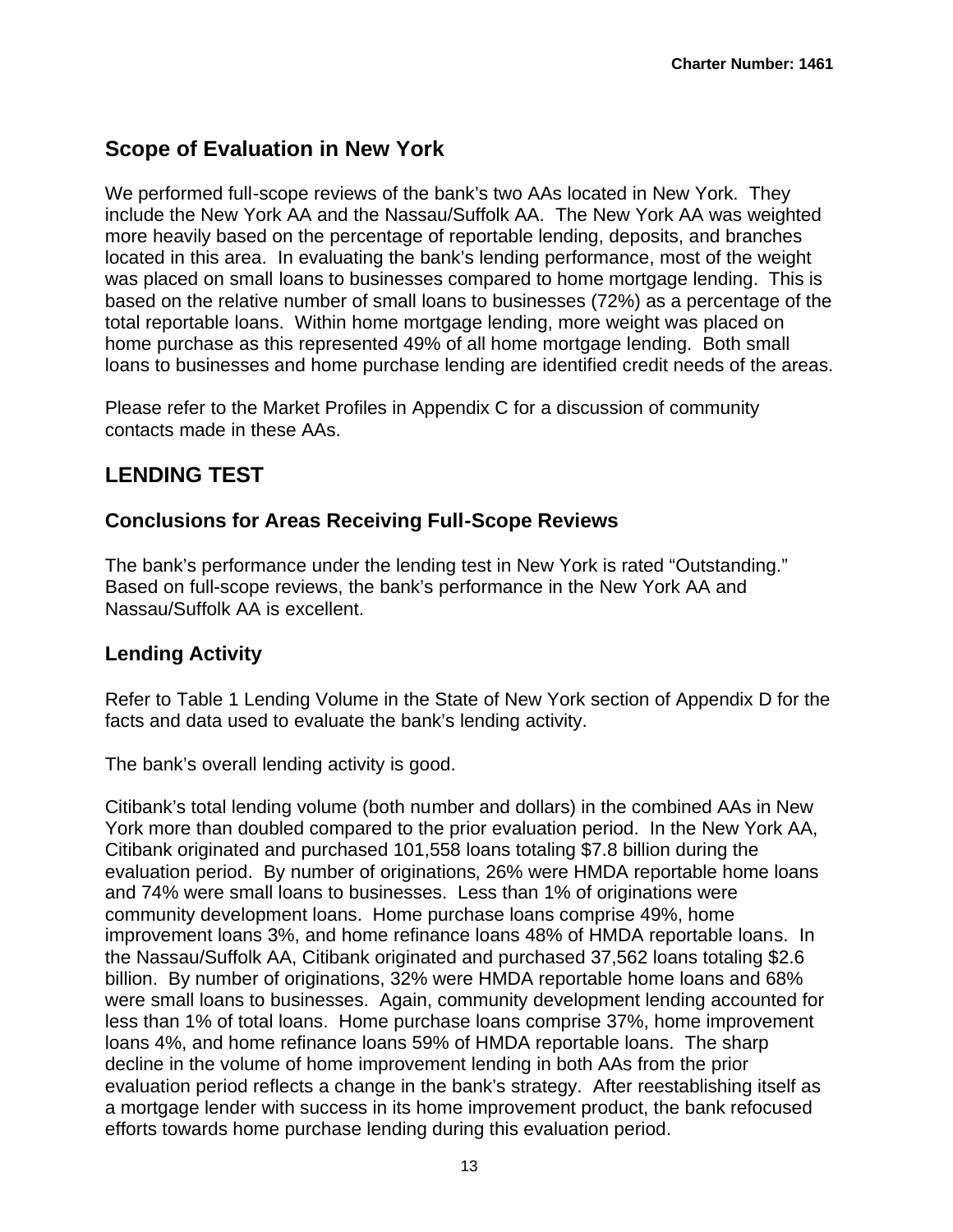In the New York AA, Citibank ranked second in deposit market share with nearly 27% of deposits based on the June 30, 2002 FDIC Summary of Deposits. Citibank ranked third with a 6% market share in overall home mortgage lending based on 2001 HMDA aggregate data. In the Nassau/Suffolk AA, Citibank ranked second in deposit market share with 14% of the deposits and seventh with 4% market share in overall home mortgage lending. The significant increase in deposit market share ranking from the prior evaluation period is attributed to the purchase of EAB, which had a strong retail presence on Long Island. This acquisition added approximately \$11 billion in deposits. Prior to the acquisition, Citibank ranked eighth in deposit market share in the Nassau/Suffolk AA. Both the New York and Nassau/Suffolk AAs are highly competitive for mortgage loans as indicated by 542 and 468 lenders, respectively.

For home purchase lending in the New York AA, Citibank ranked second with a 7% market share based on this same aggregate data. Competition is strong as evidenced by 431 lenders. In the Nassau/Suffolk AA, Citibank ranked sixth with a 5% market share. Competition is strong in both the New York and Nassau/Suffolk AAs with 431 and 370 lenders, respectively.

For home improvement lending in the New York AA, Citibank ranked fifth with a 6% market share. Competition is less intense with 141 lenders. A large regional bank and a non-bank mortgage lender ranked first and second with 15% and 14% market share, respectively. As noted earlier, in reestablishing itself as a mortgage lender, Citibank scaled back home improvement lending during this evaluation period. In the Nassau/Suffolk AA, Citibank ranked eighth with a 3% market share. A large regional bank dominated the market with a 24% market share. A credit union and a large savings bank ranked second and third had a 10% and 11% market share, respectively.

In home refinancing, no single lender dominated in either AA. In the New York AA, Citibank ranked fourth with a 6% market share. Again, competition is intense with 437 lenders. Three banks and their affiliated mortgage companies ranked ahead of Citibank had market shares ranging from 7% to 9%. In the Nassau/Suffolk AA, Citibank ranked seventh with a 4% market share. The six lenders ranked ahead of Citibank had individual market shares ranging from 5% to 8%. In this AA, there were 386 lenders.

Based on 2001 CRA aggregate small loans to businesses lending data, Citibank ranked first and dominated the market with a 23% market share in the New York AA. In the Nassau/Suffolk AA, Citibank also ranked first with an 18% market share. A significant portion of the small loans to businesses in both AAs is credit card lines of credit. Citibank, partnered with its affiliates, is the largest credit card lender in the country.

### **Distribution of Loans by Income Level of the Geography**

The overall geographic distribution of loans is good. This is based on excellent distribution of home mortgage loans and good distribution of small loans to businesses in both AAs.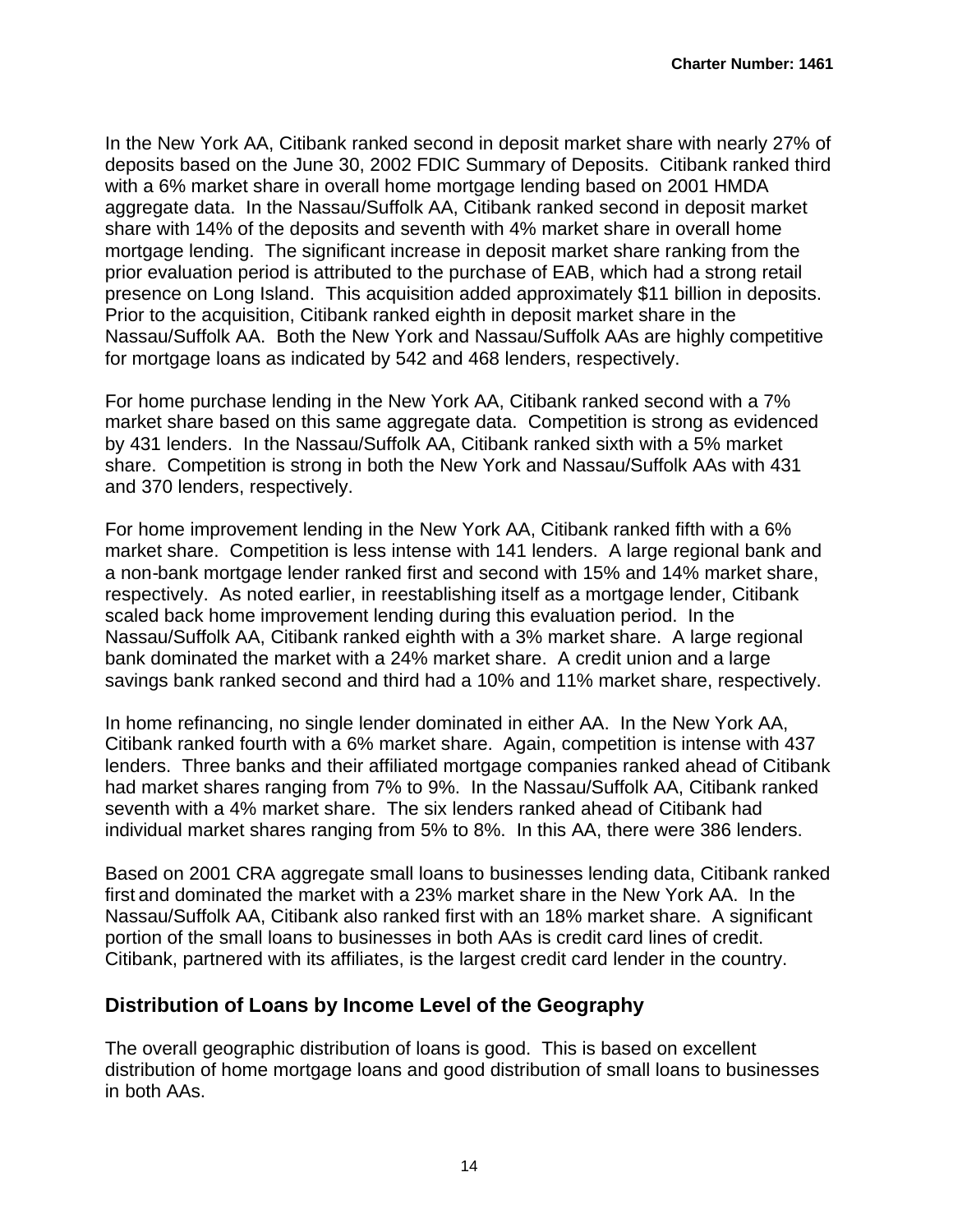#### *Home Mortgage Loans*

Refer to Tables 2, 3, 4 and 5 in the State of New York section of Appendix D for the facts and data used to evaluate the geographic distribution of the bank's home mortgage loan originations/purchases.

The overall geographic distribution of home mortgage loans is excellent.

The overall distribution of home mortgage loans is excellent in both the New York and Nassau/Suffolk AAs. In the Nassau/Suffolk AA, our analysis was based on performance in the moderate-income geographies. Due to the very low level of owneroccupied housing in the three low-income geographies, a meaningful analysis could not be conducted.

Citibank originated a high level of mortgage loans in low- and moderate-income areas for the New York AA and in moderate-income areas for the Nassau/Suffolk AA over the evaluation period. With the exception of home improvement lending in the moderate income geographies within the Nassau/Suffolk AA, the bank's performance exceeds the demographic comparator in both low- and moderate-income geographies.

#### *Small Loans to Businesses*

Refer to Table 6 in the State of New York section of Appendix D for the facts and data used to evaluate the geographic distribution of the bank's origination/purchase of small loans to businesses.

The geographic distribution of small loans to businesses is good in both the New York and Nassau/Suffolk AAs. In the Nassau/Suffolk AA, our analysis was based on performance in the moderate-income geographies. The very low percentage of businesses located in low-income geographies does not provide for a meaningful analysis.

In the New York AA, the percentage of lending in both low- and moderate-income geographies is near to the percentage of businesses located in those geographies. In low-income geographies, the bank's market share meets its overall market share. The market share in moderate-income geographies substantially meets the overall market share. In the Nassau/Suffolk AA, the percentage of lending is near to the percentage of businesses located in these geographies. The bank's market share in moderate-income geographies is below its overall market share.

#### **Lending Gap Analysis**

We reviewed the geographic distribution of loans and did not detect any conspicuous or unexplained gaps in lending patterns.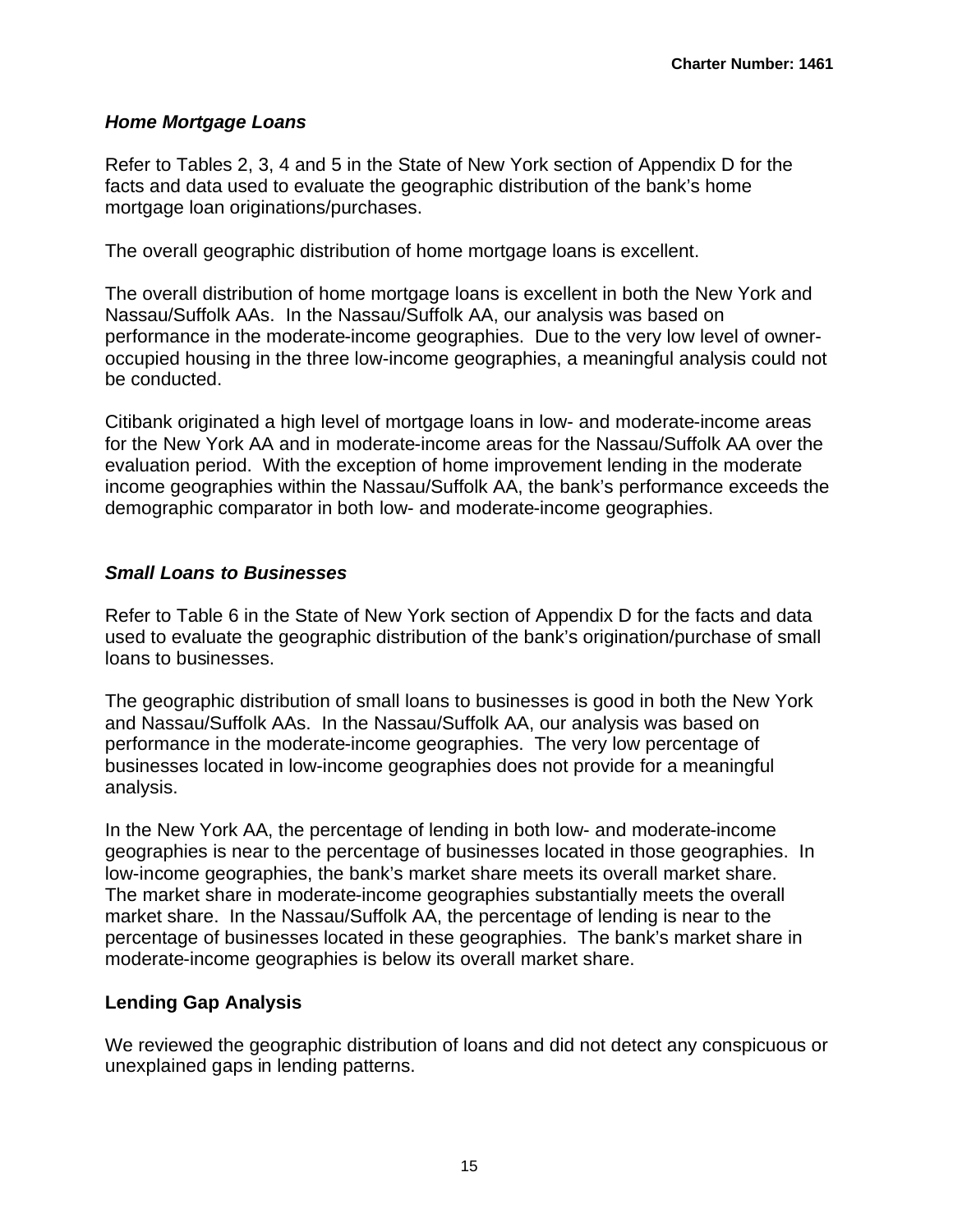#### **Inside/Outside Ratio**

This portion of the evaluation was performed at the bank level. During the evaluation period, Citibank originated a substantial majority (94%) of its loans in the AAs. Citibank originated 93% of its HMDA loans and 95% of its small loans to businesses in the AAs. This analysis included all reportable loans originated by Citibank only, and does not include extensions of credit by affiliates.

### **Distribution of Loans by Income Level of the Borrower**

The overall distribution of loans by income level is excellent. This is based on good distribution of home mortgage lending and excellent distribution of small loans to businesses.

#### *Home Mortgage Loans*

Refer to Tables 8, 9 and 10 in the State of New York section of Appendix D for the facts and data used to evaluate the borrower distribution of the bank's home mortgage loan originations and purchases.

The overall distribution of home mortgage loans is good, given the high cost of housing in both AAs and the poverty level in the New York AA. Recent economic data show that the median sales price of existing single-family homes in both AAs exceed \$300 thousand. Coupled with a poverty level exceeding 16% of the households in the New York AA, homeownership remains very difficult for most low- and moderate-income borrowers. The updated median family income for the New York AA indicates that a low-income individual earns no more than \$31 thousand a year.

Citibank's distribution of home mortgage products to low- and moderate-income borrowers is good in both the New York and Nassau/Suffolk AAs. In both AAs, the percentage of lending to low-income borrowers was significantly less than the percentage of low-income families in the AAs for all products. However, the percentage of home purchase loans to moderate-income borrowers either was near to or exceeded the percentage of moderate-income families in the AAs. With one exception, the bank's market shares to low- and moderate-income borrowers exceeded its overall market share.

#### *Small Loans to Businesses*

Refer to Table 11 in the State of New York section of Appendix D for the facts and data used to evaluate the borrower distribution of the bank's origination and purchase of small loans to businesses.

The distribution of small loans to businesses of different sizes is excellent. In both AAs, the percentage of small loans to small businesses (businesses with gross annual revenue of \$1 million or less) is less than the percentage of small businesses.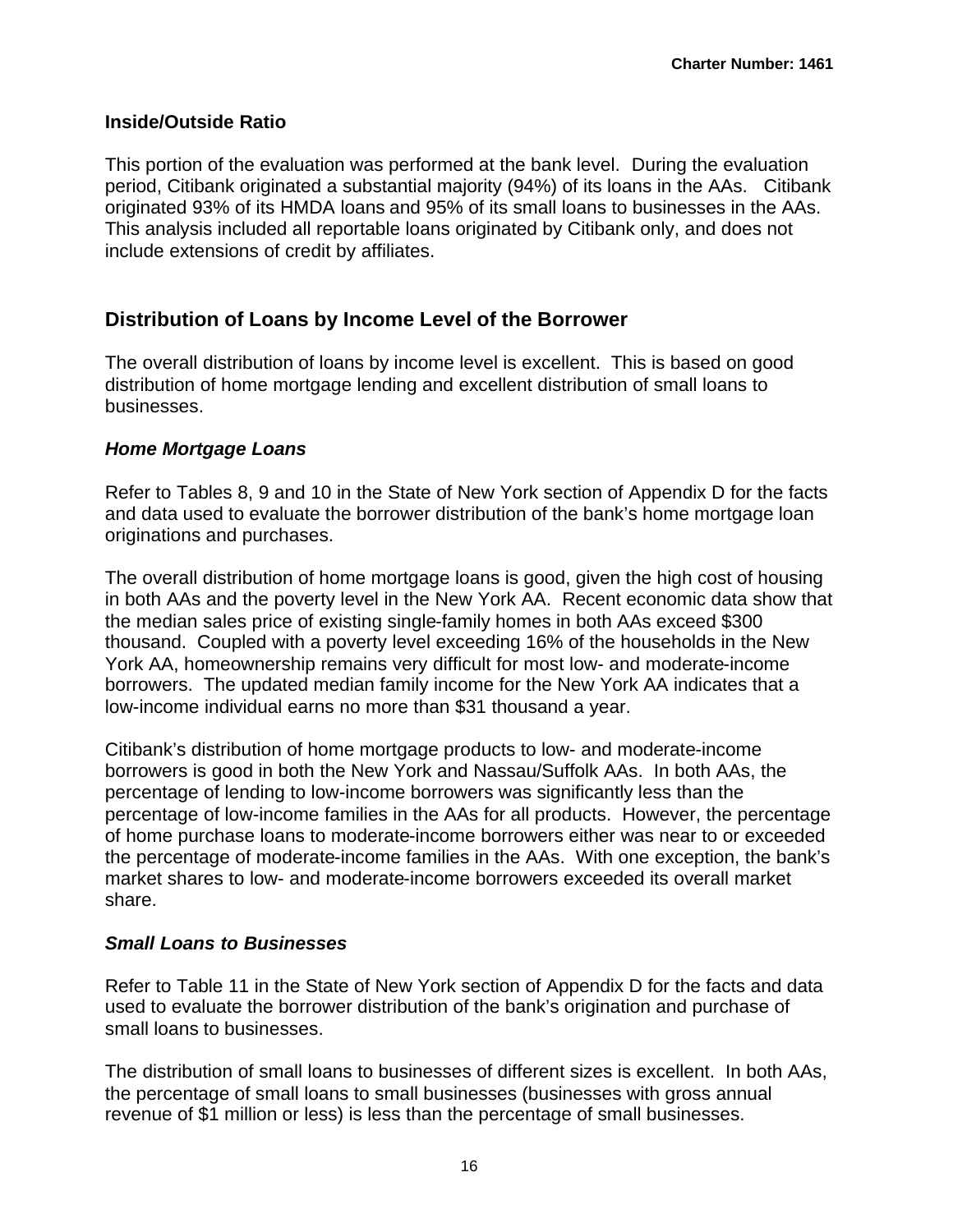However, a majority of the loans are credit cards issued to small businesses through Citibank or its affiliates. Approval of these loans is generally based on credit bureau scoring rather than use of business revenue. Initially, 55% of all small loan originations lacked revenue information. During the evaluation, management was able obtain revenue information on a significant majority of the loans previously lacking this data which reduced the number of loans without revenues to 30%. A separate analysis was conducted based on the bank's revised data, which indicates that the bank's percentage of lending substantially meets the percentage of small businesses in the AA. This analysis is not shown in table 11. Additionally, 97% of all small loans to businesses in both AAs were for \$100 thousand or less indicating the bank's willingness to make small loans to businesses. Based on the 2001 aggregate small loans to business data, the bank's market share to businesses with revenue of \$1 million or less significantly exceeded its overall market share.

## **Community Development (CD) Lending**

Refer to Table 1 in the State of New York section of Appendix D for the facts and data used to evaluate the bank's level of community development lending. This table includes all CD loans, including multi-family loans that also qualify as CD loans. In addition, Table 5 includes geographic lending data on all multi-family loans, including those that also qualify as CD loans. Table 5 does not separately list CD loans, however.

Overall, community development lending had a positive impact on the Lending Test in the State of New York.

In the New York AA, where there is a wide range of opportunities, community development lending is excellent and had a positive effect on the lending test. Not only did Citibank originate a high number and dollar amount of community development loans, but the loans are responsive to AA credit needs and exhibited complexity and innovativeness. In the New York AA, community development lending included 196 loans totaling \$412 million. In the Nassau/Suffolk AA, where opportunities are limited due to the small number of low- and moderate-income geographies, competition, and local zoning laws, community development lending had a neutral impact on the lending test. In this AA, Citibank originated 18 loans totaling \$11 million. The bank also originated four loans totaling \$71 million, which benefited a broader regional area including the bank's AAs.

Through its various business units and Citibank Community Development, which specializes in affordable housing lending, the bank offers a wide range of financing alternatives to non-profit and for-profits entities that support community development initiatives. More than half of community development loan dollars address the need for affordable housing for low- and moderate-income individuals as well as revitalization and stabilization of low- and moderate-income geographies. According to community contacts, these are pressing needs in the AA.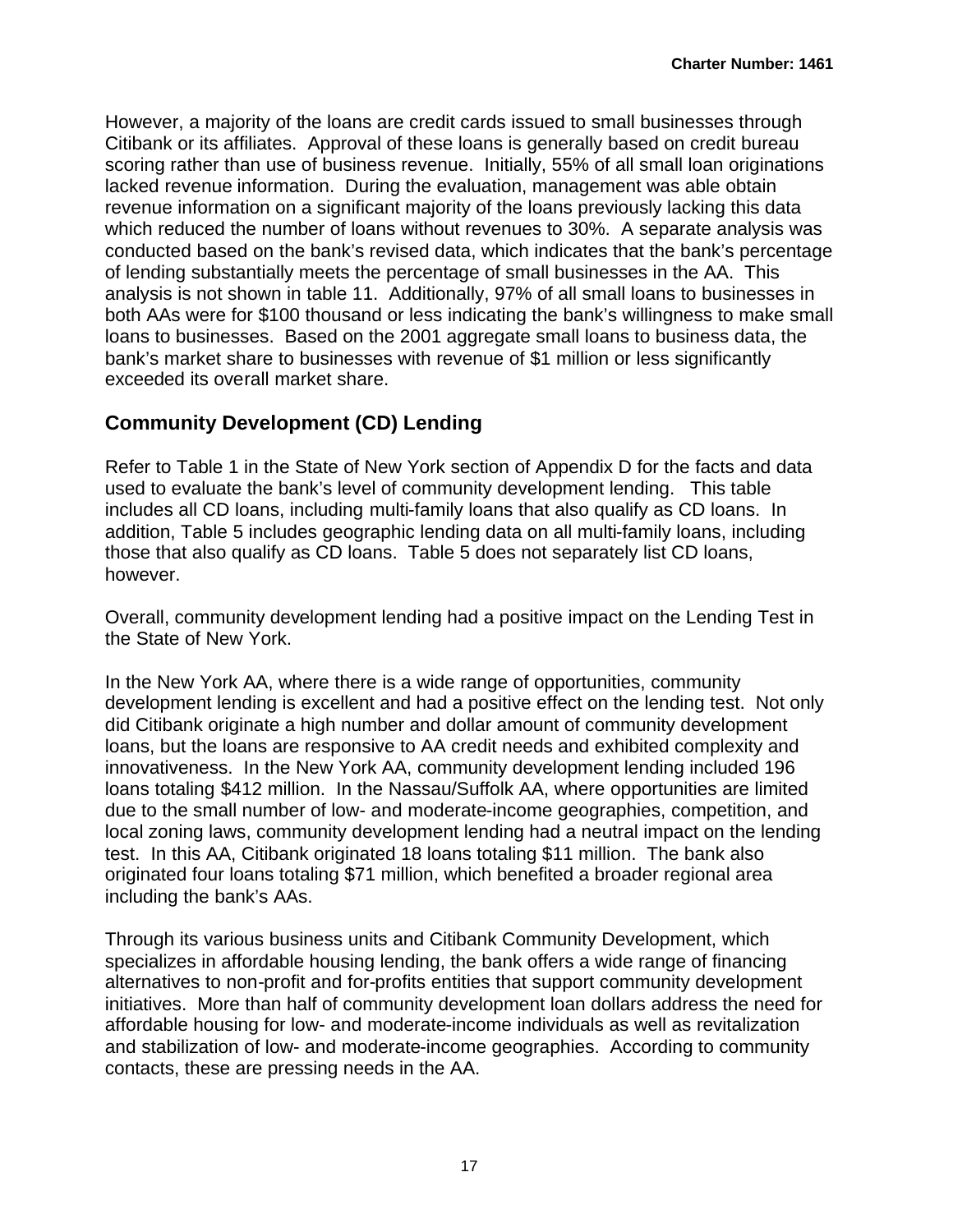Citibank's community development lending exemplifies complex and innovative financing. The level of community development construction lending, considered complex because it requires extended interaction with multiple agencies to structure the financing package and significant administrative time, increased during the evaluation period. Construction financing accounted for approximately 57% of community development loan dollars at this examination.

Some examples of CD lending made during the evaluation period include:

- Citibank formed a strategic partnership with several city agencies and took a leadership role in implementing the Neighborhood Entrepreneurs Program. This program enables neighborhood-based private entrepreneurs, partnering with local Community Development Corporations (CDCs), to acquire and rehabilitate city-owned buildings in order to preserve the City's affordable housing stock as well as stabilizing low- and moderate-income geographies. Citibank worked with its partners to identify available subsidies, structure multiple layers of financing and administer all funds for each project. The bank originated 10 construction loans under the program totaling \$72 million resulting in 897 units of rehabilitated affordable rental housing.
- The bank originated two loans totaling \$51 million under a program that seeks to revitalize and stabilize low- and moderate-income geographies by creating housing and commercial/retail space on vacant city-owned land. Commercial space not only provides residents with needed services, but also provides employment opportunities. The program uses a combination of federal, state, city and bank financing.
- Citibank originated \$2.5 million in loans benefiting the Upper Manhattan Empowerment Zone (UMEZ), an area targeted for revitalization of its commercial corridors by encouraging the development of office and retail space. These loans involve multiple layers of financing from the bank, the Empowerment Zone Development Corporation, and City and State agencies. One innovative UMEZ loan involved a first time partnership between a non-profit and the Board of Education, which will serve as a model for future such projects.
- Citibank launched an innovative lending program directed at local community development corporations -- "The Partners in Progress Fund." In collaboration with Citigroup Foundation, the bank established a \$4 million low-interest rate revolving loan fund accessible to CDCs in both of the bank's New York AAs. Loans ranging from \$200 to \$500 thousand dollars provide a CDC with quick access to funds for early stage predevelopment project costs such as feasibility studies, options, professional fees, etc. or to re-lend to small businesses. As of the examination date, Citibank originated six loans under the program totaling \$2.5 million. An additional \$1.4 million has been approved and is pending closing.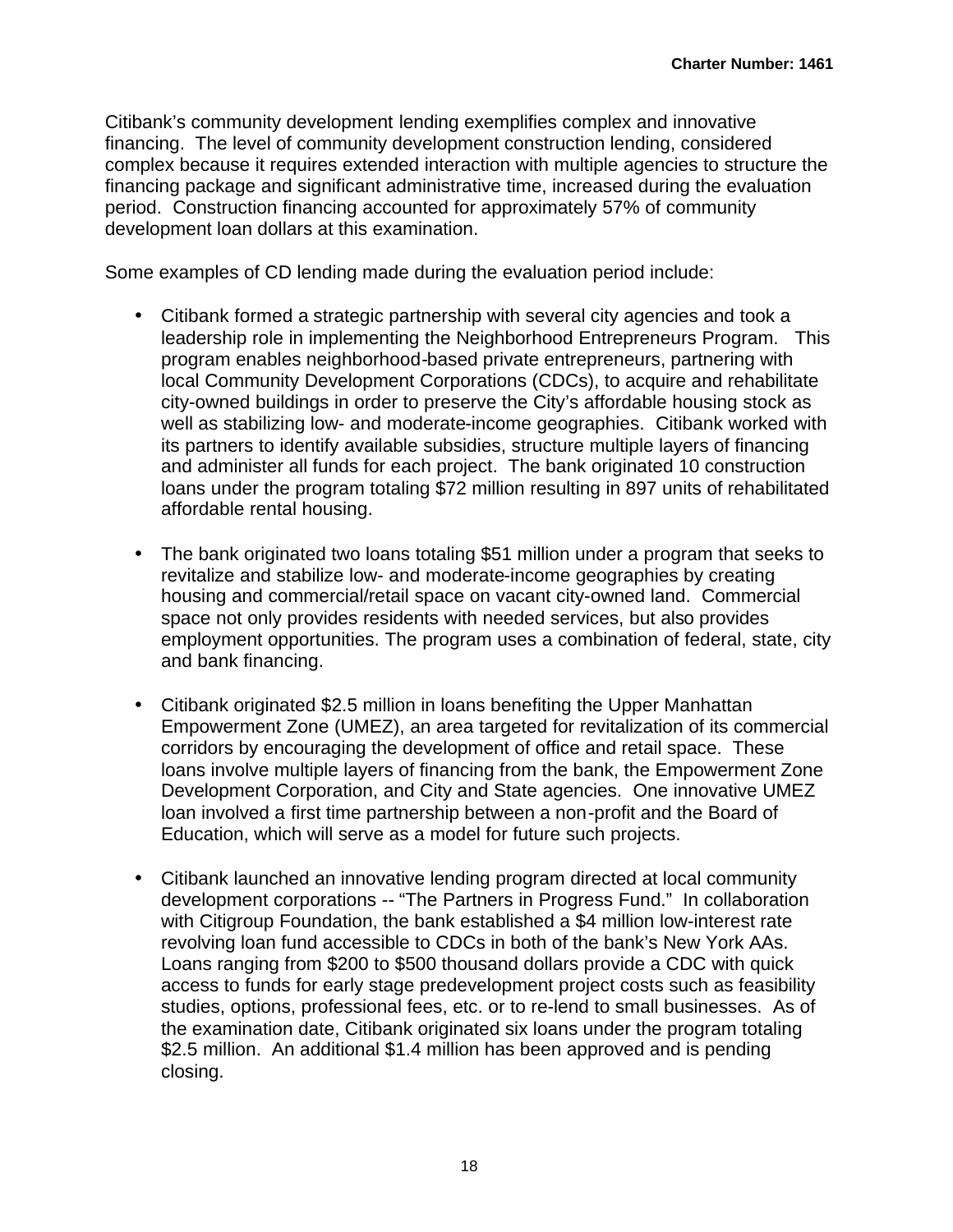The majority of community development loans (83% by dollar) in Nassau/Suffolk are responsive to community service needs targeted to low- and moderate-income persons. Of the remaining community development loans, 10% meet affordable housing needs for low- and moderate-income individuals, while 5% meet AA economic development needs that help to create or retain permanent jobs for persons who are low- or moderate-income. Two percent of community development loans assist in the revitalization of low- and moderate-income geographies. Loans in the Nassau/Suffolk AA are not complex.

## **Product Innovation and Flexibility**

Product innovation and flexibility had a positive impact on the Lending Test in New York.

Citibank has developed several innovative and flexible lending programs for homebuyers. A key component of one such program is the co-operative apartment (coop) market. Co-ops tend to be more affordable for low- and moderate-income individuals than traditional single-family homes or condominium units. Citibank developed a product for purchasing a limited equity co-op that was typically financed through an installment loan. Features include a more attractive interest rate and tax deductibility for interest paid. During the evaluation period, Citibank originated 530 limited equity co-op loans.

The bank's affordable mortgage products for first time homebuyers and borrowers with low- to moderate-incomes offer many flexible credit criteria making it easier to qualify for a mortgage. Features include:

- No minimum loan amount:
- Low down payment requirements;
- CitiMortgage's Closing Cost Assistance, as well as affordable housing development project- and non-profit-specific closing cost grants;
- Unsecured loans to assist with down payment and closing costs;
- Expanded housing and debt-to-income ratios;
- Recognition of alternative sources of income; and
- Non-traditional methods of furnishing a credit history.

Due to Citibank's working relationship and arrangement with Fannie Mae, the bank has originated and sold most of the loans under the affordable loan programs to Fannie Mae. Despite that fact, bank management recognizes that not all loan requests fall under Fannie Mae's loan parameters. Therefore, management has created affordable loan programs for those few loan requests that would not be saleable to Fannie Mae. The most popular of those flexible products/programs include CitiAffordable Purchase Assistance Program (CPAP), the CitiAffordable Mortgage Program (CAMP), and the CRA Portfolio Sub-Allocation program. Additionally, Citibank partners with the State of New York Mortgage Association (SONYMA) to help meet the needs of low- and moderate-income borrowers in targeted communities. The following is a description of the major programs: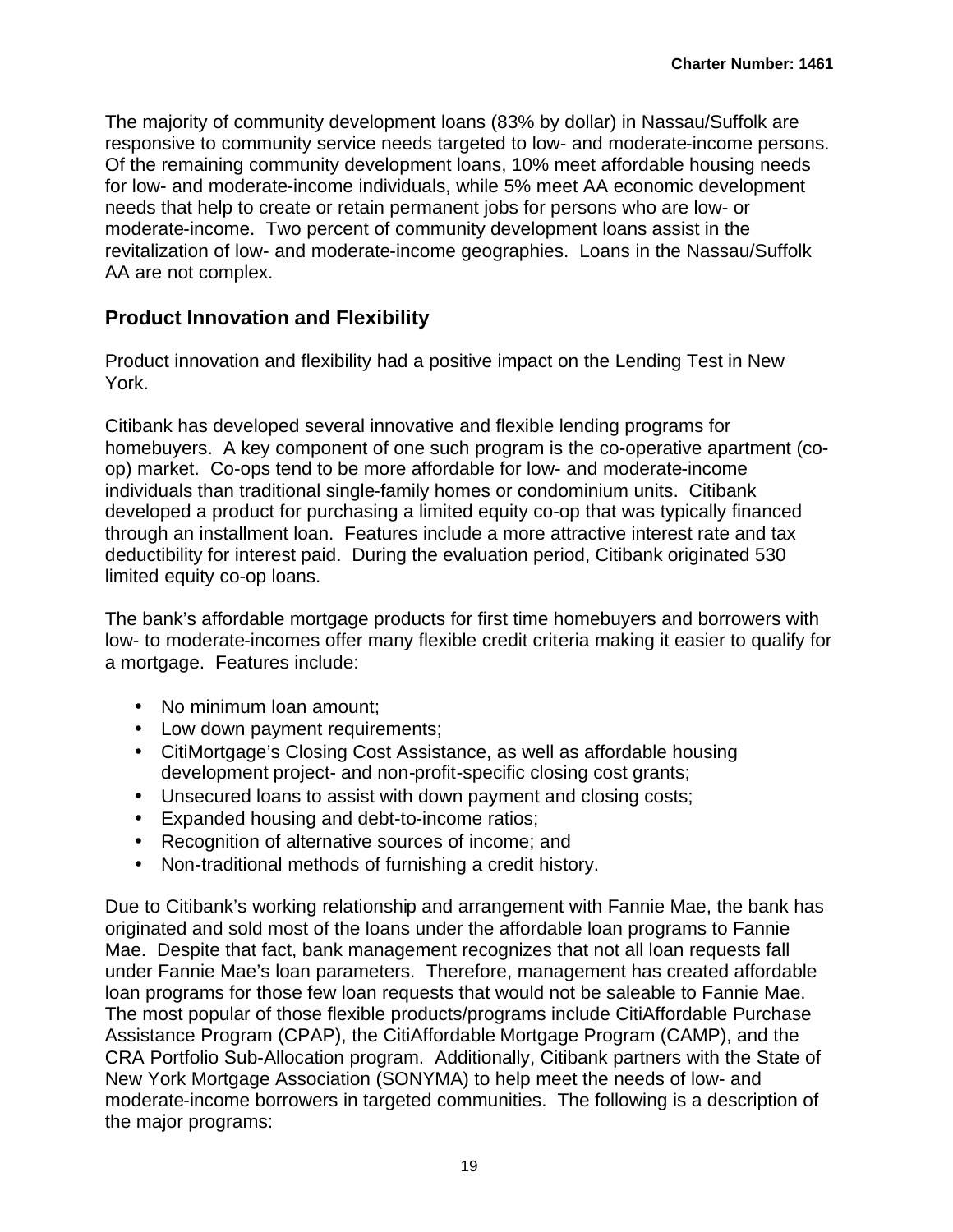- **CitiAffordable Purchase Assistance Program -** CPAP offers low- and moderate-income borrowers the option to put as little as \$500 towards a total down payment of 3%. The remaining amount may come from a gift or grant, or from the Citibank Unsecured Installment Loan, which is available at the same rate as the mortgage. This product requires pre- and post-purchase counseling. During the evaluation period, Citibank extended two loans for \$283 thousand in the New York AA and 12 loans for \$1.6 million in the Nassau/Suffolk AA.
- **The CitiAffordable Mortgage Program -** CAMP, which is available to low- and moderate-income or for individuals purchasing in low- or moderate-income geographies, offers a low down payment and flexible qualifying guidelines. During the evaluation period, Citibank extended eight loans for \$1.4 million in the New York AA and seven loans for \$679 thousand in the Nassau/Suffolk AA.
- **CRA Portfolio Sub-Allocation -** This product targets low- and moderate-income borrowers or persons purchasing in low- and moderate-income geographies. These loans are generally not salable in the secondary market. Citibank extended 223 loans for \$18.6 million in the New York AA and nine loans for \$965 thousand in the Nassau/Suffolk AA during the evaluation period.
- **Enhanced Fannie Neighbors with Community Homebuyers Program (CHBP) -** This program is designed to meet the needs of low- and moderateincome borrowers in targeted communities by applying flexibility and creativity to standard underwriting guidelines. Down payments under the program are as low as 5%. Citibank extended 201 loans for \$17 million in the New York AA and nine loans for \$1.2 million in the Nassau/Suffolk AA. Included in these originations are loans made under the **Enhanced Fannie Neighbors with Co-op Pilot Program.**
- **SONYMA Programs -** These programs are designed to meet the needs of lowand moderate-income first time homebuyers. It provides below market pricing and is available to borrowers buying as primary residence single-family houses, condominiums, planned unit developments, co-ops and some 2-4 family units within SONYMA-targeted areas. Citibank extended 34 loans for \$3.4 million in the New York AA and 101 loans for \$14.1 million in the Nassau/Suffolk AA.

Citibank also collaborates with non-profit organizations and affordable housing developers. These collaborations enable Citibank to pilot programs, which often become mainstream offerings after they have proven to be successful. A sample of these programs include:

• **Mixed-Use Pilot -** Citibank worked with the Local Initiatives Support Corporation (LISC) in 2001 on an offering that made special closing cost assistance available to borrowers who were purchasing units constructed through LISC's Neighborhood Homes program.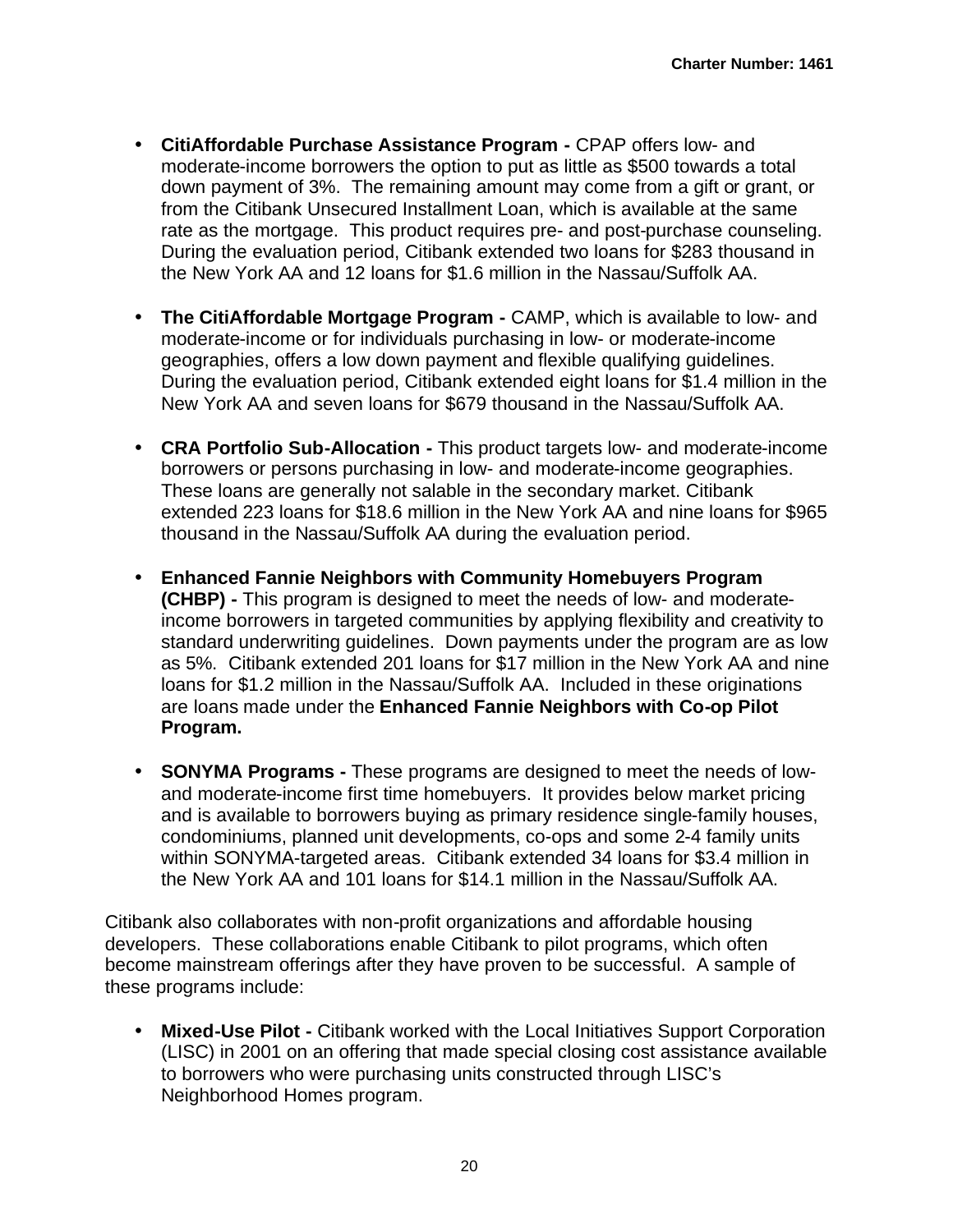• **ACORN/NHS Delta Funding Remediation Project -** Working with the New York State Banking Department, the bank developed the ACORN/NHS Delta Funding Remediation Project for borrowers who were customers of Delta Funding. Citibank worked closely with ACORN, NHS and the borrowers, and closed two loans during the exam period.

## **INVESTMENT TEST**

## **Conclusions for Areas Receiving Full-Scope Reviews**

The bank's performance under the investment test in New York is rated "Outstanding." Based on full-scope reviews, the bank's performance in both the New York and Nassau/Suffolk AAs is excellent.

Citibank's performance in the New York AA is excellent. The dollar level of qualified investments is excellent. Its investments are responsive to the area's most pressing community development needs. There are ample opportunities for investments in the area due to a huge influx of immigrants seeking work and affordable housing, as well as the weak local economy and significant economic impact from the September 11, 2001 terrorist attack on New York City. In addition to the continued need for affordable rental units, financial literacy training is particularly needed to help increase wealth and asset creation for low- or moderate-income individuals and small businesses.

The bank's increase in earnings and capital since the prior evaluation is due to bank acquisitions and a reallocation of assets among affiliates. Refer to discussion under "Description of Institution."

Citibank (or an affiliate) made or purchased about \$165 million in qualified investments in this AA during the evaluation period, which includes over \$15 million in the form of grants. Combined with the current book value of qualified investments made/purchased in prior evaluation periods, total investments are \$300 million. Unfunded commitments total \$3.4 million.

Approximately 78% of the bank's current period investments were used for the development or retention of affordable housing units in this AA. These investments typically were made in large, syndicated tax funds that provided the bank with low income housing tax credits. The bank's investments, while not complex, were responsive to the AA's most pressing community development need: affordable housing for low- or moderate-income individuals and families. Some of the projects benefited specific populations such as low- or moderate-income families that included HIV/AIDs patients, or low- or moderate-income elderly people. Other projects included beneficial amenities such as proximity to health care or neighborhood services that are important to those populations. The bank also invested in funds designed to improve the existing affordable housing stock including fixing deteriorating occupied buildings, and helping stabilize tenancy in buildings that were previously mismanaged.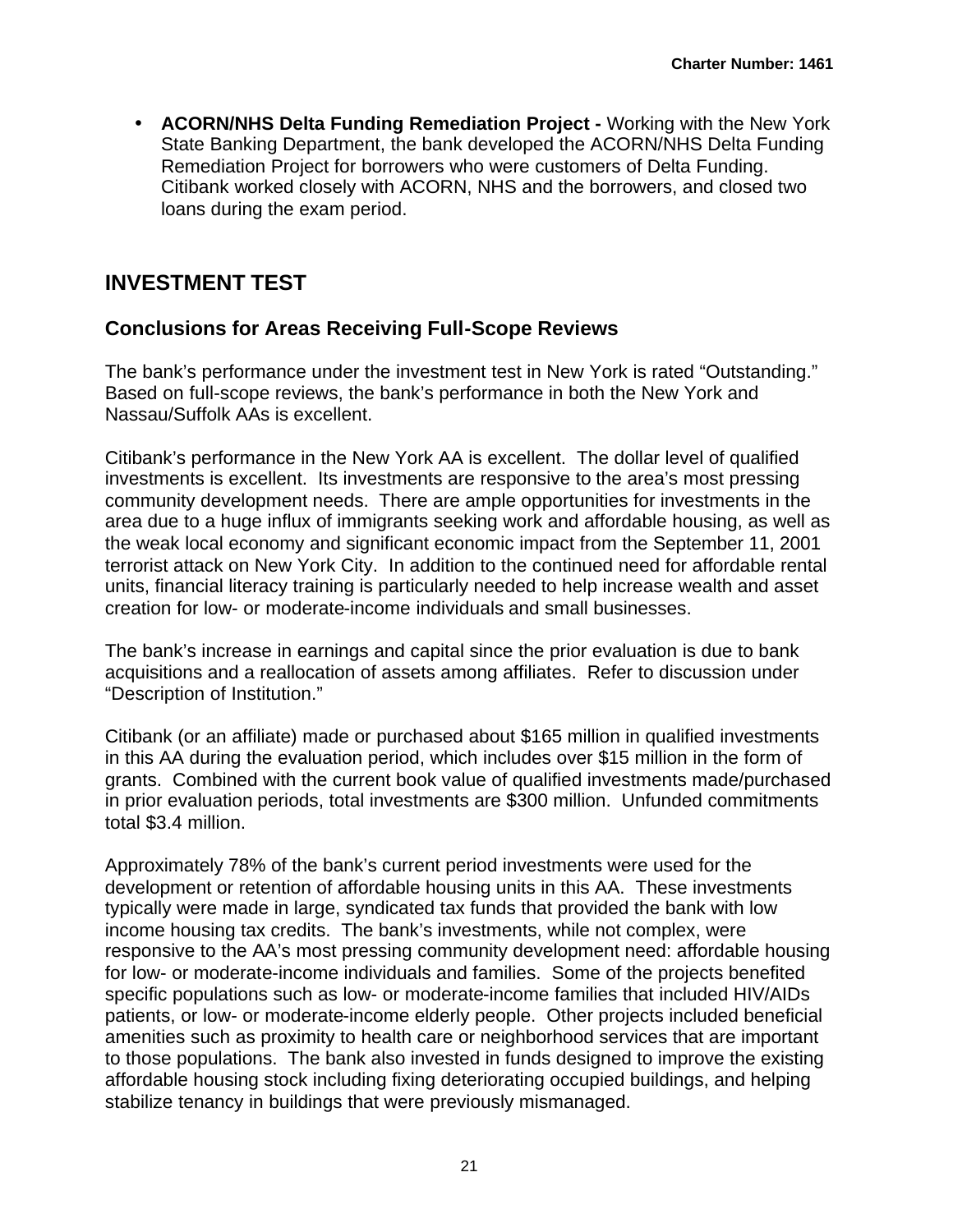Current period qualified investments also included about \$14 million in mortgagebacked securities collateralized by affordable housing loans to low- or moderate-income individuals. These investments helped put liquidity into the mortgage market, which indirectly benefited the creation/retention of affordable housing. The remainder of the bank's current period investments included about \$5 million for economic development/small business financing needs, deposits in community development credit unions, and the provision of social services to low- or moderate-income individuals.

Through the use of grants, the bank also provided support to a wide array of local community development organizations with particular emphasis on financial literacy programs, small business technical assistance, and social services including childcare for low- or moderate-income working families. The bank also continued its exemplary practice of coordinating grant activity with community development and home mortgage lending to provide a more complete package of support to community development organizations.

Prior period qualified investments for the New York AA had a continuing positive impact on meeting the credit needs of the AA. Using current book value, approximately 53% of prior period investments represented investments in large, syndicated tax funds that provided the bank with low-income housing tax credits and funded affordable housing projects. Approximately 29% represented investments that helped meet economic development/small business financing needs through investment in Small Business Investment Companies or in other financial intermediaries that helped finance small businesses. Another 9% represented prior period investments that helped revitalize and stabilize low- or moderate-income areas in the bank's AA while 7% represented the book value of mortgage-backed securities, which provided liquidity to the affordable housing market.

Citibank's performance in the Nassau/Suffolk AA is excellent. The dollar level of qualified investments is excellent. Its investments are responsive to the area's most pressing community development need. The bank is considered a leader in local community development efforts. As previously stated, there are ample opportunities for investment activity in the area due to a huge influx of immigrants seeking work and affordable housing, as well as the weak local economy and significant economic impact from the attack on New York City on September 11, 2001. The primary need continues to be permanent and rental affordable housing due to the extremely high housing costs. Financial literacy training also is particularly needed to help increase wealth and asset creation for low- or moderate-income individuals. The bank's increase in earnings and capital is due to its recent purchase of EAB, which expanded Citibank's presence in this AA.

Citibank (or an affiliate) made or purchased \$28 million in qualified investments benefiting this AA during the evaluation period, including over \$500 thousand in grants. Prior period investments of \$7 million resulted in total investments of \$35 million. There were no unfunded commitments.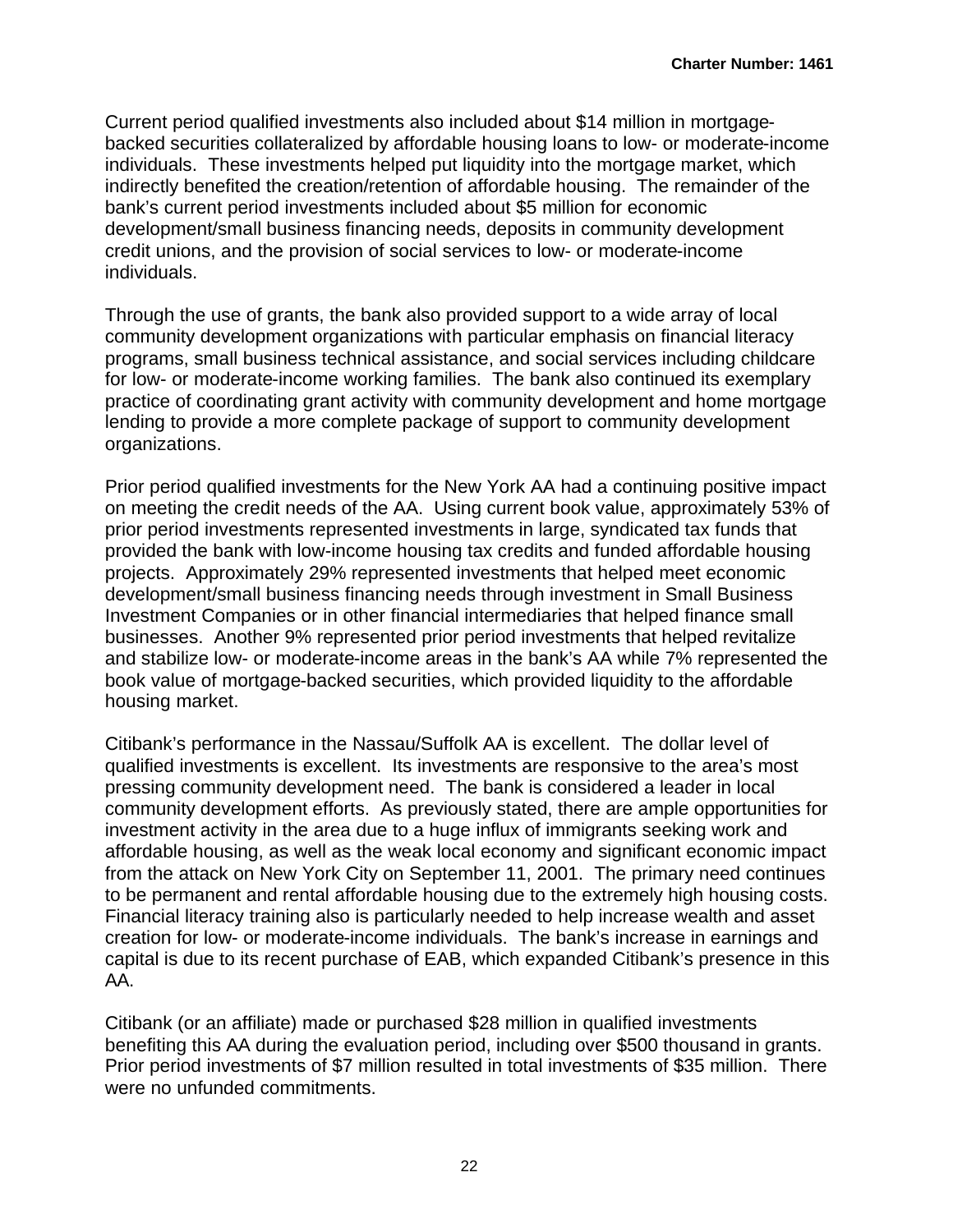Approximately 58% of the bank's current period investments were used for the development of affordable housing units in this AA through investment in a large, syndicated tax fund that provided the bank with low income housing tax credits. The bank's investment, while not complex, is responsive to the AA's most pressing community development need: affordable housing for low- or moderate-income individuals and families. The bank's investment was allocated to a mixed use-housing project that provided 208 units of affordable housing for low- or moderate-income elderly individuals.

Current period qualified investments also include \$11 million in mortgage-backed securities collateralized by affordable housing loans to low- or moderate-income individuals. These investments helped put liquidity into the mortgage market, which indirectly benefited the creation/retention of affordable housing. The remainder of the bank's current period investments included \$831 thousand that provided support to a wide array of local community development organizations with a particular emphasis on financial literacy and home ownership counseling programs.

Prior period investments largely consisted of mortgage-backed securities, which provided liquidity into the affordable housing market. Two other prior period investments represented investments that provided funding for affordable housing through a fund providing low-income housing tax credits and an investment in a Small Business Investment Company.

Refer to Table 14 in the State of New York section of Appendix D for the facts and data used to evaluate the bank's level of qualified investments.

## **SERVICE TEST**

### **Conclusions for Areas Receiving Full-Scope Reviews**

The bank's performance under the Service Test in New York State is rated "Outstanding." Based on full-scope reviews, the bank's performance in both its New York AA and Nassau-Suffolk AA is excellent.

Citibank is a leader in providing CD services in its AAs, especially in the important area of financial literacy. The bank proactively seeks out and develops CD arrangements, e.g., its partnership arrangements, that both efficiently and effectively deliver CD services to its AAs.

## **Retail Banking Services**

Refer to Table 15 in the State of New York section of Appendix D for the facts and data used to evaluate the distribution of the bank's branch delivery system and branch openings and closings. Table 15 shows only branch openings and closings that meet the regulatory definition of a branch opening or closing. The branches acquired or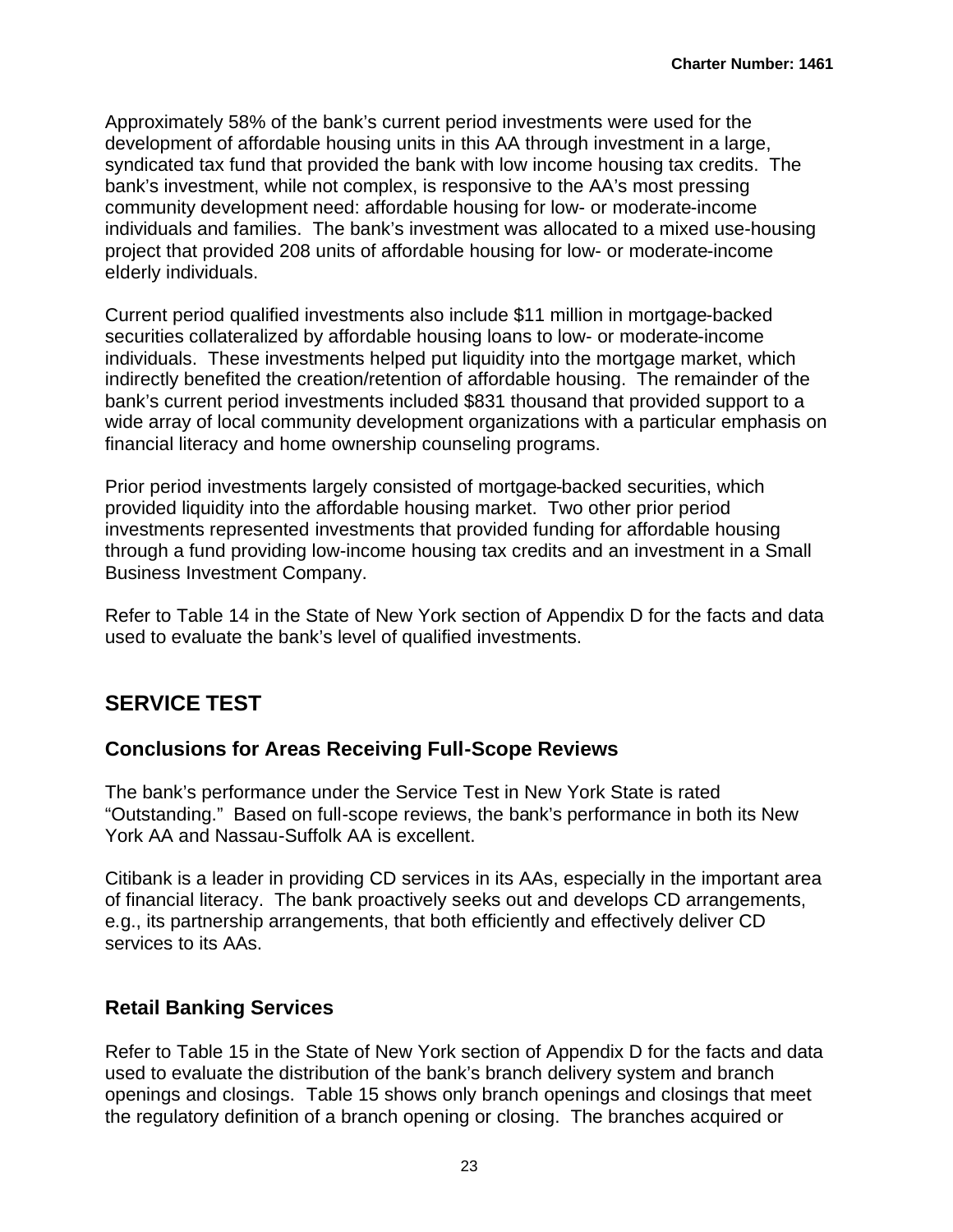consolidated because of the EAB merger are not considered openings or closings for this evaluation.

Citibank's delivery systems are readily accessible to all portions of the full-scope AAs. Accessibility is excellent in both the New York and Nassau/Suffolk AAs.

In the New York AA, the distribution of Citibank's branches in moderate-income geographies is near to the distribution of the population living in such geographies, and in low-income geographies is less than the population living in such geographies. However, when giving consideration to branch locations that are in close proximity to low- and moderate-income geographies, the accessibility of Citibank branches to lowand moderate-income geographies improves significantly. The bank has at least eleven branches that are located near low-income geographies, and seven branches that are located near moderate-income geographies, that are easily accessible to residents of these geographies. Besides being within walking distance of these low- and moderateincome geographies, many of the branches are located in areas with easy accessibility by subway or bus. Many of these branches are located in busy business districts where people work or in commercial strip malls where local residents shop. We verified the easy accessibility of these branches through reviews of area maps, subway and bus stop maps, reviewing management's analysis of these locations, discussions with management and our own knowledge of certain areas.

In the Nassau/Suffolk AA the distribution of Citibank branches in low-income geographies exceeds the distribution of the population living in these geographies, and in moderate-income geographies is near to the distribution of the population living in these geographies. The bank has two additional branches located in close proximity to moderate-income geographies that are easily accessible to residents of these geographies.

Citibank's automatic teller machines (ATMs) enhance the bank's overall delivery of services to its AAs. Management studies of ATM usage show that ATM transactions are the most common delivery service used by Citibank customers, and that residents of low- and moderate-income geographies use the ATMs in greater proportion than residents of other income geographies. Citibank customers who reside in low-income geographies used ATM's for 79% of their banking transactions while customers residing in moderate-income geographies used ATM's for 74% of their banking transactions, compared to an overall customer average of 70%.

All 225 full service branches have at least one ATM. Most ATMs are available at all times. The bank also has 169 standalone ATMs at 33 locations (162 in the New York AA and seven in the Nassau/Suffolk AA) in addition to the ATMs at full service branch locations. One location with seven ATMs is located in a low-income geography of the New York AA. Two locations with a total of 15 machines are located in moderateincome geographies in the New York AA. Customers can access their accounts through Citibank ATMs, or through ATMs bearing the NYCE, CIRRUS, Maestro and STAR ATM network symbols. Citibank Banking Card holders have access to cash at over 384,000 ATMs worldwide. At Citibank, ATMs customers can conduct a variety of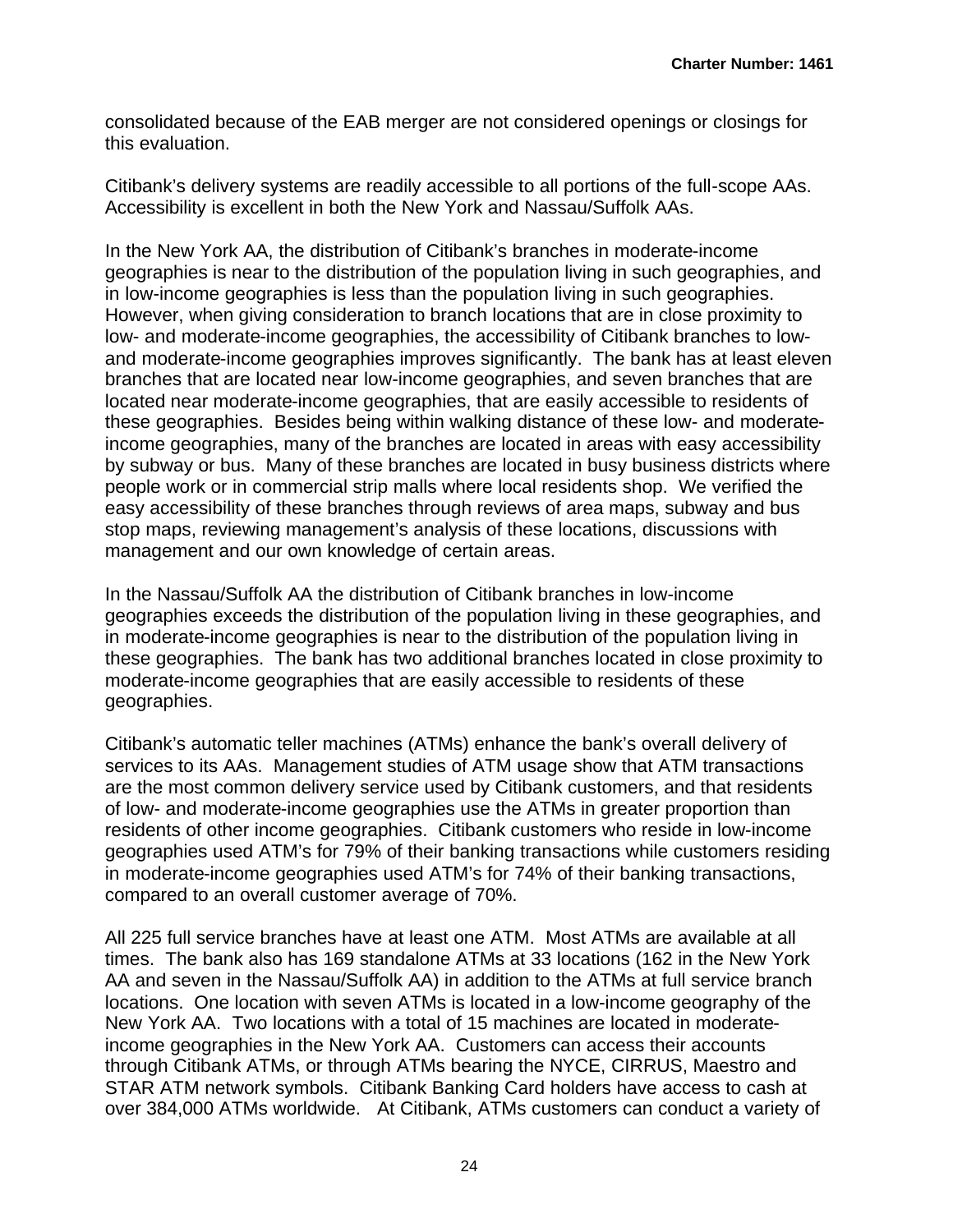transactions such as deposits, account transfers, loan payments and obtain account balances. Citibank ATMs offer five languages.

Citibank has seven loan production offices (LPOs) located in its New York AA. Three of the LPOs are located in moderate-income geographies and two are located in lowincome geographies. Three of the LPOs involve partnerships with a community group. The LPOs, which are staffed by home mortgage specialists, augment Citibank's delivery systems in this AA by providing additional access to home mortgage loans. The Burnside office, which is located in a low-income geography, also has an ATM. Some of the LPO's are located in the same buildings as a full service Citibank branch.

Citibank also offers alternative delivery systems of on-line banking and bank-by-phone, point of sale (POS) transactions, and Bank at Work. These services allow customers to obtain deposit and loan account information, make bill payments, and transfer funds between accounts. The Citibank Banking Card can be used to purchase goods and services at selected retail locations that participate in the NYCE, CIRRUS, Maestro and STAR ATM network. Through the Bank at Work Program, Citibank representatives often visit workplaces to assist employees in opening deposit accounts. About 1% of all Citibank retail banking transactions is done via telephone. The proportion of those using telephone services does not vary by income level of geography where the customer resides. Citibank's online banking accounts for 15% of retail banking transactions, with usage falling the lower the income of the geography where the customer resides. Customers who live in low-income geographies conduct 7% of their retail transactions online, while 10% of customers who reside in moderate-income geographies conduct transactions online. Since the bank did not have specific information on how POS or Bank at Work impacted low- and moderate-income individuals or geographies, significant weight was not placed on these alternative delivery systems.

Citibank's record of opening and closing branches has improved the accessibility of its delivery systems, particularly in low- and moderate-income geographies. The branch network throughout the full-scope AAs expanded by 74 branches (49%) since the last CRA evaluation, with 52 branches added to the Nassau/Suffolk AA and 22 added to the New York AA. The increase in branches was mainly attributed to the Citibank's acquisition of EAB. In the New York AA, two branches were opened in low-income geographies and two in moderate-income geographies, improving the accessibility of its delivery systems in these geographies. There were no branch closings in low- or moderate-income geographies.

One branch opening in a low-income geography in the New York AA was on 144<sup>th</sup> Street and Adam Clayton Powell Jr. Boulevard in Central Harlem. Citibank built a new facility there in response to a number of requests from the community for a branch in this neighborhood. There were no other financial institutions in the immediate area.

In the Nassau/Suffolk AA, five branches were closed, with one located in a moderateincome geography. This branch was consolidated with another branch located less than 1.5 miles away which is also located in a moderate-income area. Management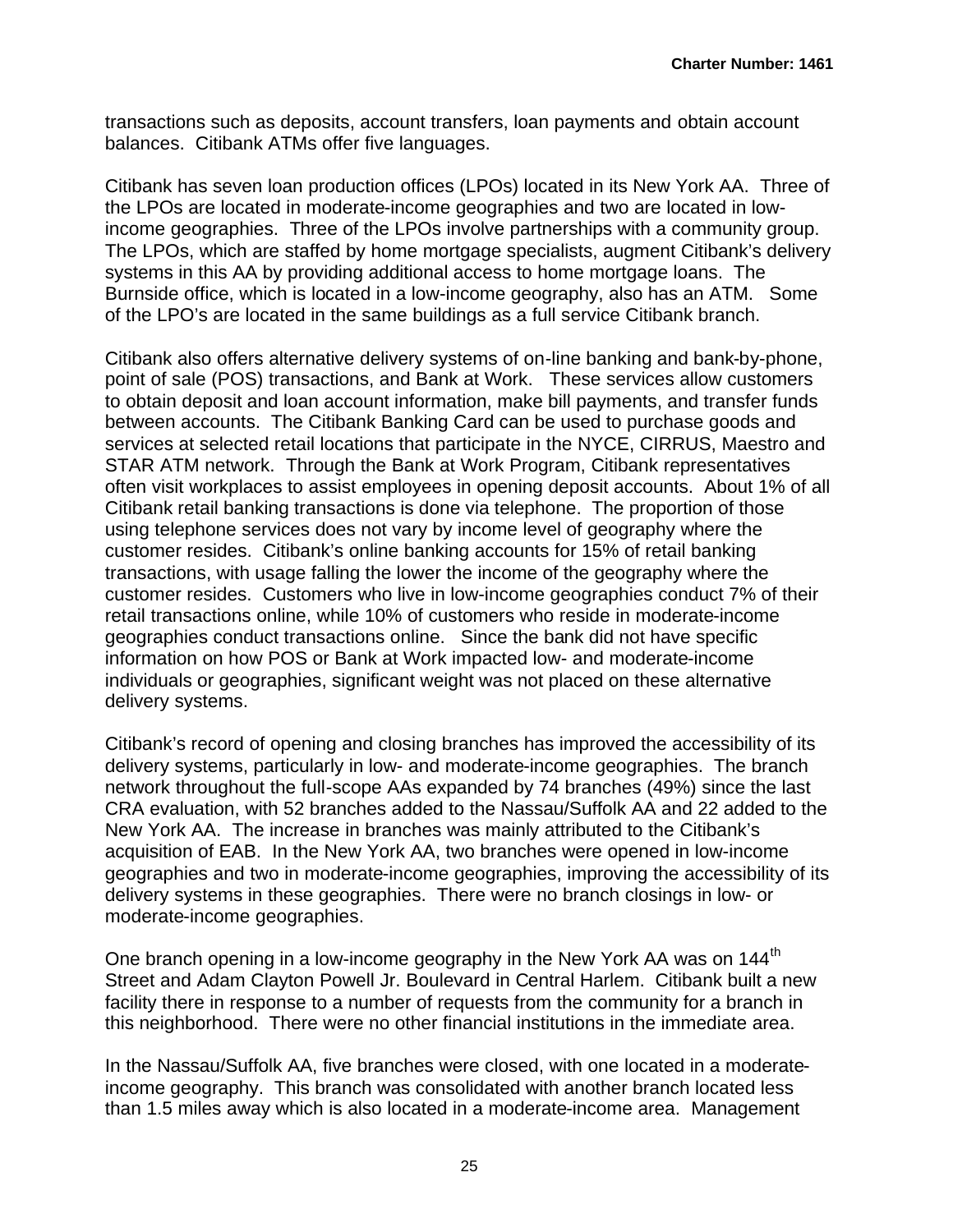analyzed the impact of the consolidation on the community before it proceeded with the closing. The analysis included contacts with six local community groups. The surviving branch is located on Main St. in the Bayshore Community, a downtown location that was found to be more convenient for many of the closed branches former customers. The other four branches closed were in middle- and upper-income geographies. Overall Citibank's branch representation in moderate-income geographies in the Nassau/Suffolk AA improved from 7% to 14% since the last examination.

Citibank's hours and services offered throughout the full-scope AAs do not vary in a way that inconveniences certain portions of the AAs, particularly low- and moderate-income geographies and individuals. Hours and services are good in the New York AA and excellent in Nassau/Suffolk AA. Management emphasizes consistency in branch hours within the same geographic area.

In the New York AA, the majority of the branches have Saturday hours and extended hours on Thursdays (74% Saturdays and 76% extended Thursdays). Saturday hours and extended Thursday hours are offered at a greater portion of branches in middleincome geographies (88% Saturday and 91% extended Thursdays). The portion of branches with Saturday and extended Thursday hours in all other geographies is near or slightly below the 74% and 76% average levels. Two branches located in the Chinatown section of the City have Sunday office hours. Both offices are located in a moderate-income geography. The Sunday branch hours show that management is willing to modify branch hours based on a local community preference.

In the Nassau/Suffolk AA, all branches in moderate-income geographies have extended hours on Thursdays and are open on Saturday. Approximately 10% of the branches in middle-income geographies and 20% of the branches in upper-income geographies do not have Saturday hours or extended hours on Thursday.

Citibank offers a Basic Checking account which features lower fees if check-writing activity is kept to eight or less checks per month. This is the bank's most popular deposit account with customers who reside in low- or moderate-income geographies. In the New York AA, 37% of the Basic Checking accounts belong to customers who reside in low- or moderate-income geographies, compared to 23% with regular checking accounts. Forty-three percent of the new Basic Checking accounts opened in 2001 and 2002 were for people who reside in low- or moderate-income geographies. In the Nassau/Suffolk AA, 18% of Basic Checking accounts belong to customers who reside in a low- or moderate-income geography, compared with 13% with regular checking accounts. Twenty-three percent of the new Basic Checking accounts opened in 2001 and 2002 were for people who reside in low- or moderate-income geographies.

### **Community Development (CD) Services**

Citibank partners with numerous locally based non-profit community organizations that provide CD services to their communities. Citibank has partnered with approximately 80 non-profit organizations that provide various CD services in the two AAs. Citibank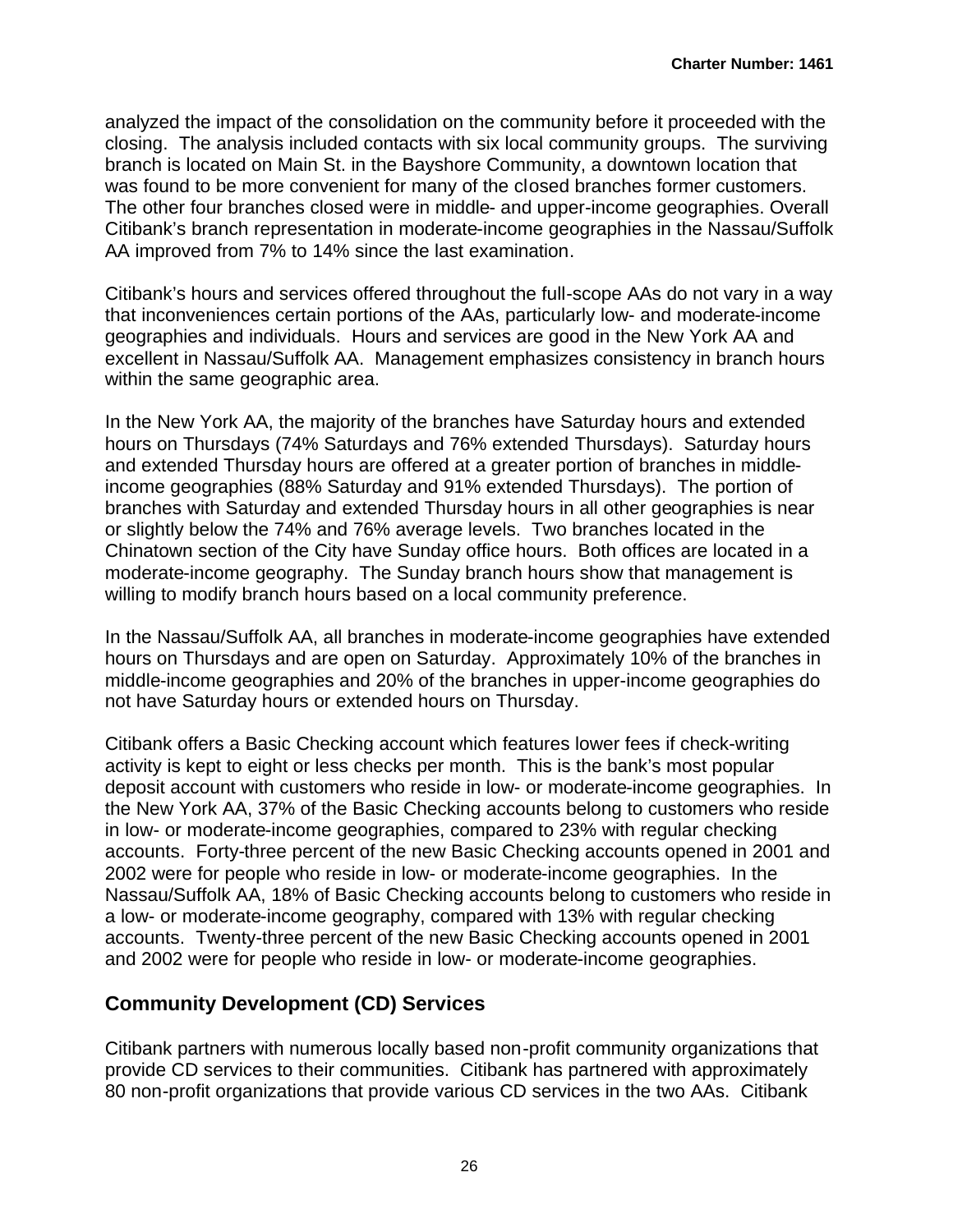provides technical, financial and training resources to its partners to enhance their effectiveness in serving their clients.

During the evaluation period, Citibank provided and coordinated several CD services to enhance the efficiency of organizations with a partnering relationship that benefits both AAs. The following are highlights of these partnering arrangements:

- **The Community Development Institute** an internal program designed to provide technical and training services to develop managerial, program management and financial skills of organizations that have partnering relationships with Citibank in the delivery of CD services. Through this program Citibank has sponsored the following CD activities:
	- **CD Capacity Building program** Citibank coordinated and sponsored two National Development Council training sessions entitled "Introduction to Real Estate Finance." The initial session was offered in July 2001 with 32 non-profit corporations in attendance. A second session was held January 2003 with 29 attendees. Organizations participating in these courses are eligible to receive one-on-one project development assistance. The intent of this training was to provide an overview of the real estate development process to organizations interested in developing affordable housing for low- and moderate-income individuals and families.
	- **Nonprofits Days** is a training course sponsored and coordinated by Citibank and provided by the Alliance for Non-profit Management to enhance the management, fundraising and marketing skills of non-profit organizations who provide CD services to low- and moderate-income individuals within the bank's two AAs. Six Nonprofits Days were held in 2001 with approximately 500 attendees. In 2002, five Nonprofit Days were held for approximately 375 attendees.
- **Homebuyers Seminars** In conjunction with partnered non-profit community organizations, Citibank has conducted first-time homebuyer seminars at low- and moderate-income branch locations, which primarily benefit low- and moderateincome individuals. In 2001, 140 seminars were held in low- and moderateincome branch locations, with attendance approximating 1,400. In 2002, Citibank hosted 180 seminars for more than 1,200 participants at low- and moderate-income branch locations.

During the evaluation period, Citibank also sponsored and coordinated 86 first time home buying seminars in conjunction with partnered community organizations whose mission includes assisting low- and moderate-income individuals in obtaining affordable housing. Attendance at these seminars totaled 402 individuals in 2001 and 3,964 individuals in 2002.

• **Homebuyer Counselor Certification Training** – Citibank reacted to the absence of local training opportunities for non-profit organization staff members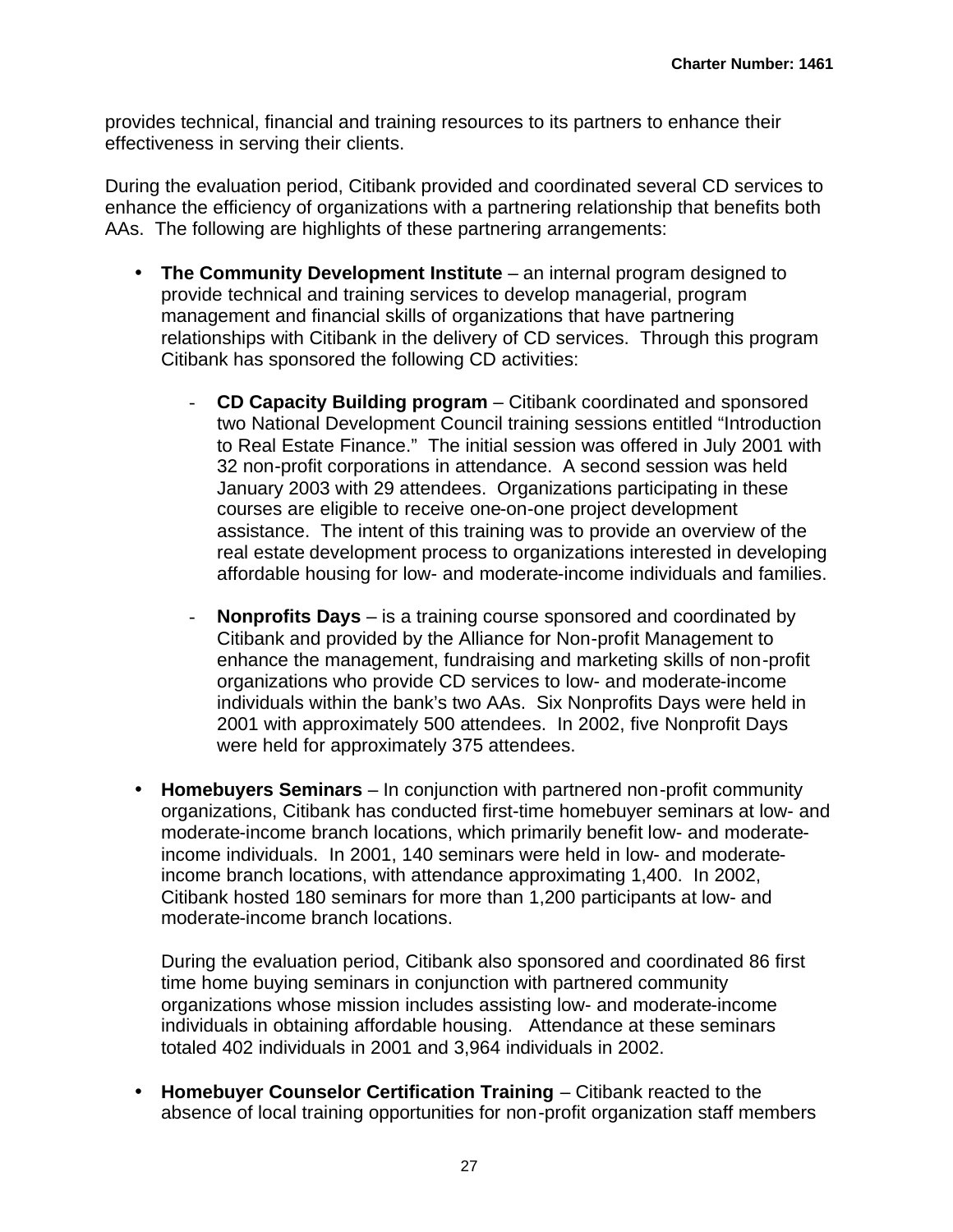to become certified homebuyer counselors by sponsoring and coordinating counseling training sessions. The bank sponsored and coordinated three weeklong sessions conducted by the American Homeowner Education and Counseling Institute in February and October 2001. Approximately 50 counselors were certified at these sessions. During April 2003, Citibank sponsored and coordinated training conducted by the Neighborhood Reinvestment Corporation Training Institute resulting in 40 certified counselors. These counselors will advise and assist low- and moderate-income individuals in the purchase of a home.

• **Financial Education Training** – part of the Citibank Financial Education Leadership Initiative. This national program is designed to train local non-profit organizations in financial areas of budgeting, insurance, home ownership, small business lending and other financial topics. Trained organizations are expected to provide low- and moderate-income, minority, and underserved individuals residing within the bank's AA, greater access to financial products and services through financial education training. Two seminars were held for local non-profits in February 2002 in conjunction with the National Community Coalition (NCRC).

Citibank affiliate Citicorp Electronic Financial Service Inc. (Citicorp EFS) is the Electronic Benefit Transfer (EBT) services contractor for New York State. This EBT service provides debit cards to needy families enabling them to access their monthly public assistance benefits through POS terminals at local retailers or through ATM's in the QUEST network. Citicorp EFS processes over eight million EBT transactions a month for food purchases and cash access for residents of New York State, including many who reside in the bank's two full scope AAs. The bank created a toll free telephone number that is available to aid recipients to call to determine their closest surcharge free cash access locations.

Management and bank employees continue to support CD initiatives by providing financial expertise to various community organizations. Citibank's employees serve on the Boards and finance committee of numerous organizations that provide CD services.

In the New York AA, members of Citibank staff and board participated in 13 organizations that provided affordable housing financing and related services to lowand moderate-income individuals; 30 organizations focused on services to small businesses that employ low- and moderate-income individuals and support permanent job creation; 21 organizations committed to community revitalization and stabilization and; 25 organizations that provide community services to low- and moderate-income individuals and families.

The following are highlights of CD services in the New York AA during the evaluation period:

• **National Academy Foundation –** Six Citigroup employees are advisory board members of this organization that provides high school students with opportunities to participate in a program design to prepare them with the skills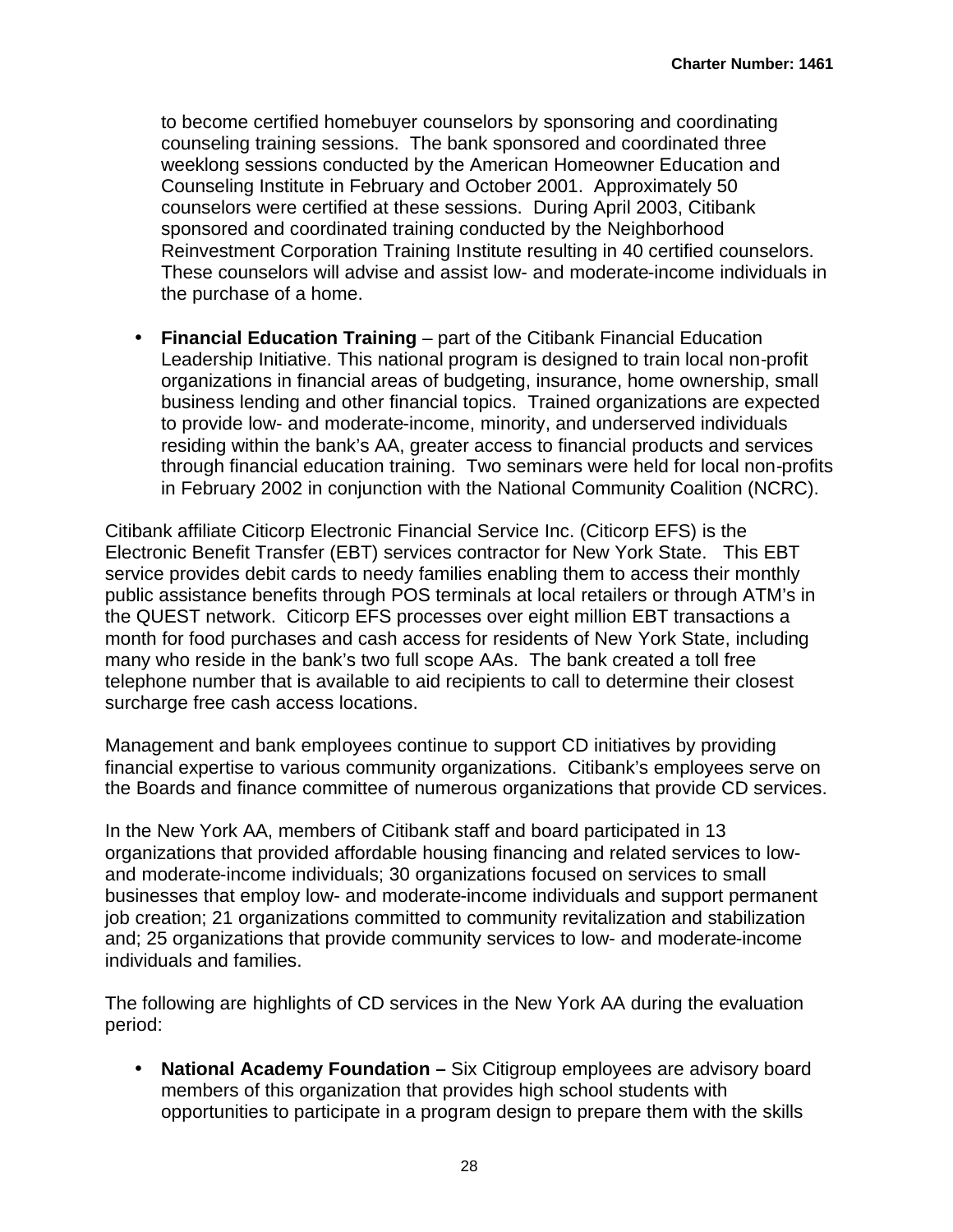needed to succeed in the financial services industry. Fourteen local schools participate in this program. The majority of the students participating in this program are from low- and moderate-income families.

- **Queens County Overall Economic Development Corporation (QCOEDC)** A bank employee serves on the board of this organization that promotes economic development by providing assistance to small businesses located in Queens County. QCOEDC also sponsors the Queens Women's Business Center Advisory Board (WBCAB) whose purpose is to develop and implement programs for women small business owners in Queens County. The WBCAB has three Citibank employees (including the aforementioned board member) on its advisory board.
- **Staten Island Economic Development Fund (SIEDC**) A bank employee serves on the board of directors of this organization that promotes economic development, and supports businesses that create, improve and retain jobs for low- and moderate-income individuals within the Staten Island community.

In the Nassau Suffolk AA, members of Citibank's management and staff participate in seven organizations that promote affordable housing to low- and moderate-income individuals; 12 organizations which focus on economic development including small business assistance and the creation of employment opportunities for low- and moderate-income individuals; seven organizations committed to community revitalization and stabilization; and 10 organizations which target community services to low- and moderate-income individuals.

The following are highlights of CD services in the Nassau/Suffolk AA during the evaluation period:

- **Long Island Development Corporation (LIDC)** Two bank employees serve as board chairman and advisory board member, respectively, of this regionally based economic development organization. LIDC operates various financing and technical assistance programs sponsored by county, state and federal entities to support small business development activities on Long Island.
- **Long Island Housing Partnership (LIHP)** Two bank employees serve as executive board and housing committee members of this organization that provides affordable housing to low- and moderate-income Long Island residents. LIHP also offers a variety of home ownership related services designed to assist low- and moderate-income individuals in obtaining affordable housing.
- **Sustainable Long Island** A bank employee serves on the board of directors of this organization. This organization operates various programs to promote small business development, and community services to the low- and moderateincome residents of Long Island.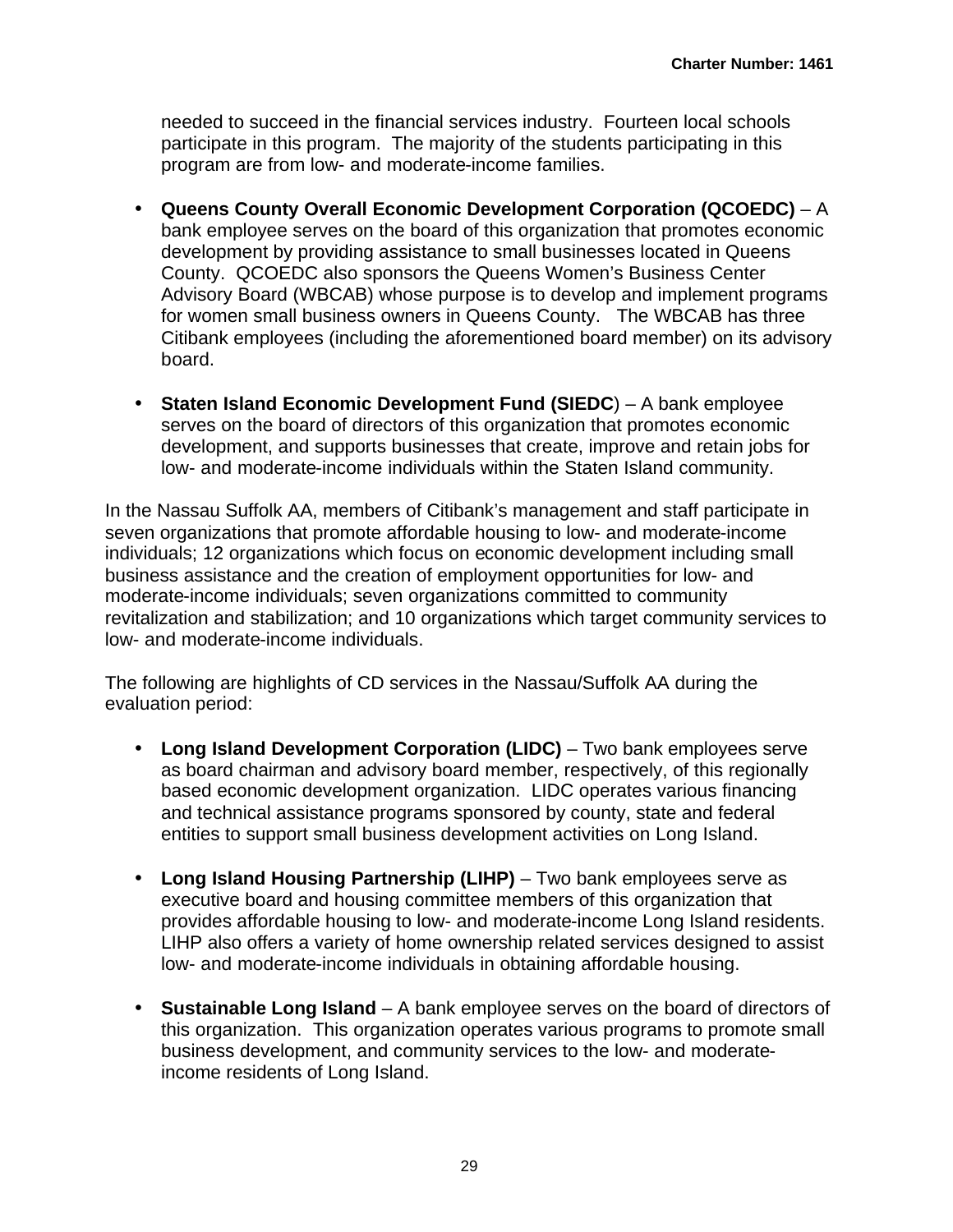# **Commonwealth Rating**

### **Commonwealth of Puerto Rico**

**CRA Rating for Puerto Rico: Outstanding The Lending Test is rated: Outstanding The Investment Test is rated: Outstanding The Service Test is rated: Outstanding**

The major factors that support this rating include:

- The level of Citibank's community development lending is excellent, and it had a positive impact on the Lending Test.
- The overall distribution of home mortgage loans to low- and moderate-income borrowers is excellent, considering income levels in Puerto Rico.
- Citibank's geographic distribution of home mortgage loans and small loans to businesses is good.
- Citibank's level of investments is excellent.
- The bank's branches are readily accessible to geographies and individuals of different income levels.
- Citibank is a leader in providing community development services that are responsive to expressed needs in the bank's AAs.

# **Description of Institution's Operations in Puerto Rico**

Citibank operates 16 branches and 35 ATMs on the island of Puerto Rico with \$2.9 billion in deposits as of June 30, 2002. It ranks sixth on the island in terms of deposits but operates significantly fewer branches than its competitors. Citibank has five AAs including the entire San Juan MA and portions of the Arecibo, Caguas, Mayaguez and Ponce MAs. In June 2001 Citibank discontinued the Culebra AA when it closed its only branch located there.

The bank's primary business focus is mortgages, including home purchase, refinance and home improvement. Particular emphasis is placed on home improvement loans as a means of helping to meet affordable housing credit needs. Citibank's strategy changed over the evaluation period. In December 2001 the bank closed its Puerto Rico-based small business unit due to concerns about credit quality. However, the bank continues to make small business credit card loans in Puerto Rico.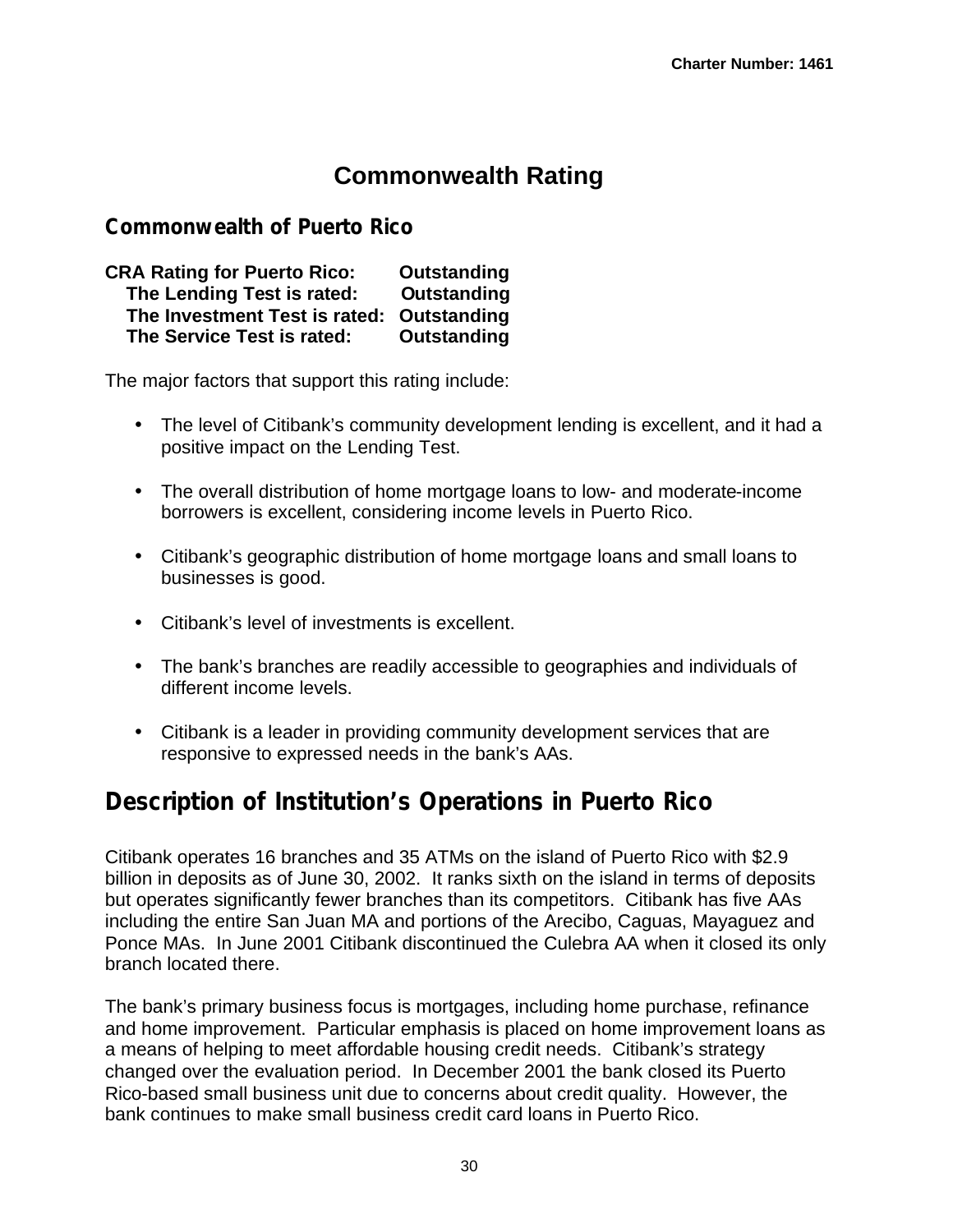Primary competitors in Puerto Rico include Banco Popular de Puerto Rico, Banco Santander Puerto Rico, First Bank of Puerto Rico, Western Bank, and Banco Bilbao Vizcaya. Doral Mortgage Corporation, Popular Mortgage Inc., and R & G Mortgage Corporation are the major mortgage lenders in Puerto Rico.

Refer to the Market Profile for the Commonwealth of Puerto Rico in Appendix C for detailed demographics and other performance context information for the AA that received a full-scope review.

## **Scope of Evaluation in Puerto Rico**

The San Juan AA was chosen for full-scope review due to the concentration of population, lending volume, and deposits. The ratings within each test are based primarily on the results of the evaluation of performance in the full-scope AA. Performance in the limited-scope review AAs was considered where performance materially differed from the full-scope review area. Limited-scope reviews were conducted for the Aricebo, Caguas, Mayaguez, and Ponce AAs.

The bank reported no small farm loans during the evaluation period. Therefore, Tables 7 and 12 are eliminated. The low volume of multi-family housing loans originated during the evaluation period is not sufficient enough for a meaningful analysis.

Refer to the table in Appendix A for more information concerning the scope of the evaluation.

### **LENDING TEST**

### **Conclusions for Areas Receiving Full-Scope Reviews**

The bank's performance under the Lending Test in Puerto Rico is rated "Outstanding." Based on a full-scope review, the bank's Lending Test performance in the San Juan AA is excellent.

#### **Lending Activity**

Refer to Table 1- Lending Volume in the Commonwealth of Puerto Rico section of Appendix D for the facts and data used to evaluate the bank's lending activity.

Lending activity reflects a good responsiveness to AA credit needs, considering the bank's business strategy and its limited branch network in Puerto Rico. HMDA and small business lending activity was good in the San Juan AA. At this examination, total HMDA lending was substantially equivalent to that reported at the previous examination, which covered the period July 1, 1998 to June 30, 2000. Although overall HMDA lending was equivalent, the level of home improvement and refinance loans increased while home purchase lending declined. This is the result of the bank's emphasis on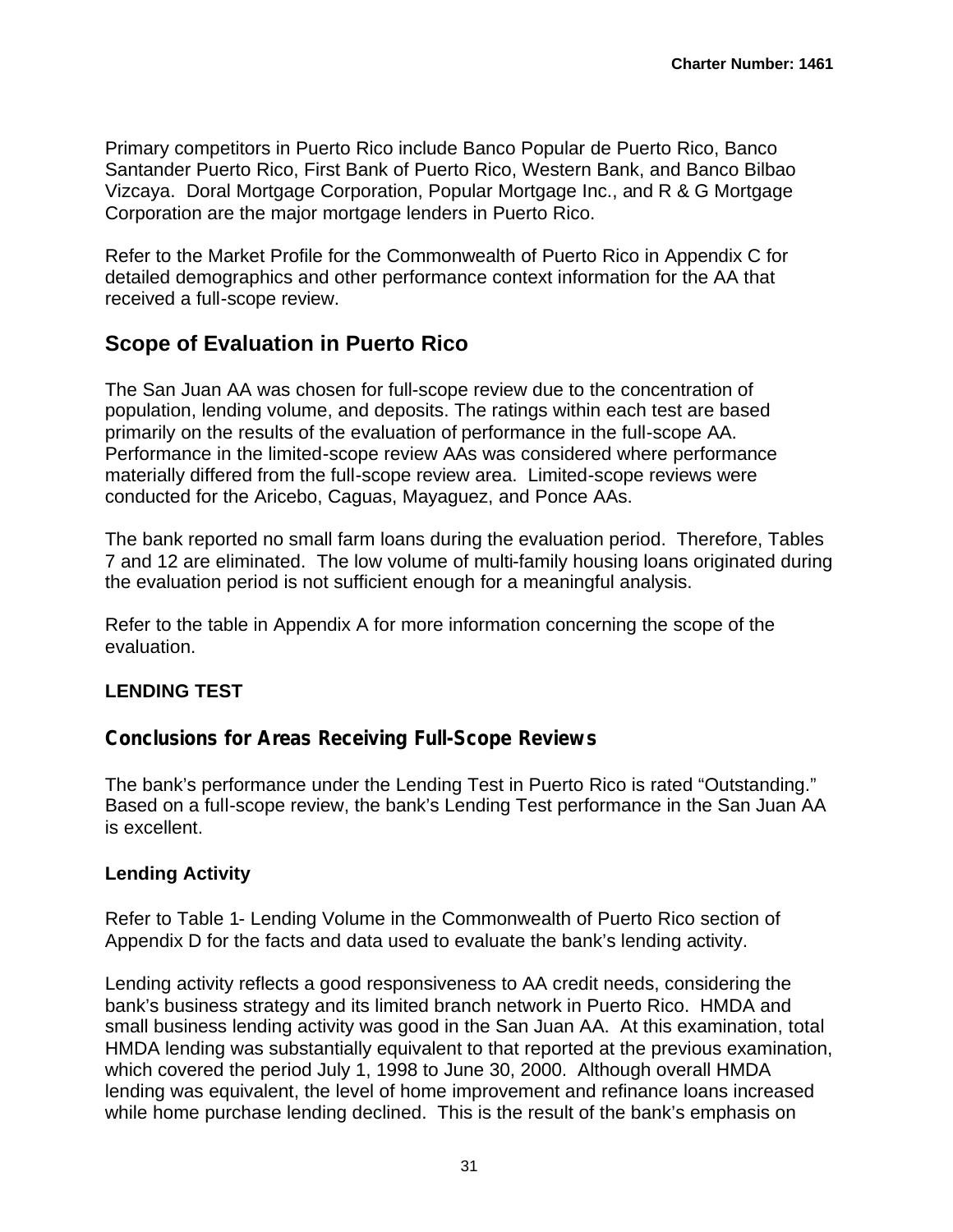home improvement loans as a means of meeting affordable housing needs and low interest rates that caused an increase in refinancings nationwide. Small business loans more than doubled when compared with the volume at the previous examination. The increase is due to the bank's expanded emphasis on marketing small business credit cards in the Puerto Rico market during this evaluation period.

According to FDIC data as of June 30, 2002, Citibank had a 10.47% deposit market share in the San Juan AA, ranking fourth among 13 financial institutions operating there. Based on 2001 HMDA aggregate data, Citibank is the third largest home improvement lender in the AA with a 9.48% deposit market share. This market share is near to the bank's deposit market share and the rank exceeds the deposit ranking in the AA. The bank's business strategy is to emphasize home improvement lending to meet affordable housing needs.

Citibank is ranked 11<sup>th</sup> as an originator/purchaser of home purchase (2.66% market share) and refinance loans (2.56% market share). Based on 2001 CRA aggregate data, Citibank ranks sixth in small loans to businesses (4.7%) in the San Juan AA. Citibank's market share and rank of home purchase loans, refinance loans and small loans to businesses are lower than the bank's deposit market share and rank, but consistent with the bank's business strategy.

### **Distribution of Loans by Income Level of the Geography**

The overall geographic distribution of loans is good.

#### *Home Mortgage Loans*

Refer to Tables 2, 3 and 4 in the Commonwealth of Puerto Rico section of Appendix D for the facts and data used to evaluate the geographic distribution of the bank's home mortgage loan originations/purchases.

The geographic distribution of home mortgage loans is good.

Citibank's distribution of home purchase loans is excellent. The percentage of lending in low- and moderate-income geographies exceeds the percentage of owner-occupied housing units that are within those geographies. The market share of loans made in low- and moderate-income geographies exceeds the bank's overall market share.

Citibank's distribution of home improvement loans is good. The percentage of lending in low-income geographies exceeds and in moderate-income geographies is below the percentage of owner-occupied housing units within those geographies. The market share of loans made in low-income geographies substantially exceeds the bank's overall market share and in moderate-income geographies the market share is below the bank's overall market share.

Citibank's distribution of home refinance loans is good. The percentage of lending in low-income geographies exceeds the portion of owner-occupied units in those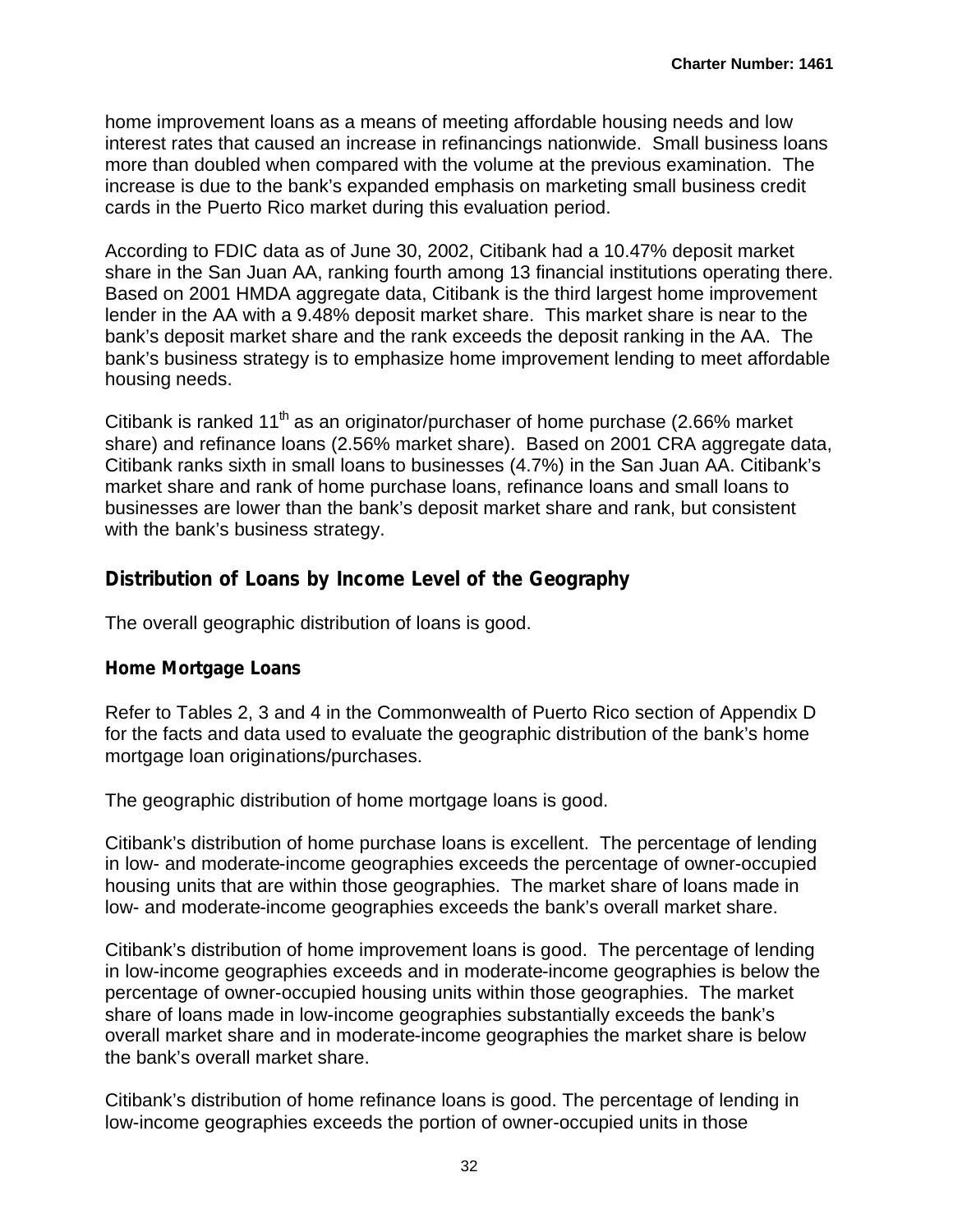geographies. However, in moderate-income geographies the portion of lending is below the percentage of owner-occupied housing units within those geographies. The market share in low-income geographies exceeds the bank's overall market share. In moderate-income geographies the market share substantially meets the bank's overall market share.

#### *Small Loans to Businesses*

Refer to Table 6 in the Commonwealth of Puerto Rico section of Appendix D for the facts and data used to evaluate the geographic distribution of the bank's origination/purchase of small loans to businesses.

The geographic distribution of small loans to businesses is good. In the San Juan MSA the portion of small loans to businesses in low-income geographies exceeds the portion of businesses located in those geographies. In moderate-income geographies the portion of small loans to businesses is somewhat lower than the portion of businesses located in those geographies. Regarding market share, in low-income geographies the bank's market share is somewhat lower than its overall market share. In moderateincome geographies, Citibank's market share is significantly lower than its overall market share.

#### **Lending Gap Analysis**

We reviewed the geographic distribution of loans and did not identify any unexplained conspicuous gaps in lending.

#### **Inside/Outside Ratio**

This analysis was performed at the bank level rather than by state. Please refer to the comment under the State of New York rating.

### **Distribution of Loans by Income Level of the Borrower**

The overall distribution of loans by income level is excellent.

#### *Home Mortgage Loans*

Refer to Tables 8 and 9 in the Commonwealth of Puerto Rico section of Appendix D for the facts and data used to evaluate the borrower distribution of the bank's home mortgage loan originations and purchases.

The distribution of home mortgage loans is excellent, based on home improvement lending.

In Puerto Rico, income levels are low and housing costs are high. A comparison of housing prices with income levels shows that owner-occupied housing is most often beyond the financial means of low- and moderate-income families. In the San Juan AA,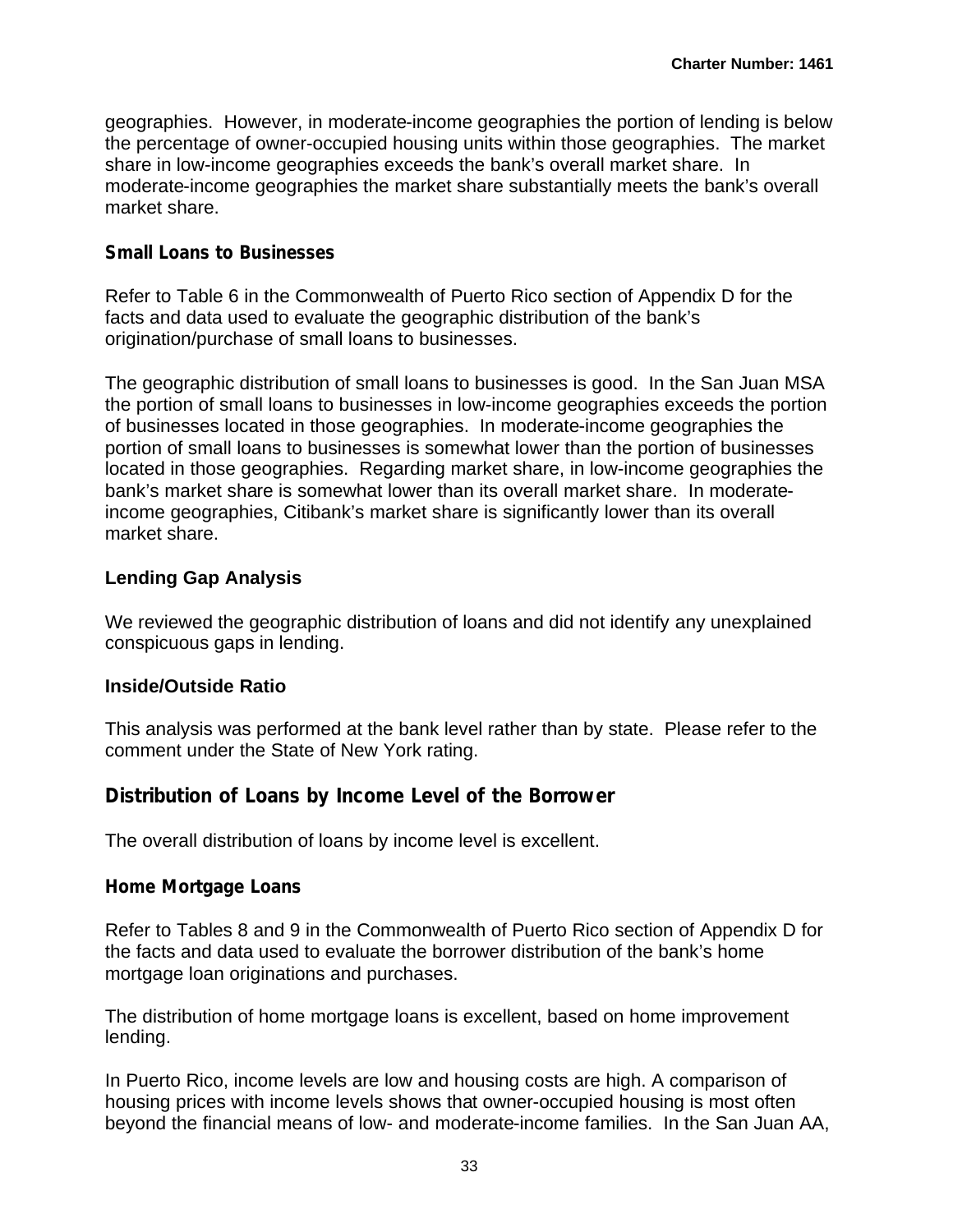where income is the highest, the 2002 HUD adjusted median income is \$18,800. At most, a low-income family would earn \$9,400 and a moderate-income family would earn \$15,040. Such disparity results in a limited number of home purchase or refinance lending opportunities to low- and moderate-income borrowers in Puerto Rico. Although the reported median home is \$75,100, actual current market values/appraisals are much higher approximating \$150,000.

Because of this disparity, many low- and moderate-income families interested in owning homes take the self-help approach, building their own houses. To that end, home improvement lending has become an alternative means of providing housing credit in Puerto Rico. Such lending allows families to build and/or expand their houses little by little. Home improvement lending also provides a way to give housing credit to families that may not have title to their land, despite having occupied their houses for a number of years. In addition, home improvement lending assists in rehabilitating housing in poor communities. Some 700 communities in Puerto Rico have been identified by the Commonwealth as having major revitalization needs, with as much as 46% of housing in these communities considered to be inadequate. Based on the critical need for home improvement financing, Citibank choose to place an emphasis on home improvement loans as a means of meeting affordable housing needs in Puerto Rico.

Home purchase and refinance loan borrower distribution is consistent with the high housing cost and low income levels noted above and discussed in the AA Profile section. Citibank's percentage of home purchase and refinance lending to low- and moderate-income borrowers, particularly low-income, is significantly lower than the percentage of such families in the AA. This performance is consistent with that of all home mortgage lenders in the AA and reflects the inability of most low- and moderateincome borrowers to afford the purchase of a home.

The borrower distribution of home improvement loans is excellent. The bank's emphasis on this product to help meet the affordable housing needs of low- and moderate-income borrowers is effective. The percentage of home improvement loans made to low-income borrowers is below the percentage of low-income families. The percentage of lending to moderate-income borrowers significantly exceeded the percentage of moderate-income families. The bank's market share to low-income borrowers significantly exceeds the bank's overall market share. The market share to moderate-income borrowers substantially exceeds the overall market share.

#### *Small Loans to Businesses*

Refer to Table 11 in the Commonwealth of Puerto Rico section of Appendix D for the facts and data used to evaluate the borrower distribution of the bank's origination and purchase of small loans to businesses.

In Puerto Rico, Citibank extends most of its small loans to businesses through small business credit cards. In evaluating applications for small business credit cards, the bank does not consider the revenue size of the business when making the credit decision. Therefore, for 78% of small loans to businesses originated during the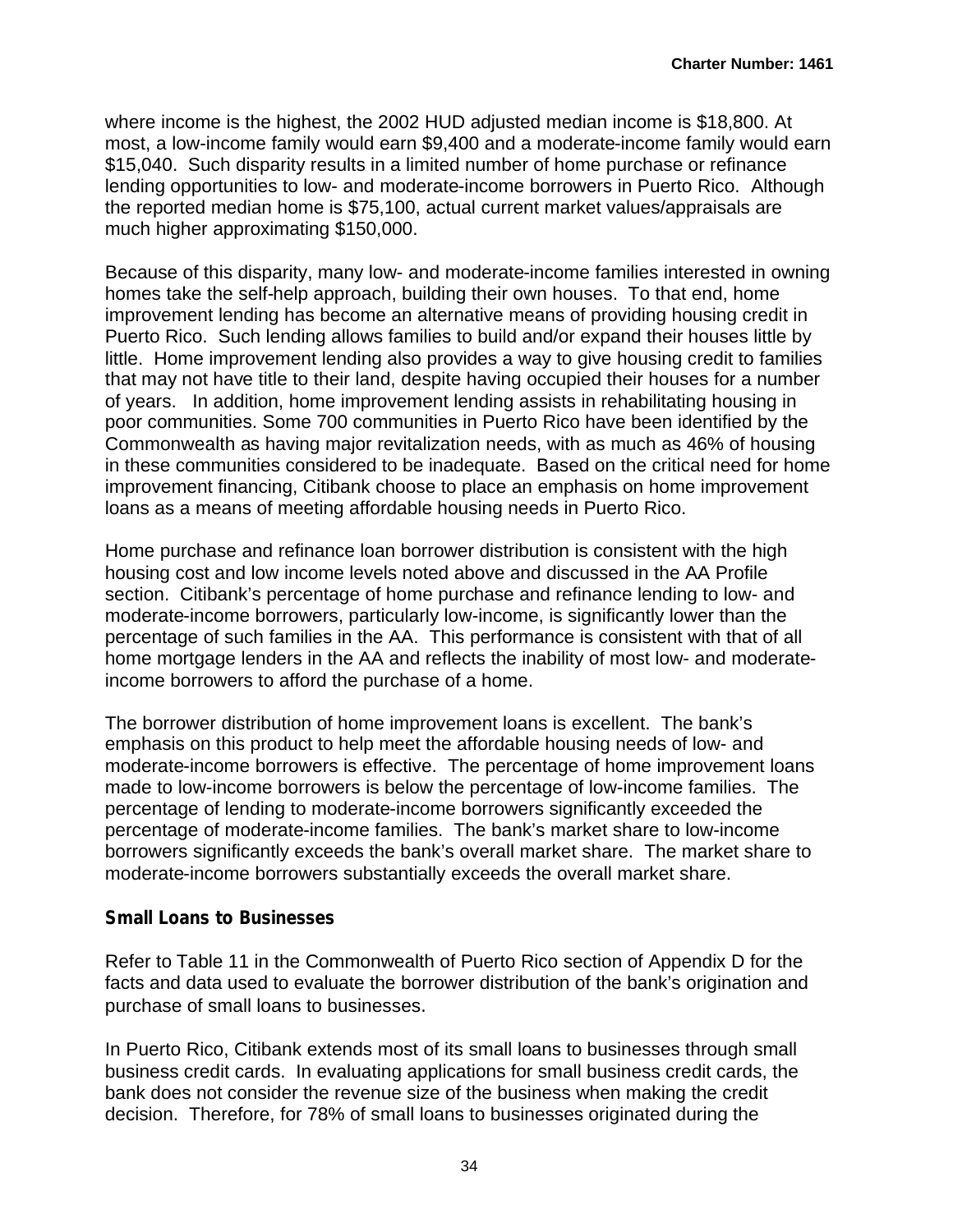examination period no revenue size information is available. Because of the high number of loans without revenue information, it is not possible to reach a conclusion about the distribution of loans to businesses of various sizes.

### **Community Development Lending**

Refer to Table 1 in the Commonwealth of Puerto Rico section of Appendix D for the facts and data used to evaluate the bank's level of community development lending. This table includes all CD loans, including multifamily loans that also qualify as CD loans. In addition, Table 5 includes geographic lending data on all multifamily loans, including those that also qualify as CD loans. Table 5 does not separately list CD loans, however.

Citibank's level of community development lending is excellent, and it had a positive impact on the Lending Test. The bank originated a high dollar amount of community development loans that were responsive to AA credit needs.

Community development lending is divided between revitalization (54% by dollar) and economic development (46% by dollar) purposes, both important needs in the AA. Although affordable housing is an obvious need, it is generally accomplished through a governmental agency, limiting opportunities for such community development lending activity.

Four community development loans totaling \$75.2 million were directed toward revitalization efforts in the San Juan AA. These loans help to revitalize and stabilize low- and moderate-income geographies, by developing new commercial space that will serve as an anchor for the community. The projects will provide permanent job opportunities as well as new and improved infrastructure to low- and moderate-income geographies in the Municipalities of Manati, Toa Alta, and Vega Baja.

An economic development loan for \$65 million was extended to a local company that is a major employer in the AA to help it expand its business. Approximately 90% of the company's three thousand jobs provide permanent employment for low- or moderateincome persons. Employment opportunities, particularly for low- and moderate-income individuals, are a critical need in the bank's AA, as demonstrated by the currently high unemployment rate. Citibank took a leadership role regarding this loan, structuring the complex loan package and then providing participations to other local financial institutions.

## **Product Innovation and Flexibility**

Citibank provides flexible home mortgage and home improvement loan products that assist low- and moderate-income borrowers in securing credit. Both the Affordable Mortgage and Home Improvement Loan products have flexible underwriting criteria allowing debt ratios of up to 65%. The unsecured home improvement product features extended repayment schedules of up to 10 years. During the evaluation period,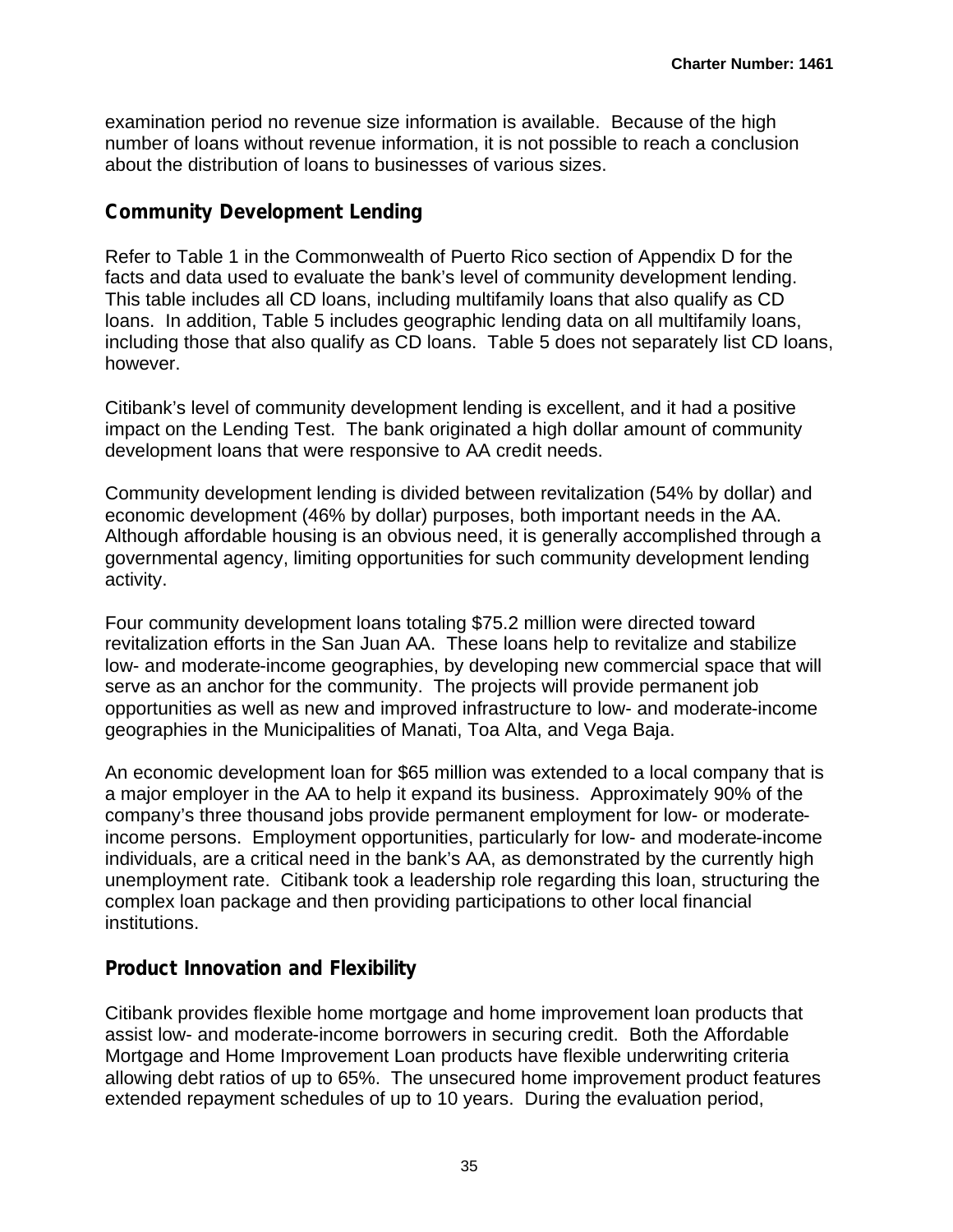Citibank originated 60 affordable mortgage loans for \$3.2 million and 1,865 affordable home improvement loans totaling \$8.2 million.

### **Conclusions for Areas Receiving Limited-Scope Reviews**

Based on limited-scope reviews, the bank's performance under the Lending Test in the Caguas AA is not inconsistent with the bank's overall "Outstanding" performance under the Lending Test in the Commonwealth of Puerto Rico. In the Areicbo, Mayaguez, and Ponce AAs the bank's performance is weaker than the bank's overall performance in the Commonwealth of Puerto Rico. The primary reason for the inconsistency is the neutral impact of community development lending on the Lending Test in the Arecibo, Mayaguez, and Ponce AAs. In the San Juan AA, community development lending had a positive impact on the lending test. The weaker performance in the Arecibo, Mayaguez, and Ponce AA's had a minimal impact on the overall conclusion as the three AAs combined account for approximately 4% of Citibank's deposits and 7% of lending in Puerto Rico during this examination period. In addition, Citibank has a limited branch presence in the AAs, with only one branch in the Arecibo and Mayaguez AAs and two in the Ponce AA.

Refer to the Tables 1 through 11 in the Commonwealth of Puerto Rico section of Appendix D for the facts and data that support these conclusions.

## **INVESTMENT TEST**

### **Conclusions for Areas Receiving Full-Scope Reviews**

Citibank's performance under the Investment Test in Puerto Rico is rated "Outstanding." Based on a full-scope review, the bank's performance in the San Juan AA is excellent when considering the impact of direct and regional AA investments. Investment opportunities in Puerto Rico are often limited, generally tied to bond offerings by one or more Commonwealth agencies for the benefit of the entire island. During this evaluation period, such investment opportunities were available to the bank.

Refer to Table 14 in Commonwealth of Puerto Rico section of Appendix D for the facts and data used to evaluate the bank's level of qualified investments.

Current Period Investments: During the evaluation period, Citibank originated four community development investments in the San Juan AA totaling \$33.2 million. In addition, the bank made three regional investments totaling \$20 million that benefited all of the bank's AAs in Puerto Rico.

Also, since the bank adequately met investment needs in its AA, consideration was given to current and prior period qualified investments made at a broader regional area that includes the AA but has no potential to benefit the AA.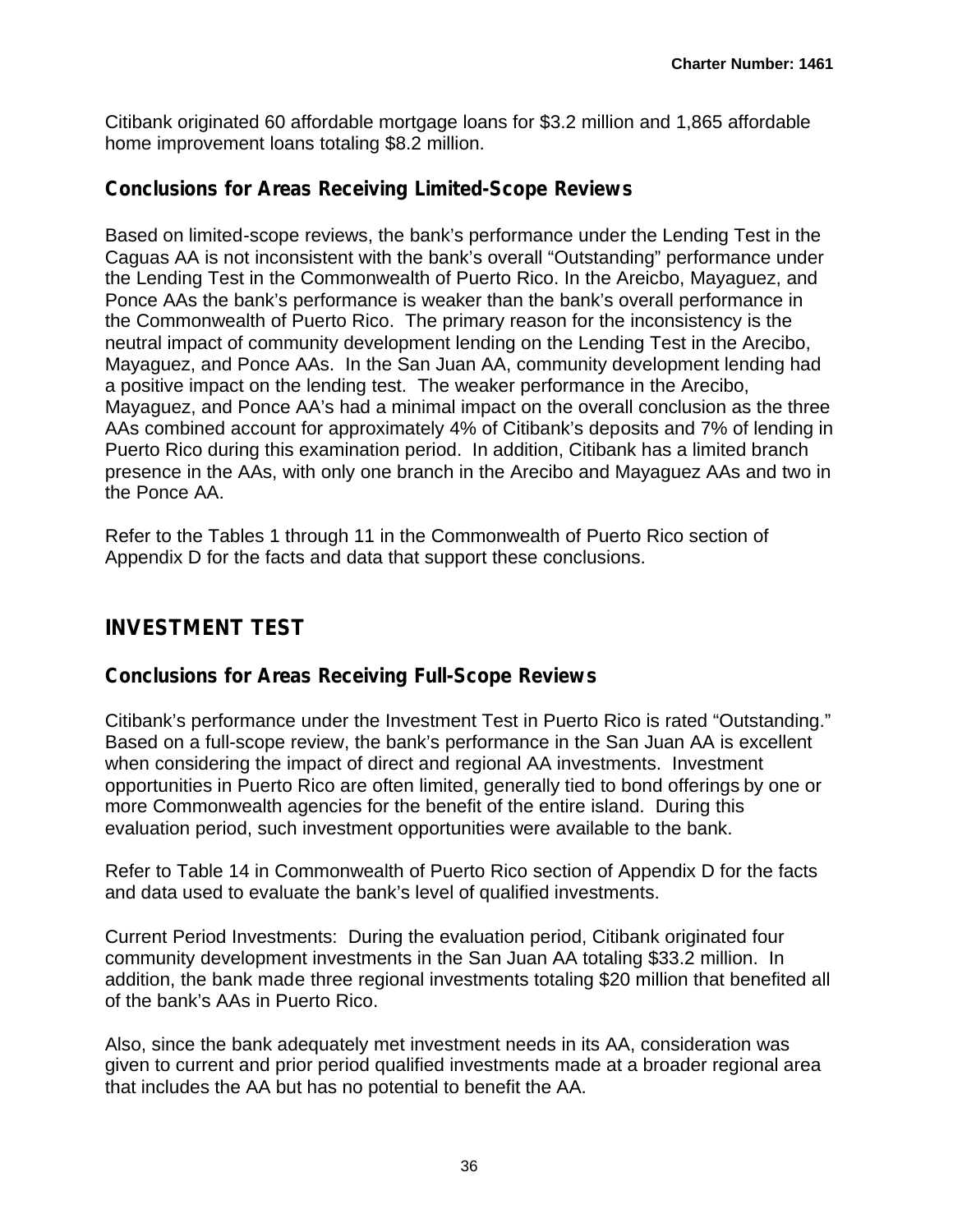All of Citibank's current period investments in the San Juan AA were in funds that purchase low-income housing tax credits (LIHTCs) to facilitate the production of affordable housing. All regional current period investments also targeted affordable housing needs. The investments were in bonds issued by the Commonwealth of Puerto Rico to reimburse the Government Development Bank for advances made to fund subsidies granted to homebuyers under the Commonwealth's Act 124 Affordable Housing Program. The subsidies allow for a reduction in the homebuyer's mortgage loan interest rate and, in some cases, can be applied to down payments and closing costs.

The broader regional investment was also in a LIHTC fund to provide affordable housing in the U.S. Virgin Islands. Until January 2002, Citibank operated branches in St. Thomas.

Current Period Grants and Donations: During the evaluation period, Citibank originated 39 grants and donations to community development organizations in the San Juan AA totaling \$375 thousand. Twenty-five additional grants were made to regional organizations that serve all of the bank's AAs in Puerto Rico. Examples of grants and donations are a \$49 thousand grant to a non-profit organization that provides transitional housing and other community services to abused women and children in all of the bank's AAs, a \$40 thousand grant to a non-profit organization that provides affordable housing assistance in the Santurce neighborhood of the San Juan AA, and a \$25 thousand grant to a non-profit that provides community services to low-income handicapped individuals in the San Juan AA.

Prior Period Investments: Prior to this evaluation period, two investments with a current book value of \$2.5 million were made in the San Juan AA. These investments, in funds that purchase LIHTCs to facilitate the production of affordable housing, remain outstanding. There were also six outstanding prior period investments that benefit all of Citibank's Puerto Rico AAs. These are Puerto Rico Housing Bonds, issued by the Puerto Rico Housing Finance Authority for the construction of affordable housing. Prior period investments have a continuing impact on the AAs as funds are allocated for new developments.

In addition, there is a \$2.3 million prior period investment in the broader regional area that remains outstanding. This is an investment in the Virgin Island Housing Finance Agency Bonds. The agency was created to stimulate low- and moderate-income housing construction and ownership through the issuance of these revenue bonds. The investment continues to have an impact on the community since the agency continues its mission in the Virgin Islands.

## **Conclusions for Area Receiving Limited-Scope Reviews**

Based on limited-scope reviews, the bank's performance under the Investment Test in the Arecibo, Caguas, Mayaguez, and Ponce AAs is not inconsistent with the bank's overall "Outstanding" performance under the Investment Test in Puerto Rico, when considering the impact of regional investments that assist all Puerto Rico AAs. Refer to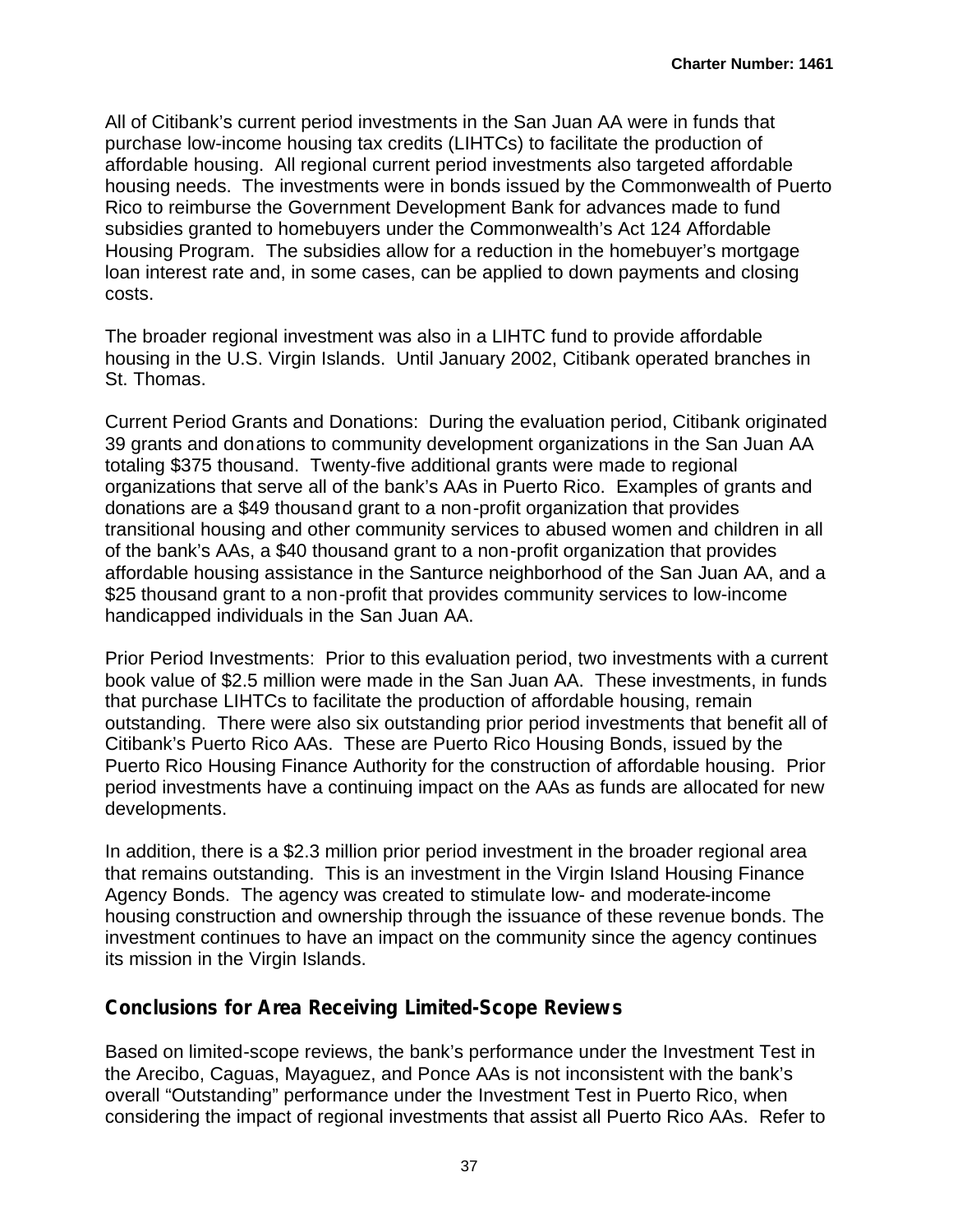the Table 14 in the Commonwealth of Puerto Rico section of Appendix D for the facts and data that support these conclusions.

## **SERVICE TEST**

## **Conclusions for Areas Receiving Full-Scope Reviews**

Citibank's performance under the Service Test in Puerto Rico is rated "Outstanding."

## **Retail Banking Services**

Refer to Table 15 in the Commonwealth of Puerto Rico section of Appendix D for the facts and data used to evaluate the distribution of the bank's branch delivery system and branch openings and closings.

Citibank's delivery systems are readily accessible to geographies and individuals of different income levels. The percentage of branches in low-income geographies in the San Juan AA significantly exceeds the percentage of population residing there. Although there are no branches specifically located in moderate-income geographies, five of the ten Citibank branches in the San Juan AA are adjacent to or in close proximity to moderate-income geographies, making them easily accessible. These near-by branches are located in shopping areas that serve the residents of the moderate-income geographies adjacent to them. Maps show that the adjacent branches are within walking distance of the moderate-income geographies.

Branch offices are augmented by a variety of alternative delivery channels, including ATM's, CitiPhone Banking, Citibank Online, and Citibank at Work. With the exception of Citibank at Work, there is no data on the effectiveness of these alternative delivery systems, and no significant weight was given to these systems. Internal data shows that Citibank at Work has proven an effective means of providing banking services to low- and moderate-income individuals in the San Juan AA.

Citibank offers a full range of banking products and services, including low-cost checking and savings accounts tailored to meet the needs of low- and moderate-income customers. Services, including business hours, in the San Juan AA do not vary in a way that inconveniences low- and moderate-income geographies or individuals.

Branch openings and relocations have not adversely affected the overall accessibility of the bank's branches in the San Juan AA. During the evaluation period, two branches were opened, one in a middle-income geography and one in an upper-income geography. Both are accessible to moderate-income geographies that are in close proximity to the branches. In addition, a branch was relocated from a moderate-income geography to an upper-income geography. The new location, situated in a shopping mall containing a variety of stores for all budgets, is less than one mile from the original one, and remains accessible the branch's customers.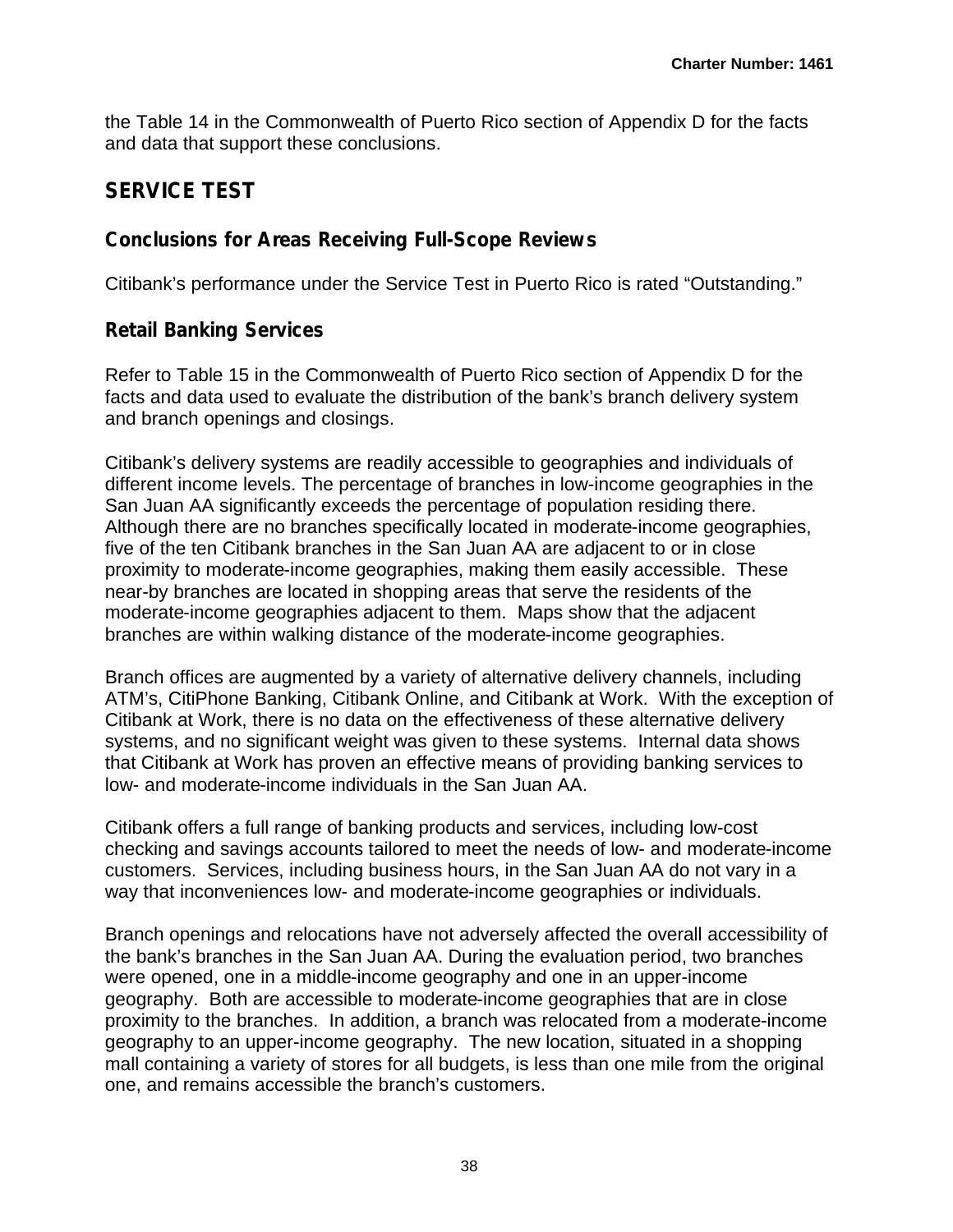## **Community Development Services**

Citibank provides an excellent level of community development services, taking a leadership position. During the evaluation period, the bank provided community development services to a high number of groups and organizations in the San Juan AA. The primary goal of the bank's community development service program is to increase access to bank services by focusing on financial literacy, with programs directed toward low- and moderate-income individuals and families as well as community-based non-profit organizations that support community development initiatives. Community contacts noted the need for such support of non-profit organizations in the AA.

For individuals, the bank provides educational seminars on such topics as basic banking, budgeting, and homeownership. Particular emphasis is placed on providing financial literacy programs to low- and moderate-income public school students. The bank supports programs such as "Teach Children to Save," the Federal Reserve Bank of New York's Economic Education Program directed toward high school educators, and "School to Work," a program where public high school students have the opportunity to work at the bank. In coordination with various Head Start and Neighborhood Housing Services offices, Citibank has made numerous presentations on budgeting, credit history, and homeownership. Both of these organizations provide community services to low- and moderate-income individuals and families. During the evaluation period, CRA and branch staff conducted over 100 educational programs in the San Juan AA for various schools and community groups that provide community services to low- and moderate-income persons.

Programs for the non-profit sector are directed toward building the capacity of organizations that provide community services and affordable housing opportunities to low- and moderate-income persons. Taking a leadership role in developing not previously available educational programs, Citibank formed a group of non-profit partners with which it works closely in the San Juan AA. The bank provides not only financial support, but also education and technical assistance. For example, the bank provides training to non-profit staffers through seminars and classes on such topics as accounting, planning, project management, and fund raising. In 2002, Citibank took a leadership role by sponsoring a series of round tables with representatives from the private sector, universities, and the media to promote partnerships between these sectors and community groups that provide community services and affordable housing. Similar sessions were organized with government agencies to help improve coordination between the two parties, particularly in area of affordable housing. Employees of the bank serve as board members for 15 community development organizations that assist the San Juan AA.

## **Conclusions for Areas Receiving Limited-Scope Reviews**

Based on limited-scope reviews, the bank's performance under the Service Test in the Ponce and Caguas AAs is not inconsistent with the bank's overall "Outstanding" performance under the Service Test in the Commonwealth of Puerto Rico. In the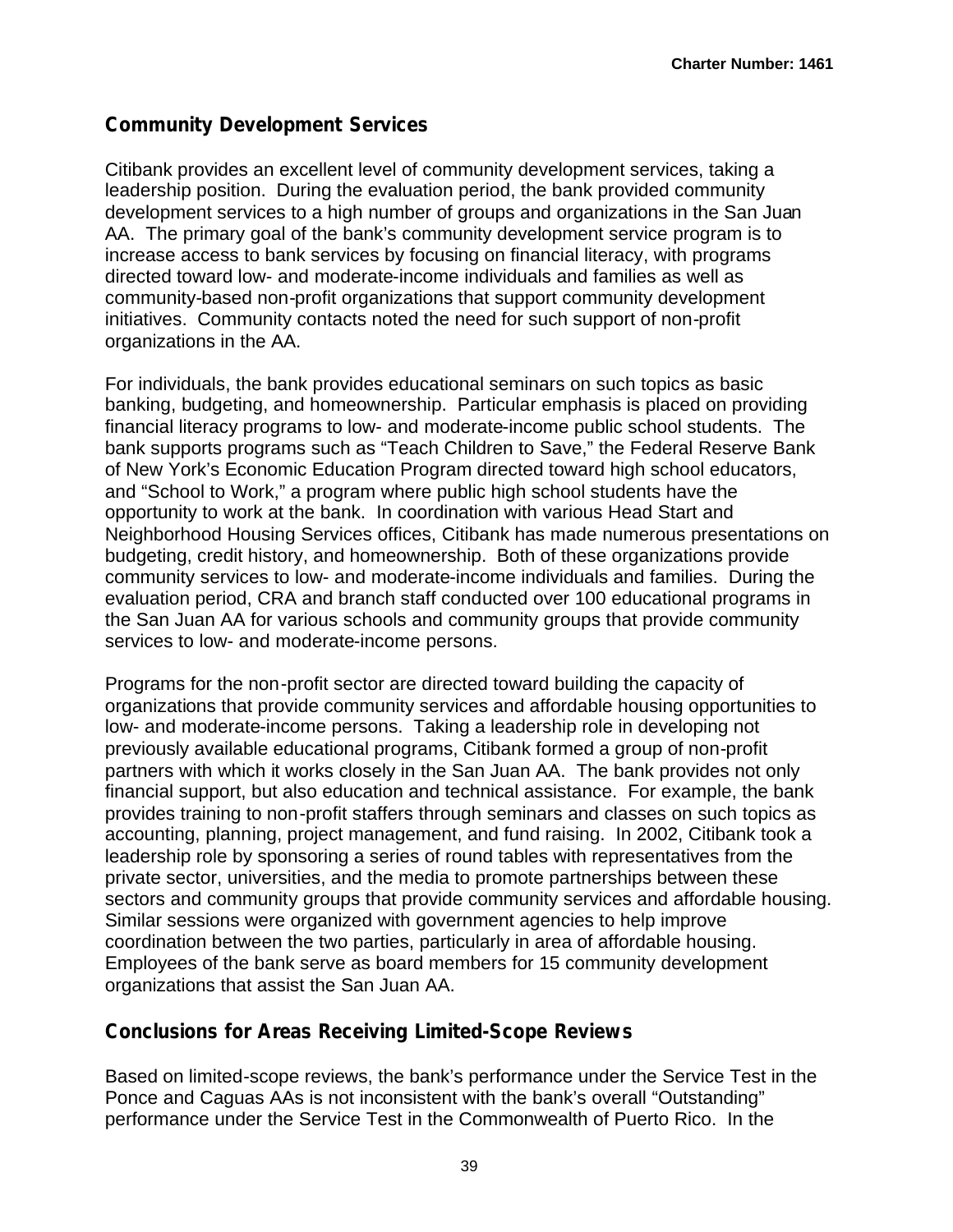Arecibo and Mayaguez AAs the bank's performance is weaker than the bank's overall performance in the Commonwealth. There are only single branches in each of these AAs and a geographic distribution analysis is not meaningful. The weaker performance in the Arecibo and Mayaguez AAs had no impact on the overall conclusion.

Refer to Table 15 in the Commonwealth of Puerto Rico section of Appendix D for the facts and data that support these conclusions.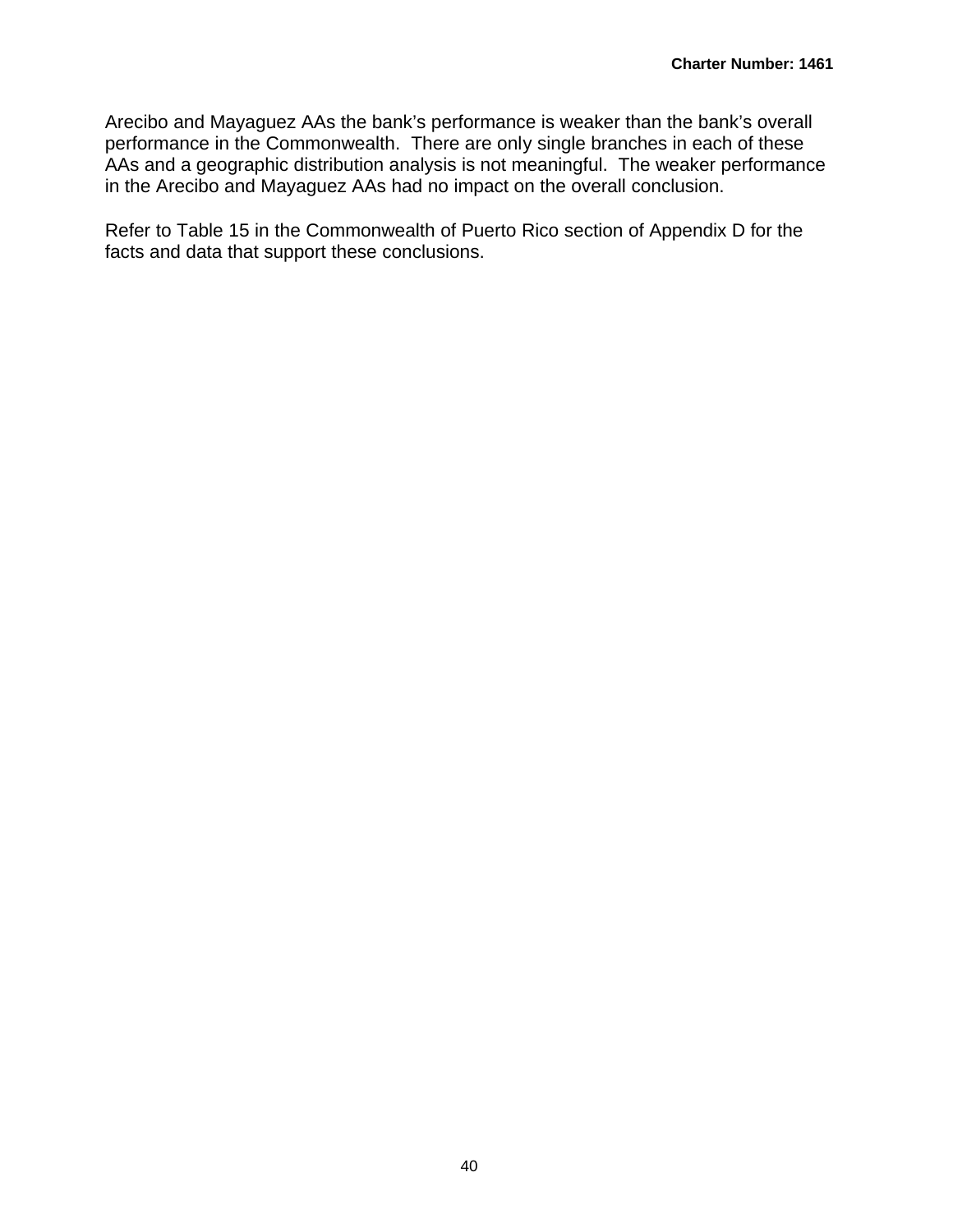# **Territory Rating**

## **Territory of Guam**

| <b>CRA Rating for Guam:</b>                    | <b>Satisfactory</b>      |  |
|------------------------------------------------|--------------------------|--|
| The Lending Test is rated:                     | <b>High Satisfactory</b> |  |
| The Investment Test is rated: Low Satisfactory |                          |  |
| The Service Test is rated:                     | <b>High Satisfactory</b> |  |

The major factors that support this rating include:

- Good lending activity in the AA.
- Good geographic distribution of home mortgage loans.
- Good borrower income distribution of home mortgage loans.
- Adequate level of community development investments.
- Delivery systems are accessible to geographies and individuals of different income levels within the AA.
- Citibank has provided a high level of community development services that are responsive to the needs of the bank's AA.

## **Description of Institution's Operations in Guam**

Refer to the Market Profile for the Territory of Guam in Appendix C for detailed demographics and other performance context information for the AA that received a fullscope review.

Citibank has a limited presence in Guam. The bank has one full service branch in the AA. For the majority of the evaluation period, local law dictated that off-island banks could not have more than two branches unless they purchased a local bank. Local law also classified ATMs as branches. The law was repealed during the second quarter of 2002. At the prior evaluation, one of the ATM facilities was classified as a branch. At this evaluation, the remote facility is classified as an ATM.

Competition in Guam is highly competitive. Bank of Hawaii, Bank of Guam, First Hawaiian Bank, and Citibank, the four largest banks on Guam, collectively have over 80% of the deposits**.** Economic conditions in Guam play a significant role in the bank's business strategy in the AA. The economic downturn has caused the bank to limit its commercial lending (i.e., small business lending). The bank's strategy has been to maintain its commercial loan portfolio and consider resuming growth when the economy shows signs of recovery.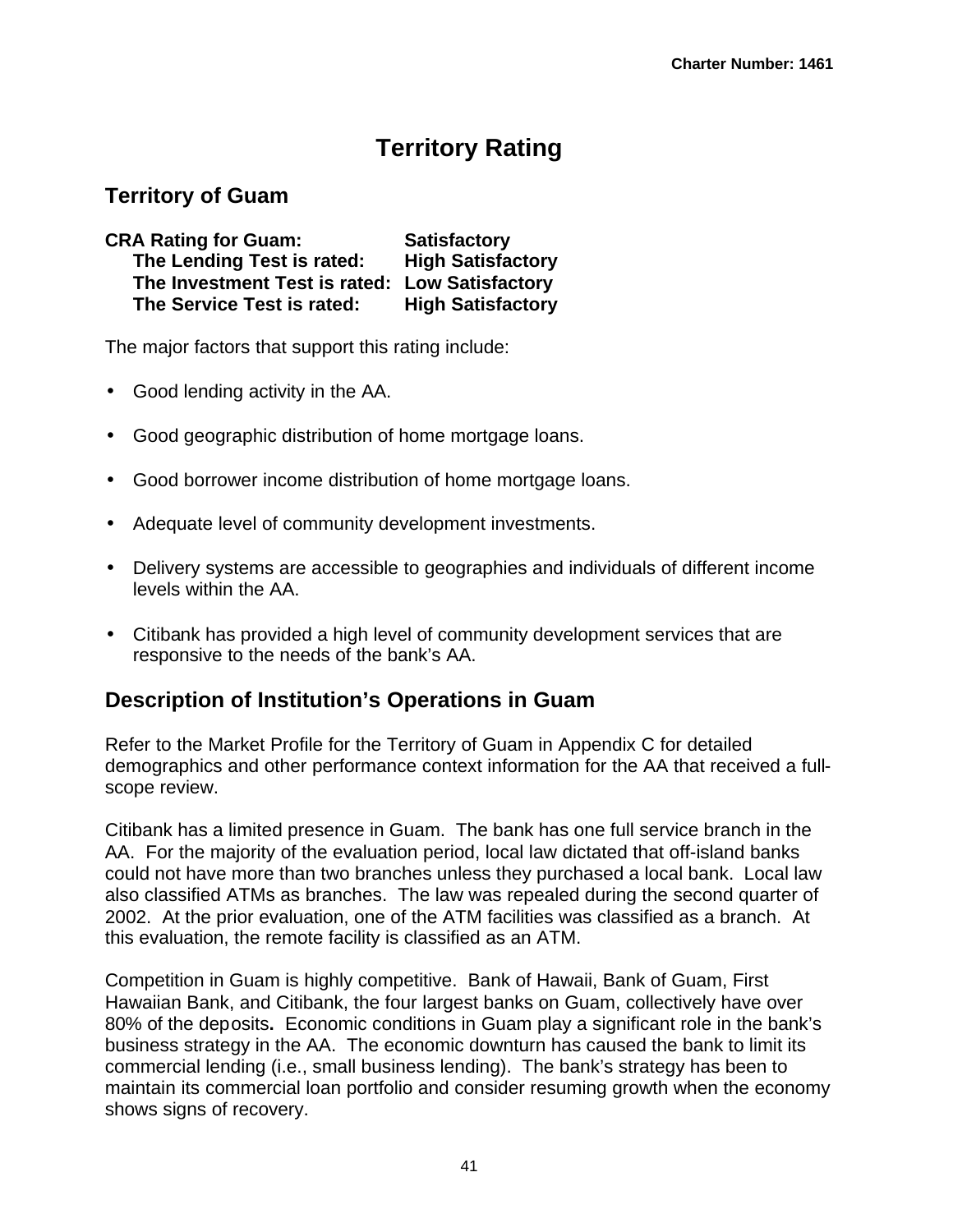## **Scope of Evaluation in Guam**

## **LENDING TEST**

## **Conclusions for Areas Receiving Full-Scope Reviews**

The bank's performance under the Lending Test in Guam is rated "High Satisfactory." Based on the full-scope review, the bank's performance in Guam is good.

## **Lending Activity**

Refer to Table 1 Lending in the Territory of Guam section of Appendix D for the facts and data used to evaluate the bank's lending activity.

The volume of loans originated in Guam demonstrates a good level of responsiveness to the credit needs of the AA. Banking competition in Guam is highly competitive. Based on June 30, 2002 FDIC Summary of Deposits, Citibank ranked fourth with a 14% markets share. Information obtained from the *Guam Bankers Association* and recent individual bank CRA Performance Evaluations reveal that Citibank ranked second during the evaluation period in the origination of real estate loans. All real estate loans originated by Citibank were home purchase loans. No market share data is available as Guam is not subject to HMDA reporting.

Small loans to businesses represent 10% of total loans originated in the AA during the evaluation period. The bank originated 31 small loans to businesses during the evaluation period. Citibank has limited growth in small business lending given the prevailing economic environment in Guam. Business size is not an underwriting criterion for many of the loans, particularly for business credit cards and renewals. Market share information for the origination of small loans to businesses was not available. More weight was given to the bank's home mortgage lending performance.

## **Distribution of Loans by Income Level of the Geography**

The distribution of home mortgage loans by the income level of the geography is good. An analysis of the distribution of small loans to businesses was not performed. Business demographic information for Guam was not available.

## *Home Mortgage Loans*

Refer to Table 2 in the territory of Guam section of Appendix D for the facts and data used to evaluate the geographic distribution of the bank's home mortgage loan originations/purchases.

All home mortgage loans originated during the evaluation period were for home purchase. The percentage of home purchase loans in moderate-income geographies is near to the percentage of owner-occupied units in the geographies.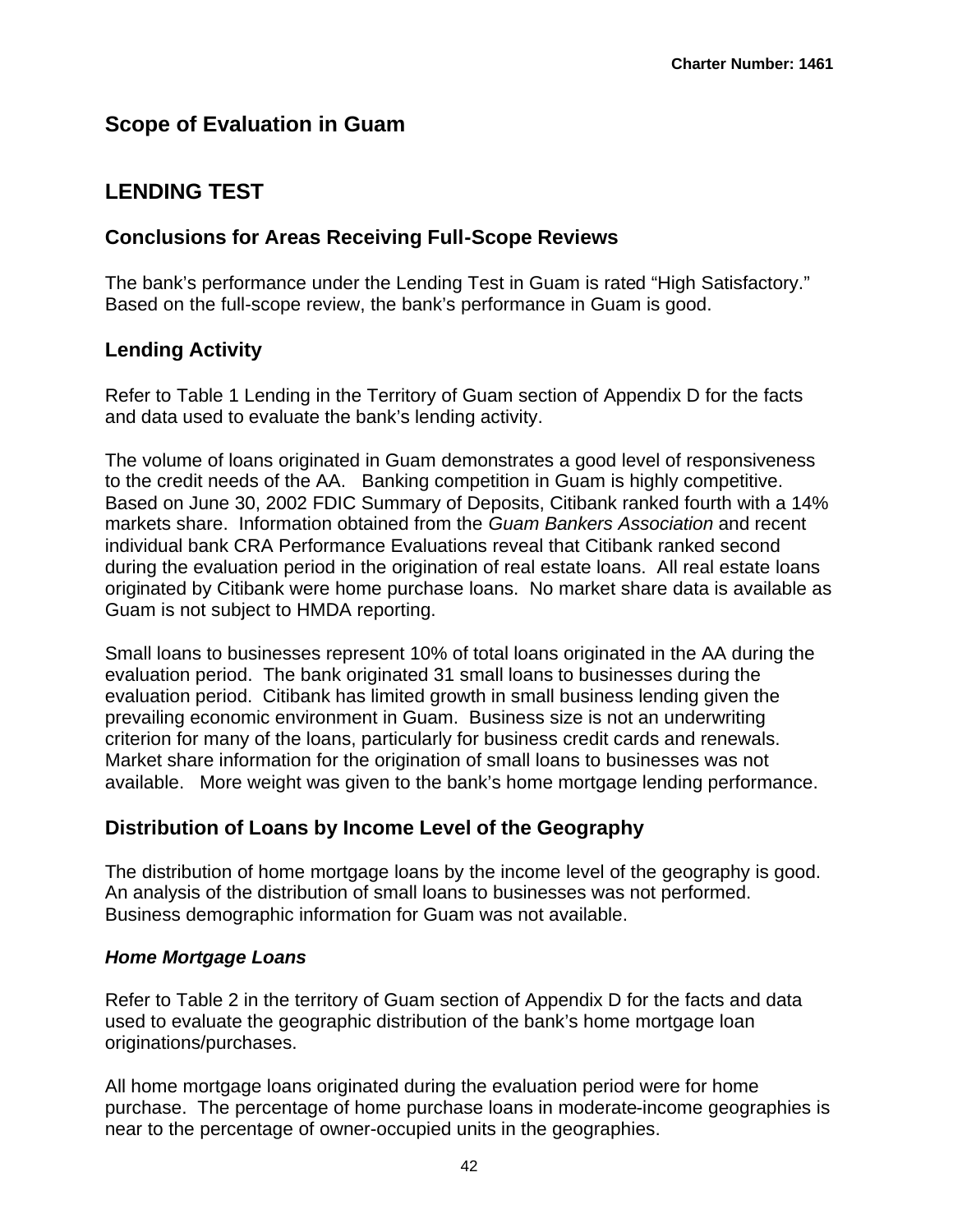### *Small Loans to Businesses*

Refer to Table 6 in the territory of Guam section of Appendix D for the facts and data used to evaluate the geographic distribution of the bank's origination/purchase of small loans to businesses.

An analysis of the geographic distribution of small loans to businesses was not performed. The geographic location of small loans to businesses was obtained for only 32% of small loans to businesses.

### *Lending Gap Analysis*

We reviewed the geographic distribution of loans and did not detect any conspicuous or unexplained gaps in lending patterns.

### *Inside/Outside Ratio*

This analysis was performed at the bank level rather than by state. Please refer to the comment under the State of New York rating.

### **Distribution of Loans by Income Level of the Borrower**

The distribution of home mortgage loans by the income level of the borrower is good. An analysis of the distribution of small loans to businesses was not performed. Revenues were obtained for only 48% of the small loans to businesses originated during the evaluation period.

### *Home Mortgage Loans*

Refer to Table 8 in the Territory of Guam section of Appendix D for the facts and data used to evaluate the borrower distribution of the bank's home mortgage loan originations and purchases.

The percentage of home purchase loans to low-income borrowers is less than the percentage of low-income families in the geographies. The percentage of home purchase loans to moderate-income borrowers is exceeds than the percentage of moderate-income families in the geographies. Market share information is not available.

### *Small Loans to Businesses*

Refer to Table 11 in the Territory of Guam section of Appendix D for the facts and data used to evaluate the borrower distribution of the bank's origination and purchase of small loans to businesses.

An analysis of small business loans by the income level of the borrower was not performed. Business size is not an underwriting criterion for many of the loans,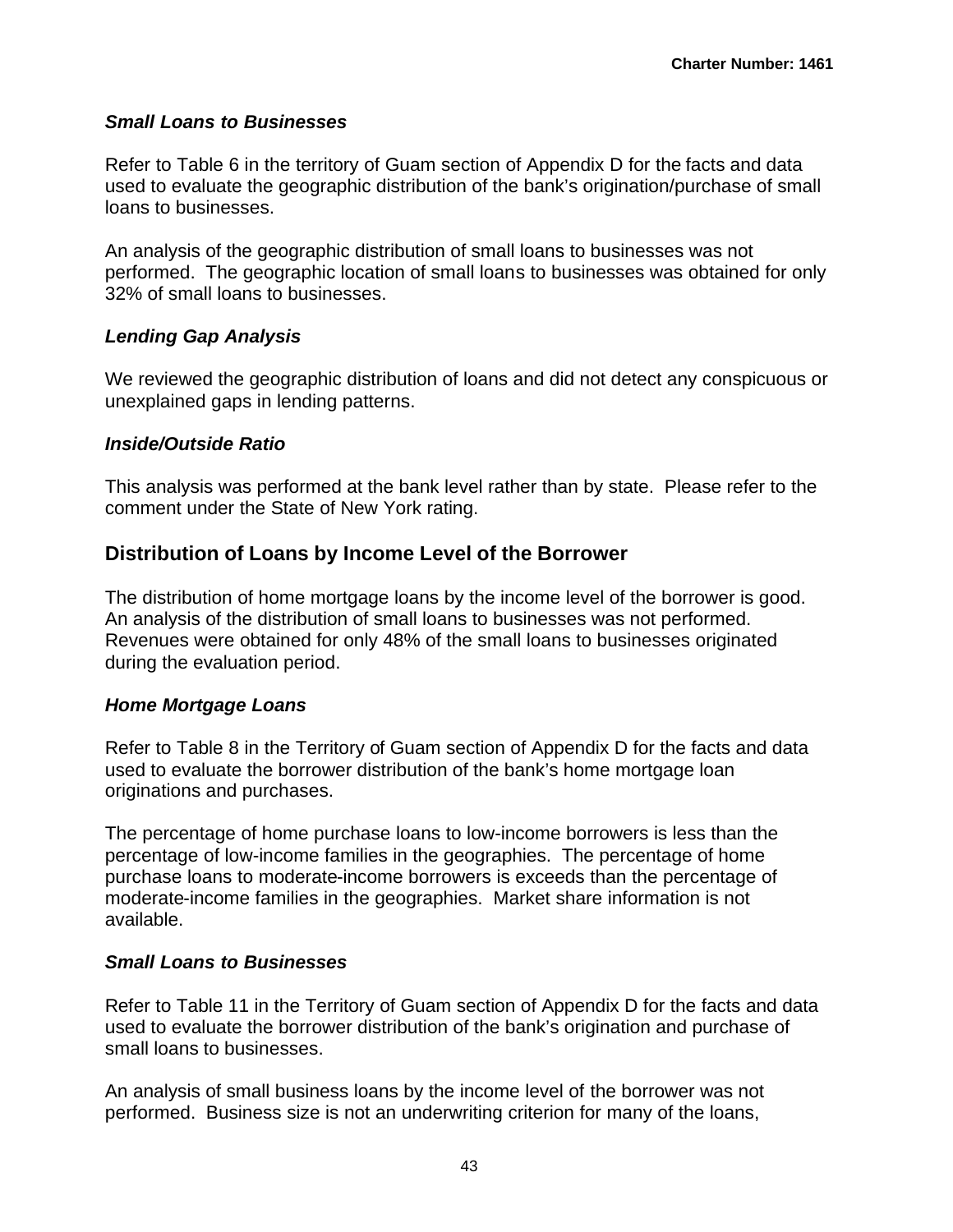particularly for business credit cards and renewals. Revenues were obtained for only 48% of the small loans to businesses originated during the evaluation period. However, a significant majority (74%) of small loans to businesses were originated for \$100,000 or less.

### **Community Development Lending**

Refer to Table 1 Lending Volume in the Territory of Guam section of Appendix D for the facts and data used to evaluate the bank's level of community development lending.

CD lending had a neutral effect on the Lending Test rating. The bank originated one loan for \$2.3 million to a company to purchase a facility where meals will be prepared and distributed to low-income senior citizens. The company holds a federally funded contract with the local government to perform this community development activity.

### **Product Innovation and Flexibility**

Product innovation and flexibility had a positive impact on the Lending Test rating. The bank makes use of both proprietary products and government-sponsored products to address the credit needs of the AA.

### *Rural Housing Services Guaranteed Loan*

This first-mortgage product is part of a federal housing program administered by the Rural Housing Services (RHS) of the U.S. Department of Agriculture. It is limited to LMI borrowers and is designed to help LMI families purchase residential properties in rural areas of the United States. For the purpose of this program, the entire island of Guam (with the exception of Tumon) is designated as a "rural area." The maximum loan-tovalue can be up to 100 % of the appraised value, or the purchase price plus qualified closing costs allowed, whichever is less. During the evaluation period, the bank originated 108 loans totaling \$12.8 million.

## **INVESTMENT TEST**

### **Conclusions for Areas Receiving Full-Scope Reviews**

The bank's performance under the Investment Test in Guam is rated "Low Satisfactory." Based on the full-scope review, the bank's performance in the Guam non-metropolitan area is adequate.

Refer to Table 14 in the Territory of Guam section of Appendix D for the facts and data used to evaluate the bank's level of qualified investments.

Citibank originated an adequate level of qualified investments in Guam. Citibank made six community development investments, including five grants totaling \$391 thousand. The primary investment was a \$110 thousand deposit in a low-income designated credit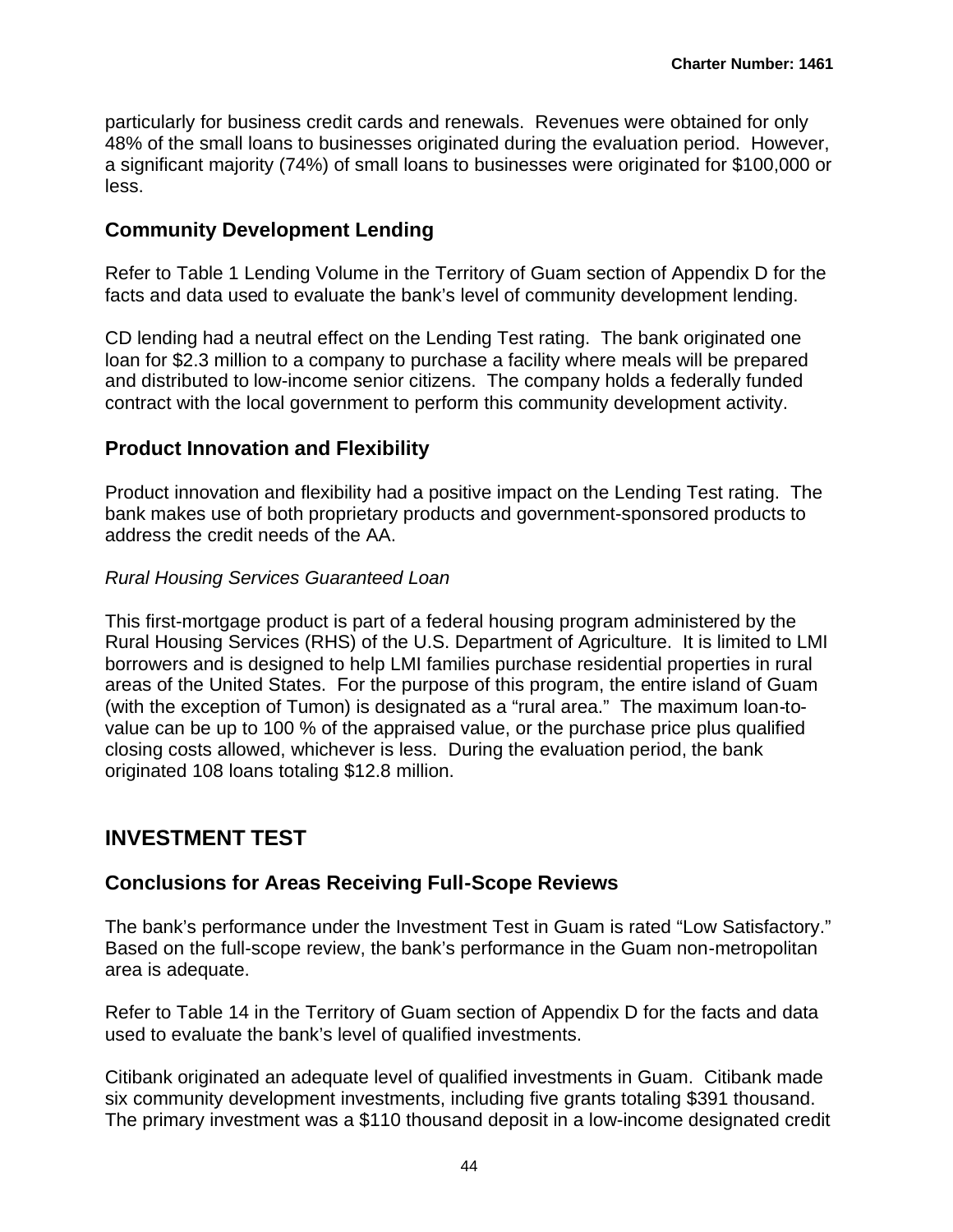union*.* The majority of the membership earns less than 80% of the median income. The remaining grants totaling \$281 thousand were to several organizations that conduct qualified community activities.

## **SERVICE TEST**

### **Conclusions for Areas Receiving Full-Scope Reviews**

The bank's performance under the Service Test in Guam is rated "High Satisfactory." Based on full-scope reviews, the bank's performance in the Guam non-metropolitan area is good.

## **Retail Banking Services**

Refer to Table 15 in the Territory of Guam section of Appendix D for the facts and data used to evaluate the distribution of the bank's branch delivery system and branch openings and closings.

Citibank's delivery systems are accessible to geographies and individuals of different income levels within the AA, given the demographics and limited presence dictated by local law.

Citibank has one full service branch and four ATMs in Guam. The bank also operates a Citicard Banking Center (CBC) in the villages of Dededo and Tamuning. A CBC is comprised of a 24-hour ATM, a deposit/payment machine, and a night depository facility. The branch, which has two ATMs, is located in a middle-income geography in the capital city of Hagatna. The remaining two ATMS are located in a moderate- and middle-income geography, respectively. To augment its small branch network, Citibank has a number of alternative delivery systems, which include: 24 hour a day, 7 days a week phone access (both automated voice and telephone service representatives); and banking on personal computers through Citibank Online; and eight external services centers called QuickPay, located within partner retail premises. There have been no branch openings or closings since the previous CRA examination.

## **Community Development Services**

Citibank provides a high level of community development services throughout the AA. The bank partners with several established community development organizations to provide services that target low- and moderate-income individuals and activities that promote economic development. Community development services provided by the bank are highlighted below:

• Citibank has partnered with the University of Guam's Small Business Development Center to provide technical assistance. Bank employees have served as industry experts for several small business forums funded by the bank. Citibank employees also serve as mentors to small businesses in the AA.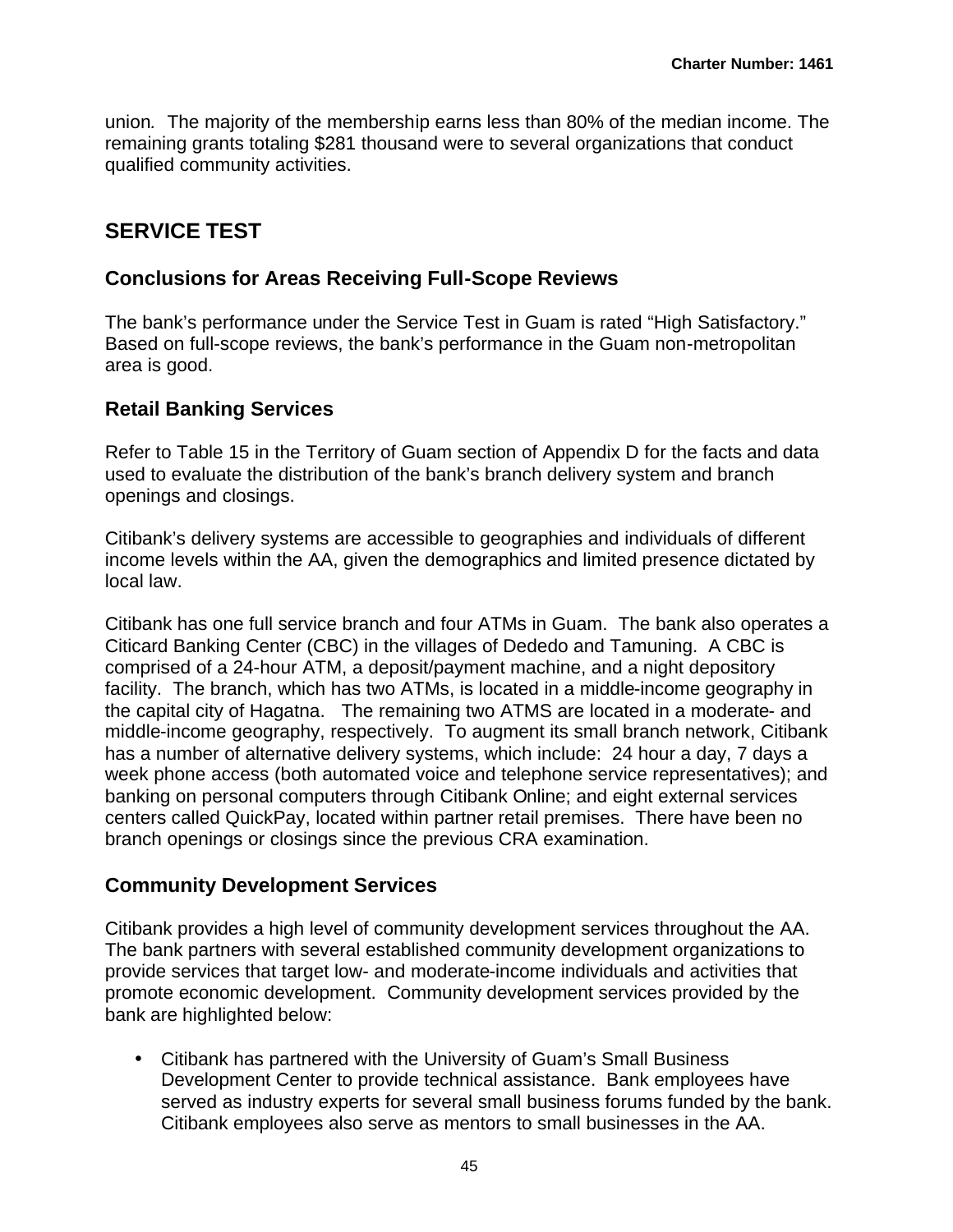- The bank sponsors financial literacy programs to promote the development and growth of small businesses in Guam. Citibank co-sponsored two Small Business Owners Conferences with the Small Business Administration. Topics included writing business plans for presentation to financial institutions, assessing market viability, human resources considerations, and others. Approximately 200 people attended these conferences.
- The bank offers quarterly comprehensive courses entitled "Blueprints for Success" through its relationship with the Citibank Women in Business program. The program is made available to clients of the Small Business Development Center and the Guam Public Health's Welfare-to-Work program. Graduates receive a completion certification. Each quarter, there are approximately 25 participants, totaling more than 200 since the previous CRA examination.
- Bank employees volunteer as teachers for the Teach Children to Save initiative. The financial education program provides a structured learning curriculum on obtaining good financial management habits for children in grades K-12. The program is offered through non-profit organizations and schools. The targeted audiences are nonprofits organizations, and low- and moderate-income individuals in moderate-income communities.

In addition to the community development services listed above, members of Citibank's staff hold membership on the board of directors for various organizations in Guam that provide community development services. An example includes:

### *University of Guam's Small Business Development Center (SBDC)*

The SBDC provides management assistance to current and prospective small business owners. The program is a cooperative effort of the private sector, the educational community and federal, state and local governments. It enhances economic development by providing small businesses with management and technical assistance. A Citibank employee provides banking expertise on the board of directors for the SBDC.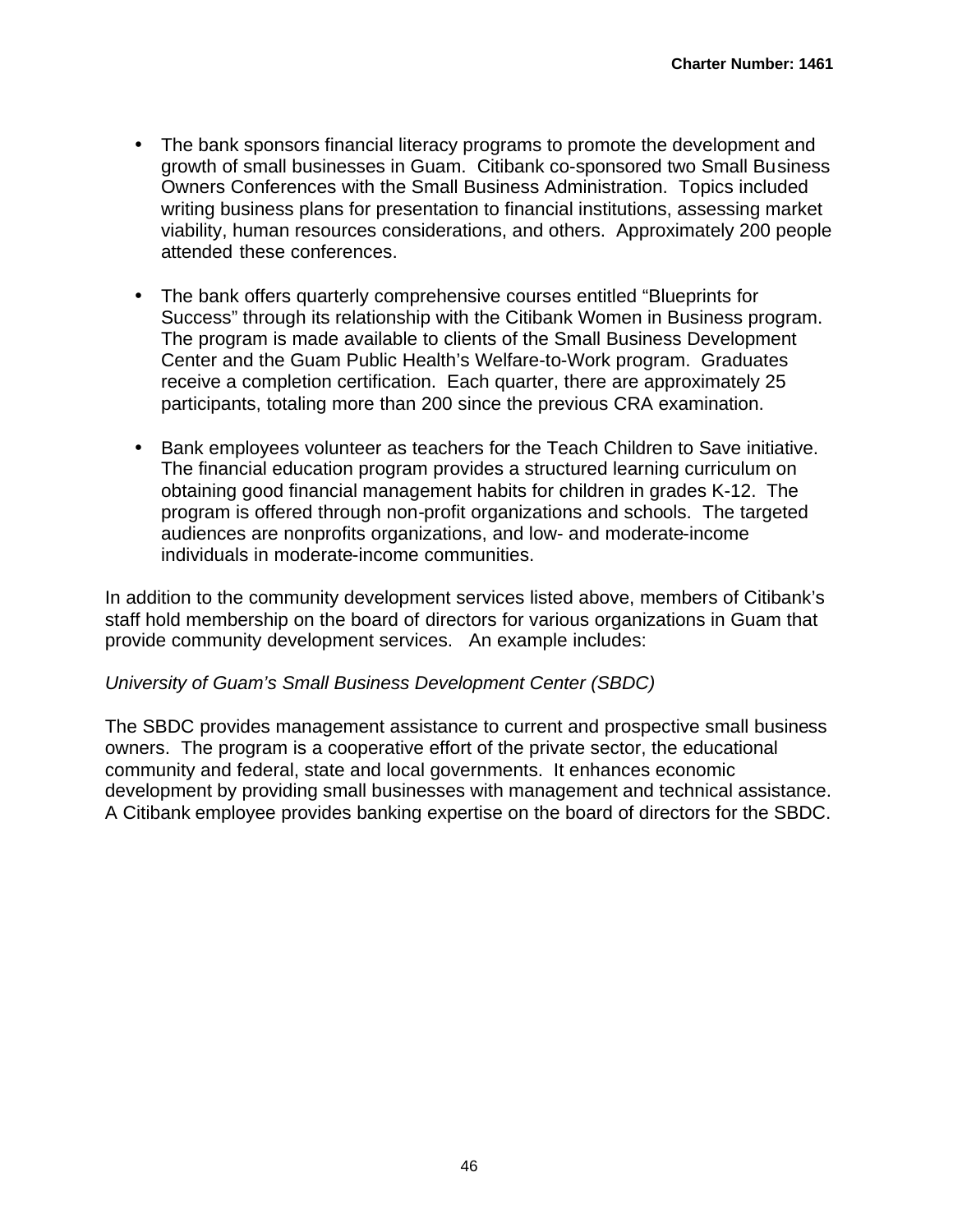## **Appendix A: Scope of Examination**

The following table identifies the time period covered in this evaluation, affiliate activities that were reviewed, and loan products considered. The table also reflects the metropolitan and non-metropolitan areas that received comprehensive examination review (designated by the term "full-scope") and those that received a less comprehensive review (designated by the term "limited-scope").

| <b>Time Period Reviewed</b>                                                                                                                                                                                                                                                                                                                                                     | Investment and Service Tests and<br>CD loans                                                                                                                                                                                                                                                                                                                             | Lending Test (excludes CD loans) 01/01/2001 to 12/31/2002<br>10/17/2000 to 06/09/2003                                                                                                                                                                                                                                            |  |  |  |  |  |
|---------------------------------------------------------------------------------------------------------------------------------------------------------------------------------------------------------------------------------------------------------------------------------------------------------------------------------------------------------------------------------|--------------------------------------------------------------------------------------------------------------------------------------------------------------------------------------------------------------------------------------------------------------------------------------------------------------------------------------------------------------------------|----------------------------------------------------------------------------------------------------------------------------------------------------------------------------------------------------------------------------------------------------------------------------------------------------------------------------------|--|--|--|--|--|
| <b>Financial Institution</b>                                                                                                                                                                                                                                                                                                                                                    |                                                                                                                                                                                                                                                                                                                                                                          | <b>Products Reviewed</b>                                                                                                                                                                                                                                                                                                         |  |  |  |  |  |
| Citibank, N.A. (Citibank)<br>New York, NY                                                                                                                                                                                                                                                                                                                                       |                                                                                                                                                                                                                                                                                                                                                                          | HMDA, small loans to businesses, and<br><b>CD</b> investments                                                                                                                                                                                                                                                                    |  |  |  |  |  |
| Affiliate(s)                                                                                                                                                                                                                                                                                                                                                                    | Affiliate<br>Relationship                                                                                                                                                                                                                                                                                                                                                | <b>Products Reviewed</b>                                                                                                                                                                                                                                                                                                         |  |  |  |  |  |
| Citicorp Mortgage<br>Citibank, FSB                                                                                                                                                                                                                                                                                                                                              | <b>Holding Company</b><br><b>Holding Company</b>                                                                                                                                                                                                                                                                                                                         | <b>HMDA</b> loans<br>HMDA loans, small loans to businesses,<br>CD investments                                                                                                                                                                                                                                                    |  |  |  |  |  |
| California Federal<br>Citibank (West), FSB<br>Citibank, New York State<br>CitiFinancial Mortgage Corp<br>CitiFinancial Inc.<br>Citibank (South Dakota), N.A.<br><b>Associates Capital Bank</b><br>Citibank (Nevada), N.A.<br>Citibank USA, N.A.<br>Universal Financial Corporation<br><b>Citicorp USA</b><br><b>Citigroup Foundation</b><br>Citiflight<br>Citigroup Investments | <b>Holding Company</b><br><b>Holding Company</b><br><b>Holding Company</b><br><b>Holding Company</b><br><b>Holding Company</b><br><b>Holding Company</b><br><b>Holding Company</b><br><b>Holding Company</b><br><b>Holding Company</b><br><b>Holding Company</b><br><b>Holding Company</b><br><b>Holding Company</b><br><b>Holding Company</b><br><b>Holding Company</b> | <b>HMDA</b> loans<br><b>HMDA</b> loans<br><b>HMDA</b> loans<br><b>HMDA</b> loans<br><b>HMDA</b> loans<br>Small loans to businesses<br>Small loans to businesses<br>Small loans to businesses<br>Small loans to businesses<br>Small loans to businesses<br>CD investments<br>CD grants<br><b>CD</b> investments<br>CD investments |  |  |  |  |  |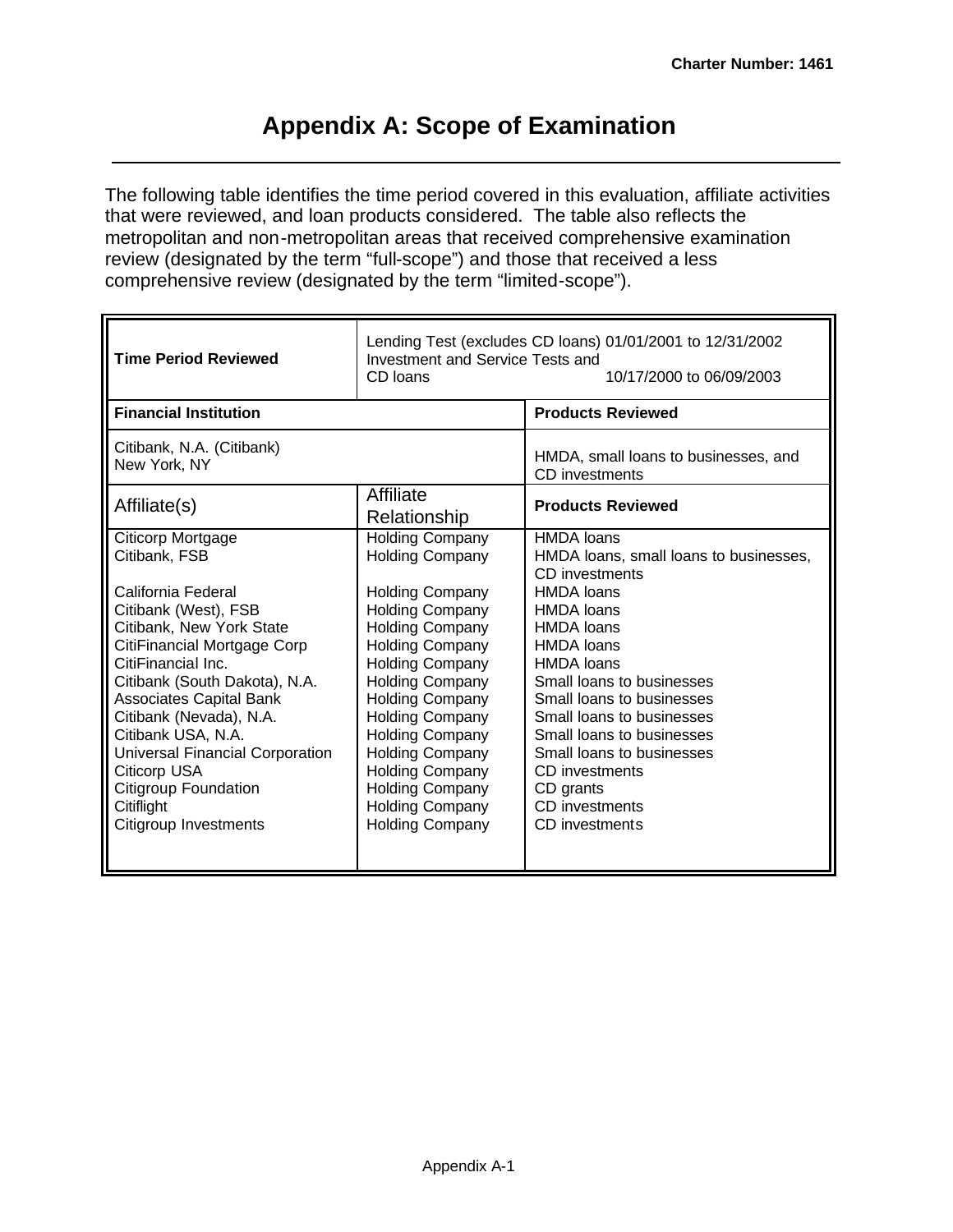| List of AAs and Type of Examination |                     |                          |
|-------------------------------------|---------------------|--------------------------|
| AA                                  | <b>Type of Exam</b> | <b>Other Information</b> |
| New York<br>New York<br>#5600       | <b>Full-Scope</b>   |                          |
| Nassau/Suffolk #5380                | <b>Full-Scope</b>   |                          |
| Puerto Rico<br>San Juan #7400       | Full-Scope          |                          |
| Arecibo #0470                       | Limited-Scope       |                          |
| Caguas #1310                        | Limited-Scope       |                          |
| Mayaguez #4840                      | Limited-Scope       |                          |
| Ponce #6360                         | Limited-Scope       |                          |
| Guam<br>Guam #9999                  | Full-Scope          |                          |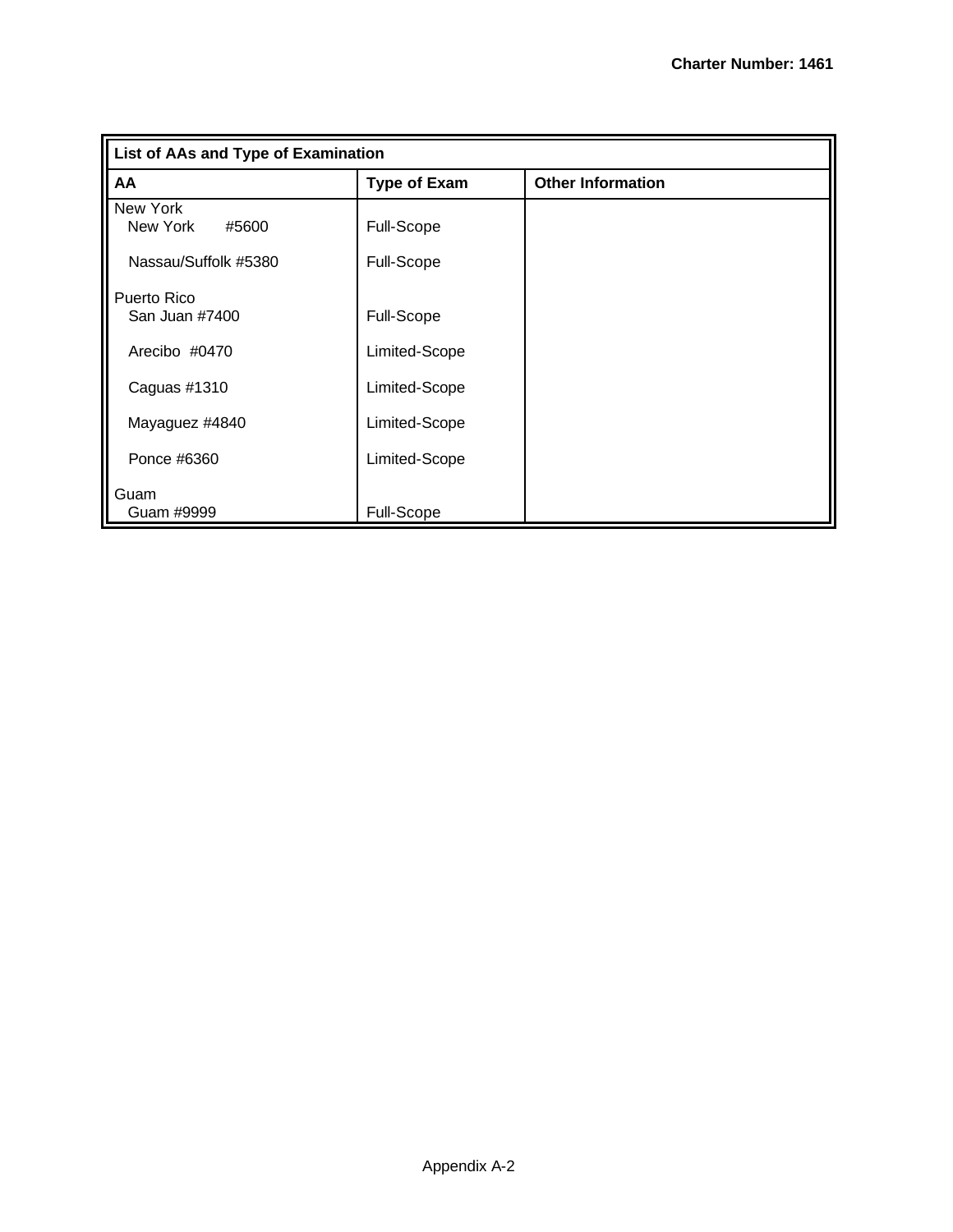|                                    | <b>RATINGS</b><br>Citibank, N.A. |                                  |                          |                                 |  |  |  |  |  |  |  |  |  |
|------------------------------------|----------------------------------|----------------------------------|--------------------------|---------------------------------|--|--|--|--|--|--|--|--|--|
| Overall Bank:                      | <b>Lending Test</b><br>Rating*   | <b>Investment Test</b><br>Rating | Service Test<br>Rating   | Overall<br>Bank/State<br>Rating |  |  |  |  |  |  |  |  |  |
| Citibank, N.A.                     | Outstanding                      | Outstanding                      | Outstanding              | Outstanding                     |  |  |  |  |  |  |  |  |  |
| State, Commonwealth, or Territory: |                                  |                                  |                          |                                 |  |  |  |  |  |  |  |  |  |
| New York                           | Outstanding                      | Outstanding                      | Outstanding              | Outstanding                     |  |  |  |  |  |  |  |  |  |
| Puerto Rico                        | Outstanding                      | Outstanding                      | Outstanding              | Outstanding                     |  |  |  |  |  |  |  |  |  |
| Guam                               | <b>High Satisfactory</b>         | Low Satisfactory                 | <b>High Satisfactory</b> | Satisfactory                    |  |  |  |  |  |  |  |  |  |

# **Appendix B: Summary of State Ratings**

 $\overline{(*)}$  The lending test is weighted more heavily than the investment and service tests in the overall rating.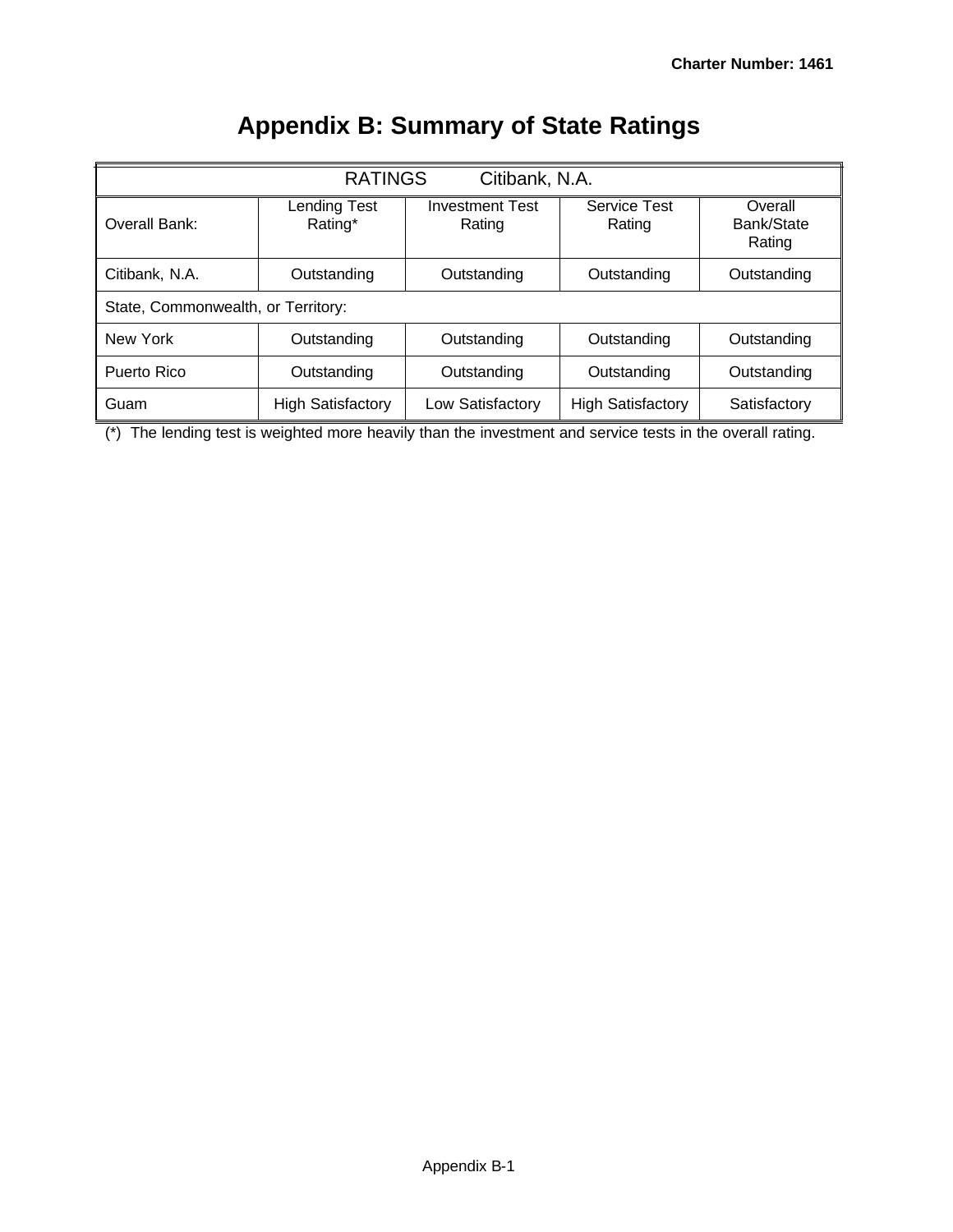# **Appendix C: Market Profiles for Full-Scope Areas**

## **Table of Contents**

**Market Profiles for Areas Receiving Full-Scope Reviews**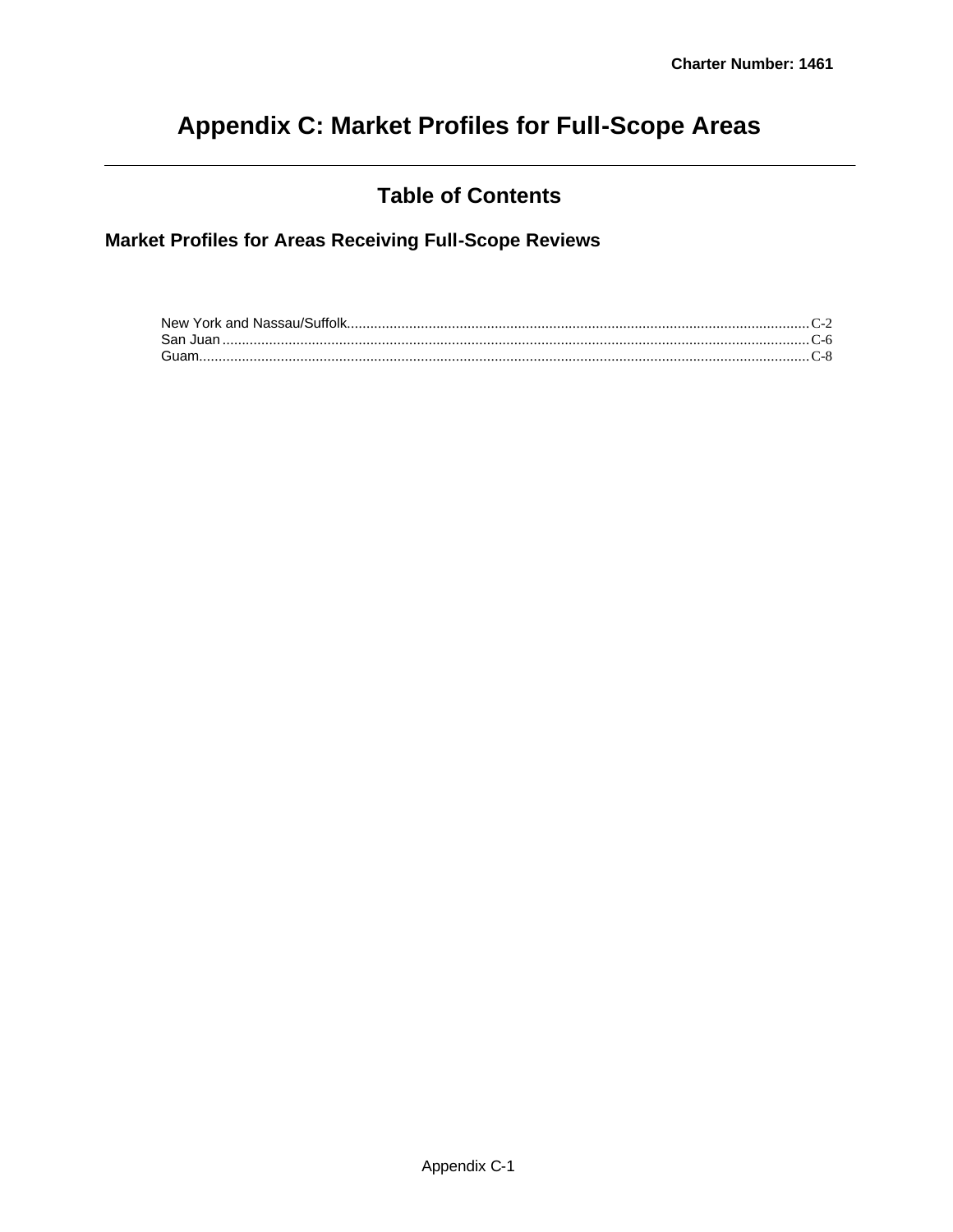## **State of New York Full-Scope Areas**

### **New York**

|                                                                                                                       | Demographic Information for Full-Scope Area: New York |                                                                                                  |                      |                           |                   |                 |  |  |  |  |  |  |  |  |
|-----------------------------------------------------------------------------------------------------------------------|-------------------------------------------------------|--------------------------------------------------------------------------------------------------|----------------------|---------------------------|-------------------|-----------------|--|--|--|--|--|--|--|--|
| Demographic Characteristics                                                                                           | #                                                     | Low<br>% of $#$                                                                                  | Moderate<br>$%$ of # | Middle<br>$%$ of #        | Upper<br>$%$ of # | NA*<br>$%$ of # |  |  |  |  |  |  |  |  |
| Geographies (Census Tracts/BNAs)                                                                                      | 2,478                                                 | 12.75                                                                                            | 17.68                | 33.01                     | 33.74             | 2.82            |  |  |  |  |  |  |  |  |
| Population by Geography                                                                                               | 8,462,905                                             | 14.46                                                                                            | 20.19                | 29.98                     | 34.99             | 0.38            |  |  |  |  |  |  |  |  |
| Owner-Occupied Housing by<br>Geography                                                                                | 1,061,103                                             | 2.05                                                                                             | 7.99                 | 29.80                     | 60.15             | 0.01            |  |  |  |  |  |  |  |  |
| <b>Businesses by Geography</b>                                                                                        | 552,504                                               | 6.82                                                                                             | 16.16                | 23.39                     | 51.34             | 2.29            |  |  |  |  |  |  |  |  |
| Farms by Geography                                                                                                    | 2,733                                                 | 2.27                                                                                             | 5.42                 | 18.95                     | 72.89             | 0.47            |  |  |  |  |  |  |  |  |
| Family Distribution by Income Level                                                                                   | 2,052,204                                             | 25.19                                                                                            | 15.30                | 18.24                     | 41.27             | 0.00            |  |  |  |  |  |  |  |  |
| Distribution of Low- and Moderate-<br>Income<br>Families throughout AA<br>Geographies                                 | 831,046                                               | 26.26                                                                                            | 29.09                | 29.08                     | 15.57             | 0.00            |  |  |  |  |  |  |  |  |
| Median Family Income<br><b>HUD Adjusted Median Family</b><br>Income for 2002<br>Households Below the Poverty<br>Level | $= $37,515$<br>$= $62,800$<br>$=16.4%$                | Median Housing Value (1Q03-National<br>Association of Realtors)<br>Unemployment Rate (June 2003) |                      | $=$ \$334,680<br>$= 7.1%$ |                   |                 |  |  |  |  |  |  |  |  |

(\*) The NA category consists of geographies that have not been assigned an income classification.

Source: 1990 U.S. Census, 2002 HUD updated MFI, and Bureau of Labor Statistics

Citibank has defined this AA to include all of the counties in the New York MA #5600, with the exception of Putnam County. The five boroughs (Manhattan, Brooklyn, Queens, The Bronx, and Staten Island) commonly referred to as New York City, accounts for 89% of the total geographies and 87% of the population in the AA. The AA is legal and does not arbitrarily exclude any low- or moderate-income geographies.

As of June 30, 2002, Citibank ranked second in deposit market share and branch network. AA deposits of \$94.6 billion represent 89% of total domestic deposits and 92% of total domestic deposits in New York State. Included within the total domestic deposits are approximately \$34 billion from the bank's affiliate, Citigroup Global Markets, formerly Salomon Smith Barney. Domestic deposits also grew from the prior evaluation period because of several acquisitions, including European American Bank (EAB). As of the date of this evaluation, Citibank operated 146 branches in this AA. Major competitors include JPMorgan Chase, Fleet, Bank of New York, and HSBC.

New York City (NYC) is home to a diversified mix of businesses. Many national and international corporations are headquartered in NYC. Historically, the downtown area has been dominated by the financial services industry. Industries operating in the midtown area include advertising, publishing, and garment production. The retail sector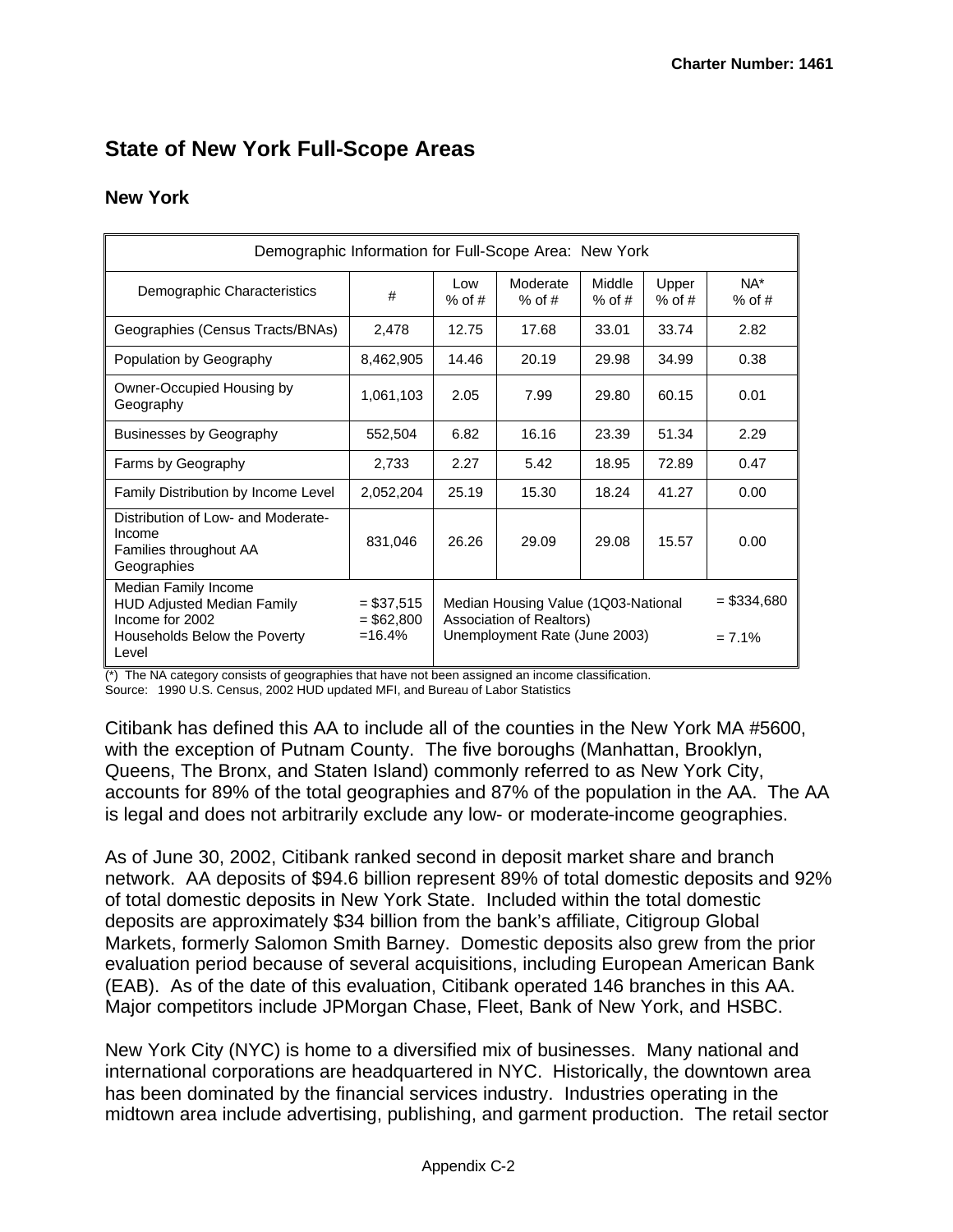is a major employer along with health and social care. In addition, light manufacturing and the wholesale trades provide a significant level of job opportunities in The Bronx.

After experiencing several years of good economic growth, the overall NYC economy weakened in line with the national economy. A major contributing factor was the September 2001 terrorist attack that destroyed the World Trade Center. Tourism, a major contributor to the NYC economy, was negatively impacted and has had a ripple effect on other industries and services. The volatility on Wall Street has also impacted the local and national economy. As of August 2003, both the AA unemployment rate of 7.1% and NYC's unemployment rate of 7.7% exceeded the overall national and New York State rates of 6.1% and 5.9%, respectively.

Slightly more than 30% of the geographies within the AA are defined as low- and moderate-income. The substantial majority of these tracts are located within three boroughs of NYC - Manhattan, The Bronx, and Brooklyn. Additionally, these boroughs combined account for 96% of the low-income geographies in the entire AA. The level of owner-occupied housing in these boroughs combined is considered low at 19% and is even less within the low- and moderate-income geographies. Most of the housing is rental in these boroughs, given the large number of multifamily dwellings.

Despite the economic slowdown, housing prices within the AA remain strong and continue to rise. The median price of housing in the AA is now estimated to be \$334,680, making home ownership difficult for most low- and moderate-income individuals. In Manhattan, where condominiums and co-operative apartments are the predominant housing stock, prices also remain strong. Also, the high level of households below the poverty level makes home ownership difficult.

Two community contacts consisting of a community development corporation and a housing organization were conducted during this evaluation. The development of affordable housing is the most critical need of NYC at present. The decrease in publicly owned housing stock, and the budget cutbacks of the last two years have resulted in a heightened reliance upon private acquisitions and construction as a primary source of new affordable housing development. Consequently, there is a heavier reliance on private financing and participation in the development of affordable housing. The contacts also indicated there are ample opportunities for financial institutions to support the community development activities of local organizations.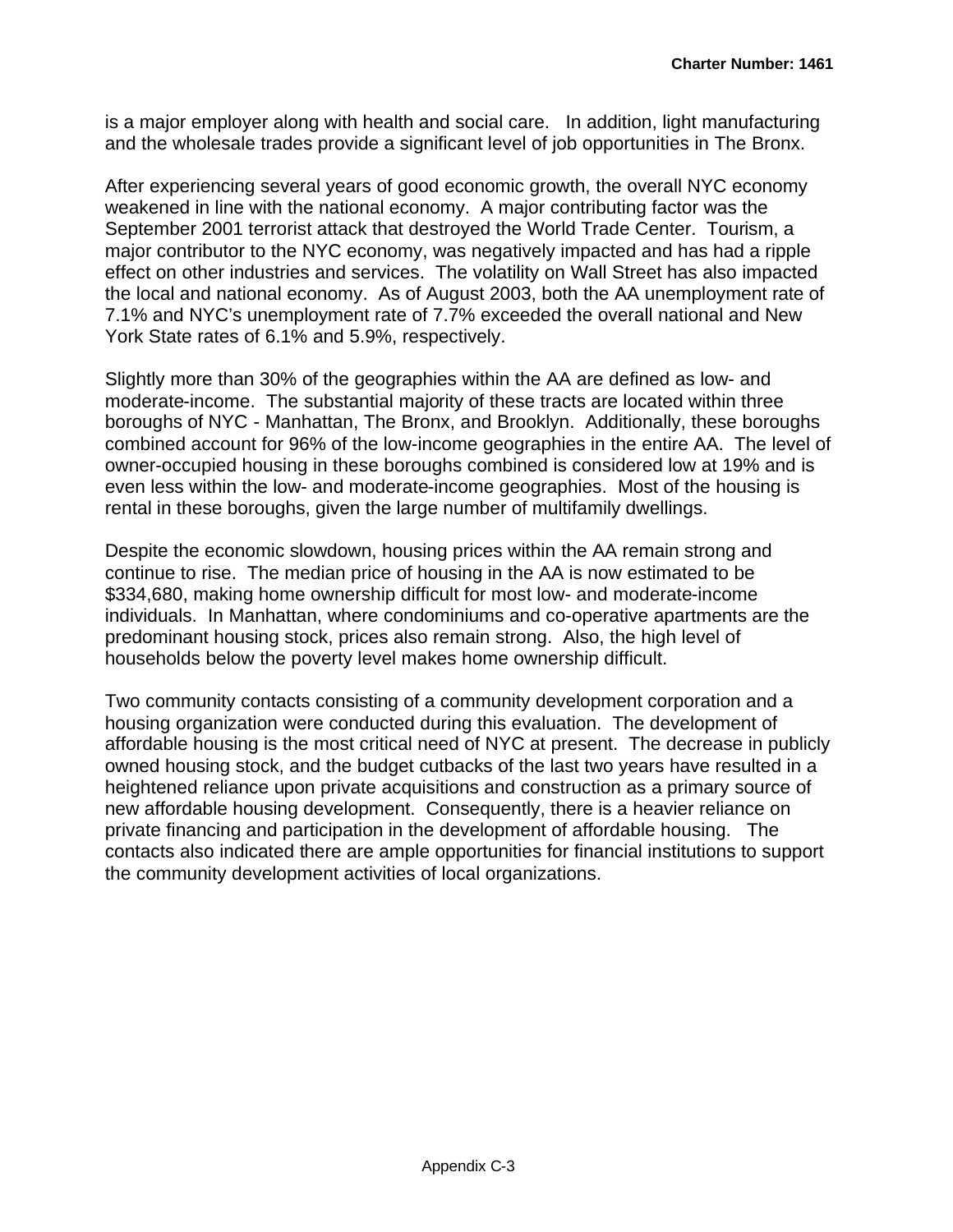| Demographic Information for Full-Scope Area: Nassau/Suffolk                                                           |                                         |                                                                                            |                      |                    |                   |                 |  |  |
|-----------------------------------------------------------------------------------------------------------------------|-----------------------------------------|--------------------------------------------------------------------------------------------|----------------------|--------------------|-------------------|-----------------|--|--|
| Demographic Characteristics                                                                                           | #                                       | Low<br>% of<br>#                                                                           | Moderate<br>$%$ of # | Middle<br>$%$ of # | Upper<br>$%$ of # | NA*<br>$%$ of # |  |  |
| Geographies (Census Tracts/BNAs)                                                                                      | 582                                     | 0.52                                                                                       | 13.57                | 66.15              | 18.04             | 1.72            |  |  |
| Population by Geography                                                                                               | 2,609,212                               | 0.37                                                                                       | 14.57                | 67.47              | 17.28             | 0.31            |  |  |
| Owner-Occupied Housing by<br>Geography                                                                                | 687,506                                 | 0.04                                                                                       | 11.81                | 68.73              | 19.42             | 0.00            |  |  |
| <b>Businesses by Geography</b>                                                                                        | 232,589                                 | 0.13                                                                                       | 13.20                | 63.78              | 22.88             | 0.01            |  |  |
| Farms by Geography                                                                                                    | 4,195                                   | 0.00                                                                                       | 18.57                | 65.77              | 15.61             | 0.05            |  |  |
| Family Distribution by Income Level                                                                                   | 690,401                                 | 16.36                                                                                      | 19.26                | 26.30              | 38.08             | 0.00            |  |  |
| Distribution of Low- and Moderate-<br>Income<br>Families throughout AA<br>Geographies                                 | 245,967                                 | 0.15                                                                                       | 21.59                | 68.65              | 9.61              | 0.00            |  |  |
| Median Family Income<br><b>HUD Adjusted Median Family</b><br>Income for 2002<br>Households Below the Poverty<br>Level | $= $56,726$<br>$= $83,000$<br>$=4.55\%$ | Median Housing Value (1Q03)<br>$=$ \$340,430<br>Unemployment Rate (June 2003)<br>$= 4.0\%$ |                      |                    |                   |                 |  |  |

### **Nassau/Suffolk**

(\*) The NA category consists of geographies that have not been assigned an income classification. Source: 1990 U.S. Census, 2002 HUD updated MFI, Bureau of Labor Statistics.

This AA consists of the entire Nassau/Suffolk MSA and is commonly referred to as Long Island. The AA is legal and does not arbitrarily exclude any low- or moderate-income geographies. Citibank operates 79 branches in the AA and is ranked second with 14% of the deposit market share (based on the June 30, 2002, FDIC Summary of Deposits). This AA contains 8% of the bank's total domestic deposits. This AA also accounts for 31% of the HMDA lending and 25% of the small business lending for the bank. The bank operates in a very competitive environment. JP Morgan Chase has 15% of the deposit market share with 67 branches in this AA. Other major competitors are Bank of New York, HSBC and Fleet.

Housing prices have remained strong with the median value rising to over \$340 thousand. This makes home ownership extremely difficult for low- and moderateincome individuals.

The impact of the recession was harder on the economy than originally predicted and the fallout from the recession continues to hurt the economy. However, because this area has a well-diversified economy, job losses are abating and the June unemployment rate of 4% is well below the national average of 6.1%. The North Shore Long Island Jewish Health System and other healthcare providers are the largest employers of this MSA.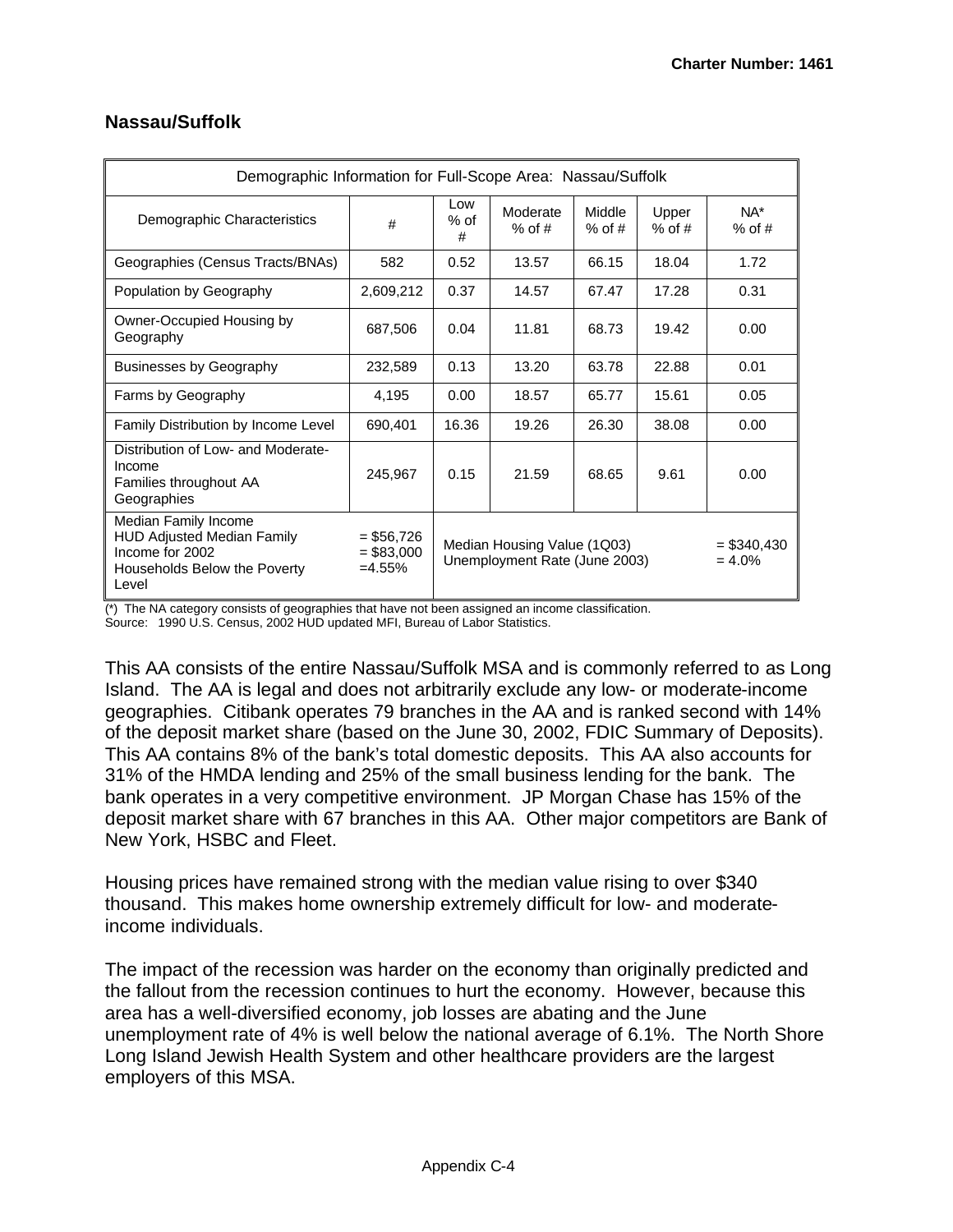Three community contacts were conducted during this evaluation with representatives of affordable housing and small business development corporations. These organizations all identified the shortage of affordable housing as a critical need within the AA. Generally, there is no shortage of businesses financing, and credit was described as readily available. There is a need to develop more streamlined approaches to providing very small loans to businesses and there is a strong need for technical assistance for small business owners. The contacts also indicated that ample opportunities exist for local financial institutions to support the community development work of area organizations.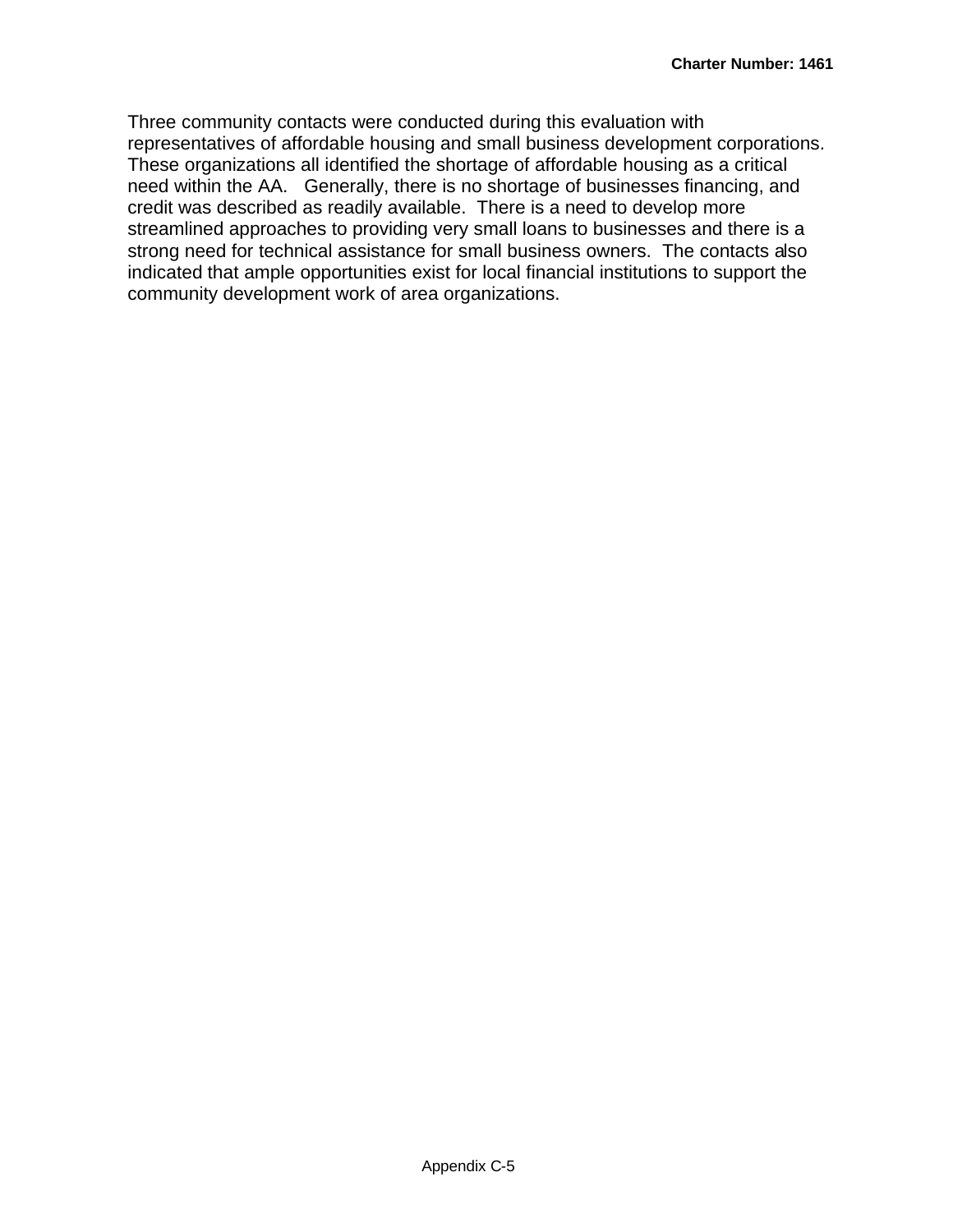## **Commonwealth of Puerto Rico Full-Scope Area**

### **San Juan**

| Demographic Information for Full-Scope Area: San Juan                                                                 |                                        |                                                                                    |       |       |       |                    |  |  |
|-----------------------------------------------------------------------------------------------------------------------|----------------------------------------|------------------------------------------------------------------------------------|-------|-------|-------|--------------------|--|--|
| Demographic Characteristics                                                                                           | #                                      | Moderate<br>Middle<br>Low<br>Upper<br>$%$ of #<br>$%$ of #<br>$%$ of #<br>$%$ of # |       |       |       | $NA^*$<br>$%$ of # |  |  |
| Geographies (Census Tracts/BNAs)                                                                                      | 429                                    | 3.26                                                                               | 28.21 | 32.87 | 31.70 | 3.96               |  |  |
| Population by Geography                                                                                               | 1,836,302                              | 2.96                                                                               | 28.22 | 38.12 | 30.70 | 0.00               |  |  |
| Owner-Occupied Housing by<br>Geography                                                                                | 394,431                                | 0.88                                                                               | 27.54 | 38.42 | 33.16 | 0.00               |  |  |
| <b>Businesses by Geography</b>                                                                                        | 21,835                                 | 3.92                                                                               | 18.66 | 29.15 | 48.27 | 0.00               |  |  |
| Farms by Geography                                                                                                    | 101                                    | 2.97                                                                               | 23.76 | 35.64 | 37.63 | 0.00               |  |  |
| Family Distribution by Income Level                                                                                   | 468,447                                | 25.22                                                                              | 15.94 | 16.17 | 42.67 | 0.00               |  |  |
| Distribution of Low- and Moderate-<br>Income<br>Families throughout AA<br>Geographies                                 | 192,835                                | 5.48                                                                               | 38.08 | 38.53 | 17.91 | 0.00               |  |  |
| Median Family Income<br><b>HUD Adjusted Median Family</b><br>Income for 2002<br>Households Below the Poverty<br>Level | $= $11,482$<br>$= $18,800$<br>$=50.9%$ | Median Housing Value<br>$= $75,100$<br>Unemployment Rate (June 2003)<br>$= 10.4%$  |       |       |       |                    |  |  |

(\*) The NA category consists of geographies that have not been assigned an income classification.

Source: 1990 U.S. Census, and 2002 HUD updated MF

The San Juan AA represents Citibank's largest AA in Puerto Rico and includes the entire MSA. The economy has been impacted by the slowdowns in the U.S. and global economies. The year 2002 was a difficult one, with increasing unemployment rates, higher taxes, fewer tourists, and a slowdown in construction activity. Economic growth increased by only 0.3% in 2002, compared with 1.7% in 2001 and 3.0% in 2000. The 1996 elimination of Section 936 of the Internal Revenue Code, which provided significant tax incentives to U.S. manufacturers operating on the Island, continued to impact the business climate. A number of manufacturing companies have scaled back and it has been difficult for the Commonwealth to attract new companies, with the exception of big box retailers. The unemployment rate rose from 11.4% in 2001 to 12.9% in 2002. Such factors indicate a need for economic development lending to help create and retain jobs.

In Puerto Rico, income levels are low, and housing costs are high. A comparison of housing prices with income levels shows that owner-occupied housing is most often beyond the financial means of low- and moderate-income families. In the San Juan MSA, where income is the highest, the 2002 HUD adjusted median income is \$18,800. At most, a low-income family would earn \$9,400 and a moderate-income family would earn \$15,040. Government-sponsored affordable housing in the San Juan MSA is priced at \$70 thousand and the FHA mortgage loan limit, which is based on market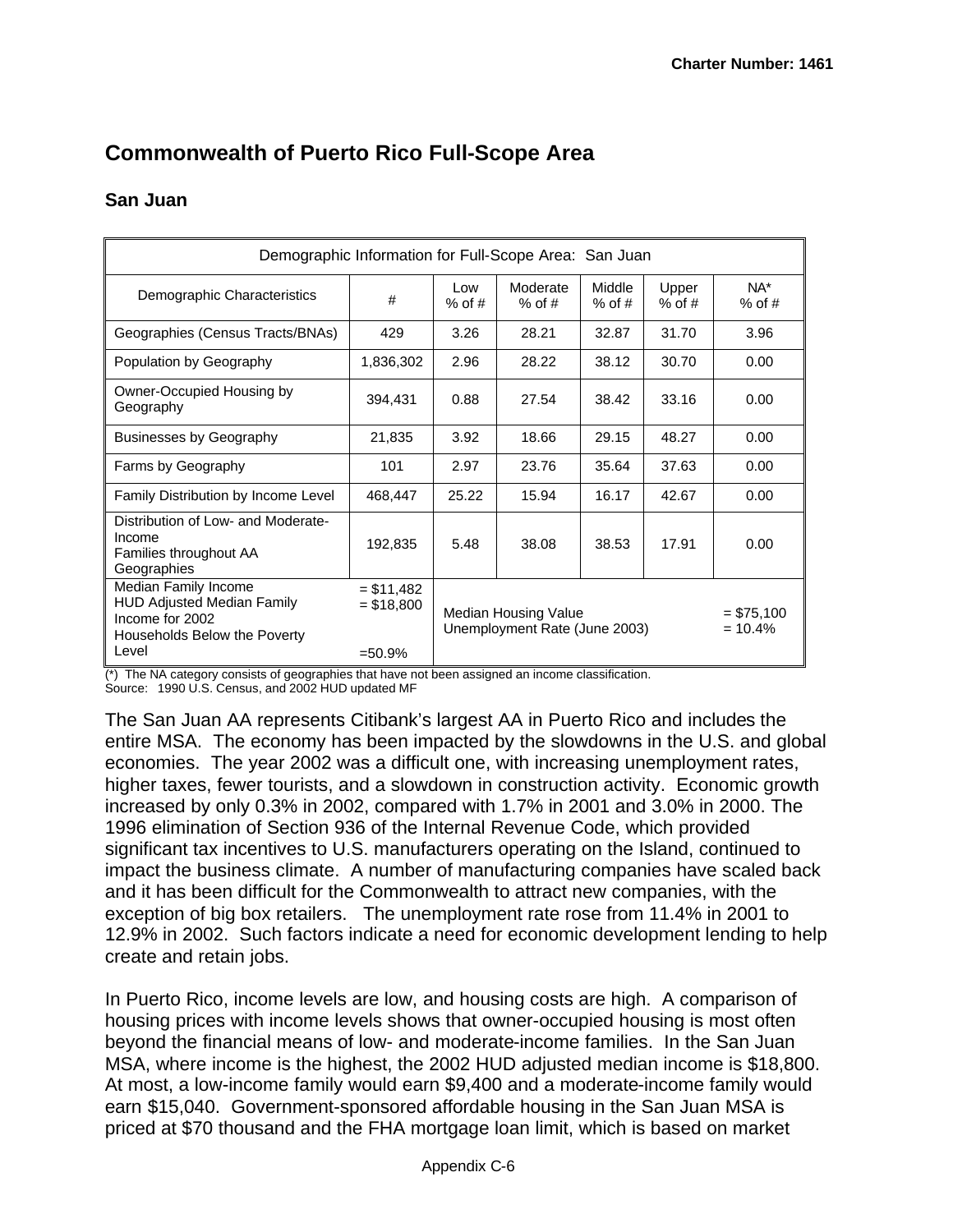prices, is \$166,363. Such disparity results in a limited number of home purchase or refinance loans to low- and moderate-income borrowers in Puerto Rico.

For the last decade, the Commonwealth has concentrated its affordable housing resources on the construction of new units with selling prices of up to \$70,000, by providing subsidies to both developers and individuals. However, as noted above, even this sum may not be affordable to many low- and moderate-income families. The volume of such housing made available in any given year is limited. Therefore, many low- and moderate-income families interested in owning homes have been known to take the self-help, building their own houses. To that end, home improvement lending has become an alternative means of providing housing credit in Puerto Rico. Such lending allows families to build and/or expand their houses little by little. It also provides a way to give housing credit to families that may not have title to their land, despite having occupied their houses for a number of years. In addition, home improvement lending assists in rehabilitating housing in poor communities. Some 700 communities in Puerto Rico have been identified by the Commonwealth as having major revitalization needs, with as much as 46% of housing in these communities considered to be inadequate. Based on the above factors, Citibank choose to place an emphasis on home improvement loans as a means of meeting affordable housing needs in Puerto Rico.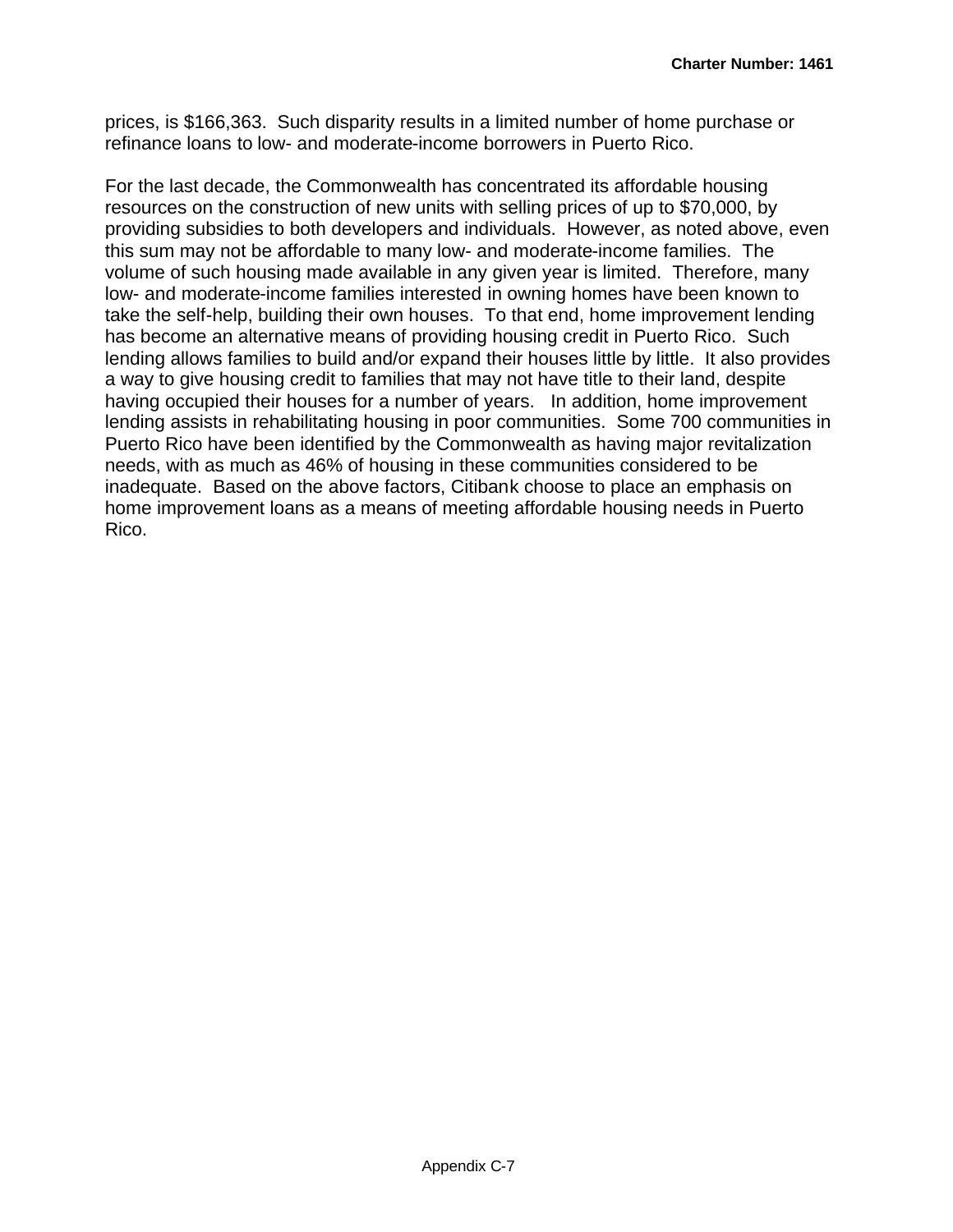## **Territory of Guam Full-Scope Area**

### **Guam**

| #<br>55          | Low<br>$%$ of # | Moderate                     | Middle | Upper                |                                    |
|------------------|-----------------|------------------------------|--------|----------------------|------------------------------------|
|                  |                 | $%$ of #<br>$%$ of #         |        | $%$ of #             | NA*<br>$%$ of #                    |
|                  | 0.00            | 23.64                        | 58.18  | 12.73                | 5.45                               |
| 133,152          | 0.00            | 16.44                        | 70.54  | 11.45                | 1.57                               |
| 14,308           | 0.00            | 3.98                         | 80.16  | 15.86                | 0.00                               |
| 0                | 0.00            | 0.00                         | 0.00   | 0.00                 | 0.00                               |
| $\Omega$         | 0.00            | 0.00                         | 0.00   | 0.00                 | 0.00                               |
| 27,313           | 18.34           | 19.68                        | 16.40  | 45.58                | 0.00                               |
| 10,384           | 0.00            | 25.76                        | 67.54  | 6.70                 | 0.00                               |
| 33,020<br>51,200 |                 | \$151,000<br>(est.)<br>11.4% |        |                      |                                    |
|                  | 23%             |                              |        | Median Housing Value | Unemployment Rate (est. June 2002) |

(\*) The NA category consists of geographies that have not been assigned an income classification. Source: 1990 U.S. Census, and 2002 HUD updated MFI.

Guam, an unincorporated territory of the United States, is the largest and southernmost island of the Mariana Archipelago in the Pacific Ocean and is subject to U.S. law. The bank's AA consists of the entire island. According to the U.S. Census Bureau, the population of Guam reached 154,805 in 2000, an increase of 16% from 1990 when the population was 133,152. The population is diverse although almost 40% represent indigenous Chamorros. Filipinos, Caucasians, Chinese, Japanese and Koreans constitute the remaining population. Various income levels are spread throughout the island municipalities or districts.

The economy of Guam is dependent upon U.S. federal and military spending and on tourism. However, with the reduction in U.S. military presence globally over the past decade, Guam has had to rely even more on the tourism industry for economic growth. Tourism accounts for 60% of the total business revenue and private sector employment according to the Guam Comprehensive Economic Development Strategy. Guam's economy is tied very closely to the performance of the Asian economy. More than 90% of Guam's tourists come from Asia and 60% of its trading partners are from the Asia-Pacific rim. Due to a major devaluation of Asian currencies and a corresponding decline in Asian consumer confidence over the past decade, the relative competitiveness of Guam's tourism industry has declined and local visitor spending has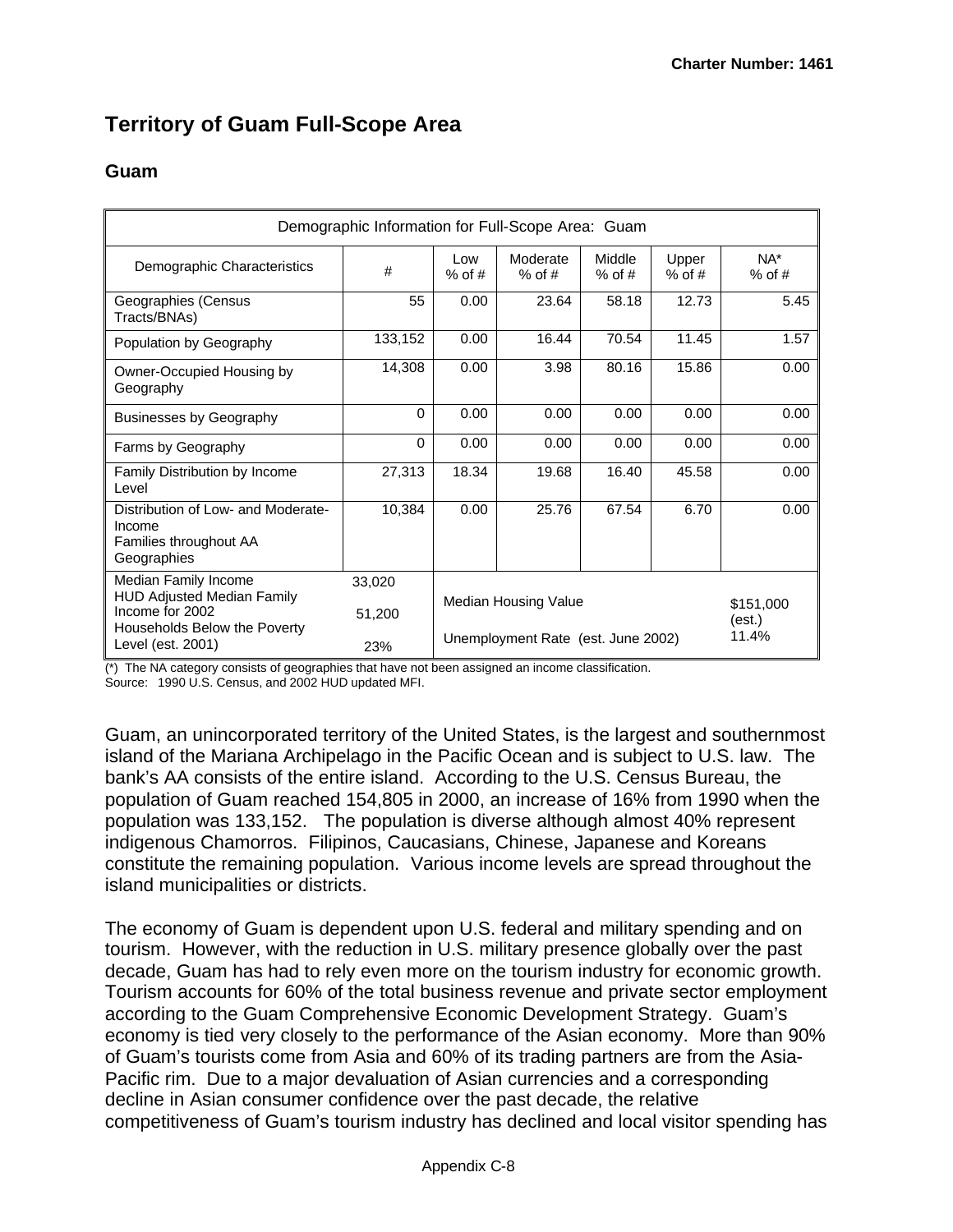been seriously reduced. Additionally, the island is still recovering from the affects of major natural disasters (typhoons and an earthquake) over the last several years. These events had a devastating effect on an already declining economy. All of these factors have led to increased unemployment in Guam. In June 2002, the unemployment rate rose to 11.4% from 8.9% in the previous year, according to the Guam Department of Labor. This is nearly twice the U.S. unemployment rate.

The median home price in Guam is in excess of \$150,000. The 2002 HUD updated median family income is \$51,200. It should be noted that HUD groups together several Pacific Islands under MSA 9999. The median household income, as per the Guam Department of Labor, is lower. Additionally, latest economic data at the end of 2001 estimated 23% of the households in Guam are below the poverty level.

According to available data, extending loans is challenging, especially in the mortgage area where building costs are very high. Thus, affordable housing is a primary need. Finally, due to a lack of infrastructure, community development opportunities are limited.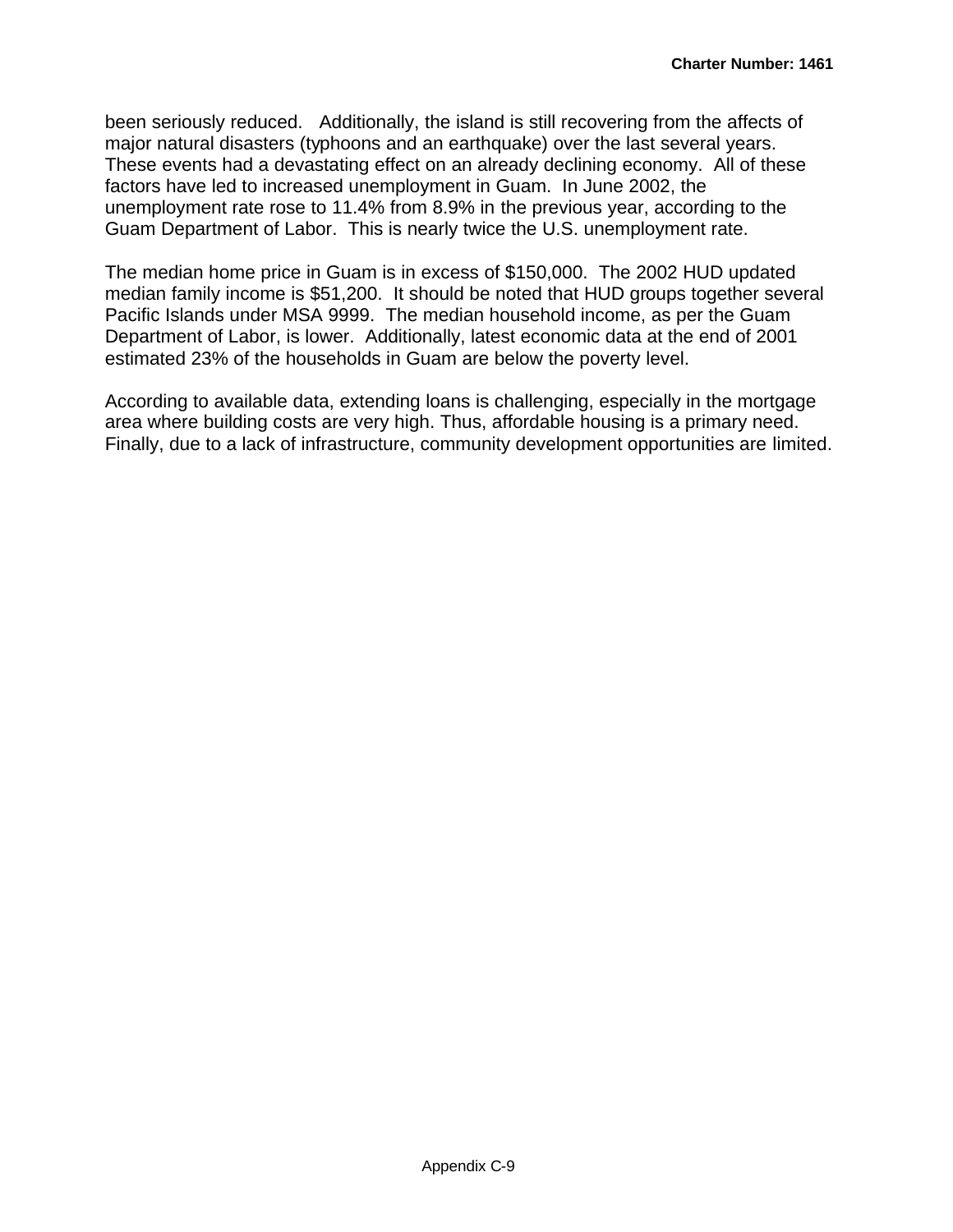# **Appendix D: Tables of Performance Data**

## **Table of Contents**

**CONTENT OF STANDARDIZED TABLES............................................................................................................ 2**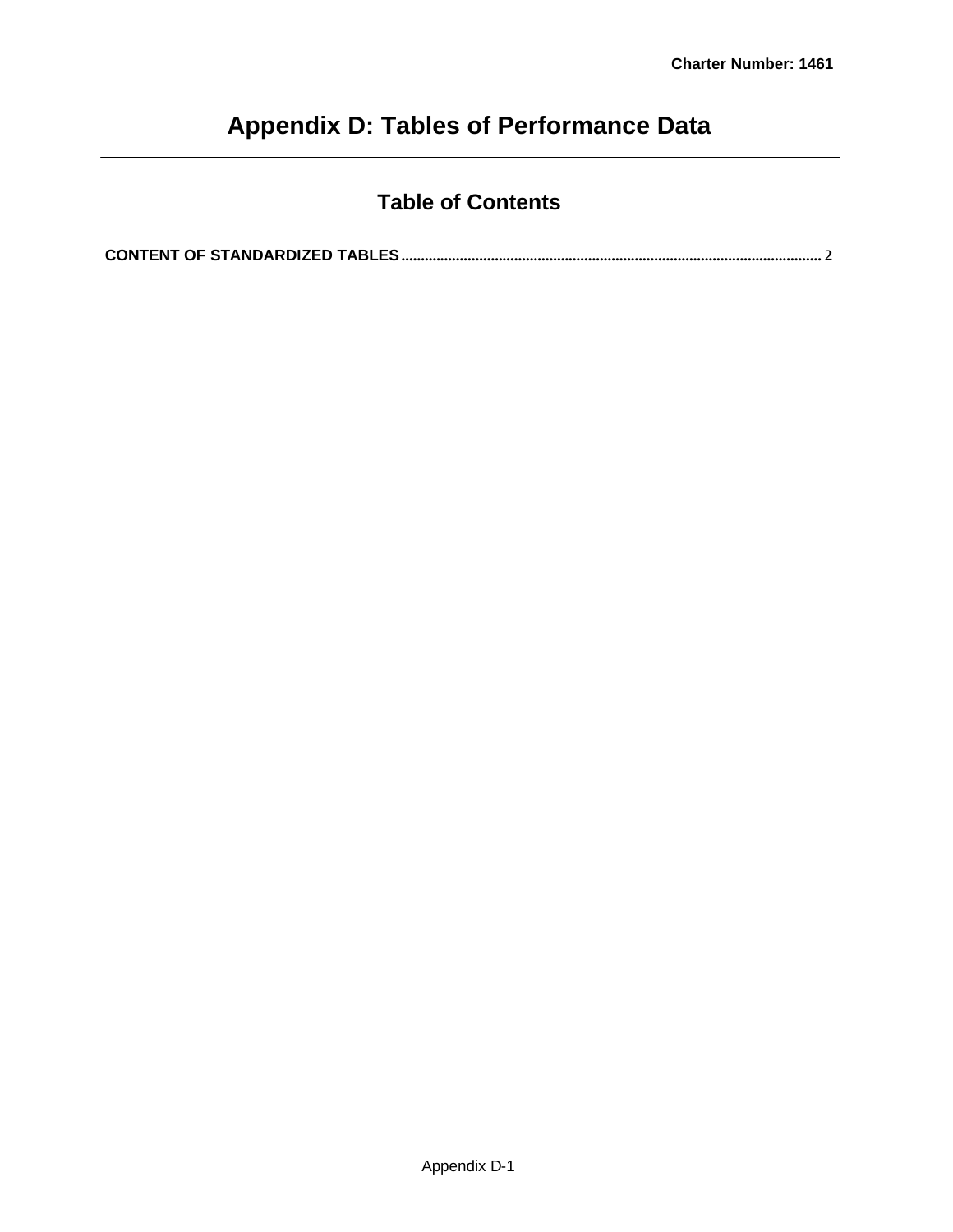## **Content of Standardized Tables**

References to the "bank" include activities of any affiliates that the bank provided for consideration (refer to appendix A: Scope of the Examination). For purposes of reviewing the lending test tables, the following are applicable: purchased loans are treated as originations/purchases and market share is the number of loans originated and purchased by the bank as a percentage of the aggregate number of reportable loans originated and purchased by all lenders in the MA/AA. Tables without data are not included in this PE.

The following is a listing and brief description of the tables:

- **Table 1. Lending Volume** Presents the number and dollar amount of reportable loans originated and purchased by the bank over the evaluation period by MA/AA. Community development loans to statewide or regional entities or made outside the bank's AA may receive positive CRA consideration. Refer to Interagency  $Q&As \S\S$  ...12(i) - 5 and - 6 for guidance on when a bank may receive positive CRA consideration for such loans. When such loans exist, insert a line item with the appropriate caption, such as "Statewide/Regional" or "Out of AA," in the MA/AA column and record the corresponding numbers and amounts in the "Community Development Loans" column.
- **Table 1. Other Products**  Presents the number and dollar amount of any unreported category of loans originated and purchased by the bank over the evaluation period by MA/AA. Examples include consumer loans or other data that a bank may provide, at its option, concerning its lending performance. This is a two-page table that lists specific categories.
- **Table 2. Geographic Distribution of Home Purchase Loans** Compares the percentage distribution of the number of loans originated and purchased by the bank in low-, moderate-, middle-, and upper-income geographies to the percentage distribution of owner-occupied housing units throughout those geographies. The table also presents market share information based on the most recent aggregate market data available.
- **Table 3. Geographic Distribution of Home Improvement Loans** See Table 2.
- **Table 4. Geographic Distribution of Home Mortgage Refinance Loans** See Table 2.
- **Table 5. Geographic Distribution of Multifamily Loans -** Compares the percentage distribution of the number of multifamily loans originated and purchased by the bank in low-, moderate-, middle-, and upper-income geographies to the percentage distribution of multifamily housing units throughout those geographies. The table also presents market share information based on the most recent aggregate market data available.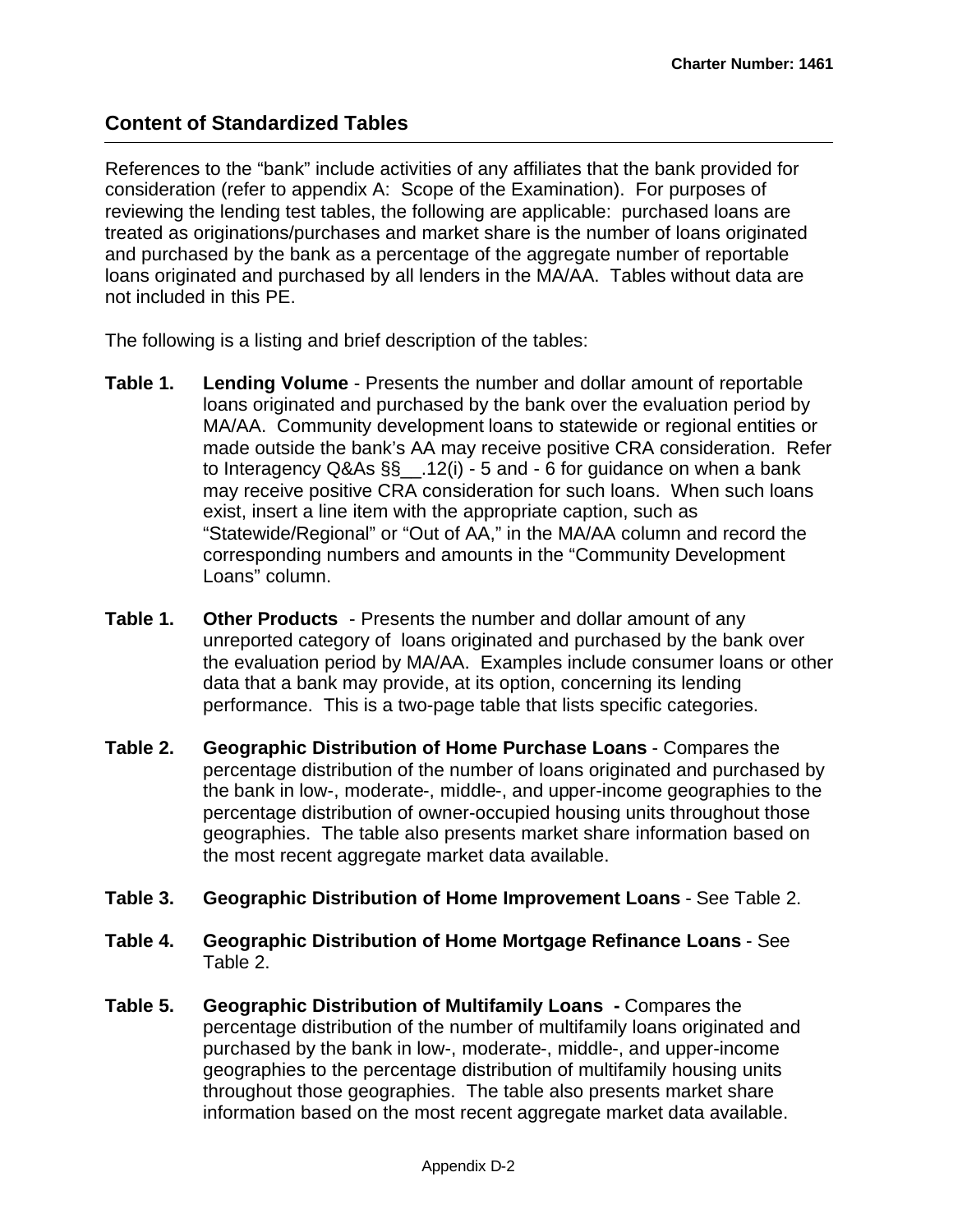- **Table 6. Geographic Distribution of Small Loans to Businesses** The percentage distribution of the number of small loans (less than or equal to \$1 million) to businesses originated and purchased by the bank in low-, moderate-, middle-, and upper-income geographies compared to the percentage distribution of businesses (regardless of revenue size) throughout those geographies. The table also presents market share information based on the most recent aggregate market data available. Because small business data are not available for geographic areas smaller than counties, it may be necessary to use geographic areas larger than the bank's AA.
- **Table 7. Geographic Distribution of Small Loans to Farms** The percentage distribution of the number of small loans (less than or equal to \$500,000) to farms originated and purchased by the bank in low-, moderate-, middle-, and upper-income geographies compared to the percentage distribution of farms (regardless of revenue size) throughout those geographies. The table also presents market share information based on the most recent aggregate market data available. Because small farm data are not available for geographic areas smaller than counties, it may be necessary to use geographic areas larger than the bank's AA.
- **Table 8. Borrower Distribution of Home Purchase Loans** Compares the percentage distribution of the number of loans originated and purchased by the bank to low-, moderate-, middle-, and upper-income borrowers to the percentage distribution of families by income level in each MA/AA. The table also presents market share information based on the most recent aggregate market data available.
- **Table 9. Borrower Distribution of Home Improvement Loans** See Table 8.
- **Table 10. Borrower Distribution of Refinance Loans** See Table 8.
- **Table 11. Borrower Distribution of Small Loans to Businesses** Compares the percentage distribution of the number of small loans (less than or equal to \$1 million) originated and purchased by the bank to businesses with revenues of \$1 million or less to the percentage distribution of businesses with revenues of \$1 million or less. In addition, the table presents the percentage distribution of the number of loans originated and purchased by the bank by loan size, regardless of the revenue size of the business. Market share information is presented based on the most recent aggregate market data available.
- **Table 12. Borrower Distribution of Small Loans to Farms** Compares the percentage distribution of the number of small loans (less than or equal to \$500,000) originated and purchased by the bank to farms with revenues of \$1 million or less to the percentage distribution of farms with revenues of \$1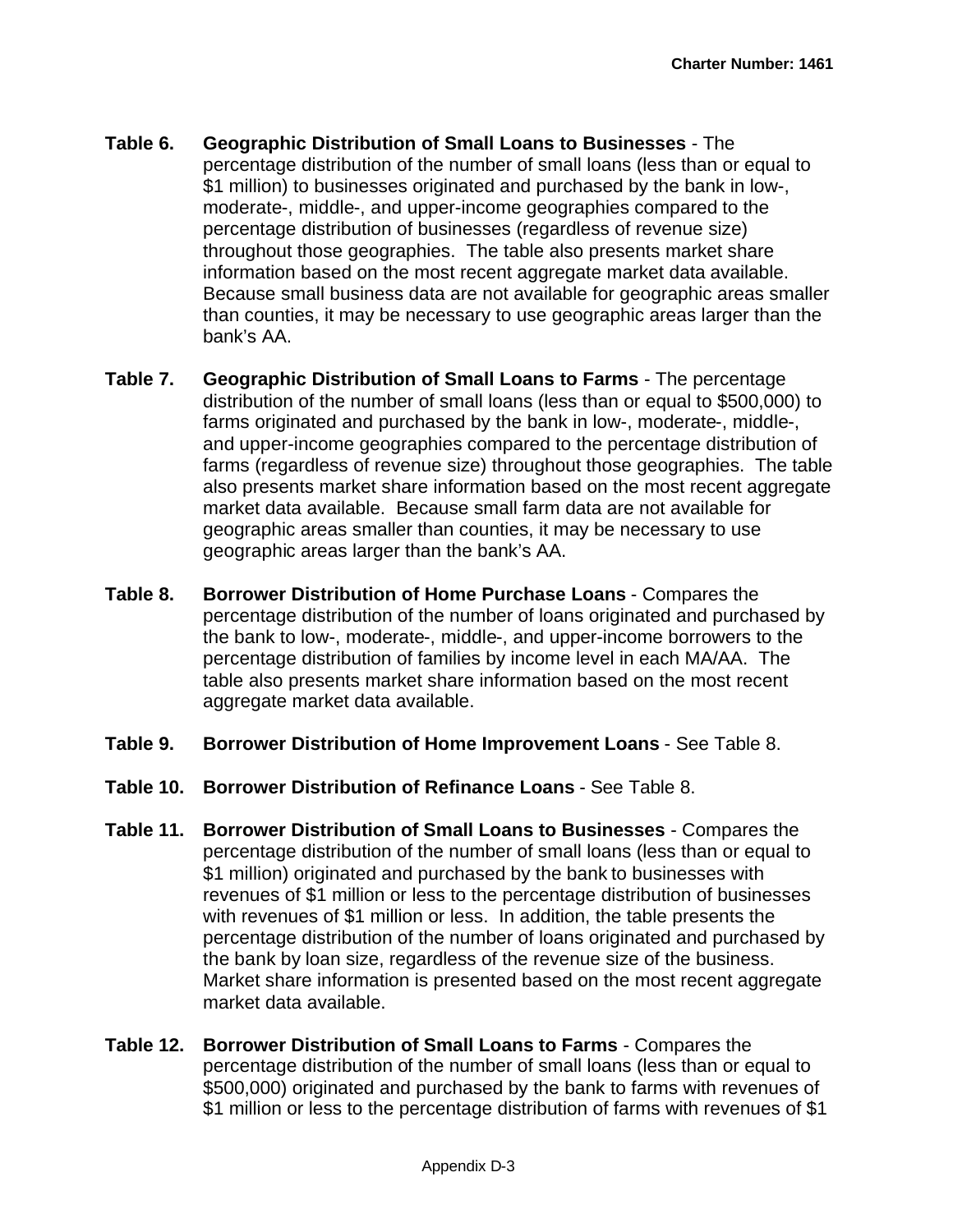million or less. In addition, the table presents the percentage distribution of the number of loans originated and purchased by the bank by loan size, regardless of the revenue size of the farm. Market share information is presented based on the most recent aggregate market data available.

- **Table 13. Geographic and Borrower Distribution of Consumer Loans (OPTIONAL) -** For geographic distribution, the table compares the percentage distribution of the number of loans originated and purchased by the bank in low-, moderate-, middle-, and upper-income geographies to the percentage distribution of households within each geography. For borrower distribution, the table compares the percentage distribution of the number of loans originated and purchased by the bank to low-, moderate-, middle-, and upper-income borrowers to the percentage of households by income level in each MA/AA.
- **Table 14. Qualified Investments** Presents the number and dollar amount of qualified investments made by the bank in each MA/AA. The table separately presents investments made during prior evaluation periods that are still outstanding and investments made during the current evaluation period. Prior-period investments are reflected at their book value as of the end of the evaluation period. Current period investments are reflected at their original investment amount even if that amount is greater than the current book value of the investment. The table also presents the number and dollar amount of unfunded qualified investment commitments. In order to be included, an unfunded commitment must be legally binding and tracked and recorded by the bank's financial reporting system.

A bank may receive positive consideration for qualified investments in statewide/regional entities or made outside of the bank's AA. See Interagency Q&As §§\_\_.12(i) - 5 and - 6 for guidance on when a bank may receive positive CRA consideration for such investments. When such investments exist, insert a line item with the appropriate caption, such as "Statewide/Regional" or "Out of AA," in the MA/AA column and record the corresponding numbers and amounts in the "Qualified Investments" column.

**Table 15. Distribution of Branch Delivery System and Branch Openings/Closings** - Compares the percentage distribution of the number of the bank's branches in low-, moderate-, middle-, and upper-income geographies to the percentage of the population within each geography in each MA/AA. The table also presents data on branch openings and closings in each MA/AA.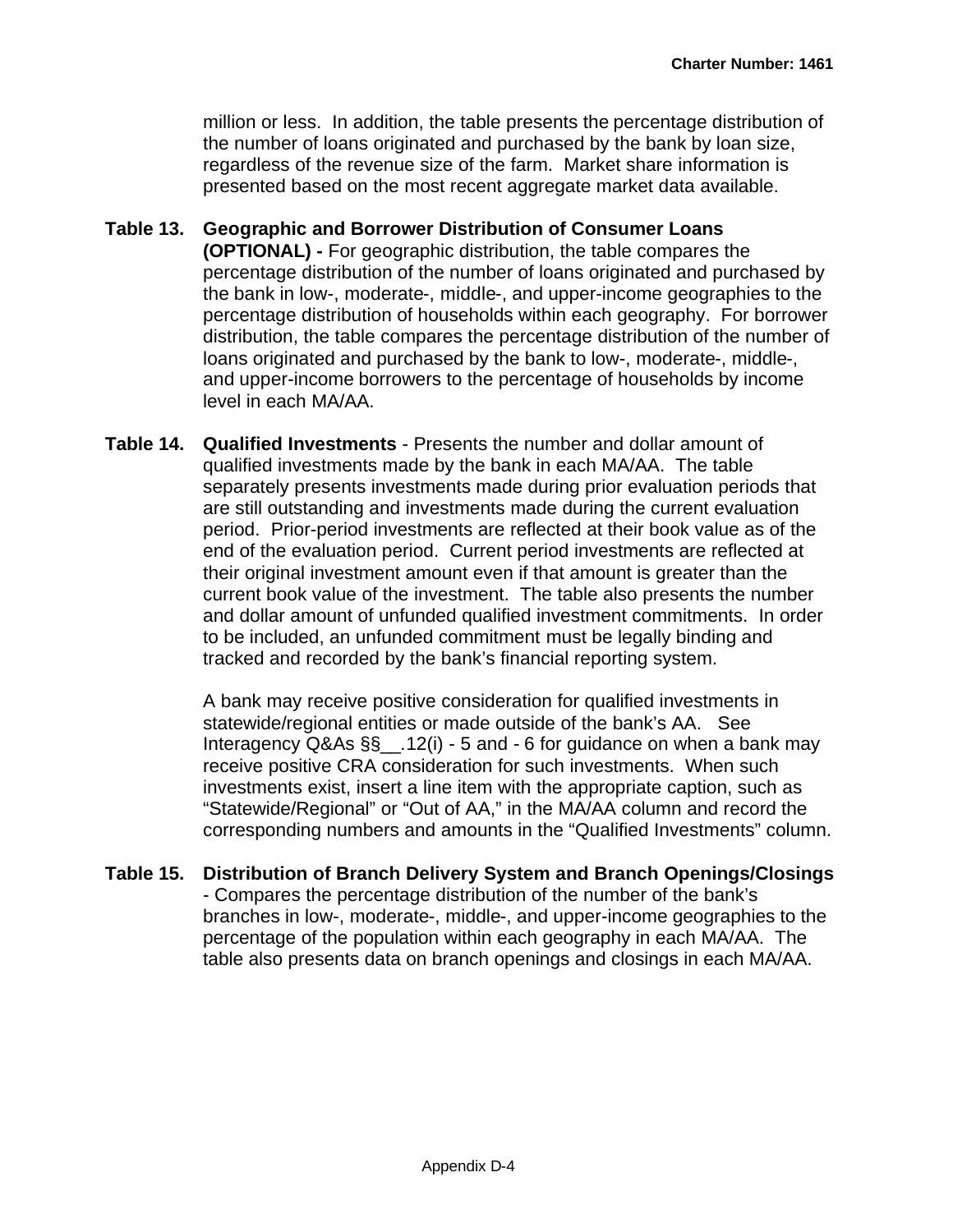| <b>TADIS I. ECHAING VOIDING</b> |                          |                                                         |            |                                  |            |                      |            |                                |            |                             |           |                                      |  |
|---------------------------------|--------------------------|---------------------------------------------------------|------------|----------------------------------|------------|----------------------|------------|--------------------------------|------------|-----------------------------|-----------|--------------------------------------|--|
| LENDING VOLUME                  | Geography: NEW YORK      | Evaluation Period: JANUARY 1, 2001 TO DECEMBER 31, 2002 |            |                                  |            |                      |            |                                |            |                             |           |                                      |  |
|                                 | % of Rated<br>Area Loans | Home Mortgage                                           |            | <b>Small Loans to Businesses</b> |            | Small Loans to Farms |            | Community Development<br>Loans |            | <b>Total Reported Loans</b> |           | % of Rated Area Deposits<br>in MA/AA |  |
| MA/Assessment Area (2002):      | (#) in MA/AA             |                                                         | \$ (000's) |                                  | \$ (000's) |                      | \$ (000's) |                                | \$ (000's) |                             | \$(000's) |                                      |  |
| <b>Full Review:</b>             |                          |                                                         |            |                                  |            |                      |            |                                |            |                             |           |                                      |  |
| Nassau/Suffolk                  | 27.00                    | 12.034                                                  | 2,208,204  | 25.483                           | 413.124    | 27                   | 216        | 18                             | 10,687     | 37.562                      | 2,632,231 | 8.46                                 |  |
| New York                        | 73.00                    | 26.498                                                  | 6.091.849  | 74.864                           | .257.731   | 0.00                 | 0.00       | 196                            | 412.234    | 101,558                     | 7,761,814 | 91.54                                |  |
| Regional                        | 0.00                     | 0.00                                                    | 0.00       | 0.00                             | 0.00       | 0.00                 | 0.00       |                                | 71,200     |                             | 71,200    | 0.00                                 |  |

### **Table 1. Lending Volume**

#### **Table 2. Geographic Distribution of Home Purchase Loans**

| Geographic Distribution: HOME PURCHASE<br>Geography: NEW YORK<br>Evaluation Period: JANUARY 1, 2001 TO DECEMBER 31, 2002 |                                     |                         |                                         |                 |                            |                                |                                        |                           |                                        |                          |         |                               |      |      |      |
|--------------------------------------------------------------------------------------------------------------------------|-------------------------------------|-------------------------|-----------------------------------------|-----------------|----------------------------|--------------------------------|----------------------------------------|---------------------------|----------------------------------------|--------------------------|---------|-------------------------------|------|------|------|
|                                                                                                                          | <b>Total Home Purchase</b><br>Loans |                         | Low-Income Geographies                  |                 |                            | Moderate-Income<br>Geographies |                                        | Middle-Income Geographies |                                        | Upper-Income Geographies |         | Market Share (%) by Geography |      |      |      |
| MA/Assessment Area:                                                                                                      |                                     | $%$ of<br>$**$<br>Total | % Owner<br>0cc<br>$***$<br><b>Units</b> | % BANK<br>Loans | % Owner<br>Occ<br>Units*** | % BANK<br>Loans                | % Owner<br>Occ<br>Units <sup>***</sup> | % BANK<br>Loans           | % Owner<br>Occ<br>Units <sup>***</sup> | % BANK<br>Loans          | Overall | Low                           | Mod  | Mid  | Upp  |
| <b>Full Review:</b>                                                                                                      |                                     |                         |                                         |                 |                            |                                |                                        |                           |                                        |                          |         |                               |      |      |      |
| Nassau/Suffolk                                                                                                           | 4.398                               | 25.30                   | 0.04                                    | 0.05            | 1.81                       | 23.90                          | 68.73                                  | 58.12                     | 19.42                                  | 17.89                    | 4.60    | 0.00                          | 5.31 | 4.14 | 5.66 |
| New York                                                                                                                 | 12,983                              | 74.70                   | 2.05                                    | 4.88            | 7.99                       | 9.41                           | 29.80                                  | 24.33                     | 60.15                                  | 61.20                    | 7.05    | 5.51                          | 6.42 | 6.02 | 7.77 |

<sup>\*</sup> Loan Data as of December 31, 2002. Rated area refers to either the state or multi-state MA rating area.

<sup>\*\*</sup> The evaluation period for Community Development Loans is From October 18, 2000 to June 09, 2003.

<sup>\*\*\*</sup> Deposit Data as of June 30, 2002. Rated Area refers to either the state, multi-state MA, or institution, as appropriate.

<sup>\*</sup> Based on 2001 Peer Mortgage Data: US & PR.

<sup>\*\*</sup> Home purchase loans originated and purchased in the MA/AA as a percentage of all home purchase loans originated and purchased in the rated area.

<sup>\*\*\*</sup> Percentage of Owner Occupied Units is the number of owner occupied housing units in a particular geography divided by the number of owner occupied housing units in the area based on 1990 Census information.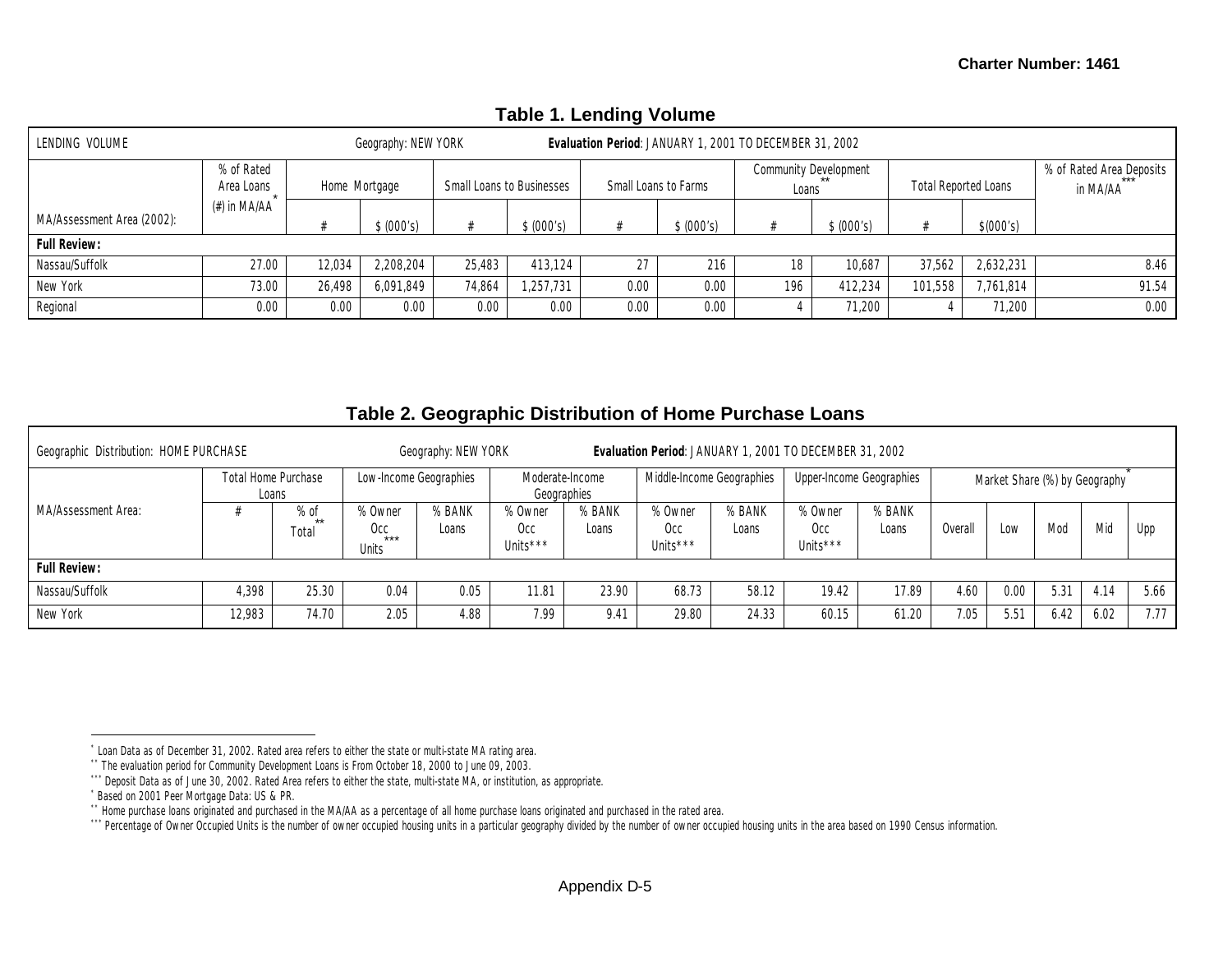| Geographic Distribution: HOME IMPROVEMENT |     |                          |                                 |                 | Geography: NEW YORK               |                 | Evaluation Period: JANUARY 1, 2001 TO DECEMBER 31, 2002 |                 |                            |                 |        |                               |      |      |      |
|-------------------------------------------|-----|--------------------------|---------------------------------|-----------------|-----------------------------------|-----------------|---------------------------------------------------------|-----------------|----------------------------|-----------------|--------|-------------------------------|------|------|------|
| <b>Total Home</b><br>Improvement Loans    |     |                          | Low-Income Geographies          |                 | Moderate-Income<br>Geographies    |                 | Middle-Income<br>Geographies                            |                 | Upper-Income Geographies   |                 |        | Market Share (%) by Geography |      |      |      |
| MA/Assessment Area:                       |     | $%$ of<br>$***$<br>Total | % Owner<br>$Occ_{***}$<br>Units | % BANK<br>Loans | % Owner<br><b>Occ</b><br>Units*** | % BANK<br>Loans | % Owner<br>Occ<br>Units***                              | % BANK<br>Loans | % Owner<br>Occ<br>Units*** | % BANK<br>Loans | Overal | Low                           | Mod  | Mid  | Upp  |
| <b>Full Review:</b>                       |     |                          |                                 |                 |                                   |                 |                                                         |                 |                            |                 |        |                               |      |      |      |
| Nassau/Suffolk                            | 471 | 38.11                    | 0.04                            | 0.00            | 11.81                             | 10.83           | 68.73                                                   | 75.16           | 19.42                      | 13.80           | 3.01   | 0.00                          | 2.11 | 3.16 | 3.20 |
| New York                                  | 765 | 61.89                    | 2.05                            | 5.23            | 7.99                              | 12.94           | 29.80                                                   | 29.80           | 60.15                      | 51.63           | 6.20   | 8.76                          | 8.09 | 5.68 | 5.88 |

### **Table 3. Geographic Distribution of Home Improvement Loans**

### **Table 4. Geographic Distribution of Home Mortgage Refinance Loans**

| Geographic Distribution: HOME MORTGAGE REFINANCE |        |                                           |                                |                        | Geography: NEW YORK                    |                                |                                        |                           | Evaluation Period: JANUARY 1, 2001 TO DECEMBER 31, 2002 |                 |                |                                                                                                    |     |      |
|--------------------------------------------------|--------|-------------------------------------------|--------------------------------|------------------------|----------------------------------------|--------------------------------|----------------------------------------|---------------------------|---------------------------------------------------------|-----------------|----------------|----------------------------------------------------------------------------------------------------|-----|------|
| MA/Assessment Area:                              |        | Total Home<br>Mortgage Refinance<br>Loans |                                | Low-Income Geographies |                                        | Moderate-Income<br>Geographies |                                        | Middle-Income Geographies | Upper-Income Geographies                                |                 |                |                                                                                                    |     |      |
|                                                  |        | $%$ of<br>$**$<br>Total                   | % Owner<br>Occ<br>***<br>Units | % BANK<br>Loans        | % Owner<br>Occ<br>Units <sup>***</sup> | % BANK<br>Loans                | % Owner<br>Occ<br>Units <sup>***</sup> | % BANK<br>Loans           | % Owner<br>Occ<br>Units***                              | % BANK<br>Loans | <b>Overall</b> | Market Share (%) by Geography<br>Mic<br>Mod<br>Low<br>5.54<br>3.83<br>4.69<br>4.85<br>4.99<br>5.25 | Upp |      |
| <b>Full Review:</b>                              |        |                                           |                                |                        |                                        |                                |                                        |                           |                                                         |                 |                |                                                                                                    |     |      |
| Nassau/Suffolk                                   | 7.164  | 36.10                                     | 0.04                           | 0.07                   | 11.81                                  | 18.89                          | 68.73                                  | 68.37                     | 19.42                                                   | 12.66           | 3.83           |                                                                                                    |     | 3.10 |
| New York                                         | 12,682 | 63.90                                     | 2.05                           | 2.68                   | 7.99                                   | 9.19                           | 29.80                                  | 23.17                     | 60.15                                                   | 64.82           | 5.78           |                                                                                                    |     | 6.30 |

<sup>\*</sup> Based on 2001 Peer Mortgage Data: US & PR.

<sup>\*\*</sup> Home improvement loans originated and purchased in the MA/AA as a percentage of all home improvement loans originated and purchased in the rated area.

<sup>\*\*\*</sup> Percentage of Owner Occupied Units is the number of owner occupied housing units in a particular geography divided by number of owner occupied housing units in the area based on 1990 Census information.

<sup>\*</sup> Based on 2001 Peer Mortgage Data: US & PR.

<sup>\*\*</sup> Home mortgage refinance loans originated and purchased in the MA/AA as a percentage of all home mortgage refinance loans originated and purchased in the rated area.

<sup>\*\*\*</sup> Percentage of Owner Occupied Units is the number of owner occupied housing units in a particular geography divided by number of owner occupied housing units in the area based on 1990 Census information.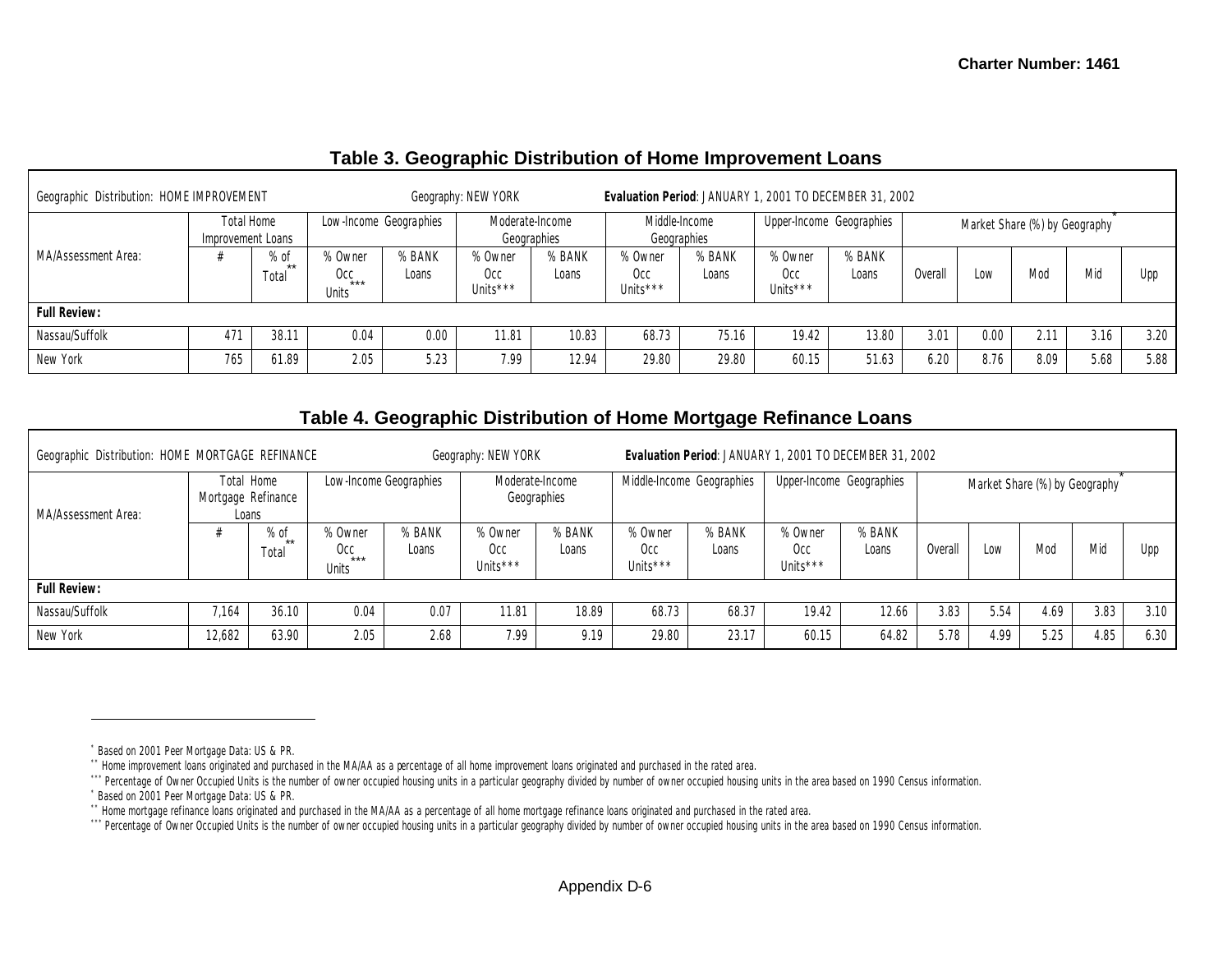| Geographic Distribution: MULTIFAMILY |    |                            |                                  | Geography: NEW YORK |                  |                                |                             | Evaluation Period: JANUARY 1, 2001 TO DECEMBER 31, 2002 |                             |                          |         |      |                               |      |      |
|--------------------------------------|----|----------------------------|----------------------------------|---------------------|------------------|--------------------------------|-----------------------------|---------------------------------------------------------|-----------------------------|--------------------------|---------|------|-------------------------------|------|------|
|                                      |    | Total Multifamily<br>Loans | Low-Income Geographies           |                     |                  | Moderate-Income<br>Geographies | Middle-Income Geographies   |                                                         |                             | Upper-Income Geographies |         |      | Market Share (%) by Geography |      |      |
| MA/Assessment Area:                  |    | $%$ of<br>$**$<br>Total    | % of MF<br>$***$<br><b>Units</b> | % BANK<br>Loans     | % MF<br>Units*** | % BANK<br>Loans                | %MF<br>Units <sup>***</sup> | % BANK<br>Loans                                         | %MF<br>Units <sup>***</sup> | % BANK<br>Loans          | Overall | Low  | Mod                           | Mid  | Upp  |
| <b>Full Review:</b>                  |    |                            |                                  |                     |                  |                                |                             |                                                         |                             |                          |         |      |                               |      |      |
| Nassau/Suffolk                       |    | i.45                       | 0.28                             | 0.00                | 29.37            | 100.00                         | 59.88                       | 0.00                                                    | 10.47                       | 0.00                     | 0.78    | 0.00 | 2.86                          | 0.00 | 0.00 |
| New York                             | 68 | 98.55                      | 17.59                            | 13.24               | 22.92            | 29.41                          | 26.50                       | 30.88                                                   | 32.96                       | 26.47                    | .04     |      | 0.72                          | 1.00 | 1.38 |

#### **Table 5. Geographic Distribution of Multifamily Loans**

### **Table 6. Geographic Distribution of Small Loans to Businesses**

| Geographic Distribution: SMALL LOANS TO BUSINESSES |        |                                      |                                      |                 | Geography: NEW YORK            |                 |                                    |                 | Evaluation Period: JANUARY 1, 2001 TO DECEMBER 31, 2002 |                 |         |       |                               |       |       |
|----------------------------------------------------|--------|--------------------------------------|--------------------------------------|-----------------|--------------------------------|-----------------|------------------------------------|-----------------|---------------------------------------------------------|-----------------|---------|-------|-------------------------------|-------|-------|
|                                                    |        | <b>Total Small</b><br>Business Loans | Low-Income Geographies               |                 | Moderate-Income<br>Geographies |                 | Middle-Income<br>Geographies       |                 | Upper-Income                                            | Geographies     |         |       | Market Share (%) by Geography |       |       |
| MA/Assessment Area:                                |        | $%$ of<br>Total                      | $%$ of<br><b>Businesses</b><br>$***$ | % BANK<br>Loans | $%$ of<br>Businesses<br>***    | % BANK<br>Loans | $%$ of<br><b>Businesses</b><br>*** | % BANK<br>Loans | $%$ of<br><b>Businesses</b><br>***                      | % BANK<br>Loans | Overall | Low   | Mod                           | Mic   | Upp   |
| <b>Full Review:</b>                                |        |                                      |                                      |                 |                                |                 |                                    |                 |                                                         |                 |         |       |                               |       |       |
| Nassau/Suffolk                                     | 25.483 | 25.39                                | 0.13                                 | 0.11            | 13.20                          | 1.98            | 63.78                              | $65.1^{\circ}$  | 22.88                                                   | 22.80           | 18.42   | 23.08 | 14.85                         | 17.54 | 18.32 |
| New York                                           | 74,864 | 74.61                                | 6.82                                 | 5.92            | 16.16                          | 15.05           | 23.39                              | 21.91           | 51.34                                                   | 57.13           | 22.49   | 22.50 | 21.92                         | 18.68 | 23.01 |

<sup>\*</sup> Based on 2001 Peer Mortgage Data: US & PR.

<sup>\*\*</sup> Multifamily loans originated and purchased in the MA/AA as a percentage of all multifamily loans originated and purchased in the rated area.

<sup>\*\*\*</sup> Percentage of multifamily units is the number of multifamily housing units in a particular geography divided by number of multifamily housing units in the area based on 1990 Census information.

<sup>\*</sup> Based on 2001 Peer Small Business Data: US&PR.

<sup>\*\*</sup> Small loans to businesses originated and purchased in the MA/AA as a percentage of all small loans to businesses originated and purchased in the rated area.

<sup>\*\*\*</sup> Source Data - Dun and Bradstreet (2002).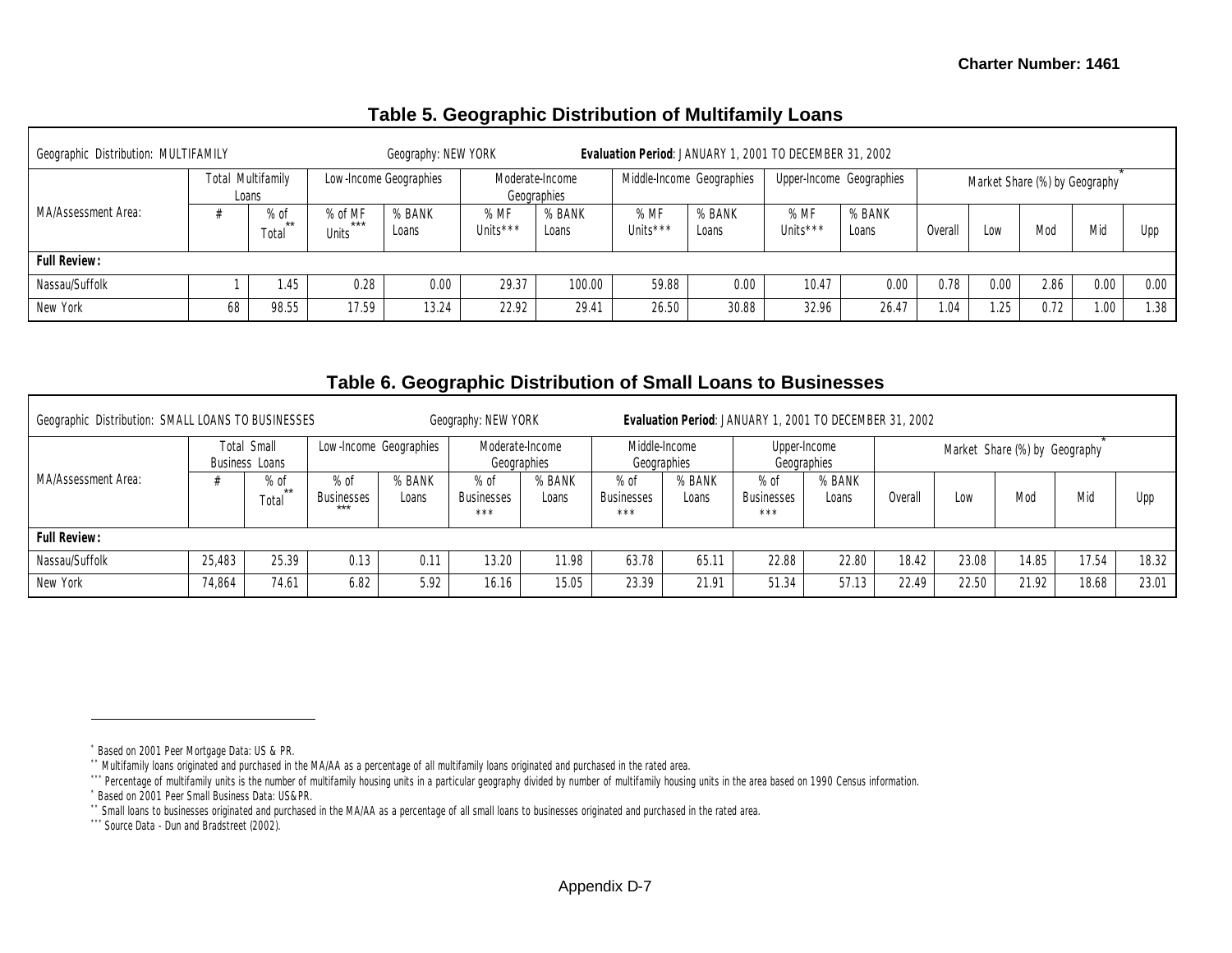| Geographic Distribution: SMALL LOANS TO FARMS |    |                           |                        |                        | Geography: NEW YORK            |                 |                   |                              | Evaluation Period: JANUARY 1, 2001 TO DECEMBER 31, 2002 |                          |         |                               |       |       |       |
|-----------------------------------------------|----|---------------------------|------------------------|------------------------|--------------------------------|-----------------|-------------------|------------------------------|---------------------------------------------------------|--------------------------|---------|-------------------------------|-------|-------|-------|
|                                               |    | Total Small Farm<br>Loans |                        | Low-Income Geographies | Moderate-Income<br>Geographies |                 |                   | Middle-Income<br>Geographies |                                                         | Upper-Income Geographies |         | Market Share (%) by Geography |       |       |       |
| MA/Assessment Area:                           |    | $%$ of<br>**<br>Total     | $%$ of<br>***<br>Farms | % BANK<br>Loans        | $%$ of<br>$Farms**$            | % BANK<br>Loans | $%$ of<br>Farms** | % BANK<br>Loans              | $%$ of<br>Farms**                                       | % BANK<br>Loans          | Overall | Low                           | Mod   | Mic   | Upp   |
| <b>Full Review:</b>                           |    |                           |                        |                        |                                |                 |                   |                              |                                                         |                          |         |                               |       |       |       |
| Nassau/Suffolk                                | 27 | 100.00                    | 0.00                   | 0.00                   | 18.57                          | 25.93           | 65.77             | 59.26                        | 15.61                                                   | 14.81                    | 33.33   | 0.00                          | 14.29 | 50.00 | 16.67 |
| New York                                      |    | 0.00                      | 2.27                   | 0.00                   | 5.42                           | 0.00            | 18.95             | 0.00                         | 72.89                                                   | 0.00                     | 0.00    | 0.00                          | 0.00  | 0.00  | 0.00  |

### **Table 7. Geographic Distribution of Small Loans to Farms**

## **Table 8. Borrower Distribution of Home Purchase Loans**

| Borrower Distribution: HOME PURCHASE |        |                              |                      |                          | Geography: NEW YORK       |                     |                  |                         | Evaluation Period: JANUARY 1, 2001 TO DECEMBER 31, 2002 |                        |         |       |              |      |      |
|--------------------------------------|--------|------------------------------|----------------------|--------------------------|---------------------------|---------------------|------------------|-------------------------|---------------------------------------------------------|------------------------|---------|-------|--------------|------|------|
|                                      |        | Total Home<br>Purchase Loans | Low-Income Borrowers |                          | Moderate-Income Borrowers |                     |                  | Middle-Income Borrowers |                                                         | Upper-Income Borrowers |         |       | Market Share |      |      |
| MA/Assessment Area:                  |        | $%$ of<br>$***$<br>Total     | ***<br>Families      | % BANK<br>$***$<br>Loans | Families***               | % BANK<br>Loans**** | %<br>Families*** | % BANK<br>Loans****     | %<br>Families***                                        | % BANK<br>Loans****    | Overall | Low   | Mod          | Mid  | Upp  |
| <b>Full Review:</b>                  |        |                              |                      |                          |                           |                     |                  |                         |                                                         |                        |         |       |              |      |      |
| Nassau/Suffolk                       | 4,398  | 25.30                        | 16.36                | 6.43                     | 19.26                     | 28.57               | 26.30            | 26.36                   | 38.08                                                   | 38.64                  | 6.00    | 8.74  | 6.74         | 4.81 | 6.29 |
| New York                             | 12.983 | 74.70                        | 25.19                | 2.47                     | 15.30                     | 13.26               | 18.24            | 24.26                   | 41.26                                                   | 60.01                  | 9.36    | 12.46 | 11.34        | 9.22 | 8.98 |
|                                      |        |                              |                      |                          |                           |                     |                  |                         |                                                         |                        |         |       |              |      |      |

<sup>\*</sup> Based on 2001 Peer Small Business Data: US&PR.

<sup>\*\*</sup> Small loans to farms originated and purchased in the MA/AA as a percentage of all small loans to farms originated and purchased in the rated area.

<sup>\*\*\*</sup> Source Data - Dun and Bradstreet (2002).

<sup>\*</sup> Based on 2001 Peer Mortgage Data: US & PR.

<sup>\*\*</sup> As a percentage of loans with borrower income information available. No information was available for 2.00% of loans originated and purchased by BANK.

<sup>\*\*\*</sup> Percentage of Families is based on the 1990 Census information.

<sup>\*\*\*\*\*</sup> Home purchase loans originated and purchased in the MA/AA as a percentage of all home purchase loans originated and purchased in the rated area.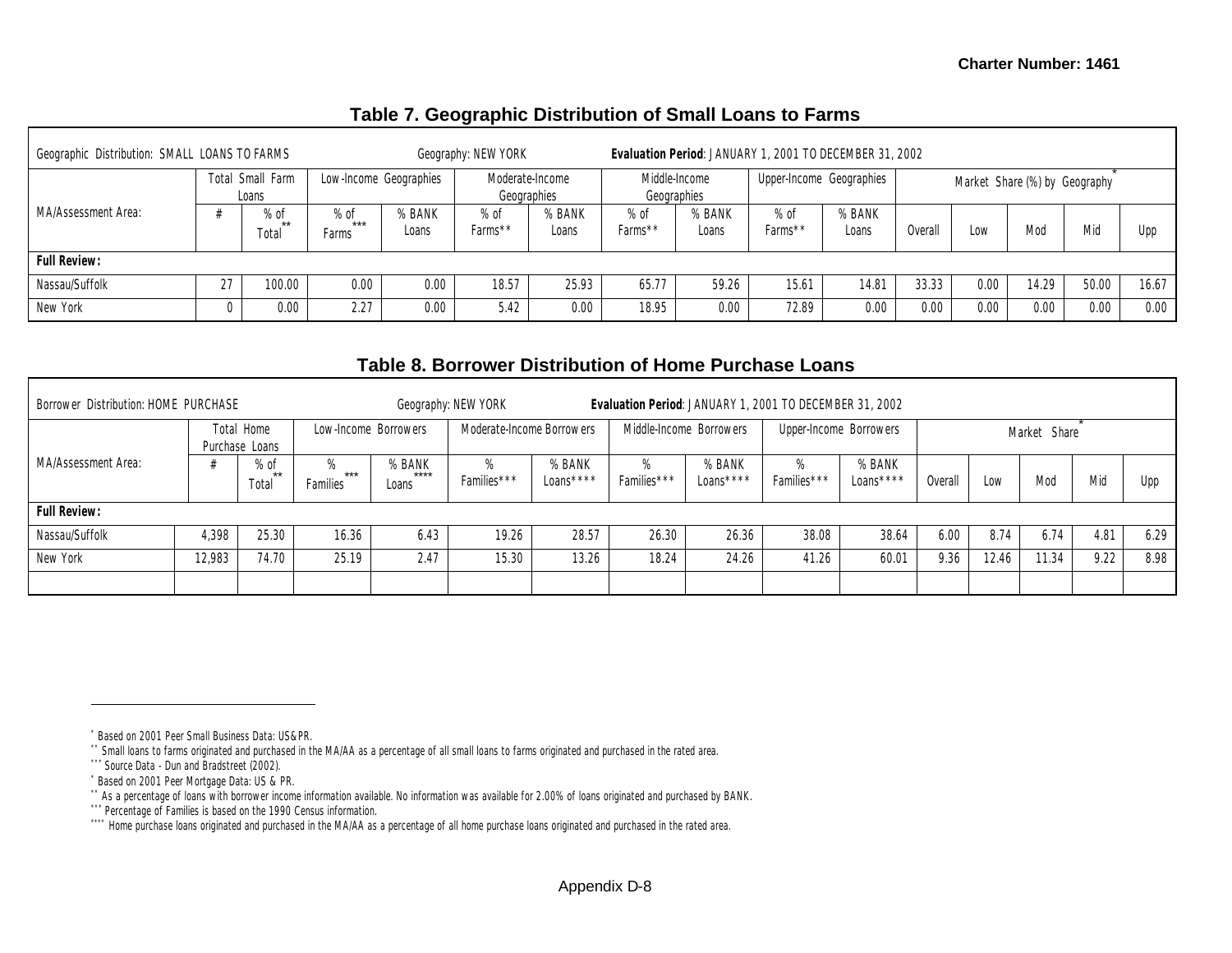|  | Table 9. Borrower Distribution of Home Improvement Loans |  |
|--|----------------------------------------------------------|--|
|--|----------------------------------------------------------|--|

| Borrower Distribution: HOME IMPROVEMENT |     |                                 |                   |                          | Geography: NEW YORK       |                     | Evaluation Period: JANUARY 1, 2001 TO DECEMBER 31, 2002 |                         |                        |                     |         |      |              |      |      |
|-----------------------------------------|-----|---------------------------------|-------------------|--------------------------|---------------------------|---------------------|---------------------------------------------------------|-------------------------|------------------------|---------------------|---------|------|--------------|------|------|
|                                         |     | Total Home<br>Improvement Loans |                   | Low-Income Borrowers     | Moderate-Income Borrowers |                     |                                                         | Middle-Income Borrowers | Upper-Income Borrowers |                     |         |      | Market Share |      |      |
| MA/Assessment Area:                     |     | % of<br>**<br>Total             | $***$<br>Families | % BANK<br>$***$<br>Loans | %<br>Families***          | % BANK<br>Loans**** | ℅<br>Families***                                        | % BANK<br>Loans****     | ℅<br>Families***       | % BANK<br>Loans**** | Overall | Low  | Mod          | Mid  | Upp  |
| <b>Full Review:</b>                     |     |                                 |                   |                          |                           |                     |                                                         |                         |                        |                     |         |      |              |      |      |
| Nassau/Suffolk                          | 471 | 38.11                           | 16.36             | 4.03                     | 19.26                     | 19.91               | 26.30                                                   | 34.90                   | 38.08                  | 41.16               | 3.09    | 1.11 | 2.96         | 3.05 | 3.64 |
| New York                                | 765 | 61.89                           | 25.19             | 6.85                     | 15.30                     | 18.32               | 18.24                                                   | 26.29                   | 41.26                  | 48.53               | 6.25    | 7.02 | 7.02         | 5.82 | 6.16 |

#### **Table 10. Borrower Distribution of Home Mortgage Refinance Loans**

| Borrower Distribution: HOME MORTGAGE REFINANCE |                 |                         |                        |                          | Geography: NEW YORK |                           |                         |                     | Evaluation Period: JANUARY 1, 2001 TO DECEMBER 31, 2002 |                     |         |      | Market Share<br>Mic<br>Mod<br>Low |      |      |
|------------------------------------------------|-----------------|-------------------------|------------------------|--------------------------|---------------------|---------------------------|-------------------------|---------------------|---------------------------------------------------------|---------------------|---------|------|-----------------------------------|------|------|
|                                                | Refinance Loans | Total Home Mortgage     |                        | Low-Income Borrowers     |                     | Moderate-Income Borrowers | Middle-Income Borrowers |                     | Upper-Income Borrowers                                  |                     |         |      |                                   |      |      |
| MA/Assessment Area:                            |                 | $%$ of<br>$**$<br>Total | ***<br><b>Families</b> | % BANK<br>$***$<br>Loans | %<br>Families***    | % BANK<br>Loans ****      | $\%$<br>Families***     | % BANK<br>Loans**** | $\%$<br>Families***                                     | % BANK<br>Loans**** | Overall |      |                                   |      | Upp  |
| <b>Full Review:</b>                            |                 |                         |                        |                          |                     |                           |                         |                     |                                                         |                     |         |      |                                   |      |      |
| Nassau/Suffolk                                 | 7.164           | 36.10                   | 16.36                  | 8.45                     | 19.26               | 30.62                     | 26.30                   | 28.52               | 38.08                                                   | 32.41               | 3.85    | 5.28 | 4.48                              | 3.62 | 3.52 |
| New York                                       | 12.682          | 63.90                   | 25.19                  | 2.97                     | 15.30               | 12.53                     | 18.24                   | 22.58               | 41.26                                                   | 61.93               | 6.59    | 7.34 | 6.84                              | 6.15 | 6.68 |

<sup>\*</sup> Based on 2001 Peer Mortgage Data: US & PR.

<sup>\*\*</sup> As a percentage of loans with borrower income information available. No information was available for 5.99% of loans originated and purchased by BANK.

<sup>\*\*\*</sup> Percentage of Families is based on the 1990 Census information.

<sup>\*\*\*\*</sup> Home improvement loans originated and purchased in the MA/AA as a percentage of all home improvement loans originated and purchased in the rated area.

<sup>\*</sup> Based on 2001 Peer Mortgage Data: US & PR.

<sup>\*\*</sup> As a percentage of loans with borrower income information available. No information was available for 15.27% of loans originated and purchased by BANK.

<sup>\*\*\*</sup> Percentage of Families is based on the 1990 Census information.

<sup>\*\*\*\*\*</sup> Home mortgage refinance loans originated and purchased in the MA/AA as a percentage of all home mortgage refinance loans originated and purchased in the rated area.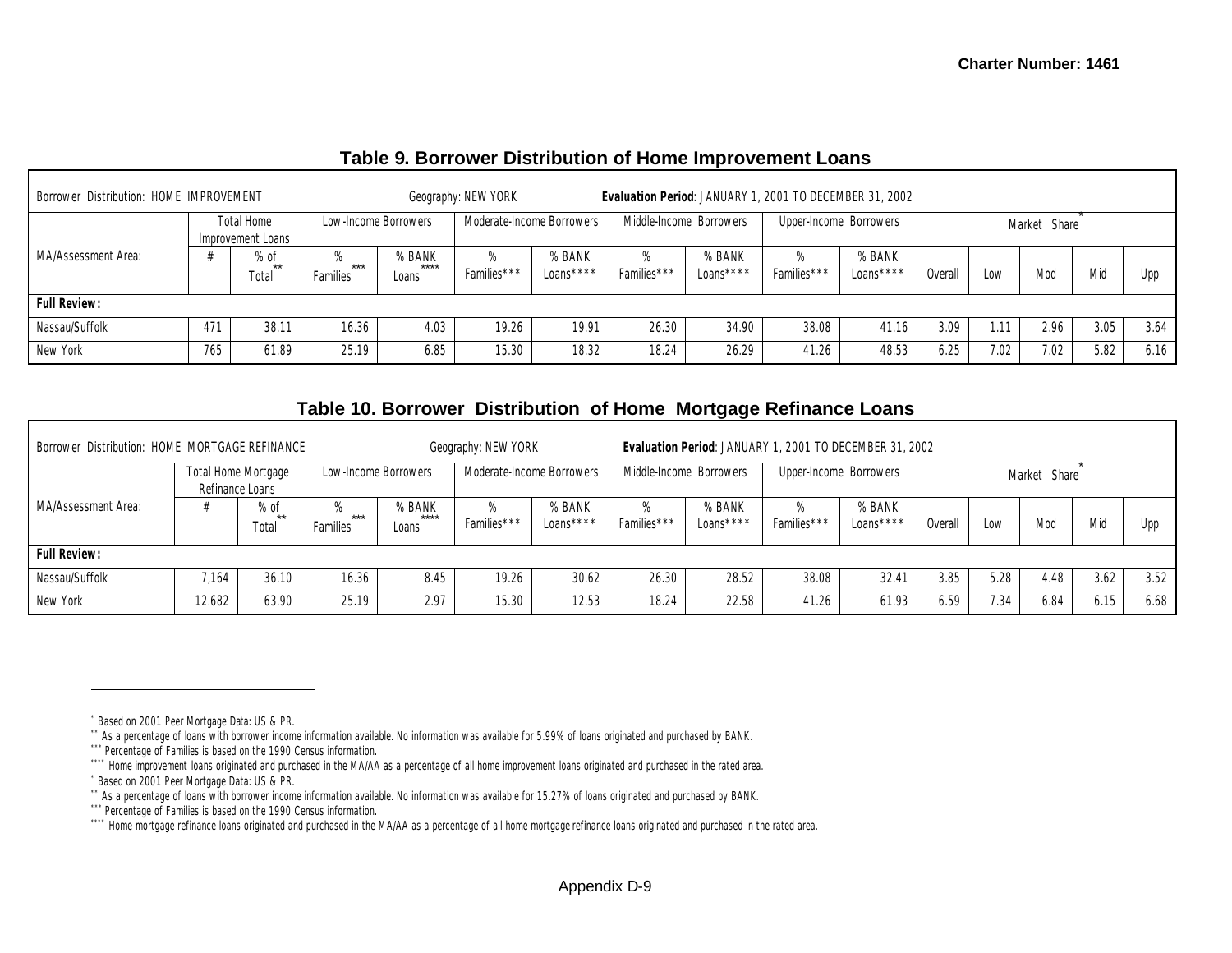| Borrower Distribution: SMALL LOANS TO BUSINESSES |        |                                           |                                    | Geography: NEW YORK                                |                   |                                                      | Evaluation Period: JANUARY 1, 2001 TO DECEMBER 31, 2002 |       |                         |
|--------------------------------------------------|--------|-------------------------------------------|------------------------------------|----------------------------------------------------|-------------------|------------------------------------------------------|---------------------------------------------------------|-------|-------------------------|
|                                                  |        | Total Small Loans to<br><b>Businesses</b> |                                    | Businesses With Revenues of \$1<br>million or less |                   | Loans by Original Amount Regardless of Business Size |                                                         |       | Market Share            |
| MA/Assessment Area:                              |        | $%$ of<br>$**$<br>Total                   | $%$ of<br>***<br><b>Businesses</b> | % BANK<br>****<br>Loans                            | \$100,000 or less | $>$ \$100,000 to \$250,000                           | $>$ \$250,000 to \$1,000,000                            | All   | Rev\$ 1 Million or Less |
| <b>Full Review:</b>                              |        |                                           |                                    |                                                    |                   |                                                      |                                                         |       |                         |
| Nassau/Suffolk                                   | 25,483 | 25.39                                     | 63.22                              | 39.81                                              | 97.51             | 1.48                                                 | 1.01                                                    | 18.42 | 31.91                   |
| New York                                         | 74,864 | 74.61                                     | 64.85                              | 36.65                                              | 97.05             | 2.20                                                 | 0.75                                                    | 22.49 | 35.95                   |

### **Table 11. Borrower Distribution of Small Loans to Businesses**

| Table 12. Borrower Distribution of Small Loans to Farms |  |
|---------------------------------------------------------|--|
|---------------------------------------------------------|--|

| Borrower Distribution: SMALL LOANS TO FARMS |      |                               |            | Geography: NEW YORK                           |                   | Evaluation Period: JANUARY 1, 2001 TO DECEMBER 31, 2002 |                              |       |                         |
|---------------------------------------------|------|-------------------------------|------------|-----------------------------------------------|-------------------|---------------------------------------------------------|------------------------------|-------|-------------------------|
|                                             |      | Total Small Loans to<br>Farms |            | Farms With Revenues of \$1<br>million or less |                   | Loans by Original Amount Regardless of Farm Size        |                              |       | Market Share            |
| MA/Assessment Area:                         |      | $%$ of<br>$**$<br>Total       | % of Farms | % BANK<br>$***$<br>Loans                      | \$100,000 or less | $>$ \$100,000 to \$250,000                              | $>$ \$250,000 to \$1,000,000 | All   | Rev\$ 1 Million or Less |
| <b>Full Review:</b>                         |      |                               |            |                                               |                   |                                                         |                              |       |                         |
| Nassau/Suffolk                              | 27   | 100.00                        | 92.90      | 70.37                                         | 100.00            | 0.00                                                    | 0.00                         | 33.33 | 35.29                   |
| New York                                    | 0.00 | 0.00                          | 90.63      | 0.00                                          | 0.00              | 0.00                                                    | 0.00                         | 0.00  | 0.00                    |
|                                             |      |                               |            |                                               |                   |                                                         |                              |       |                         |

<sup>\*</sup> Based on 2001 Peer Small Business Data: US&PR.

<sup>\*\*</sup> Small loans to businesses originated and purchased in the MA/AA as a percentage of all small loans to businesses originated and purchased in the rated area.

<sup>\*\*\*</sup> Businesses with revenues of \$1 million or less as a percentage of all businesses (Source D&B - 2002).

<sup>&</sup>quot;" Small loans to businesses with revenues of \$1 million or less as a percentage of all loans reported as small loans to businesses. No information was available for 55.04% of small loans to businesses originated and purch \* Based on 2001 Peer Small Business Data: US&PR.

<sup>\*\*</sup> Small loans to farms originated and purchased in the MA/AA as a percentage of all small loans to farms originated and purchased in the rated area.

<sup>\*\*\*</sup> Farms with revenues of \$1 million or less as a percentage of all farms (Source D&B - 2002).

Small loans to farms with revenues of \$1 million or less as a percentage of all loans reported as small loans to farms. No information was available for 23.73% of small loans to farms originated and purchased by the bank.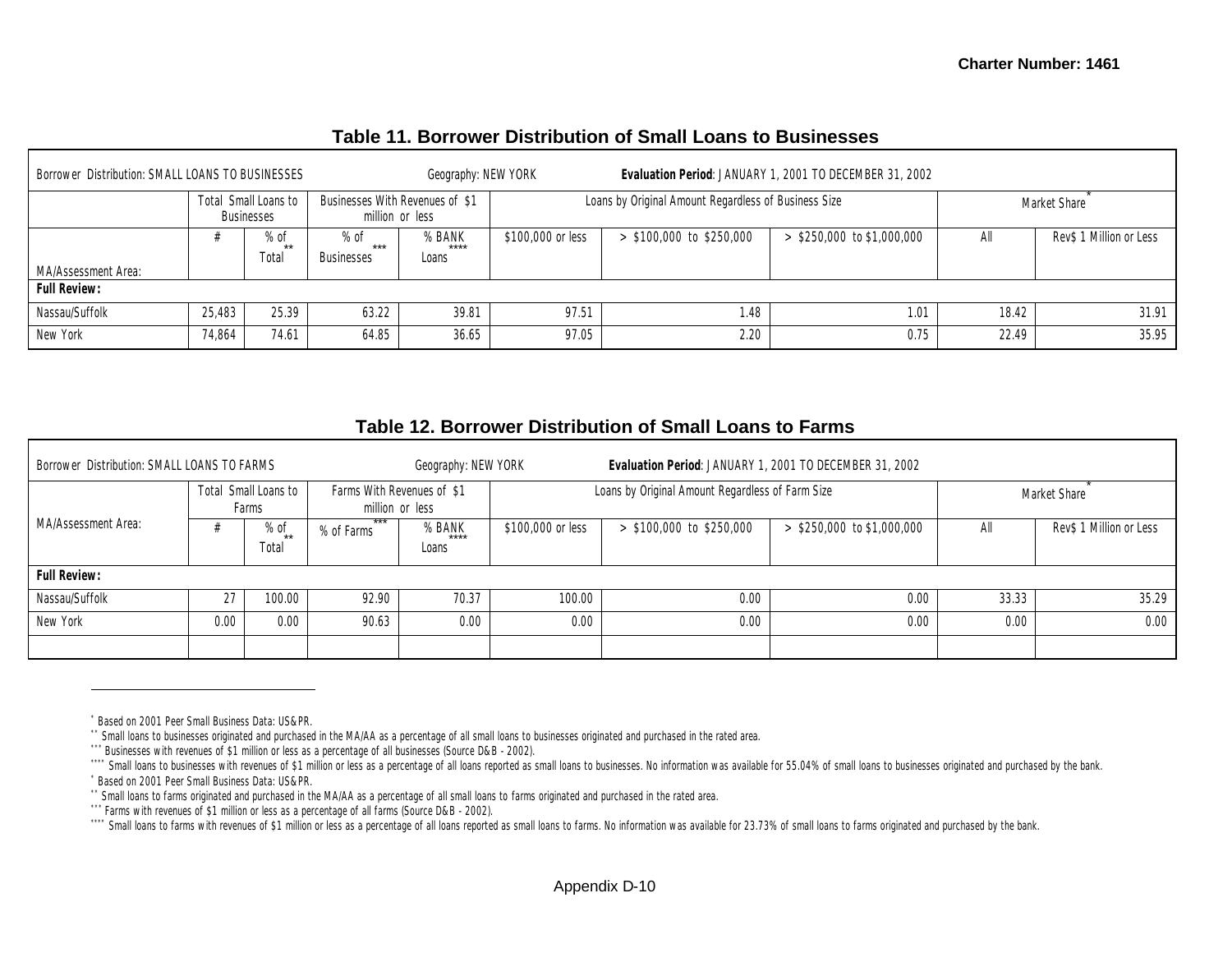| <b>QUALIFIED INVESTMENTS</b>                   |    |                          | Geography: NEW YORK |                            | Evaluation Period: OCTOBER 17, 2000 TO JUNE 9, 2003 |                   |            |          |                             |
|------------------------------------------------|----|--------------------------|---------------------|----------------------------|-----------------------------------------------------|-------------------|------------|----------|-----------------------------|
| MA/Assessment Area:                            |    | Prior Period Investments |                     | Current Period Investments |                                                     | Total Investments |            |          | <b>Unfunded Commitments</b> |
|                                                |    | \$(000's)                |                     | \$(000's)                  |                                                     | \$(000's)         | % of Total |          | \$(000's)                   |
| <b>Full Review:</b>                            |    |                          |                     |                            |                                                     |                   |            |          |                             |
| Nassau/Suffolk                                 | 12 | 7,218                    | 112                 | 27.718                     | 124                                                 | 34.936            | 10         |          | $\Omega$                    |
| New York                                       | 47 | 134.614                  | 700                 | 164.534                    | 747                                                 | 299.148           | 90         |          | 3,413                       |
| Statewide/Regional with<br>Benefit to MSA 5600 |    | $\Omega$                 |                     | 1,000                      |                                                     | 1,000             |            | $\Omega$ | $\overline{0}$              |

### **Table 14. Qualified Investments**

### **Table 15. Distribution of Branch Delivery System and Branch Openings/Closings**

| DISTRIBUTION OF BRANCH DELIVERY SYSTEM AND BRANCH OPENINGS/CLOSINGS<br>Geography: NEW YORK<br>Evaluation Period: OCTOBER 17, 2000 TO JUNE 9, 2003 |                           |                                                                                                |                                  |                 |       |       |            |                           |                           |     |                                                                                           |     |     |       |            |       |       |  |  |
|---------------------------------------------------------------------------------------------------------------------------------------------------|---------------------------|------------------------------------------------------------------------------------------------|----------------------------------|-----------------|-------|-------|------------|---------------------------|---------------------------|-----|-------------------------------------------------------------------------------------------|-----|-----|-------|------------|-------|-------|--|--|
| MA/Assessment Area:                                                                                                                               | Deposits                  |                                                                                                |                                  | <b>Branches</b> |       |       |            | Branch Openings/Closings  |                           |     |                                                                                           |     |     |       | Population |       |       |  |  |
|                                                                                                                                                   | $%$ of<br>Rated           | $%$ of<br># of<br>Location of Branches by<br><b>BANK</b><br>Income of Geographies (%)<br>Rated |                                  |                 |       |       |            | # of                      | # of                      |     | % of Population within Each Geography<br>Net change in Location of Branches<br>$(+ or -)$ |     |     |       |            |       |       |  |  |
|                                                                                                                                                   | Area<br>Deposits<br>in AA | <b>Branches</b>                                                                                | Area<br><b>Branches</b><br>in AA | Low             | Mod   | Mid   | <b>Upp</b> | <b>Branch</b><br>Openings | <b>Branch</b><br>Closings | Low | Mod                                                                                       | Mid | Upp | Low   | Mod        | Mid   | Upp   |  |  |
| <b>Full Review:</b>                                                                                                                               |                           |                                                                                                |                                  |                 |       |       |            |                           |                           |     |                                                                                           |     |     |       |            |       |       |  |  |
| Nassau/Suffolk                                                                                                                                    | 8.46                      | 79                                                                                             | 35.12                            | 1.27            | 13.92 | 64.56 | 20.25      |                           |                           |     |                                                                                           |     |     | 0.37  | 14.57      | 67.46 | 17.28 |  |  |
| New York <sup>(a)</sup>                                                                                                                           | 91.54                     | 146                                                                                            | 64.88                            | 6.85            | 18.49 | 21.92 | 50.68      |                           |                           |     |                                                                                           |     | -2  | 14.46 | 20.19      | 29.98 | 34.98 |  |  |

(a) There are three (2%) full service branches included in the New York AA which are located in geographies with no income classification.

<sup>\*</sup> 'Prior Period Investments' means investments made in a previous evaluation period that are outstanding as of the examination date.

<sup>\*\*</sup> 'Unfunded Commitments' means legally binding investment commitments that are tracked and recorded by the institution's financial reporting system.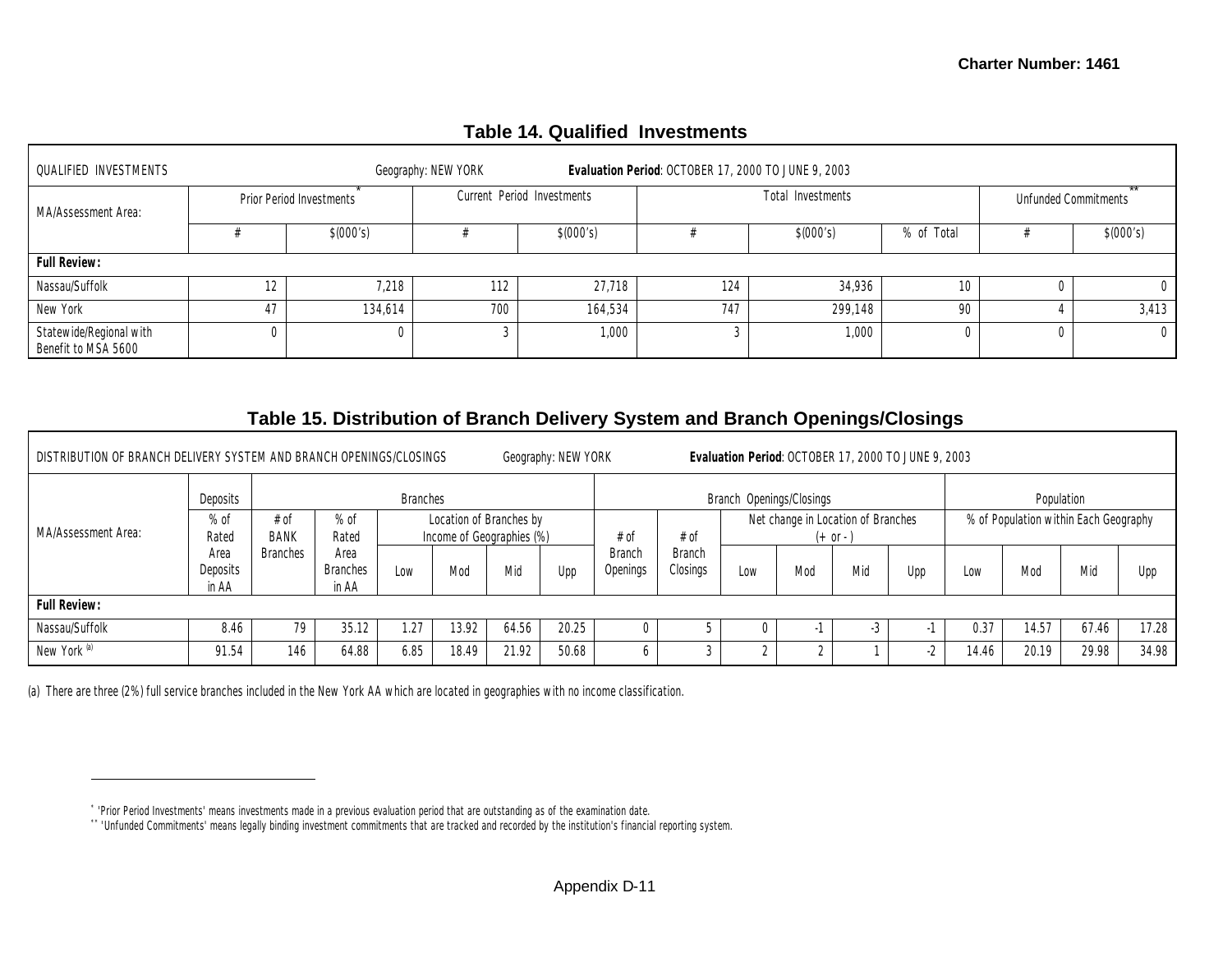| LENDING VOLUME             |                          |       | Geography: PUERTO RICO |                 |                                  | ັ              |                      | Evaluation Period: JANUARY 1, 2001 TO DECEMBER 31, 2002 |                                |                |                             |                                      |
|----------------------------|--------------------------|-------|------------------------|-----------------|----------------------------------|----------------|----------------------|---------------------------------------------------------|--------------------------------|----------------|-----------------------------|--------------------------------------|
|                            | % of Rated<br>Area Loans |       | Home Mortgage          |                 | <b>Small Loans to Businesses</b> |                | Small Loans to Farms |                                                         | Community Development<br>Loans |                | <b>Total Reported Loans</b> | % of Rated Area Deposits<br>in MA/AA |
| MA/Assessment Area (2002): | (#) in MA/AA             |       | \$ (000's)             |                 | \$ (000's)                       |                | \$ (000's)           |                                                         | \$ (000's)                     |                | \$(000's)                   |                                      |
| <b>Full Review:</b>        |                          |       |                        |                 |                                  |                |                      |                                                         |                                |                |                             |                                      |
| -San Juan                  | 75.36                    | 5,508 | 483,706                | 358             | 2,648                            |                |                      |                                                         | 140,220                        | $5,87^{\circ}$ | 626,574                     | 94.0                                 |
| <b>Limited Review:</b>     |                          |       |                        |                 |                                  |                |                      |                                                         |                                |                |                             |                                      |
| Arecibo                    | 3.01                     | 235   | 6,827                  |                 |                                  |                |                      |                                                         |                                | 235            | 6,827                       | 1.9                                  |
| Caguas                     | 12.68                    | 971   | 54,964                 | 17              | 797                              |                |                      |                                                         |                                | 988            | 55,761                      | 1.6                                  |
| Mayaguez                   | 4.24                     | 320   | 15,144                 | 10 <sup>°</sup> | 28                               | $\Omega$       |                      | U                                                       |                                | 330            | 15,172                      | 1.0                                  |
| Ponce                      | 4.71                     | 351   | 9,552                  | 16              | 34                               | $\overline{0}$ |                      | 0                                                       |                                | 367            | 9,586                       | 1.2                                  |

### **Table 1. Lending Volume**

### **Table 2. Geographic Distribution of Home Purchase Loans**

| Geographic Distribution: HOME PURCHASE | Geography: PUERTO RICO<br>Evaluation Period: JANUARY 1, 2001 TO DECEMBER 31, 2002 |                                     |                                  |                 |                                        |                 |                                        |                 |                                        |                 |                               |      |      |      |      |
|----------------------------------------|-----------------------------------------------------------------------------------|-------------------------------------|----------------------------------|-----------------|----------------------------------------|-----------------|----------------------------------------|-----------------|----------------------------------------|-----------------|-------------------------------|------|------|------|------|
|                                        |                                                                                   | <b>Total Home Purchase</b><br>Loans | Low-Income Geographies           |                 | Moderate-Income<br>Geographies         |                 | Middle-Income Geographies              |                 | Upper-Income Geographies               |                 | Market Share (%) by Geography |      |      |      |      |
| MA/Assessment Area:                    |                                                                                   | $%$ of<br>$***$<br>Total            | % Owner<br>0cc<br>$***$<br>Units | % BANK<br>Loans | % Owner<br>Occ<br>Units <sup>***</sup> | % BANK<br>Loans | % Owner<br>0cc<br>Units <sup>***</sup> | % BANK<br>Loans | % Owner<br>Occ<br>Units <sup>***</sup> | % BANK<br>Loans | Overall                       | Low  | Mod  | Mid  | Upp  |
| <b>Full Review:</b>                    |                                                                                   |                                     |                                  |                 |                                        |                 |                                        |                 |                                        |                 |                               |      |      |      |      |
| San Juan                               | 1.412                                                                             | 85.89                               | 0.88                             | 1.20            | 27.54                                  | 27.90           | 38.42                                  | 30.31           | 33.16                                  | 40.51           | 2.66                          | 2.97 | 3.65 | 2.43 | 2.44 |
| <b>Limited Review:</b>                 |                                                                                   |                                     |                                  |                 |                                        |                 |                                        |                 |                                        |                 |                               |      |      |      |      |
| Arecibo                                | 14                                                                                | 0.85                                | 0.00                             | 0.00            | 10.37                                  | 14.29           | 74.71                                  | 78.57           | 14.92                                  | 7.14            | 0.96                          | 0.00 | 2.00 | 0.94 | 0.00 |
| Caguas                                 | 116                                                                               | 7.06                                | 0.00                             | 0.00            | 20.16                                  | 15.52           | 53.86                                  | 37.93           | 25.98                                  | 46.55           | 1.41                          | 0.00 | 3.05 | 1.17 | 1.24 |
| Mayaguez                               | 74                                                                                | 4.50                                | 2.58                             | 0.00            | 10.03                                  | 1.35            | 62.07                                  | 89.19           | 25.32                                  | 9.46            | 2.56                          | 0.00 | 0.76 | 3.75 | 0.52 |
| Ponce                                  | 28                                                                                | 1.70                                | 1.21                             | 0.00            | 19.66                                  | 7.14            | 28.13                                  | 32.14           | 51.00                                  | 60.71           | 1.06                          | 0.00 | 0.00 | 1.96 | 0.75 |

 $\overline{a}$ \* Loan Data as of December 31, 2002. Rated area refers to either the state or multi-state MA rating area.

\*\* The evaluation period for Community Development Loans is From October 18, 2000 to June 09, 2003.

\*\*\* Deposit Data as of June 30, 2002. Rated Area refers to either the state, multi-state MA, or institution, as appropriate.

\* Based on 2001 Peer Mortgage Data: US & PR.

\*\* Home purchase loans originated and purchased in the MA/AA as a percentage of all home purchase loans originated and purchased in the rated area.

\*\*\* Percentage of Owner Occupied Units is the number of owner occupied housing units in a particular geography divided by the number of owner occupied housing units in the area based on 1990 Census information.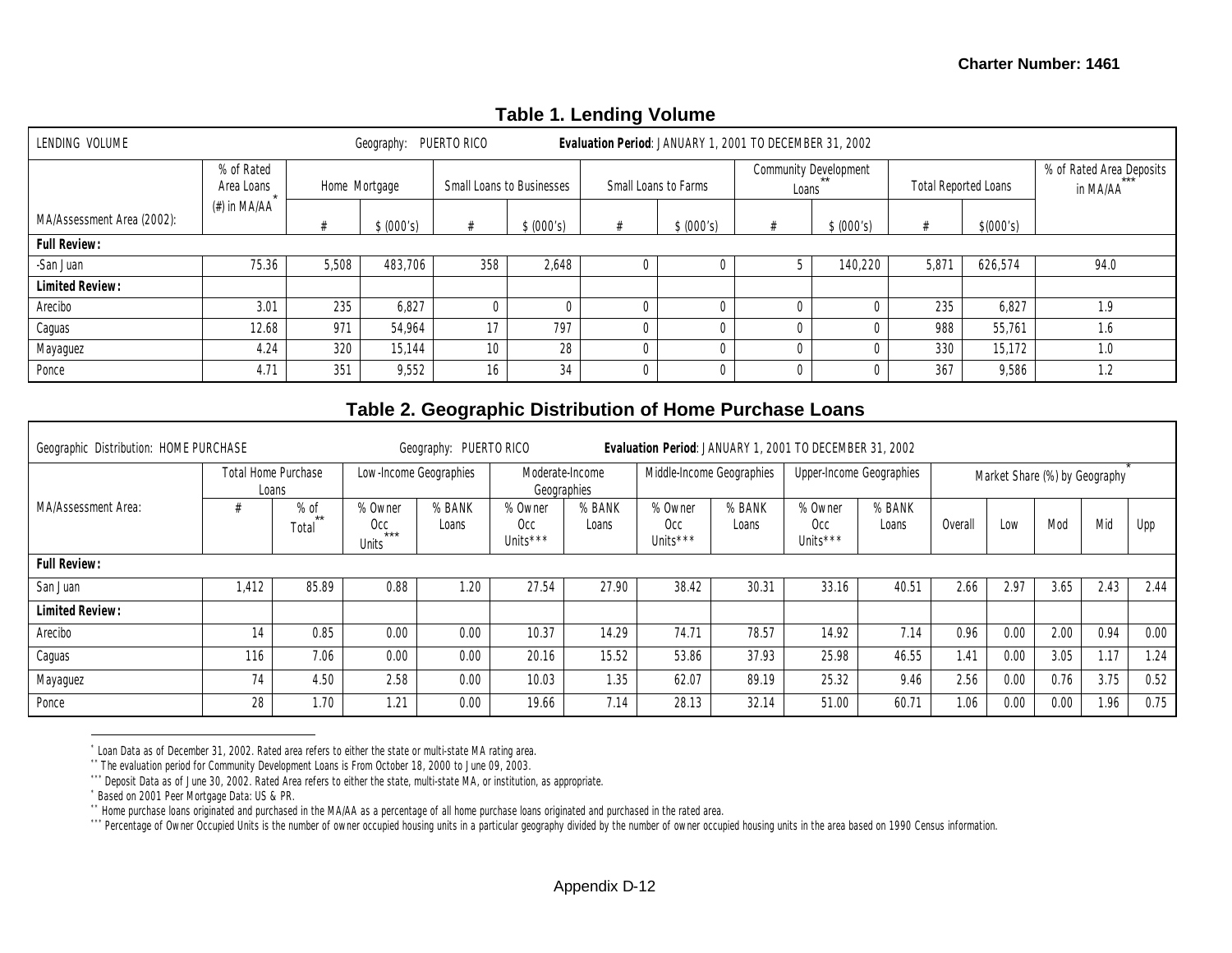| Geographic Distribution: HOME IMPROVEMENT |                                 |                       | Geography: PUERTO RICO           |                 | Evaluation Period: JANUARY 1, 2001 TO DECEMBER 31, 2002 |                 |                                        |                 |                            |                 |                               |       |       |       |       |
|-------------------------------------------|---------------------------------|-----------------------|----------------------------------|-----------------|---------------------------------------------------------|-----------------|----------------------------------------|-----------------|----------------------------|-----------------|-------------------------------|-------|-------|-------|-------|
|                                           | Total Home<br>Improvement Loans |                       | Low-Income Geographies           |                 | Moderate-Income<br>Geographies                          |                 | Middle-Income<br>Geographies           |                 | Upper-Income Geographies   |                 | Market Share (%) by Geography |       |       |       |       |
| MA/Assessment Area:                       |                                 | $%$ of<br>**<br>Total | % Owner<br>Occ<br>$***$<br>Units | % BANK<br>Loans | % Owner<br>Occ<br>Units <sup>***</sup>                  | % BANK<br>Loans | % Owner<br>Occ<br>Units <sup>***</sup> | % BANK<br>Loans | % Owner<br>Occ<br>Units*** | % BANK<br>Loans | <b>Overall</b>                | Low   | Mod   | Mid   | Upp   |
| <b>Full Review:</b>                       |                                 |                       |                                  |                 |                                                         |                 |                                        |                 |                            |                 |                               |       |       |       |       |
| San Juan                                  | 2,040                           | 66.19                 | 0.88                             | 1.62            | 27.54                                                   | 22.89           | 38.42                                  | 40.93           | 33.16                      | 34.56           | 9.48                          | 28.26 | 7.41  | 8.61  | 12.23 |
| <b>Limited Review:</b>                    |                                 |                       |                                  |                 |                                                         |                 |                                        |                 |                            |                 |                               |       |       |       |       |
| Arecibo                                   | 157                             | 5.09                  | 0.00                             | 0.64            | 10.37                                                   | 9.55            | 74.71                                  | 81.53           | 14.92                      | 8.28            | 13.78                         | 50.00 | 6.25  | 14.37 | 15.56 |
| Caguas                                    | 466                             | 15.12                 | 0.00                             | 0.00            | 20.16                                                   | 22.96           | 53.86                                  | 48.07           | 25.98                      | 28.97           | 9.38                          | 0.00  | 10.80 | 7.96  | 11.30 |
| Mayaguez                                  | 150                             | 4.87                  | 2.58                             | 6.67            | 10.03                                                   | 4.00            | 62.07                                  | 62.67           | 25.32                      | 26.67           | 8.77                          | 0.00  | 0.00  | 10.69 | 9.04  |
| Ponce                                     | 269                             | 8.73                  | 1.21                             | 0.00            | 19.66                                                   | 17.84           | 28.13                                  | 27.51           | 51.00                      | 54.65           | 15.22                         | 0.00  | 18.02 | 21.48 | 12.41 |

#### **Table 3. Geographic Distribution of Home Improvement Loans**

<sup>\*</sup> Based on 2001 Peer Mortgage Data: US & PR.

<sup>\*\*</sup> Home improvement loans originated and purchased in the MA/AA as a percentage of all home improvement loans originated and purchased in the rated area.

<sup>\*\*\*</sup> Percentage of Owner Occupied Units is the number of owner occupied housing units in a particular geography divided by number of owner occupied housing units in the area based on 1990 Census information.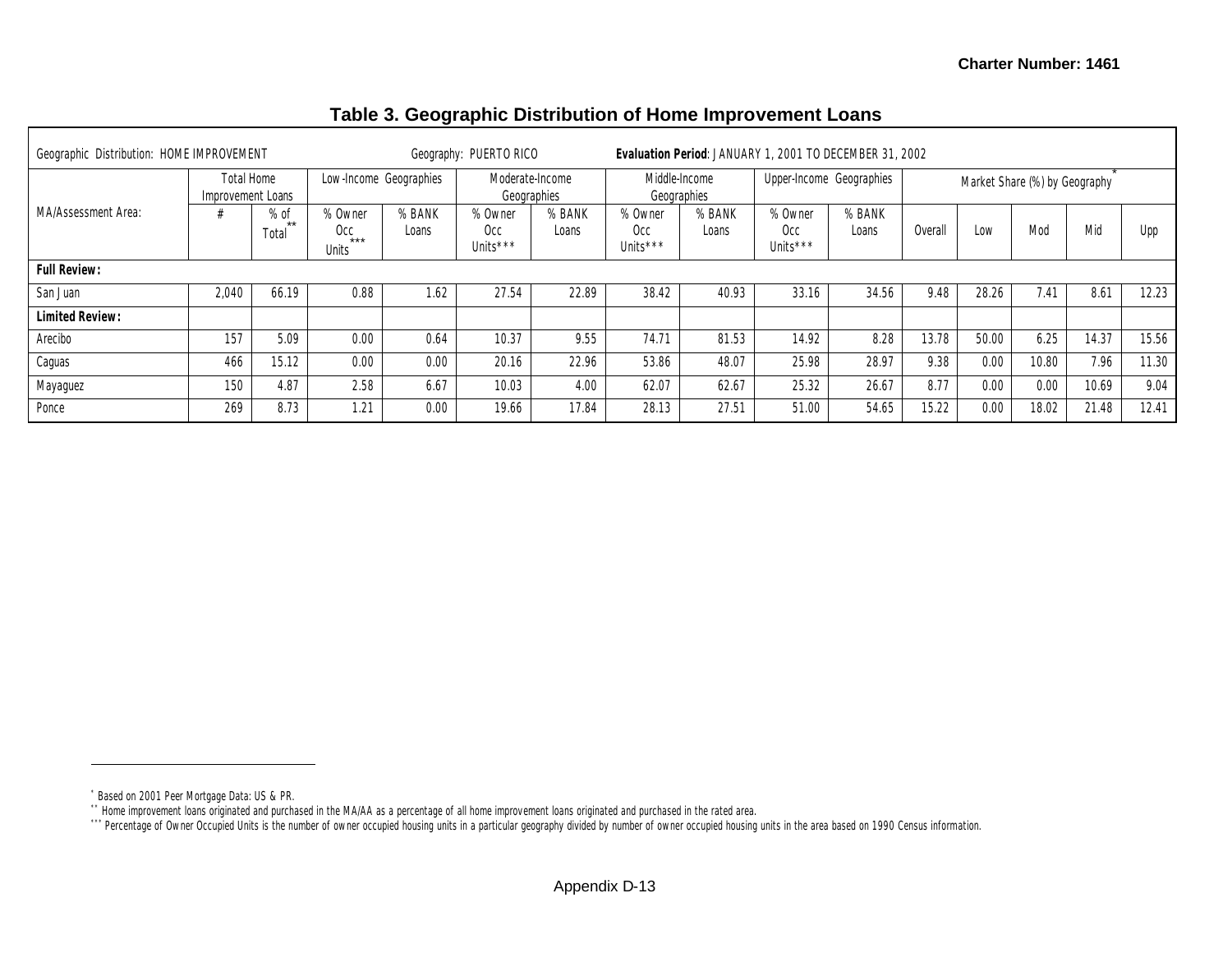| Geographic Distribution: HOME MORTGAGE REFINANCE |       |                                           |                                  |                 | Geography: PUERTO RICO                  |                                |                                        | Evaluation Period: JANUARY 1, 2001 TO DECEMBER 31, 2002 |                                        |                 |         |       |                               |      |      |
|--------------------------------------------------|-------|-------------------------------------------|----------------------------------|-----------------|-----------------------------------------|--------------------------------|----------------------------------------|---------------------------------------------------------|----------------------------------------|-----------------|---------|-------|-------------------------------|------|------|
| MA/Assessment Area:                              |       | Total Home<br>Mortgage Refinance<br>Loans | Low-Income Geographies           |                 |                                         | Moderate-Income<br>Geographies |                                        | Middle-Income Geographies                               | Upper-Income Geographies               |                 |         |       | Market Share (%) by Geography |      |      |
|                                                  |       | $%$ of<br>$**$<br>Total                   | % Owner<br>Occ<br>$***$<br>Units | % BANK<br>Loans | % Owner<br>Occ.<br>Units <sup>***</sup> | % BANK<br>Loans                | % Owner<br>0cc<br>Units <sup>***</sup> | % BANK<br>Loans                                         | % Owner<br>Occ<br>Units <sup>***</sup> | % BANK<br>Loans | Overall | Low   | Mod                           | Mid  | Upp  |
| <b>Full Review:</b>                              |       |                                           |                                  |                 |                                         |                                |                                        |                                                         |                                        |                 |         |       |                               |      |      |
| San Juan                                         | 2,052 | 77.32                                     | 0.88                             | 1.27            | 27.54                                   | 15.11                          | 38.42                                  | 33.87                                                   | 33.16                                  | 49.37           | 2.56    | 3.22  | 2.46                          | 2.44 | 2.66 |
| <b>Limited Review:</b>                           |       |                                           |                                  |                 |                                         |                                |                                        |                                                         |                                        |                 |         |       |                               |      |      |
| Arecibo                                          | 64    | 2.41                                      | 0.00                             | 1.56            | 10.37                                   | 9.38                           | 74.71                                  | 76.56                                                   | 14.92                                  | 12.50           | 2.21    | 20.00 | 2.97                          | 1.98 | 2.66 |
| Caguas                                           | 388   | 14.62                                     | 0.00                             | 0.00            | 20.16                                   | 17.78                          | 53.86                                  | 46.91                                                   | 25.98                                  | 35.31           | 3.69    | 0.00  | 4.58                          | 3.28 | 3.89 |
| Mayaguez                                         | 96    | 3.62                                      | 2.58                             | 0.00            | 10.03                                   | 9.38                           | 62.07                                  | 59.38                                                   | 25.32                                  | 31.25           | 2.79    | 0.00  | 3.60                          | 3.07 | 2.10 |
| Ponce                                            | 54    | 2.03                                      | 1.21                             | 0.00            | 19.66                                   | 18.52                          | 28.13                                  | 22.22                                                   | 51.00                                  | 59.26           | 1.53    | 0.00  | 2.68                          | 1.32 | 1.43 |

## **Table 4. Geographic Distribution of Home Mortgage Refinance Loans**

<sup>\*</sup> Based on 2001 Peer Mortgage Data: US & PR.

<sup>\*\*</sup> Home mortgage refinance loans originated and purchased in the MA/AA as a percentage of all home mortgage refinance loans originated and purchased in the rated area.

<sup>\*\*\*</sup> Percentage of Owner Occupied Units is the number of owner occupied housing units in a particular geography divided by number of owner occupied housing units in the area based on 1990 Census information.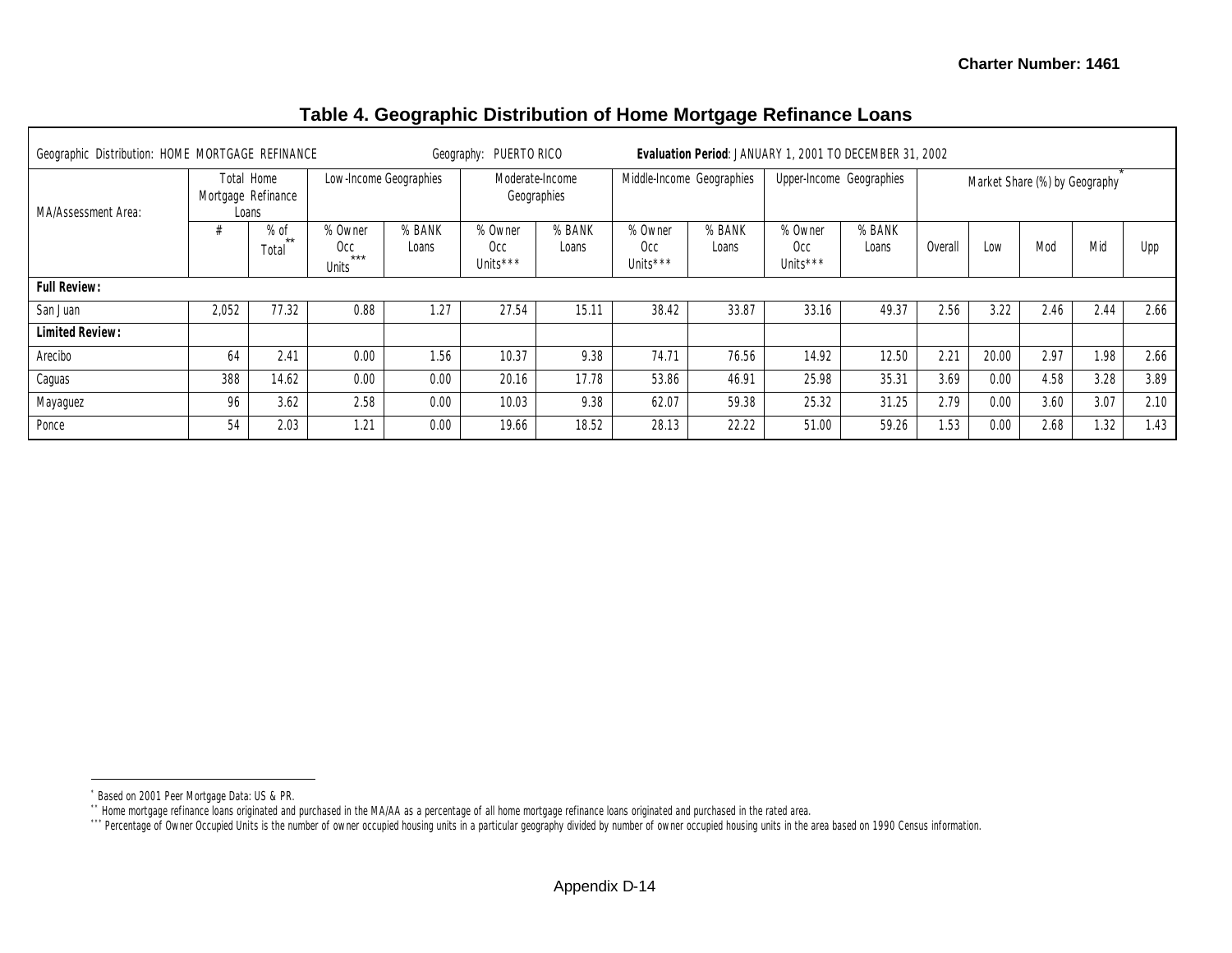| Geographic Distribution: MULTIFAMILY |                                   |                           | Geography: PUERTO RICO |                    |                                |                  | Evaluation Period: JANUARY 1, 2001 TO DECEMBER 31, 2002 |                 |                          |         |      |      |                               |      |
|--------------------------------------|-----------------------------------|---------------------------|------------------------|--------------------|--------------------------------|------------------|---------------------------------------------------------|-----------------|--------------------------|---------|------|------|-------------------------------|------|
|                                      | <b>Total Multifamily</b><br>Loans |                           | Low-Income Geographies |                    | Moderate-Income<br>Geographies |                  | Middle-Income Geographies                               |                 | Upper-Income Geographies |         |      |      | Market Share (%) by Geography |      |
| MA/Assessment Area:                  | $%$ of<br>$**$<br>Total           | % of MF<br>$***$<br>Units | % BANK<br>Loans        | %MF<br>Units $***$ | % BANK<br>Loans                | % MF<br>Units*** | % BANK<br>Loans                                         | %MF<br>Units*** | % BANK<br>Loans          | Overall | Low  | Mod  | Mic                           | Upp  |
| <b>Full Review:</b>                  |                                   |                           |                        |                    |                                |                  |                                                         |                 |                          |         |      |      |                               |      |
| San Juan                             | 80.00                             | 11.51                     | 0.00                   | 17.77              | 25.00                          | 25.42            | 50.00                                                   | 45.31           | 25.00                    | 3.08    | 0.00 | 6.25 | 0.00                          | 3.70 |
| <b>Limited Review:</b>               |                                   |                           |                        |                    |                                |                  |                                                         |                 |                          |         |      |      |                               |      |
| Ponce                                | 0.00                              | 10.96                     | 0.00                   | 34.08              | 0.00                           | 21.36            | 0.00                                                    | 33.61           | 0.00                     | 0.00    | 0.00 | 0.00 | 0.00                          | 0.00 |
| Mayaguez                             | 0.00                              | 25.98                     | 0.00                   | 11.80              | 0.00                           | 42.84            | 0.00                                                    | 19.37           | 0.00                     | 0.00    | 0.00 | 0.00 | 0.00                          | 0.00 |
| Caguas                               | 20.00                             | 0.00                      | 0.00                   | 32.08              | 0.00                           | 48.81            | 0.00                                                    | 19.11           | 100.00                   | 0.00    | 0.00 | 0.00 | 0.00                          | 0.00 |
| Arecibo                              | 0.00                              | 41.53                     | 0.00                   | 1.69               | 0.00                           | 42.97            | 0.00                                                    | 13.81           | 0.00                     | 0.00    | 0.00 | 0.00 | 0.00                          | 0.00 |

## **Table 5. Geographic Distribution of Multifamily Loans**

<sup>\*</sup> Based on 2001 Peer Mortgage Data: US & PR.

<sup>\*\*</sup> Multifamily loans originated and purchased in the MA/AA as a percentage of all multifamily loans originated and purchased in the rated area.

<sup>\*\*\*</sup> Percentage of multifamily units is the number of multifamily housing units in a particular geography divided by number of multifamily housing units in the area based on 1990 Census information.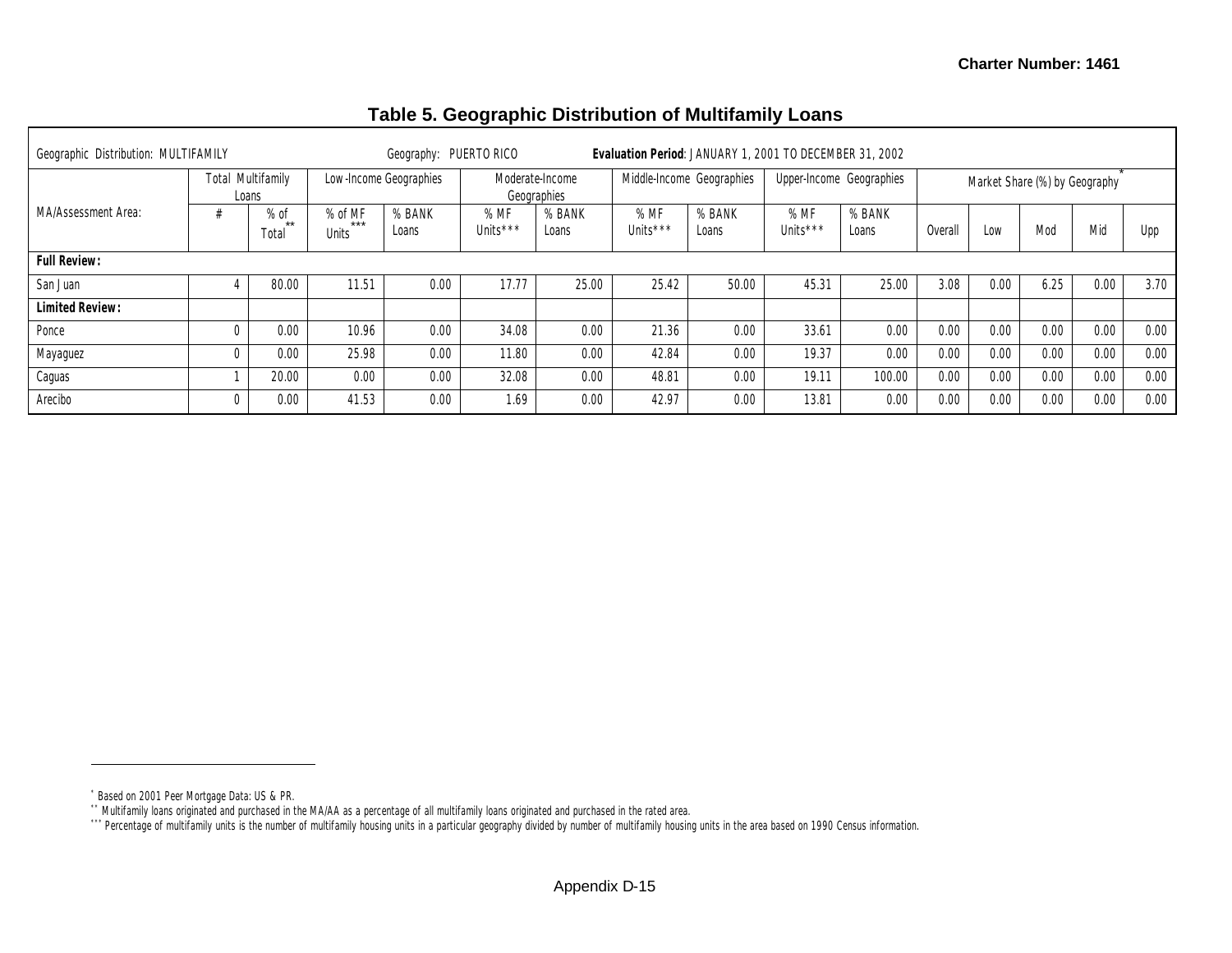٦

# **Table 6. Geographic Distribution of Small Loans to Businesses**

| Geographic Distribution: SMALL LOANS TO BUSINESSES |                 |                               |                                      |                        | Geography:                     | PUERTO RICO     |                                      |                 | Evaluation Period: JANUARY 1, 2001 TO DECEMBER 31, 2002 |                             |        |      |                               |      |      |
|----------------------------------------------------|-----------------|-------------------------------|--------------------------------------|------------------------|--------------------------------|-----------------|--------------------------------------|-----------------|---------------------------------------------------------|-----------------------------|--------|------|-------------------------------|------|------|
|                                                    |                 | Total Small<br>Business Loans |                                      | Low-Income Geographies | Moderate-Income<br>Geographies |                 | Middle-Income<br>Geographies         |                 |                                                         | Upper-Income<br>Geographies |        |      | Market Share (%) by Geography |      |      |
| MA/Assessment Area:                                |                 | $%$ of<br>$***$<br>Total      | $%$ of<br><b>Businesses</b><br>$***$ | % BANK<br>Loans        | $%$ of<br>Businesses<br>***    | % BANK<br>Loans | $%$ of<br><b>Businesses</b><br>$***$ | % BANK<br>Loans | $%$ of<br>Businesses<br>***                             | % BANK<br>Loans             | Overal | Low  | Mod                           | Mid  | Upp  |
| <b>Full Review:</b>                                |                 |                               |                                      |                        |                                |                 |                                      |                 |                                                         |                             |        |      |                               |      |      |
| San Juan                                           | 358             | 89.28                         | 3.92                                 | 7.54                   | 18.66                          | 10.34           | 29.15                                | 22.63           | 48.27                                                   | 59.50                       | 4.70   | 3.70 | 0.82                          | 1.32 | 1.68 |
| <b>Limited Review:</b>                             |                 |                               |                                      |                        |                                |                 |                                      |                 |                                                         |                             |        |      |                               |      |      |
| Arecibo                                            |                 | 0.00                          | 0.00                                 | 0.00                   | 0.00                           | 0.00            | 0.00                                 | 0.00            | 0.00                                                    | 0.00                        | 0.00   | 0.00 | 0.00                          | 0.00 | 0.00 |
| Caguas                                             |                 | 4.24                          | 0.00                                 | 0.00                   | 20.61                          | 0.00            | 66.96                                | 58.82           | 12.43                                                   | 41.18                       | 3.37   | 0.00 | 0.00                          | 1.02 | 0.56 |
| Mayaguez                                           | 10 <sup>1</sup> | 2.49                          | 2.24                                 | 0.00                   | 35.09                          | 0.00            | 38.56                                | 60.00           | 24.12                                                   | 40.00                       | 2.22   | 0.00 | 0.00                          | 1.10 | 0.44 |
| Ponce                                              | 16              | 3.99                          | 1.03                                 | 0.00                   | 31.97                          | 18.75           | 42.25                                | 37.50           | 24.74                                                   | 43.75                       | 2.70   | 0.00 | 1.04                          | 0.93 | 0.56 |

\*\* Small loans to businesses originated and purchased in the MA/AA as a percentage of all small loans to businesses originated and purchased in the rated area.

<sup>\*</sup> Based on 2001 Peer Small Business Data: US&PR.

<sup>\*\*\*</sup> Source Data - Dun and Bradstreet (2002).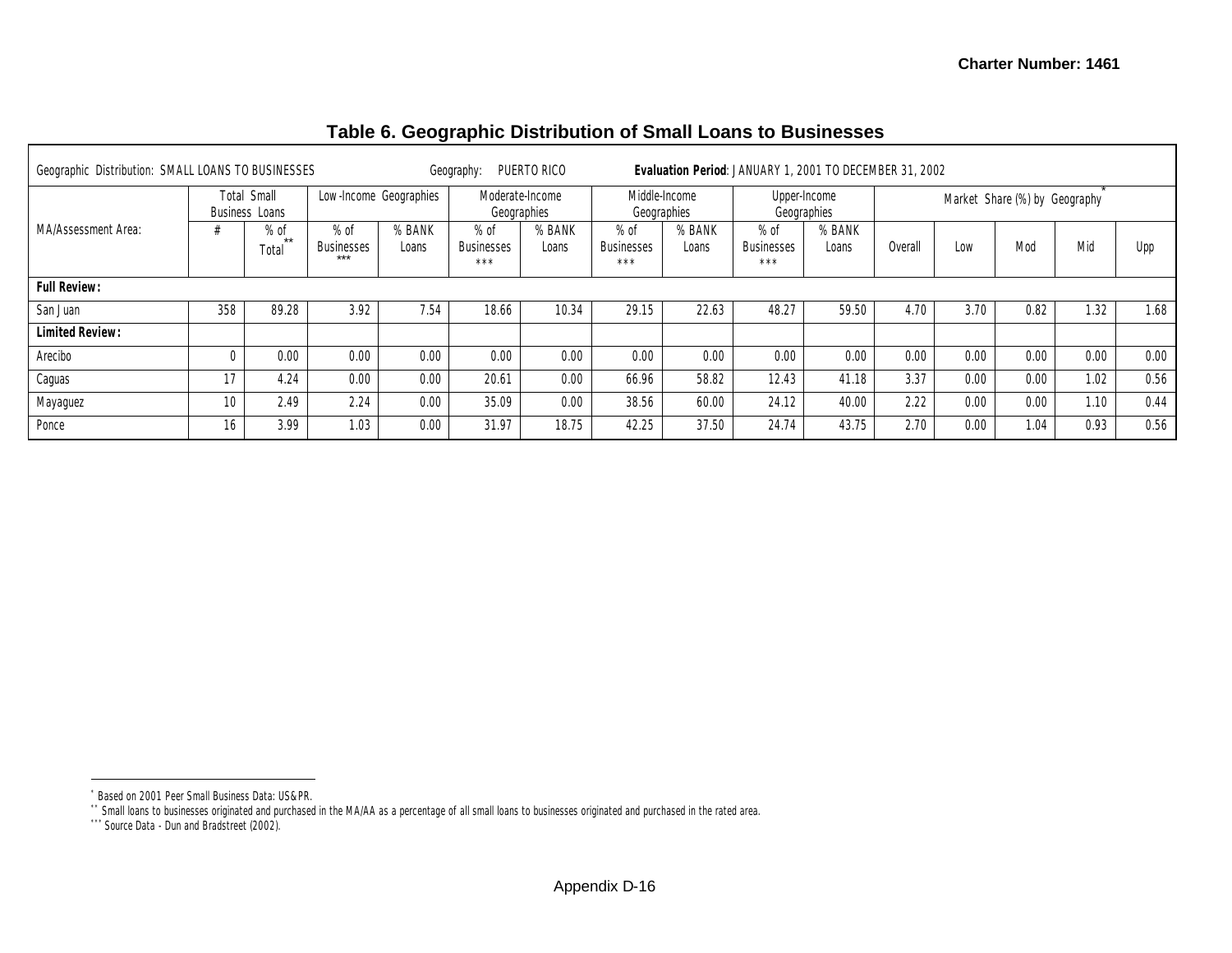| Borrower Distribution: HOME PURCHASE |       |                              |                        |                          | Geography: PUERTO RICO    |                     |                     | Evaluation Period: JANUARY 1, 2001 TO DECEMBER 31, 2002 |                     |                        |         |      |              |      |      |
|--------------------------------------|-------|------------------------------|------------------------|--------------------------|---------------------------|---------------------|---------------------|---------------------------------------------------------|---------------------|------------------------|---------|------|--------------|------|------|
|                                      |       | Total Home<br>Purchase Loans | Low-Income Borrowers   |                          | Moderate-Income Borrowers |                     |                     | Middle-Income Borrowers                                 |                     | Upper-Income Borrowers |         |      | Market Share |      |      |
| MA/Assessment Area:                  |       | $%$ of<br>$+ +$<br>Total     | %<br>$***$<br>Families | % BANK<br>$***$<br>Loans | $\%$<br>Families***       | % BANK<br>Loans**** | $\%$<br>Families*** | % BANK<br>Loans****                                     | $\%$<br>Families*** | % BANK<br>Loans****    | Overall | Low  | Mod          | Mid  | Upp  |
| <b>Full Review:</b>                  |       |                              |                        |                          |                           |                     |                     |                                                         |                     |                        |         |      |              |      |      |
| San Juan                             | 1,412 | 85.89                        | 25.22                  | 0.14                     | 15.95                     | 1.06                | 16.17               | 3.26                                                    | 42.67               | 95.54                  | 3.23    | 0.00 | 1.38         | 1.28 | 3.44 |
| <b>Limited Review:</b>               |       |                              |                        |                          |                           |                     |                     |                                                         |                     |                        |         |      |              |      |      |
| Arecibo                              | 14    | 0.85                         | 24.31                  | 0.00                     | 16.53                     | 0.00                | 18.39               | 0.00                                                    | 40.77               | 100.00                 | 1.13    | 0.00 | 0.00         | 0.00 | 1.35 |
| Caguas                               | 116   | 7.06                         | 23.78                  | 0.86                     | 16.57                     | 0.86                | 18.10               | 4.31                                                    | 41.55               | 93.97                  | 1.82    | 0.00 | 0.00         | 0.43 | 1.96 |
| Mayaguez                             | 74    | 4.50                         | 24.64                  | 0.00                     | 17.04                     | 8.11                | 16.77               | 20.27                                                   | 41.55               | 71.62                  | 3.23    | 0.00 | 18.18        | 6.25 | 2.73 |
| Ponce                                | 28    | 1.70                         | 26.15                  | 0.00                     | 13.80                     | 3.57                | 15.37               | 3.57                                                    | 44.68               | 92.86                  | 1.28    | 0.00 | 0.00         | 0.00 | 1.35 |

# **Table 8. Borrower Distribution of Home Purchase Loans**

<sup>\*</sup> Based on 2001 Peer Mortgage Data: US & PR.

<sup>\*\*</sup> As a percentage of loans with borrower income information available. No information was available for 2.00% of loans originated and purchased by BANK.

<sup>\*\*\*</sup> Percentage of Families is based on the 1990 Census information.

<sup>\*\*\*\*</sup> Home purchase loans originated and purchased in the MA/AA as a percentage of all home purchase loans originated and purchased in the rated area.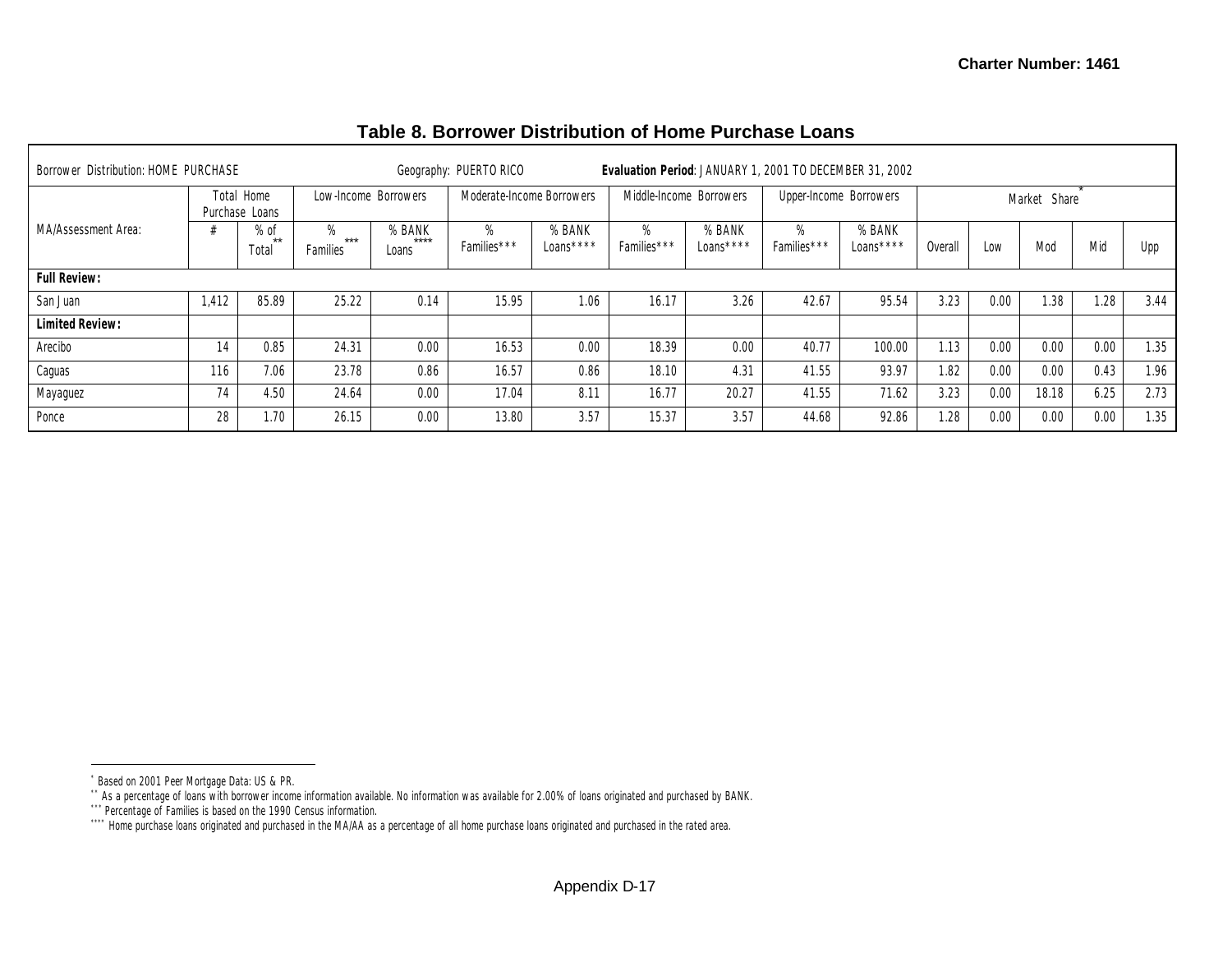| Borrower Distribution: HOME IMPROVEMENT |       |                                 |                         |                         | Geography: PUERTO RICO    |                      |                  |                         | Evaluation Period: JANUARY 1, 2001 TO DECEMBER 31, 2002 |                     |         |       |              |       |      |
|-----------------------------------------|-------|---------------------------------|-------------------------|-------------------------|---------------------------|----------------------|------------------|-------------------------|---------------------------------------------------------|---------------------|---------|-------|--------------|-------|------|
|                                         |       | Total Home<br>Improvement Loans | Low-Income Borrowers    |                         | Moderate-Income Borrowers |                      |                  | Middle-Income Borrowers | Upper-Income Borrowers                                  |                     |         |       | Market Share |       |      |
| MA/Assessment Area:                     |       | $%$ of<br>$***$<br>Tota         | 7∩<br>$***$<br>Families | % BANK<br>****<br>Loans | $\%$<br>Families***       | % BANK<br>Loans **** | %<br>Families*** | % BANK<br>Loans ****    | $\%$<br>Families***                                     | % BANK<br>Loans**** | Overall | Low   | Mod          | Mid   | Upp  |
| <b>Full Review:</b>                     |       |                                 |                         |                         |                           |                      |                  |                         |                                                         |                     |         |       |              |       |      |
| San Juan                                | 2.040 | 66.19                           | 25.22                   | 15.18                   | 15.95                     | 30.47                | 16.17            | 12.93                   | 42.67                                                   | 41.41               | 10.15   | 25.62 | 16.43        | 6.69  | 8.04 |
| <b>Limited Review:</b>                  |       |                                 |                         |                         |                           |                      |                  |                         |                                                         |                     |         |       |              |       |      |
| Arecibo                                 | 157   | 5.09                            | 24.31                   | 7.14                    | 16.53                     | 22.73                | 18.39            | 36.36                   | 40.77                                                   | 33.77               | 14.69   | 66.67 | 37.50        | 21.62 | 6.49 |
| Caguas                                  | 466   | 15.12                           | 23.78                   | 12.95                   | 16.57                     | 24.55                | 18.10            | 18.30                   | 41.55                                                   | 44.20               | 9.67    | 33.82 | 21.70        | 5.75  | 6.16 |
| Mayaguez                                | 150   | 4.87                            | 24.64                   | 11.51                   | 17.04                     | 28.78                | 16.77            | 23.74                   | 41.55                                                   | 35.97               | 9.01    | 22.73 | 16.67        | 10.96 | 5.23 |
| Ponce                                   | 269   | 8.73                            | 26.15                   | 16.10                   | 13.80                     | 26.27                | 15.37            | 30.51                   | 44.68                                                   | 27.12               | 15.55   | 51.61 | 40.00        | 22.35 | 5.19 |

# **Table 9. Borrower Distribution of Home Improvement Loans**

\* Based on 2001 Peer Mortgage Data: US & PR.

 $\overline{a}$ 

\*\* As a percentage of loans with borrower income information available. No information was available for 5.99% of loans originated and purchased by BANK.

<sup>\*\*\*</sup> Percentage of Families is based on the 1990 Census information.

<sup>\*\*\*\*</sup> Home improvement loans originated and purchased in the MA/AA as a percentage of all home improvement loans originated and purchased in the rated area.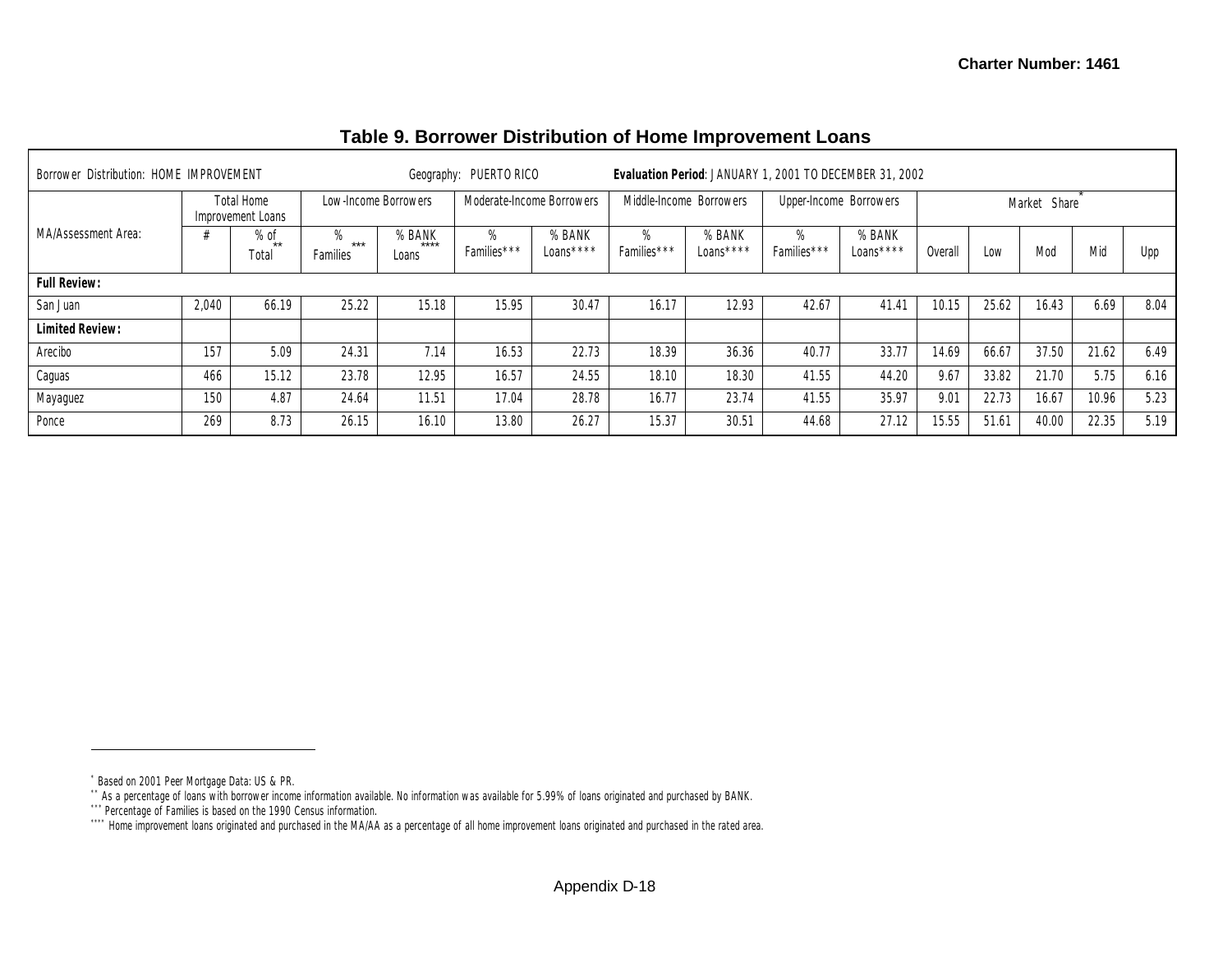| Borrower Distribution: HOME MORTGAGE REFINANCE |       |                                           |                        |                          | Geography:       | PUERTO RICO               |                  | Evaluation Period: JANUARY 1, 2001 TO DECEMBER 31, 2002 |                  |                        |         |       |              |      |      |
|------------------------------------------------|-------|-------------------------------------------|------------------------|--------------------------|------------------|---------------------------|------------------|---------------------------------------------------------|------------------|------------------------|---------|-------|--------------|------|------|
| MA/Assessment Area:                            |       | Total Home<br>Mortgage<br>Refinance Loans |                        | Low-Income Borrowers     |                  | Moderate-Income Borrowers |                  | Middle-Income Borrowers                                 |                  | Upper-Income Borrowers |         |       | Market Share |      |      |
|                                                |       | $%$ of<br>$+ +$<br>Total                  | %<br>$***$<br>Families | % BANK<br>$***$<br>Loans | %<br>Families*** | % BANK<br>Loans****       | %<br>Families*** | % BANK<br>Loans ****                                    | %<br>Families*** | % BANK<br>Loans ****   | Overall | Low   | Mod          | Mid  | Upp  |
| <b>Full Review:</b>                            |       |                                           |                        |                          |                  |                           |                  |                                                         |                  |                        |         |       |              |      |      |
| San Juan                                       | 2.052 | 77.32                                     | 25.22                  | 1.02                     | 15.95            | 4.00                      | 16.17            | 8.97                                                    | 42.67            | 86.01                  | 3.05    | 8.63  | 3.57         | 3.54 | 2.95 |
| <b>Limited Review:</b>                         |       |                                           |                        |                          |                  |                           |                  |                                                         |                  |                        |         |       |              |      |      |
| Arecibo                                        | 64    | 2.41                                      | 24.31                  | 0.00                     | 16.53            | 7.81                      | 18.39            | 14.06                                                   | 40.77            | 78.13                  | 2.65    | 0.00  | 15.00        | 3.87 | 2.20 |
| Caguas                                         | 388   | 14.62                                     | 23.78                  | 1.29                     | 16.57            | 5.93                      | 18.10            | 14.43                                                   | 41.55            | 78.35                  | 4.35    | 16.67 | 6.32         | 7.23 | 3.88 |
| Mayaguez                                       | 96    | 3.62                                      | 24.64                  | 0.00                     | 17.04            | 4.17                      | 16.77            | 10.42                                                   | 41.55            | 85.42                  | 3.32    | 0.00  | 2.94         | 3.57 | 3.33 |
| Ponce                                          | 54    | 2.03                                      | 26.15                  | 0.00                     | 13.80            | 0.00                      | 15.37            | 7.41                                                    | 44.68            | 92.59                  | 1.83    | 0.00  | 0.00         | 1.71 | 1.87 |

# **Table 10. Borrower Distribution of Home Mortgage Refinance Loans**

<sup>\*</sup> Based on 2001 Peer Mortgage Data: US & PR.

<sup>\*\*</sup> As a percentage of loans with borrower income information available. No information was available for 15.27% of loans originated and purchased by BANK.

<sup>\*\*\*</sup> Percentage of Families is based on the 1990 Census information.

<sup>\*\*\*\*</sup> Home mortgage refinance loans originated and purchased in the MA/AA as a percentage of all home mortgage refinance loans originated and purchased in the rated area.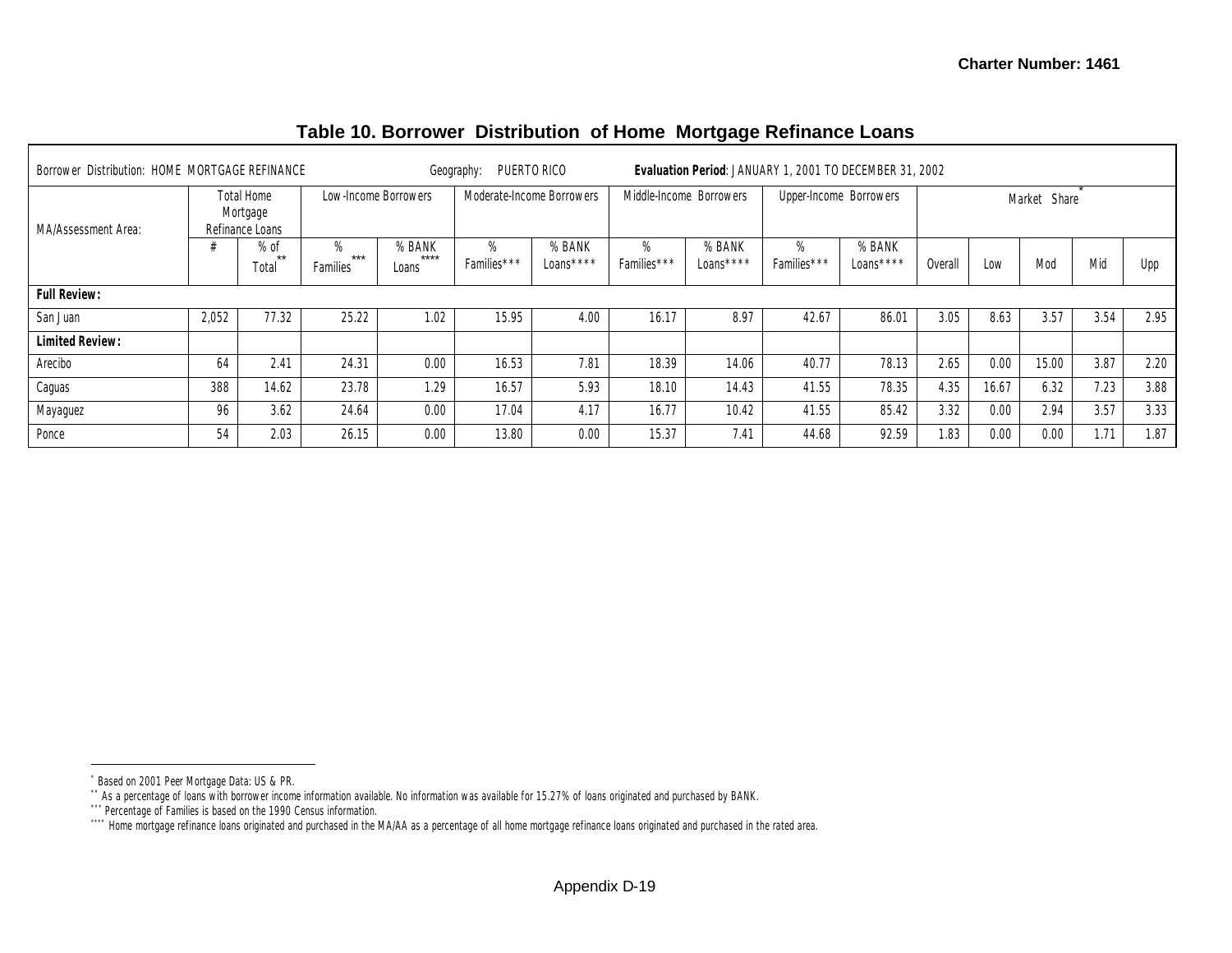| Borrower Distribution: SMALL LOANS TO BUSINESSES |     |                                           |                                      |                         | Geography: PUERTO RICO |                                                      | Evaluation Period: JANUARY 1, 2001 TO DECEMBER 31, 2002 |      |                         |
|--------------------------------------------------|-----|-------------------------------------------|--------------------------------------|-------------------------|------------------------|------------------------------------------------------|---------------------------------------------------------|------|-------------------------|
|                                                  |     | Total Small Loans to<br><b>Businesses</b> | Businesses With Revenues of \$1      | million or less         |                        | Loans by Original Amount Regardless of Business Size |                                                         |      | Market Share            |
| MA/Assessment Area:                              |     | $%$ of<br>**<br>Total                     | $%$ of<br>$***$<br><b>Businesses</b> | % BANK<br>****<br>Loans | \$100,000 or less      | $>$ \$100,000 to \$250,000                           | $>$ \$250,000 to \$1,000,000                            | All  | Rev\$ 1 Million or Less |
| <b>Full Review:</b>                              |     |                                           |                                      |                         |                        |                                                      |                                                         |      |                         |
| San Juan                                         | 358 | 89.28                                     | 67.85                                | 18.72                   | 99.16                  | 0.56                                                 | 0.28                                                    | 4.70 | 6.16                    |
| <b>Limited Review:</b>                           |     |                                           |                                      |                         |                        |                                                      |                                                         |      |                         |
| Arecibo                                          |     | 0.00                                      | 76.83                                | 0.00                    | 0.00                   | 0.00                                                 | 0.00                                                    | 0.68 | 1.01                    |
| Caguas                                           | 17  | 4.24                                      | 66.79                                | 23.53                   | 94.12                  | 0.00                                                 | 5.88                                                    | 3.37 | 4.38                    |
| Manyaguez                                        | 10  | 2.49                                      | 71.91                                | 20.00                   | 100.00                 | 0.00                                                 | 0.00                                                    | 2.22 | 2.73                    |
| Ponce                                            | 16  | 3.99                                      | 69.92                                | 12.50                   | 100.00                 | 0.00                                                 | 0.00                                                    | 2.70 | 3.46                    |

## **Table 11. Borrower Distribution of Small Loans to Businesses**

<sup>\*</sup> Based on 2001 Peer Small Business Data: US&PR.

<sup>\*\*</sup> Small loans to businesses originated and purchased in the MA/AA as a percentage of all small loans to businesses originated and purchased in the rated area.

<sup>\*\*\*</sup> Businesses with revenues of \$1 million or less as a percentage of all businesses (Source D&B - 2002).

<sup>&</sup>quot;Small loans to businesses with revenues of \$1 million or less as a percentage of all loans reported as small loans to businesses. No information was available for 55.04% of small loans to businesses originated and purchas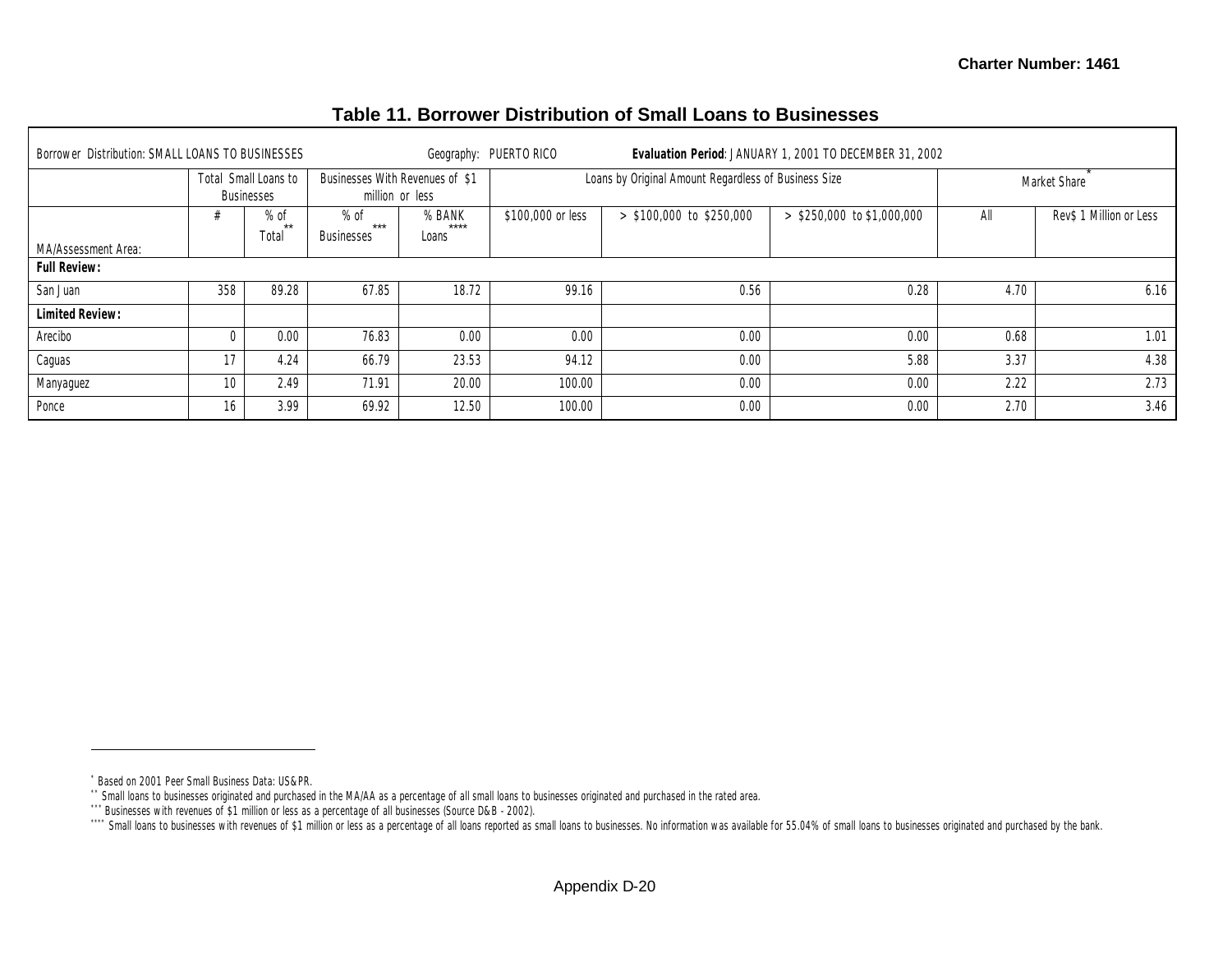## **Table 14. Qualified Investments**

| <b>QUALIFIED INVESTMENTS</b> |   |                          | Geography: PUERTO RICO |                            |        | Evaluation Period: OCTOBER 17, 2000 TO JUNE 9, 2003 |            |          |                             |
|------------------------------|---|--------------------------|------------------------|----------------------------|--------|-----------------------------------------------------|------------|----------|-----------------------------|
| MA/Assessment Area:          |   | Prior Period Investments |                        | Current Period Investments |        | Total Investments                                   |            |          | <b>Unfunded Commitments</b> |
|                              |   | \$(000's)                |                        | \$(000's)                  |        | \$(000's)                                           | % of Total |          | \$(000's)                   |
| <b>Full Review:</b>          |   |                          |                        |                            |        |                                                     |            |          |                             |
| San Juan MSA #7440           |   | 2,499                    | 43                     | 33,544                     | 45     | 36,043                                              | 32.0       |          |                             |
| Regional                     | n | 54,016                   | 28                     | 20,424                     | 34     | 74,440                                              | 65.0       |          | 0                           |
| Out of Assessment Area       |   | 2,265                    |                        | 695                        | $\sim$ | 2,960                                               | 3.0        | $\Omega$ | $\mathbf 0$                 |
| <b>Limited Review:</b>       |   |                          |                        |                            |        |                                                     |            |          |                             |
| Arecibo MSA #0470            |   | $\Omega$                 |                        | 30                         |        | 30                                                  | $\,<\,$    |          | 0                           |
| Caguas MSA #1310             |   | $\Omega$                 | 11                     | 130                        | 11     | 130                                                 | $\,<\,$    |          | $\Omega$                    |
| Manyaguez #4840              |   | $\Omega$                 |                        | 128                        |        | 128                                                 | $\lt$      |          |                             |
| Ponce MSA #6360              |   | $\overline{0}$           |                        | 20                         |        | 20                                                  | $\,<\,$    | $\Omega$ | $\Omega$                    |

<sup>\*</sup> 'Prior Period Investments' means investments made in a previous evaluation period that are outstanding as of the examination date.

<sup>\*\*</sup> 'Unfunded Commitments' means legally binding investment commitments that are tracked and recorded by the institution's financial reporting system.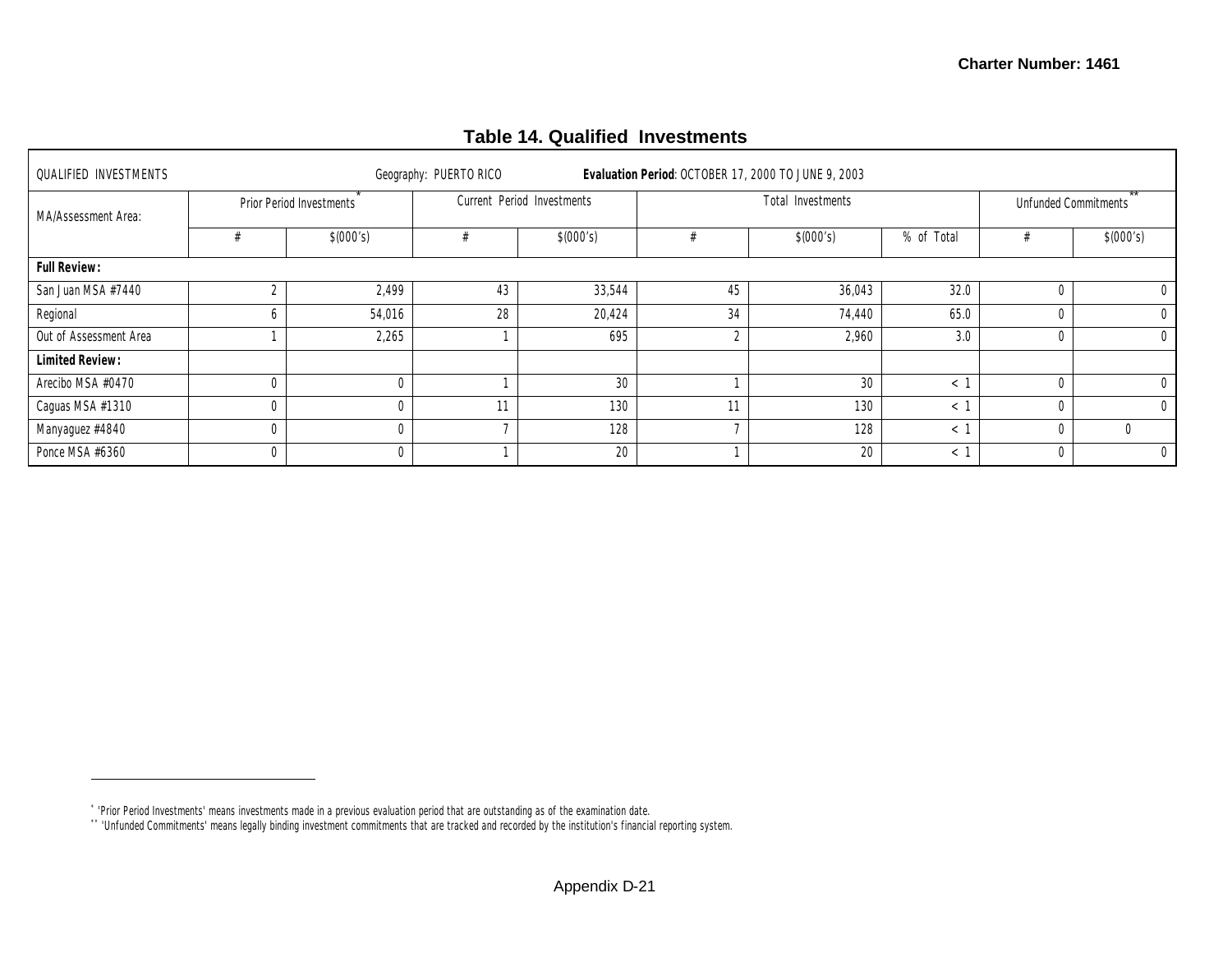#### DISTRIBUTION OF BRANCH DELIVERY SYSTEM AND BRANCH OPENINGS/CLOSINGS Geography: PUERTO RICO **Evaluation Period**: OCTOBER 17, 2000 TO JUNE 9, 2003 Deposits **Branches** Branches **Branch Openings/Closings** Population **Properties Branch Openings/Closings** Population Location of Branches by Income of Geographies (%) Net change in Location of Branches  $(+ or -)$ % of Population within Each Geography MA/Assessment Area:  $%$  of Rated Area **Deposits** in AA  $# of$ BANK Branches  $%$  of Rated Area Branches in AA Low Mod Mid Upp  $# of$ Branch Openings # of Branch Closings Low Mod Mid Upp Low Mod Mid Upp **Full Review:** San Juan MSA #7440 | 94.75 | 10 | 63.0 | 30.0 | 0 | 20.0 | 50.0 | 2 | 0 | 0 | 0 | +1 | +1 | 3.0 | 28.2 | 38.1 | 30.7 **Limited Review:** Arecibo MSA #0470 1.57 1 6.0 0 0 100 0 0 0 0 0 0 0 2.5 11.9 77.2 8.4 Caguas MSA #1310 | 1.60 | 2 | 12.5 | 0 | 50 | 50 | 0 | 1 | 0 | 0 | +1 | 0 | 0 | 0 | 21.2 | 54.7 | 24.1 Mayaguez MSA #4840 0.92 1 6.0 0 0 100 0 0 0 0 0 0 0 6.3 11.6 57.3 24.8 Ponce MSA #6360 | 1.16 | 2 | 12.5 | 0 | 50 | 50 | 0 | 1 | 0 | 0 | 0 | +1 | 0 | 2.9 | 23.2 | 33.7 | 40.2

### **Table 15. Distribution of Branch Delivery System and Branch Openings/Closings**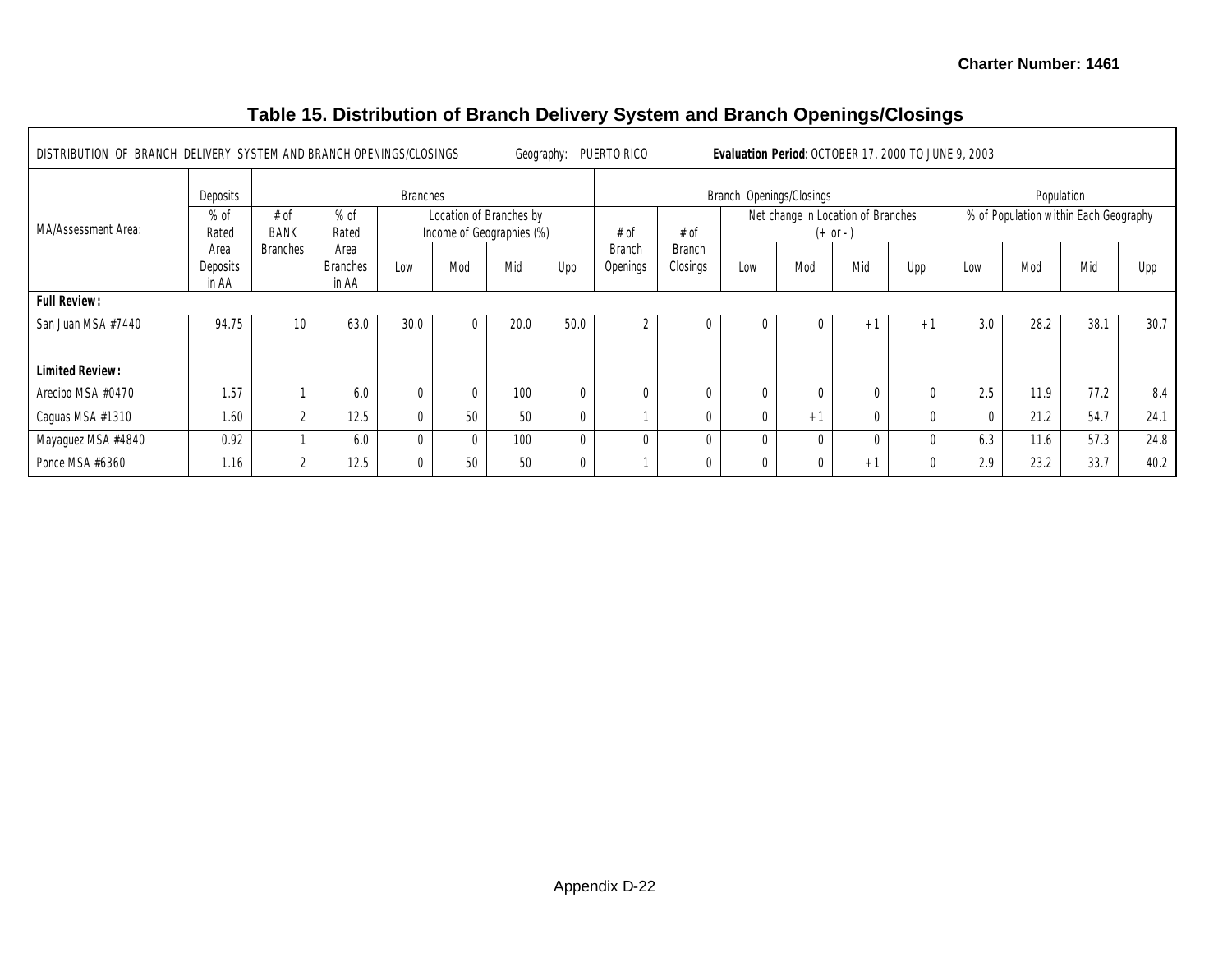|                            |                          |               |            |                                  |            | TANIC T. LCITUMITY VUIDITIC |                                                         |       |                       |                             |           |                                      |
|----------------------------|--------------------------|---------------|------------|----------------------------------|------------|-----------------------------|---------------------------------------------------------|-------|-----------------------|-----------------------------|-----------|--------------------------------------|
| LENDING VOLUME             |                          |               | Geography: | GUAM                             |            |                             | Evaluation Period: JANUARY 1, 2001 TO DECEMBER 31, 2002 |       |                       |                             |           |                                      |
|                            | % of Rated<br>Area Loans | Home Mortgage |            | <b>Small Loans to Businesses</b> |            | Small Loans to Farms        |                                                         | Loans | Community Development | <b>Total Reported Loans</b> |           | % of Rated Area Deposits<br>in MA/AA |
| MA/Assessment Area (2002): | (#) in MA/AA             |               | \$ (000's) |                                  | \$ (000's) |                             | \$ (000's)                                              |       | \$ (000's)            |                             | \$(000's) |                                      |
| <b>Full Review:</b>        |                          |               |            |                                  |            |                             |                                                         |       |                       |                             |           |                                      |
| Guam                       | 100.00                   | 275           | 31,482     | 31                               | 2,567      |                             |                                                         |       | 2,300                 | 307                         | 36.349    | 100.00                               |
|                            |                          |               |            |                                  |            |                             |                                                         |       |                       |                             |           |                                      |

## **Table 1. Lending Volume**

## **Table 2. Geographic Distribution of Home Purchase Loans**

| Geographic Distribution: HOME PURCHASE |     |                              |                                  | Geography: GUAM        |                            |                                | Evaluation Period: JANUARY 1, 2001 TO DECEMBER 31, 2002 |                 |                                        |                          |                              |                               |      |      |      |
|----------------------------------------|-----|------------------------------|----------------------------------|------------------------|----------------------------|--------------------------------|---------------------------------------------------------|-----------------|----------------------------------------|--------------------------|------------------------------|-------------------------------|------|------|------|
|                                        |     | Total Home Purchase<br>Loans |                                  | Low-Income Geographies |                            | Moderate-Income<br>Geographies | Middle-Income Geographies                               |                 |                                        | Upper-Income Geographies |                              | Market Share (%) by Geography |      |      |      |
| <b>MA/Assessment Area:</b>             |     | % of<br>**<br>Total          | % Owner<br>Occ<br>$***$<br>Units | % BANK<br>Loans        | % Owner<br>Occ<br>Units*** | % BANK<br>Loans                | % Owner<br>Occ<br>Units <sup>***</sup>                  | % BANK<br>Loans | % Owner<br>Occ<br>Units <sup>***</sup> | % BANK<br>Loans          | Mid<br>Mod<br>Overall<br>Low |                               |      |      | Upp  |
| <b>Full Review:</b>                    |     |                              |                                  |                        |                            |                                |                                                         |                 |                                        |                          |                              |                               |      |      |      |
| Guam                                   | 275 | 100.00                       | 0.00                             | 0.00                   | 3.98                       | 3.27                           | 80.16                                                   | 92.00           | 15.86                                  | 2.55                     | 0.00                         | 0.00                          | 0.00 | 0.00 | 0.00 |
|                                        |     |                              |                                  |                        |                            |                                |                                                         |                 |                                        |                          |                              |                               |      |      |      |

<sup>\*</sup> Loan Data as of December 31, 2002. Rated area refers to either the state or multi-state MA rating area.

<sup>\*\*</sup> The evaluation period for Community Development Loans is From October 18, 2000 to June 09, 2003.

<sup>\*\*\*</sup> Deposit Data as of June 30, 2002. Rated Area refers to either the state, multi-state MA, or institution, as appropriate.

<sup>\*</sup> Based on 2001 Peer Mortgage Data: US & PR.

<sup>\*\*</sup> Home purchase loans originated and purchased in the MA/AA as a percentage of all home purchase loans originated and purchased in the rated area.

<sup>\*\*\*</sup> Percentage of Owner Occupied Units is the number of owner occupied housing units in a particular geography divided by the number of owner occupied housing units in the area based on 1990 Census information.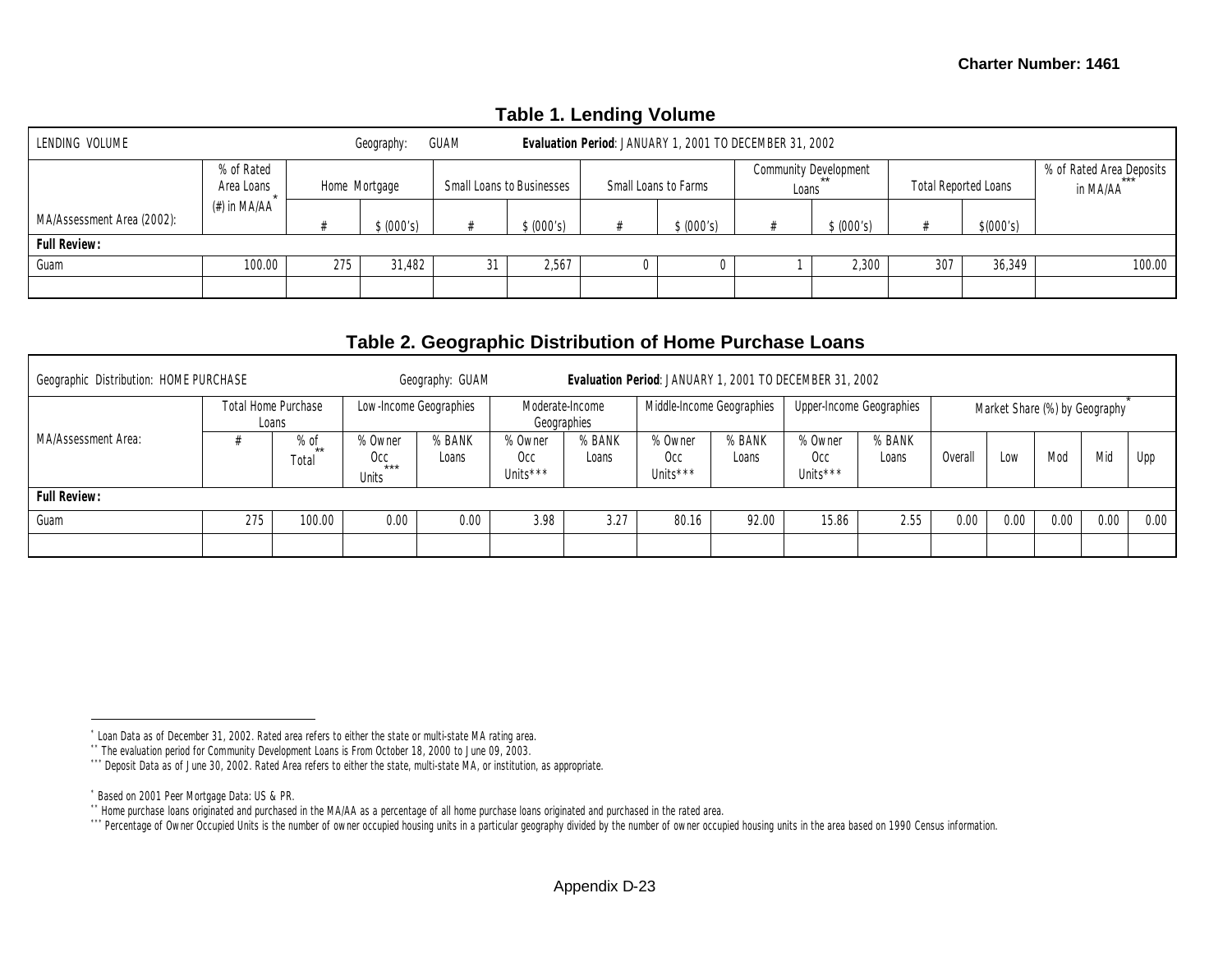## **Table 6. Geographic Distribution of Small Loans to Businesses**

| Geographic Distribution: SMALL LOANS TO BUSINESSES |    |                                      |                                      |                 | Geography: GUAM             |                 |                                    |                              | Evaluation Period: JANUARY 1, 2001 TO DECEMBER 31, 2002 |                             |                              |    |                               |    |     |
|----------------------------------------------------|----|--------------------------------------|--------------------------------------|-----------------|-----------------------------|-----------------|------------------------------------|------------------------------|---------------------------------------------------------|-----------------------------|------------------------------|----|-------------------------------|----|-----|
|                                                    |    | <b>Total Small</b><br>Business Loans | Low-Income Geographies               |                 | Geographies                 | Moderate-Income |                                    | Middle-Income<br>Geographies |                                                         | Upper-Income<br>Geographies |                              |    | Market Share (%) by Geography |    |     |
| MA/Assessment Area:                                |    | % of<br>$***$<br>Total               | $%$ of<br><b>Businesses</b><br>$***$ | % BANK<br>Loans | $%$ of<br>Businesses<br>*** | % BANK<br>Loans | $%$ of<br><b>Businesses</b><br>*** | % BANK<br>Loans              | $%$ of<br><b>Businesses</b><br>$***$                    | % BANK<br>Loans             | Mio<br>Mod<br>Overall<br>Low |    |                               |    | Upp |
| Full Review:                                       |    |                                      |                                      |                 |                             |                 |                                    |                              |                                                         |                             |                              |    |                               |    |     |
| Guam                                               | 31 | 100.00                               | ΝA                                   | ΝA              | NА                          | ΝA              | NА                                 | NA.                          | ΝA                                                      | NA                          | NA.                          | ΝA | ΝA                            | ΝA | NA  |
|                                                    |    |                                      |                                      |                 |                             |                 |                                    |                              |                                                         |                             |                              |    |                               |    |     |

## **Table 8. Borrower Distribution of Home Purchase Loans**

| Borrower Distribution: HOME PURCHASE |     |                              |                        | Geography:              | GUAM                      |                      |                  | Evaluation Period: JANUARY 1, 2001 TO DECEMBER 31, 2002 |                        |                      |           |     |              |           |           |
|--------------------------------------|-----|------------------------------|------------------------|-------------------------|---------------------------|----------------------|------------------|---------------------------------------------------------|------------------------|----------------------|-----------|-----|--------------|-----------|-----------|
|                                      |     | Total Home<br>Purchase Loans | Low-Income Borrowers   |                         | Moderate-Income Borrowers |                      |                  | Middle-Income Borrowers                                 | Upper-Income Borrowers |                      |           |     | Market Share |           |           |
| MA/Assessment Area:                  |     | % of<br>$**$<br>rotal        | %<br>$***$<br>Families | % BANK<br>****<br>Loans |                           | % BANK<br>Loans **** | %<br>Families*** | % BANK<br>$Loans***$                                    | %<br>Families***       | % BANK<br>$Loans***$ | Overall   | Low | Mod          | Mid       | Upp       |
| <b>Full Review:</b>                  |     |                              |                        |                         |                           |                      |                  |                                                         |                        |                      |           |     |              |           |           |
| Guam                                 | 275 | 100.00                       | 18.34                  | 2.90                    | 19.68                     | 21.09                | 16.40            | 44.00                                                   | 45.58                  | 29.82                | <b>NA</b> | NA. | ΝA           | <b>NA</b> | <b>NA</b> |
|                                      |     |                              |                        |                         |                           |                      |                  |                                                         |                        |                      |           |     |              |           |           |

<sup>\*</sup> Based on 2001 Peer Small Business Data: US&PR.

<sup>\*\*</sup> Small loans to businesses originated and purchased in the MA/AA as a percentage of all small loans to businesses originated and purchased in the rated area.

<sup>\*\*\*</sup> Source Data - Dun and Bradstreet (2002).

<sup>\*</sup> Based on 2001 Peer Mortgage Data: US & PR.

<sup>\*\*</sup> As a percentage of loans with borrower income information available. No information was available for 2.00% of loans originated and purchased by BANK.

<sup>\*\*\*</sup> Percentage of Families is based on the 1990 Census information.

<sup>\*\*\*\*\*</sup> Home purchase loans originated and purchased in the MA/AA as a percentage of all home purchase loans originated and purchased in the rated area.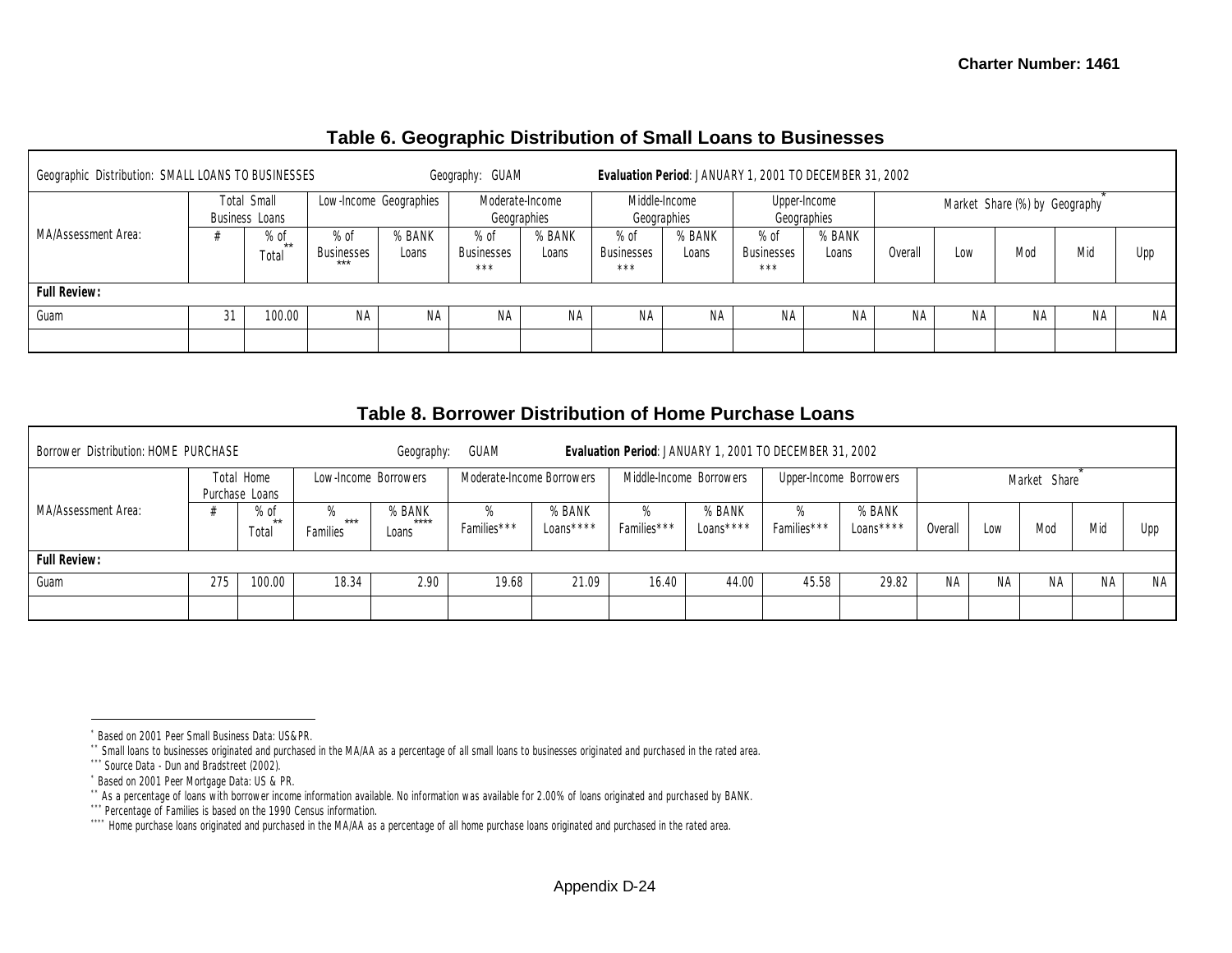|  | Table 11. Borrower Distribution of Small Loans to Businesses |
|--|--------------------------------------------------------------|
|--|--------------------------------------------------------------|

| Borrower Distribution: SMALL LOANS TO BUSINESSES |                                           |                                                                 | Geography:                                         | GUAM              | Evaluation Period: JANUARY 1, 2001 TO DECEMBER 31, 2002 |                              |      |                         |
|--------------------------------------------------|-------------------------------------------|-----------------------------------------------------------------|----------------------------------------------------|-------------------|---------------------------------------------------------|------------------------------|------|-------------------------|
|                                                  | Total Small Loans to<br><b>Businesses</b> |                                                                 | Businesses With Revenues of \$1<br>million or less |                   | Loans by Original Amount Regardless of Business Size    | Market Share                 |      |                         |
| MA/Assessment Area:                              | $%$ of<br>$**$<br>Total                   | % BANK<br>$%$ of<br>$***$<br>****<br><b>Businesses</b><br>Loans |                                                    | \$100,000 or less | $>$ \$100,000 to \$250,000                              | $>$ \$250,000 to \$1,000,000 | All  | Rev\$ 1 Million or Less |
| <b>Full Review:</b>                              |                                           |                                                                 |                                                    |                   |                                                         |                              |      |                         |
| Guam                                             | 100.00                                    | 0.00                                                            | N.A.                                               | 74.19             | 19.35                                                   | 6.46                         | N.A. | N.A.                    |
|                                                  |                                           |                                                                 |                                                    |                   |                                                         |                              |      |                         |

## **Table 14. Qualified Investments**

| <b>QUALIFIED INVESTMENTS</b> |           |                                 | Geography: GUAM |                            | Evaluation Period: OCTOBER TO JUNE 9, 2003 |                   |                             |  |           |  |  |  |  |
|------------------------------|-----------|---------------------------------|-----------------|----------------------------|--------------------------------------------|-------------------|-----------------------------|--|-----------|--|--|--|--|
| MA/Assessment Area:          |           | <b>Prior Period Investments</b> |                 | Current Period Investments |                                            | Total Investments | <b>Unfunded Commitments</b> |  |           |  |  |  |  |
|                              | \$(000's) |                                 |                 | \$(000's)                  |                                            | \$(000's)         | % of Total                  |  | \$(000's) |  |  |  |  |
| <b>Full Review:</b>          |           |                                 |                 |                            |                                            |                   |                             |  |           |  |  |  |  |
| Guam                         |           |                                 |                 | 391                        |                                            | 391               | 100                         |  |           |  |  |  |  |
|                              |           |                                 |                 |                            |                                            |                   |                             |  |           |  |  |  |  |

<sup>\*</sup> Based on 2001 Peer Small Business Data: US&PR.

<sup>\*\*</sup> Small loans to businesses originated and purchased in the MA/AA as a percentage of all small loans to businesses originated and purchased in the rated area.

<sup>\*\*\*</sup> Businesses with revenues of \$1 million or less as a percentage of all businesses (Source D&B - 2002).

Sand Joans to businesses with revenues of \$1 million or less as a percentage of all loans reported as small loans to businesses. No information was available for 55.04% of small loans to businesses originated and purchased

<sup>\*</sup> 'Prior Period Investments' means investments made in a previous evaluation period that are outstanding as of the examination date.

<sup>\*\*</sup> 'Unfunded Commitments' means legally binding investment commitments that are tracked and recorded by the institution's financial reporting system.